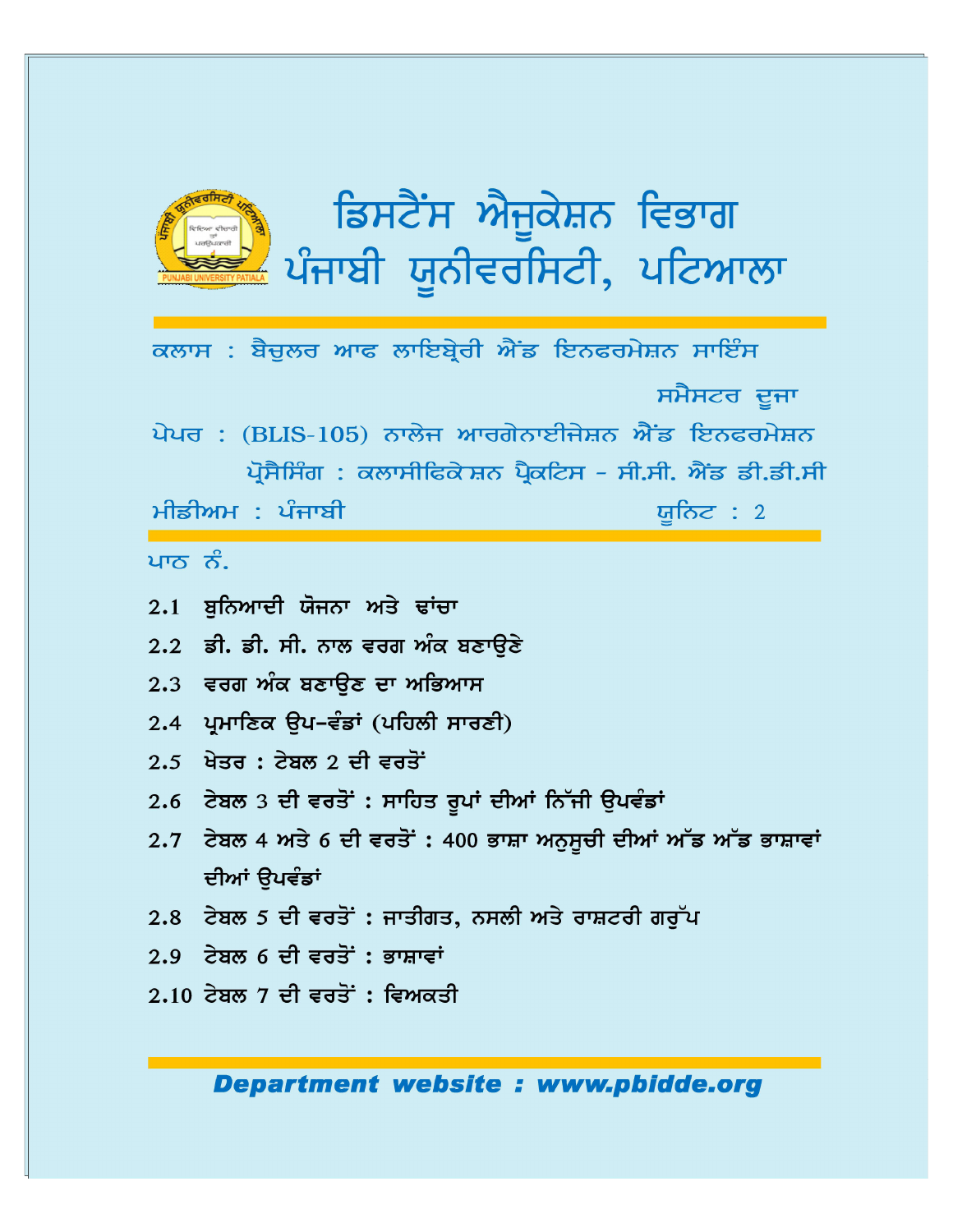| ਬੈਚੂਲਰ ਆਫ ਲਾਇਬਰੇਰੀ ਅਤੇ ਸੂਚਨਾ ਵਿਗਿਆਨ |                                                           |  | ਪੇਪਰ-BLIS-105                 |
|-------------------------------------|-----------------------------------------------------------|--|-------------------------------|
|                                     | ਨਾਲੇਜ ਆਰਗੇਨਾਈਜੇਸ਼ਨ ਐਂਡ ਇਨਫਰਮੇਸ਼ਨ ਪ੍ਰੋਸੈਸਿੰਗ: ਕਲਾਸੀਫਿਕੇਸ਼ਨ |  |                               |
|                                     |                                                           |  | ਪ੍ਰੈਕਟਿਸ - ਸੀ.ਸੀ ਐਂਡ ਡੀ.ਡੀ.ਸੀ |
|                                     |                                                           |  |                               |

| ਪਾਠ ਨੰ. 2.1 | ਲੇਖਕ : ਡਾ. ਐਮ.ਪੀ.ਸਤੀਜਾ  |
|-------------|-------------------------|
|             | ਅਨਵਾਦਕ : ਡਾ. ਜਸਮੇਰ ਸਿੰਘ |

#### ਬੁਨਿਆਦੀ ਯੋਜਨਾ ਅਤੇ ਢਾਂਚਾ (Basic Plan and Structure)

ਡਿਯੂਈ ਡੈਸੀਮਲ ਕਲਾਸੀਫਿਕੇਸ਼ਨ (ਡੀ. ਡੀ. ਸੀ.) ਇਕ ਸਰਵ-ਵਿਆਪਕ ਵਰਗੀਕਰਣ ਪ੍ਰਣਾਲੀ ਹੈ। ਇਸ ਦੀ ਮਦਦ ਨਾਲ ਗਿਆਨ ਜਗਤ ਦੇ ਸਾਰੇ ਵਿਸ਼ਿਆਂ ਨਾਲ ਸੰਬੰਧਤ ਹਰ ਪ੍ਰਕਾਰ ਦੇ ਪ੍ਰਲੇਖਾਂ ਨੂੰ ਵਰਗੀਕ੍ਰਿਤ ਕੀਤਾ ਜਾ ਸਕਦਾ ਹੈ। ਸਾਰੇ ਮਨੁੱਖੀ ਗਿਆਨ ਨੂੰ ਤਿੰਨ ਮੁੱਖ ਵਿਦਿਆ–ਸ਼ਾਖਾਵਾਂ ਵਿਚ ਵੰਡਿਆ ਗਿਆ ਹੈ। ਇਨ੍ਹਾਂ ਵੱਡੀਆਂ ਸ਼ਾਖਾਵਾਂ ਨੂੰ ਅੱਗੇ 9 ਮੁੱਖ ਖੇਤਰਾਂ ਵਿਚ ਵੰਡਿਆ ਗਿਆ ਹੈ। ਗਿਆਨ ਦੀ 9 ਵਰਗਾਂ ਵਿਚ ਵੰਡ ਉਨੀਵੀਂ ਸਦੀ ਦੀ ਵਿਸ਼ਿਆਂ ਬਾਰੇ ਪੱਛਮੀ ਸੋਚ ਤੇ ਆਧਾਰਤ ਹੈ। ਇਹ ਵੰਡ ਵਧੇਰੇ ਕਰਕੇ ਅਮਹਰਸਟ ਕਾਲਜ ਲਾਇਬਰੇਰੀ ਦੇ ਪੁਸਤਕ ਸੰਗ੍ਰਹਿ ਤੇ ਆਧਾਰਤ ਹੈ। ਡੀ ਡੀ ਸੀ ਵਿਚ ਵਿਸ਼ਿਆਂ ਨੂੰ ਉਨ੍ਹਾਂ ਦੀ ਮੁੱਖ ਵਿਦਿਆ-ਸ਼ਾਖਾਵਾਂ ਦੇ ਅੰਤਰਗਤ ਤਰਤੀਬਿਆ ਗਿਆ ਹੈ। ਉਦਾਹਰਣ ਵਜੋਂ ਧਾਤਾਂ (Metals) ਵਿਸ਼ਾ ਪਰਾਭੌਤਿਕੀ, ਧਰਮ, ਸਮਾਜ ਵਿਗਿਆਨ, ਕੁਦਰਤੀ ਜਾਂ ਭੌਤਿਕ–ਵਿਗਿਆਨ, ਤਕਨਾਲੋਜੀ, ਕਲਾਵਾਂ ਆਦਿ ਬਹੁਤ ਸਾਰੇ ਰੁਪਾਂ ਵਿਚ ਇਕ ਹੀ ਵਿਦਿਆ–ਸ਼ਾਖਾ ਦੇ ਅੰਤਰਗਤ ਉਜਾਗਰ ਹੋ ਸਕਦਾ ਹੈ। ਇਸ ਤਰ੍ਹਾਂ ਸਿਧਾਂਤ ਰੂਪ ਵਿਚ ਕਿਸੇ ਵੀ ਵਿਸ਼ੇ ਨੰ ਇਕ ਵਰਗਅੰਕ ਨਹੀਂ ਦਿੱਤਾ ਜਾ ਸਕਦਾ।

ਡੀ ਡੀ ਸੀ ਇਕ ਅਭਿਆਸਾਤਮਕ ਪੁਣਾਲੀ ਹੈ, ਜਿਹੜੀ ਕਿ ਜਿਸ ਦੇਸ਼ ਅਤੇ ਸਮੇਂ ਲਈ ਬਣਾਈ ਗਈ ਸੀ, ਉਸ ਦੀਆਂ ਲੋੜਾਂ ਪੁਰੀਆਂ ਕਰਦੀ ਹੈ। ਭਾਵੇਂ ਕੁੱਝ ਵਿਦਵਾਨਾਂ ਦਾ ਵਿਚਾਰ ਹੈ ਕਿ ਇਸ ਵਰਗੀਕਰਣ ਪ੍ਰਣਾਲੀ ਦੇ ਮੁੱਖ ਵਰਗ ਸਿਧਾਂਤਕ ਤੌਰ ਤੇ ਪਰੇ ਨਹੀਂ ਉਤਰਦੇ।

ਮੈਲਵਿਲ ਡਿਯੁਈ ਤੋਂ ਪਹਿਲਾਂ ਵੀ ਕੁਝ ਵਰਗੀਕਰਣ ਪ੍ਰਣਾਲੀਆਂ ਮੌਜੂਦ ਸਨ, ਜਿਨ੍ਹਾਂ ਦੁਆਰਾ ਪੁਸਤਕਾਂ ਦੇ ਵਿਸ਼ੇ ਨੂੰ ਵਰਗੀਕ੍ਰਿਤ ਕਰਨ ਲਈ ਡੈਸੀਮਲ ਸੰਕੇਤਾਂ ਦੀ ਵਰਤੋਂ ਕੀਤੀ ਜਾਂਦੀ ਸੀ। ਉਸ ਦੀ ਉਸ ਵੇਲੇ ਮੌਜੂਦ ਵਰਗੀਕਰਣ ਪ੍ਰਣਾਲੀਆਂ ਵਿਚ ਦਿੱਤੇ ਵਿਸ਼ਾ-ਕੁਮ ਨੰ ਸਧਾਰਨ ਦੀ ਇੱਛਾ ਨਹੀਂ ਸੀ। ੳਹ ਅਜਿਹੀ ਜਗਤ ਈਜ਼ਾਦ ਕਰਨੀ ਚਾਹੰਦਾ ਸੀ, ਜਿਸ ਨਾਲ ਪੁਸਤਕਾਂ ਨੂੰ ਸ਼ੈਲਫਾਂ ਤੇ ਯਾਂਤਰਿਕ ਢੰਗ ਨਾਲ ਤਰਤੀਬ ਦਿੱਤੀ ਜਾ ਸਕੇ ਅਤੇ ਇਸਦੇ ਨਾਲ ਹੀ ਵਰਤਮਾਨ ਜਾਂ ਭਵਿੱਖ ਵਿਚ ਵਿਕਸਤ ਹੁੰਦੇ ਨਵੇਂ ਵਿਸ਼ਿਆਂ ਨੂੰ ਪਹਿਲਾਂ ਤੋਂ ਮੌਜੂਦ ਵਿਸ਼ਾ-ਕ੍ਰਮ ਵਿਚ ਯੋਗ ਥਾਂ ਦਿੱਤੀ ਜਾ ਸਕੇ। ਉਸਨੇ ਮੁੱਖ ਵਿਸ਼ਿਆਂ ਦੇ ਕ੍ਰਮ ਨੂੰ ਵਧੇਰੇ ਕਰਕੇ ਸੋਚ ਦੀ ਕਸੌਟੀ ਤੇ ਨਹੀਂ ਤੋਲਿਆ, ਪਰ ਫੇਰ ਵੀ ਡੀ. ਡੀ. ਸੀ. ਵਿਚ ਵਿਸ਼ਿਆਂ ਦਾ ਕ੍ਰਮ ਸਮਕਾਲੀ ਅਕਾਦਮਿਕ ਸਹਿਮਤੀ ਨੂੰ ਪ੍ਰਗਟਾਉਂਦਾ ਹੈ। ਡਿਯੂਈ ਨੇ ਵਰਗੀਕਰਣ ਦੀ ਬੁਨਿਆਦੀ ਯੋਜਨਾ ਵਿਲੀਅਮ ਟੋਰੀ ਹੈਰਿਸ (William Torrey Hearis) ਦੀ ਸੇਂਟ ਲਈਸ ਮਿਸੂਰੀ ਪਬਲਿਕ ਸਕੂਲ ਲਾਇਬਰੇਰੀ ਦੀ ਵਰਗੀਕਰਣ ਪ੍ਰਣਾਲੀ ਤੋਂ ਉਧਾਰ ਲਈ। ਡੀ. ਡੀ. ਸੀ. ਦੀ ਬੁਨਿਆਦੀ ਯੋਜਨਾ ਜੋ ਕੁੱਝ ਵੀ ਰਹੀ ਹੋਵੇ, ਇਹ ਸਿਰਫ ਵਿਦਿਅਕ ਦਿਲਚਸਪੀ ਦਾ ਮਸਲਾ ਹੋ ਸਕਦਾ ਹੈ; ਪਰ ਹੁਣ ਇਹ ਵਰਗੀਕਰਣ ਪ੍ਰਣਾਲੀ ਵੱਖ-ਵੱਖ ਜੁਗਤਾਂ ਅਤੇ ਸੋਧਾਂ ਦੀਆਂ ਤਕਨੀਕਾਂ ਕਰਕੇ ਲਾਇਬਰੇਰੀ ਵਿਗਿਆਨੀਆਂ ਅਤੇ ਵਿਦਵਾਨਾਂ ਦੀ ਨਜ਼ਰ ਵਿਚ ਵਿਸ਼ਿਆਂ ਨੂੰ ਕ੍ਰਮ ਅਤੇ ਆਪਸੀ ਸੰਬੰਧ ਪ੍ਰਗਟਾਉਣ ਵਿਚ ਕਾਮਯਾਬ ਹੋ ਗਈ ਹੈ। ਡੀ. ਡੀ. ਸੀ. ਦੀ ਮੌਲਿਕਤਾ ਇਸ ਦੇ ਅਧਿਆਤਮਕ ਢਾਂਚੇ ਦੀ ਥਾਂ ਸੰਕੇਤਨ ਵਿਚ ਮੌਜੂਦ ਹੈ, ਜਿਹੜੀ ਕਿ ਇਹ ਵਿਸ਼ੇ ਨੂੰ ਵਿਅਕਤ ਕਰਨ ਲਈ ਵਰਤਦੀ ਹੈ। ਇਸ ਦੀ ਸਿਧਾਂਤਕ ਪੱਖੋਂ ਮੁਲਾਂਕਣ ਕਰਨ ਵਾਲੇ ਵਿਦਵਾਨ ਇਸ ਦੀ ਸੰਕੇਤਨ ਨੂੰ ਵਧੇਰੇ ਚੰਗਾ ਨਹੀਂ ਮੰਨਦੇ; ਪਰ ਇਸ ਦੀ ਮਦਦ ਨਾਲ ਵਰਗੀਕਰਣ ਕਰਨ ਵਾਲੇ ਅਤੇ ਵਰਤਣ ਵਾਲੇ ਇਸ ਨੂੰ ਸਰਵੋਤਮ ਮੌਨਦੇ ਹਨ। ਜਿਹੜੇ ਵਿਦਵਾਨ ਵਰਗੀਕਰਣ ਬਣਾਉਣ ਦੀਆਂ ਜੁਗਤਾਂ ਬਾਰੇ ਲਿਖਦੇ ਹਨ, ਉਨ੍ਹਾਂ ਦਾ ਵਿਚਾਰ ਹੈ ਕਿ ਵਿਸ਼ਿਆਂ ਦਾ ਅਧਿਆਤਮਕ ਢਾਂਚਾ ਪਹਿਲਾਂ ਤਿਆਰ ਕੀਤਾ ਜਾਣਾ ਚਾਹੀਦਾ ਹੈ, ਅਤੇ ਉਸ ਢਾਂਚੇ ਲਈ ਸੰਕੇਤਨ ਬਣਾਉਣ ਦੀ ਪਕਿਰਿਆ ਬਾਅਦ ਵਿਚ ਕੀਤੀ ਜਾਣੀ ਚਾਹੀਦੀ ਹੈ। ਡਿਯਈ ਨੇ ਉਪਰੋਕਤ ਵਿਚਾਰਾਂ ਦੇ ਉਲਟ ਵਿਸ਼ਿਆਂ ਦੇ ਢਾਂਚੇ ਲਈ ਪਹਿਲਾਂ ਸੰਕੇਤਨ ਤਿਆਰ ਕਰਕੇ, ਉਸ ਵਿਚ ਵਿਸ਼ਿਆਂ ਨੂੰ ਸਥਾਪਤ ਕੀਤਾ ਹੈ। ਸ਼ਾਇਦ ਇਹੀ ਕਾਰਣ ਹੈ ਕਿ ਡੀ. ਡੀ. ਸੀ. ਇਤਨੀ ਹਰਮਨਪਿਆਰੀ ਅਤੇ ਕਾਮਯਾਬ ਹੋ ਸਕੀ ਹੈ।

ਮਹਾਨ ਦਸ਼ਮਲਵ ਵਰਗੀਕਰਣ ਪ੍ਰਣਾਲੀ ਨੂੰ ਮੈਲਵਿਲ ਡਿਊਵੀ ਨੇ ਤਿਆਰ ਕੀਤਾ ਜਿਸ ਦਾ ਜਨਮ 10 ਦਸੰਬਰ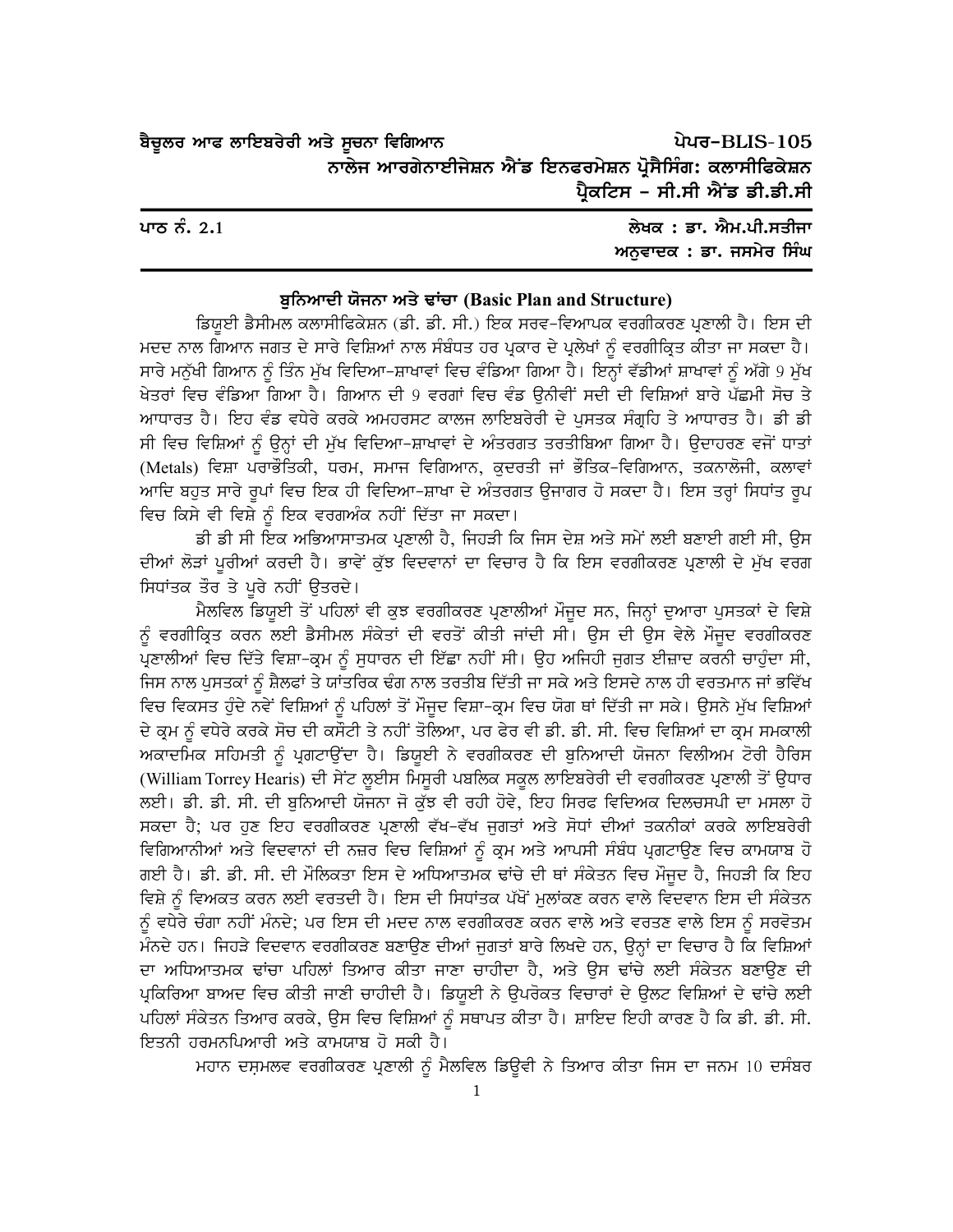1851 ਨੂੰ ਹੋਇਆ। ਉਸ ਦਾ ਪੂਰਾ ਨਾਮ ਮੈਲਿਵਿਲ ਲੁਵੀ ਕੋਸੂਬ ਡਿਊਵੀ ਸੀ। ਡੀ਼ ਡੀ਼ ਸੀ. ਦਾ ਪਹਿਲਾ ਐਡੀਸ਼ਨ ਸੰਨ 1876 ਵਿੱਚ ਛਪਿਆ ਜਿਸ ਦਾ ਸਿਰਲੇਖ "A Classification and Subject Index for Cataloguing and Arranging the Books and pamphalets of a Library" ਸੀ।ਡੀ ਡੀ ਸੀ ਦਾ ਦੁਸਰਾ ਸੰਸਕਰਣ 1885 ਵਿੱਚ ਛਪਿਆ ਅਤੇ ਇਸ ਵਿੱਚ ਵਿਸਿਆ ਦੀ ਕਾਫੀ ਅਦਲਾ-ਬਦਲੀ ਸੀ। ਡੀ ਡੀ ਸੀ. ਦਾ ਚੋਦਵਾਂ ਸੰਸਕਰਣ 1942 ਵਿੱਚ ਤਿਆਰ ਹੋਇਆ। ਡੀ ਡੀ ਸੀ¸ ਦਾ ਉਨੀਵਾਂ ਐਡੀਸਨ ਬੈਂਜਾਮਿਨ ਕਸਟਰ ਦੀ ਅਗਵਾਈ ਵਿੱਚ ਤਿੰਨ ਖੰਡਾਂ ਵਿੱਚ ਸੰਨ 1979 ਨੂੰ ਛਪਿਆ। ਵੀਹਵਾਂ ਸੰਸਕਰਣ ਡਾ. ਜੋਹਨ ਪੀ ਕੋਮਾਰੋਮੀ ਦੀ ਟੀਮ ਵੱਲ' 1989 ਨੂੰ ਛਪਿਆ। ਇਹ ਚਾਰ ਖੰਡਾਂ ਵਿੱਚ ਸੀ। ਡੀ ਡੀ ਸੀ, ਦਾ ਬਾਈਵਾਂ ਸੰਸਕਰਣ 2003 ਵਿੱਚ ਮਿਚੋਲ ਦੀ ਨਿਰਦੇਸ਼ਨਾ ਹੇਠ ਛਪਿਆ। ਡੀ ਡੀ ਸੀ, ਦਾ ਤੇਈਵਾਂ ਸੰਸਕਰਣ 2011 ਵਿੱਚ ਛਪ ਚੱਕਾ ਹੈ।

ਉਸ ਨੇ 1 ਤੋਂ 9 ਤੱਕ ਦੇ ਹਿੰਦ-ਅਰਬੀ ਅੰਕਾਂ ਦੀ ਸੰਕੇਤਨ ਤਿਆਰ ਕਰਕੇ ਉਸ ਵਿਚ ਵਿਸ਼ਿਆਂ ਨੰ ਵੰਡਣ ਦਾ ਫੈਸਲਾ ਲਿਆ। ਹਿੰਦ-ਅਰਬੀ ਅੰਕਾਂ ਵਿਚ ਸਿਫਰ (0) ਸਰਵ-ਵਿਆਪੀ ਵਿਸ਼ਾ ਬਣਾੳਣ ਲਈ ਵਰਤੀ ਗਈ ਹੈ, ਜਿਵੇਂ ਕਿ 010 ਬਿਬਲਿਊਗਰਾਫੀ ਅਤੇ ਵਿਸ਼ੇਸ਼ ਵਿਸ਼ੇ ਦੇ ਹੋਰ ਸਰਵਵਿਆਪੀ ਸੰਕਲਪਾਂ ਜਿਵੇਂ ਕਿ 510.7 ਗਣਿਤ ਦਾ ਅਧਿਐਨ ਅਤੇ ਅਧਿਆਪਨ ਆਦਿ। ਹਿੰਦ-ਅਰਬੀ ਹਿੰਦਸੇ ਵਿਸ਼ਿਆਂ ਦੇ ਪਤੱਖ ਕਮ ਲਈ ਆਸਾਨੀ ਨਾਲ ਸਮਝੇ ਜਾ ਸਕਦੇ ਹਨ, ਅਤੇ ਹਿੰਦਸਿਆਂ ਦੀਆਂ ਵੰਡਾਂ ਅੱਖਰਾਂ ਦੀਆਂ ਵੰਡਾਂ ਤੋਂ ਕਿਤੇ ਵਧੀਆ ਹੰਦੀਆਂ ਹਨ।

ਡੀ ਡੀ ਸੀ ਸੰਕੇਤਨ ਵਿਚ ਦਸਮਲਵ ਬਿੰਦ (.) ਦੀ ਹੋਂਦ ਇਸ ਨੂੰ ਸ਼ਕਤੀ ਵੀ ਪਦਾਨ ਕਰਦੀ ਹੈ ਅਤੇ ਜਟਿਲਤਾ ਵੀ ਦਿੰਦੀ ਹੈ। ਡੀ ਡੀ ਸੀ ਦਾ ਨਾਮਕਰਣ ਇਸ ਲਈ ਨਹੀਂ ਕੀਤਾ ਗਿਆ ਕਿ ਇਸ ਦੇ ਹਰੇਕ ਵਰਗ ਅੰਕ ਵਿਚ ਤਿੰਨ ਪਦਾਂ (digits) ਤੋਂ ਬਾਅਦ ਦਸ਼ਮਲਵ ਬਿੰਦੂ ਲਗਾਇਆ ਜਾਂਦਾ ਹੈ। ਇਹ ਸੋਚ ਠੀਕ ਨਹੀਂ। ਇਹ ਸਿਰਫ ਇਕ ਜੁਗਤ ਹੈ ਜਿਹੜੀ ਕਿ ਦਸ਼ਮਲਵ ਬਿੰਦੂ ਦੇ ਸੰਕਲਪ ਤੇ ਆਧਾਰਤ ਹੈ, ਅਤੇ ਇਸੇ ਕਰਕੇ ਇਸਦੇ ਸਾਰੇ ਵਰਗ ਅੰਕਾਂ ਨੂੰ ਦਸ਼ਮਿਕ ਕਸਰ ਜਾਂ ਭਿੰਨ ਮੰਨਿਆ ਜਾਂਦਾ ਹੈ। ਡੀ ਡੀ ਸੀ ਦੇ ਦਸ ਮੁੱਖ ਵਰਗਾਂ ਨੂੰ 0 ਤੋਂ 9 ਤੱਕ ਸੰਕੇਤਨ ਦਿੱਤੀ ਗਈ ਹੈ। ਇਹ ਦਸ ਮੁੱਖ ਵਰਗ ਹੇਠ ਲਿਖੇ ਅਨਸਾਰ ਹਨ :

- ਆਮ ਕਿਰਤਾਂ (Generalities)  $0.0$
- ਦਰਸ਼ਨ ਅਤੇ ਸੰਬੰਧਤ ਵਿਸ਼ੇ  $0.1$
- $0.2$ ਧਰਮ
- ਸਮਾਜਕ ਵਿਗਿਆਨ  $0.3$
- $0.4$ ਕਾਸ਼ਾ
- ਨਿਰੋਲ ਵਿਗਿਆਨ  $0.5$
- ਟੈਕਨਾਲੋਜੀ ਜਾਂ ਵਿਹਾਰਕ ਵਿਗਿਆਨ  $0.6$
- $0.7$ ਕੋਮਲ ਕਲਾਵਾਂ
- ਸਾਹਿਤ  $0.8$
- ਭੂਗੋਲ ਤੇ ਇਤਿਹਾਸ ਅਤੇ ਉਨ੍ਹਾਂ ਦੇ ਸਹਾਇਕ ਵਿਸ਼ੇ  $0.9$

ਪਰੰਤੂ ਅਭਿਆਸ ਲਈ ਪਹਿਲੀ ਸਿਫਰ ਅਤੇ ਦਸ਼ਮਲਵ ਚਿੰਨ੍ਹ (.) ਦੀ ਵਰਤੋਂ ਨਹੀਂ ਕੀਤੀ ਜਾਂਦੀ ਜਦੋਂ ਕਿ ਇਹ ਹਮੇ ਸ਼ਾ ਮੰਨ ਲਿਆ ਜਾਂਦਾ ਹੈ ਕਿ ਇਹ ਵਿਦਮਾਨ ਹੈ। ਉਪਰੋਕਤ ਦੀ ਬਜਾਇ ਪਹਿਲੇ ਤਿੰਨ ਪਦਾਂ ਤੋਂ ਬਾਅਦ ਡਾਟ (.) ਦੀ ਵਰਤੋਂ ਕੀਤੀ ਜਾਂਦੀ ਹੈ। ਗਣਿਤ ਪੱਖੋਂ ਤਿੰਨ ਪਦਾਂ ਤੋਂ ਬਾਅਦ (.) ਚਿੰਨ੍ਹ ਦੀ ਵਰਤੋਂ ਦਾ ਕੋਈ ਮਤਲਬ ਨਹੀਂ ਕਿਉਂਕਿ ਦਸ਼ਮਿਕ ਕਸਰ (fraction) ਵਿਚਕਾਰ ਕਦੇ ਵੀ ਡਾਟ ਦੀ ਵਰਤੋਂ ਨਹੀਂ ਕੀਤੀ ਜਾਂਦੀ। ਡੀ ਡੀ ਸੀ ਵਿਚ ਡਾਟ (.) ਦੀ ਵਰਤੋਂ ਵੱਡੇ ਵਰਗ ਅੰਕਾਂ ਨੂੰ ਤੋੜ ਕੇ ਲਿਖਣ ਲਈ ਕੀਤੀ ਜਾਂਦੀ ਹੈ, ਤਾਂ ਜੋ ਮਨ ਇਸ ਨੂੰ ਆਸਾਨੀ ਨਾਲ ਯਾਦ ਰੱਖ ਸਕੇ। ਟੈਲੀਫੋਨ ਨੰਬਰਾਂ ਦਰਮਿਆਨ ਅਜਿਹੀ ਵਰਤੋਂ ਇਸ ਨੂੰ ਮੰਨਣ ਯੋਗ ਠਹਿਰਾਉਂਦੀ ਹੈ। ਕੁੱਲ ਮਿਲਾ ਕੇ (.) ਦੀ ਹੋਂਦ ਬੁਝਾਰਤ ਪੈਦਾ ਕਰਦੀ ਹੈ। ਇਸਤੋਂ ਭਾਵ ਹੈ ਕਿ ਇਹ ਜਿਥੇ ਲੱਗੀ ਹੈ ੳਥੇ ਨਹੀਂ ਹੋਣੀ ਚਾਹੀਦੀ, ਅਤੇ ਜਿਥੇ ਹੋਣੀ ਚਾਹੀਦੀ ਹੈ ੳਥੇ ਇਹ ਨਹੀਂ ਹੈ।

ਡੀ. ਡੀ. ਸੀ. ਦੇ ਵਰਗ ਅੰਕਾਂ ਵਿਚ ਘੱਟੋ ਘੱਟ ਤਿੰਨ ਪਦਾਂ ਦੀ ਹੋਂਦ ਦੀ ਰਵਾਇਤ ਬੇਕਾਰ ਅਤੇ ਅਰਥਹੀਨ ਜਾਪਦੀ ਹੈ। ਜੇਕਰ ਕਿਸੇ ਵਰਗ ਅੰਕ ਵਿਚ ਤਿੰਨ ਤੋਂ ਘੱਟ ਪਦ ਹੋਣ ਤਾਂ ਉਸਨੂੰ ਵਾਧੂ ਸਿਫਰਾਂ ਜੋੜਕੇ ਖਾਲੀ ਪਦ ਪੂਰੇ ਕੀਤੇ ਜਾਂਦੇ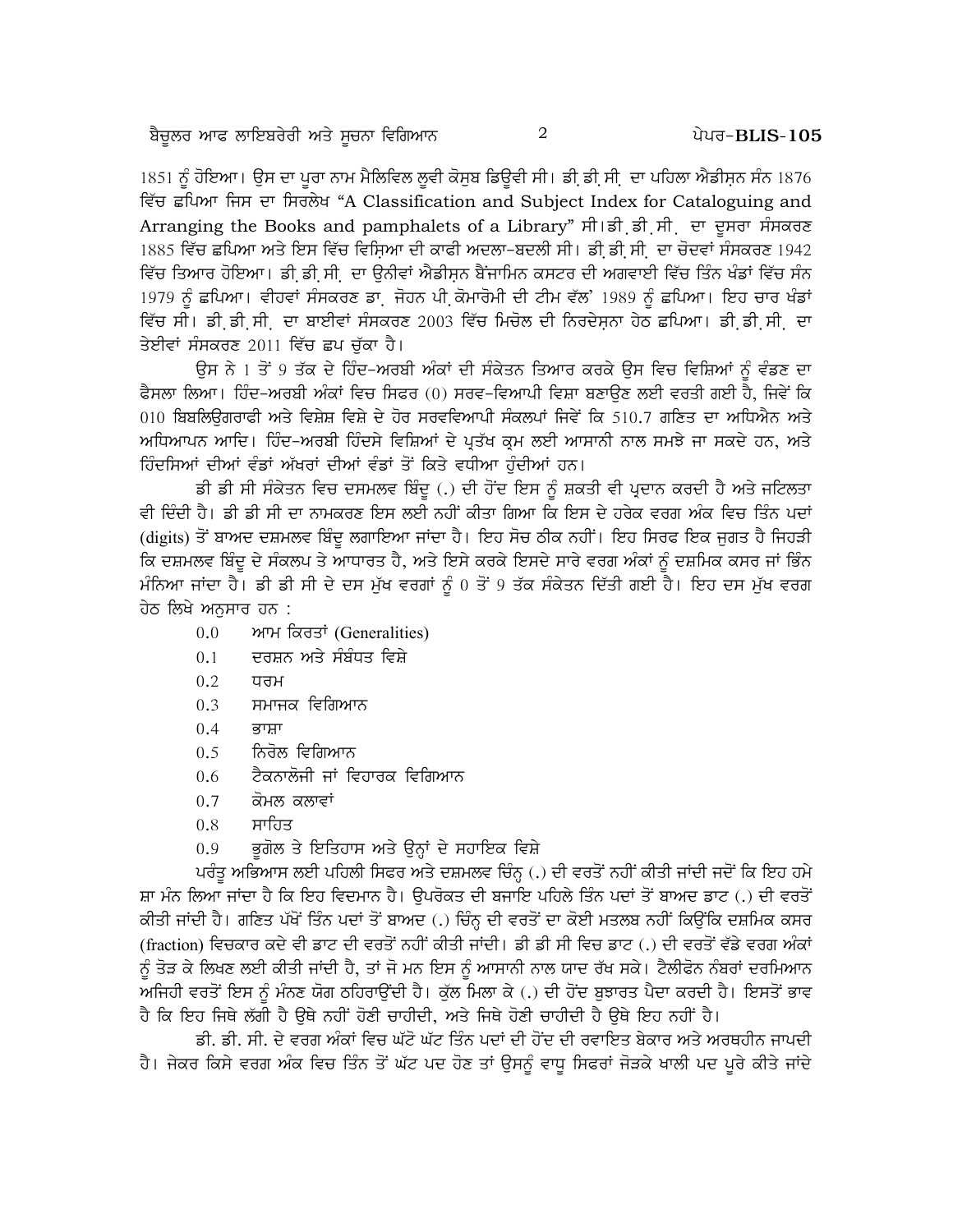ਬੈਚੂਲਰ ਆਫ ਲਾਇਬਰੇਰੀ ਅਤੇ ਸੂਚਨਾ ਵਿਗਿਆਨ

3

ਹਨ। ਗਿਆਨ ਜਗਤ ਦੀ ਪਹਿਲੀ ਵੰਡ ਦੇ ਮੁੱਖ ਵਰਗਾਂ ਵਿਚ 2 ਵਾਧੂ ਸਿਫਰਾਂ ਜੋੜਨੀਆਂ ਪੈਂਦੀਆਂ ਹਨ। ਗਣਿਤ ਦੀ ਰਵਾਇਤਾਂ ਅਨੁਸਾਰ ਕਿਸੇ ਵੀ ਦਸ਼ਮਲਵ ਕਸਰ ਦੇ ਅੰਤ ਵਿਚ ਸਿਫਰ ਨਹੀਂ ਲਗਾਈ ਜਾਂਦੀ, ਇਸ ਲਈ ਇਹ ਫਜੂਲ ਹਨ, ਅਤੇ ਇਨ੍ਹਾਂ ਦੀ ਵਰਤੋਂ ਭੰਬਲਭੁਸੇ ਵਿਚ ਪਾਉਂਦੀ ਹੈ।

# ਮੁੱਖ ਵਰਗਾਂ ਦੀ ਸੰਕੇਤਨ ਅਤੇ ਵੰਡ (Notation and Division of Main Classes)

ਦਸ ਮੁੱਖ ਵਰਗਾਂ ਦੀ ਸੰਕੇਤਨਾਤਮਕ ਨਕਲ ਹੇਠ ਦਿੱਤੀ ਜਾਂਦੀ ਹੈ :

| 000 | ਆਮ–ਕਿਰਤਾਂ                   | (Generalia)                          |
|-----|-----------------------------|--------------------------------------|
| 100 | ਦਰਸ਼ਨ ਸ਼ਾਸਤਰ ਅਤੇ ਹੋਰ ਵਿਸ਼ੇ  | (Philosophy and related disciplines) |
| 200 | ਧਰਮ                         | (Religion)                           |
| 300 | ਸਮਾਜਕ ਵਿਗਿਆਨ                | (Social Sciences)                    |
| 400 | ਕਾਸ਼ਾ                       | (Language)                           |
| 500 | ਨਿਰੋਲ ਵਿਗਿਆਨ                | (Pure Sciences)                      |
| 600 | ਤਕਨਾਲੋਜੀ ਜਾਂ ਵਿਹਾਰਕ ਵਿਗਿਆਨ  | (Technology or Applied Sciences)     |
| 700 | ਕੋਮਲ ਕਲਾਵਾਂ                 | (The Arts)                           |
| 800 | ਸਾਹਿਤ                       | (Literature, Belles-letters)         |
| 900 | ਭੂਗੋਲ ਅਤੇ ਇਤਿਹਾਸ ਅਤੇ ਉਨ੍ਹਾਂ | (General Geography and History and   |
|     | ਦੇ ਸਹਾਇਕ ਵਿਸ਼ੇ              | their auxiliaries)                   |

ਮੁੱਖ ਵਰਗਾਂ ਦਾ ਕ੍ਰਮ ਬੇਕੋਨੀਅਨ (Baconian) ਅਤੇ ਹੀਗਲੀਅਨ (Hegelian) ਦਰਸ਼ਨ ਸ਼ਾਸਤਰ ਅਤੇ ਪੁਸਤਕਾਂ ਦੇ ਸੰਗ੍ਰਹਿ ਨੂੰ ਤਰਤੀਬਣ ਦੀਆਂ ਲੋੜਾਂ ਦਾ ਮਿਲਗੋਭਾ ਪੇਸ਼ ਕਰਦਾ ਹੈ। ਦਰਸ਼ਨ ਸ਼ਾਸਤਰੀ ਪ੍ਰਣਾਲੀਆਂ ਵਿਚ ਆਮ–ਕਿਰਤਾਂ (Generalia) ਵਿਸ਼ੇ ਦੀ ਲੋੜ ਹੀ ਨਹੀਂ ਪੈਂਦੀ ਜਦੋਂ ਕਿ ਡੀ. ਡੀ. ਸੀ. ਦੇ ਢਾਂਚੇ ਵਿਚ ਆਰੰਭ ਵਿਚ ਹੀ ਇਸਨੂੰ ਸ਼ਾਮਲ ਕਰ ਲਿਆ ਗਿਆ ਹੈ। ਆਮ-ਕਿਰਤਾਂ ਵਿਸ਼ੇ ਵਿਚ ਉਹ ਵਿਸ਼ੇ ਜਿਵੇਂ ਕਿ ਕੰਪਿਉਟਰ, ਪ੍ਰਣਾਲੀਆਂ, ਬਿਬਲਿਓਗ੍ਰਾਫੀ, ਆਮ ਸੰਸਥਾਵਾਂ ਆਦਿ ਰੱਖੇ ਜਾਂਦੇ ਹਨ; ਜਿਹੜੇ ਕਿ ਲਗਭਗ ਸਾਰੇ ਵਿਸ਼ਿਆਂ ਨੂੰ ਪ੍ਰਭਾਵਿਤ ਕਰਦੇ ਹਨ। ਅਭਿਆਸਾਤਮਕ ਲੋੜਾਂ ਪੁਰੀਆਂ ਕਰਨ ਦੀ ਦੂਜੀ ਉਦਾਹਰਣ 800 ਮੁੱਖ ਵਿਸ਼ੇ ਵਿਚ ਮਿਲਦੀ ਹੈ, ਜਿਥੇ ਕਿ ਕਲਾ ਸਾਹਿਤ ਦੇ ਇਕ ਭਾਗ ਲਈ ਸਾਰਾ ਮੁੱਖ ਵਿਸ਼ਾ ਲਾਗੂ ਹੋ ਜਾਂਦਾ ਹੈ। ਬੇਕੋਨੀਅਨ ਦਰਸ਼ਨ ਸ਼ਾਸਤਰ ਦੀ ਝਲਕ ਦੇ ਰੂਪ ਵਿਚ ਮੁੱਖ ਵਰਗਾਂ ਵਿਚ ਐਲੀਜ਼ਾਬੈਥਨ ਵਿਚਾਰਕਾਂ ਦੀ ਸੋਚ ਮਨ ਦੀ ਤਿੰਨ ਸ਼ਕਤੀਆਂ - ਯਾਦ-ਸ਼ਕਤੀ, ਕਲਪਨਾ-ਸ਼ਕਤੀ ਅਤੇ ਤਰਕ-ਸ਼ਕਤੀ ਵਾਂਗ ਹੀ ਮਿਥਣ ਦੇ ਤਿੰਨ ਵਿਭਾਗ – ਇਤਿਹਾਸ, ਕਾਵਿ–ਕਲਾ ਅਤੇ ਦਰਸ਼ਨ ਸ਼ਾਸਤਰ ਦੇ ਰੂਪ ਵਿਚ ਪ੍ਰਗਟ ਹੁੰਦੇ ਹਨ। ਉਪਰੋਕਤ ਅਨੁਸਾਰ 100 ਤੋਂ 600 ਤੱਕ ਦੇ ਵਰਗ ਤਰਕ, 700 ਅਤੇ 800 ਕਲਾ, ਅਤੇ 900 ਇਤਿਹਾਸ (ਸਥਾਨ ਅਤੇ ਲੋਕ) ਵਜੋਂ ਤਰਤੀਬਤ ਕੀਤੇ ਗਏ ਹਨ। ਮੱਖ ਵਰਗਾਂ ਤੇ ਹੀਗਲੀਅਨ ਦਰਸ਼ਨ ਸ਼ਾਸਤਰ ਦਾ ਪਭਾਵ ਪਹਿਲੀ ਤੱਕਣੀ ਵਿਚ ਹੀ ਨਹੀਂ ਨਕਾਰਿਆ ਜਾ ਸਕਦਾ। ਅਧਿਐਨ ਤੋਂ ਗਿਆਤ ਹੁੰਦਾ ਹੈ ਕਿ ਡਿਯੁਈ ਦੁਆਰਾ ਵਰਤਿਆ ਗਿਆ ਢਾਂਚਾ ਡਬਲਿਊ ਟੀ.ਹੈਰਿਸ (W.T.Harris) ਦੁਆਰਾ ਤਿਆਰ ਕੀਤਾ ਗਿਆ ਸੀ।

ਦਸ ਮੁੱਖ ਵਰਗਾਂ ਵਿਚੋਂ ਹਰ ਇਕ ਨੂੰ ਅੱਗੇ ਦਸ-ਦਸ ਵੰਡਾਂ ਵਿਚ ਤਰਤੀਬਿਆ ਗਿਆ ਹੈ; ਅਤੇ ਹੋਰ ਅੱਗੇ ਚਲਦੇ ਹੋਏ ਵੰਡਾਂ ਨੂੰ ਦਸ-ਦਸ ਸੈਕਸ਼ਨਾਂ ਵਿਚ ਤਰਤੀਬਿਆ ਗਿਆ ਹੈ। ਇੰਝ ਅਸੀਂ 10 ਮੁੱਖ ਵਿਸ਼ੇ, 100 ਵੰਡਾਂ ਅਤੇ 1000 ਸੈਕਸ਼ਨ ਪ੍ਰਾਪਤ ਕਰ ਲੈਂਦੇ ਹਾਂ। ਉਦਾਹਰਣ ਵਜੋਂ ਮੁੱਖ ਵਰਗ 600 ਦੀ ਵੰਡਾਂ ਨਿਮਨ ਅਨੁਸਾਰ ਵੇਖੋ :

- 600 Technology (Applied Sciences)
- 610 **Medical Sciences**
- 620 Engineering and allied operations
- 630 Agriculture and related technologies
- 640 Home economics and family living
- 650 Management and auxiliary services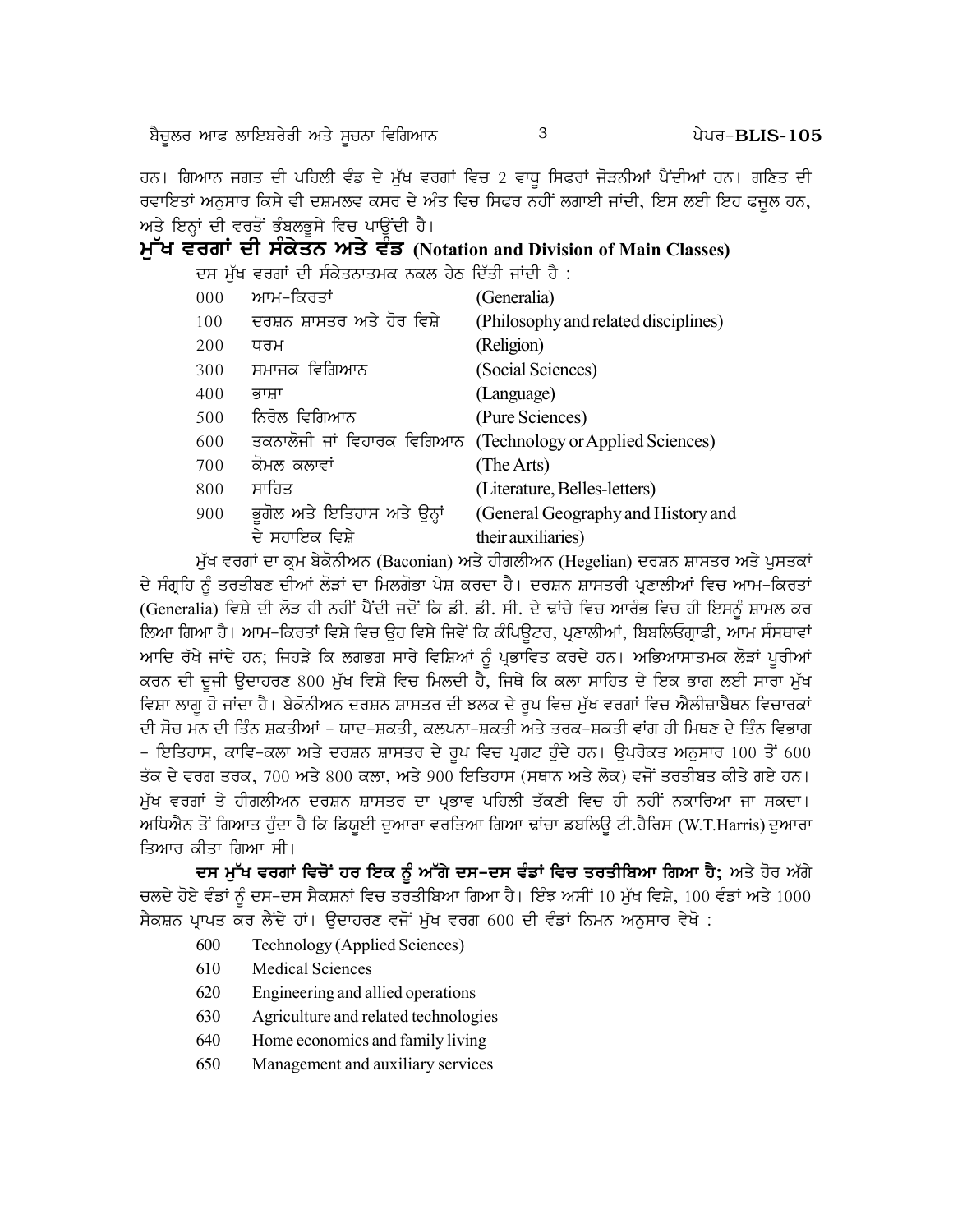- 660 Chemical and related technologies
- 670 Manufactures
- 680 Manufacture for specific uses
- 690 **Buildings**

90 ਵੰਡਾਂ ਵਿਚੋਂ ਹਰ ਇਕ ਨੂੰ ਅੱਗੇ 9 ਸੈਕਸ਼ਨਾਂ ਵਿਚ ਵੰਡਿਆ ਗਿਆ ਹੈ। example, 610 Medical sciences, Medicine has been divided as

4

- 610 Medical Sciences, Medicine
- 611 Human anatomy, cytology, tissues
- 612 Human Physiology
- 613 General and personal hygiene
- 614 Public health and related topics
- 615 Pharmacology the therapeutics
- 616 **Diseases**
- 617 Surgery and related topics
- 618 Other branches of medicine
- 619 Experimental medicine

ਦਸ਼ਮਲਵ ਪੱਧਤੀ ਅਨੁਸਾਰ ਚਲਦੇ ਹੋਏ ਹਰ ਇਕ ਸੈਕਸ਼ਨ ਨੂੰ ਅੱਗੇ ਉਪ–ਸੈਕਸ਼ਨਾਂ ਵਿਚ ਵੰਡਿਆ ਜਾ ਸਕਦਾ

ਹੈ। ਸਾਰੇ ਉਪ–ਸੈਕਸ਼ਨਾਂ ਦੇ ਵਰਗ ਅੰਕ–4 ਪਦਾਂ ਵਾਲੇ ਹੋਣਗੇ।

- 614.1 Forensic medicine (Medical jurisprudence)
	- $.4\,$ Incidence, distribution, control of disease
	- $.5\phantom{0}$ Incidence, distribution, control of specific diseases
	- $6<sup>1</sup>$ Disposal of dead

ਇਹ ਨੋਟ ਕੀਤਾ ਜਾਵੇ ਕਿ 614 ਅੱਗੇ 9 ਉਪ-ਸੈਕਸ਼ਨਾਂ ਵਿਚ ਨਹੀਂ ਵੰਡਿਆ ਗਿਆ। ਇਹ ਜਰੂਰੀ ਨਹੀਂ ਕਿ ਹਰ ਇਕ ਸੈਕਸ਼ਨ ਦੇ ਅੱਗੇ 9 ਉਪ-ਵਰਗ ਹੋਣ। ਸੰਪਾਦਕਾਂ ਨੂੰ ਦਿੱਕਤ ਉਸ ਵੇਲੇ ਆਉਂਦੀ ਹੈ ਜਦੋਂ ਕਿਸੇ ਵਰਗ ਅੰਕ ਲਈ 9 ਤੋਂ ਵੱਧ ਉਪ-ਸੈਕਸ਼ਨਾਂ ਦੀ ਲੋੜ ਹੋਵੇ; ਜਿਵੇਂ ਕਿ "616 Diseases" ਵਰਗ ਅੰਕ ਲਈ ਲੋੜੀਂਦੀ ਹੈ।

ਉਪ-ਸੈਕਸ਼ਨਾਂ ਨੂੰ ਅੱਗੇ-ਉਪ-ਉਪ ਸੈਕਸ਼ਨਾਂ ਵਿਚ ਵੰਡਿਆ ਜਾ ਸਕਦਾ ਹੈ :

- 614.51 Salmonella, basically, enteric, influenza diseases
	- .52 Eruptive diseases (Exanthemas) and rickettsial diseases
	- .53 Protozoan disease
	- .54 Miscellaneous diseases
	- .55 Parasitic diseases
	- .56 Zoonoses
	- .57 Bacterial and viral diseases
	- .58 Other diseases

ਉਪਵੰਡਾਂ ਅੱਗੇ ਤੋਂ ਅੱਗੇ ਜਾਰੀ ਰਹਿ ਸਕਦੀਆਂ ਹਨ। ਜਿਵੇਂ ਕਿ 614.51 ਨੂੰ ਅੱਗੇ "614.512 Bacillary disease" ਅਤੇ ਇਸਨੂੰ ਹੋਰ ਅੱਗੇ "614.5128 Tetanus" ਵਿਚ ਵੰਡਿਆ ਗਿਆ ਹੈ। ਪਬਲਿਕ ਹੈਲਥ ਵਿਸ਼ੇ ਦੇ "Tetanus" ਨਾਲ ਸੰਬੰਧਤ ਸ਼ਬਦਕੋਸ਼ ਨੂੰ ਵਰਗ ਅੰਕ "614.512803" ਲਗਾਇਆ ਜਾਂਦਾ ਹੈ। ਉਪਰੋਕਤ ਤੋਂ ਭਾਵ ਹੈ ਕਿ ਜਿਉਂ ਜਿਉਂ ਵਿਸ਼ੇ ਦੀ ਵਿਆਪਕਤਾ ਘਟਦੀ ਹੈ, ਤਿਉਂ ਤਿਉਂ ਵਰਗ ਅੰਕ ਵੱਡਾ ਹੰਦਾ ਜਾਂਦਾ ਹੈ।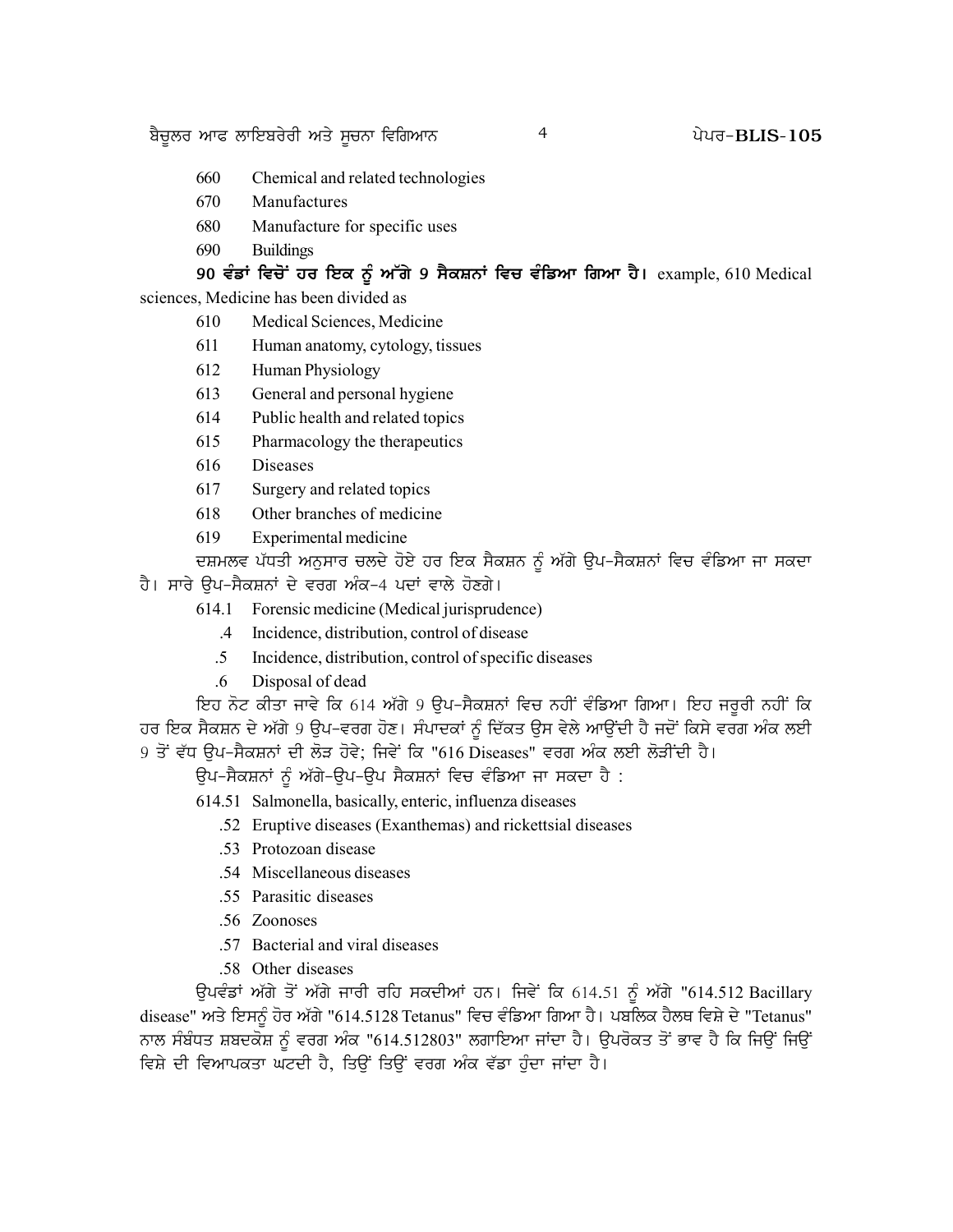ਡੀ. ਡੀ. ਸੀ. ਵਿਚ ਹਰ ਇਕ ਕਦਮ ਤੇ 9 ਭਾਗਾਂ ਵਿਚ ਵੰਡ ਬਾਰੇ ਆਲੋਚਨਾ ਹੰਦੀ ਰਹੀ ਹੈ। ਆਲੋਚਕਾਂ ਦਾ ਵਿਚਾਰ ਹੈ ਕਿ ਗਿਆਨ ਹਰ ਇਕ ਸਟੇਜ ਤੇ ਜਰੂਰੀ ਨਹੀਂ ਕਿ 9 ਭਾਗਾਂ ਵਿਚ ਹੀ ਵੰਡਿਆ ਜਾਵੇ। ਇਹ ਵੰਡ 9 ਤੋਂ ਘੱਟ ਵੀ ਹੋ ਸਕਦੀ ਹੈ ਅਤੇ ਵੱਧ ਵੀ। ਗਿਆਨ ਦਾ ਵਿਕਾਸ ਕਿਸੇ ਦਸ਼ਮਿਕ ਜਾਂ ਮੀਟ੍ਰਿਕ ਸਿਸਟਮ ਨਾਲ ਬੱਧਾ ਹੋਇਆ ਨਹੀਂ ਹੈ। ਇਨ੍ਹਾਂ ਆਲੋਚਕਾਂ ਅਨਸਾਰ ਪਰੈਰਸਟੇਸ (Proerustes) ਨੇ ਗਿਆਨ ਦੇ ਵਿਕਾਸਾਤਮਕ ਰਝਾਨ ਨੰ 9 ਵੰਡਾਂ ਦੇ ਬੇ-ਲਚਕ ਅਤੇ ਨਕਲੀ ਢਾਂਚੇ ਵਿਚ ਢਾਲਣ ਦਾ ਯਤਨ ਕੀਤਾ ਹੈ, ਜਿਹੜਾ ਕਿ ਠੀਕ ਨਹੀਂ। ਆਲੋਚਕ ਇਸ ਮੱਤ ਤੇ ਸਹੀ ਵੀ ਜਾਪਦੇ ਹਨ। ਡੀ ਡੀ ਸੀ ਦੀ ਸੰਕੇਤਨ ਸਵਾਮੀ ਜਾਂ ਮਾਲਕ ਦਾ ਰੋਲ ਅਦਾ ਕਰਦੀ ਜਾਪਦੀ ਹੈ, ਕਿਉਂਕਿ ਇਹ ਆਪਣੀ ਸਹੂਲਤ ਅਨੁਸਾਰ ਗਿਆਨ ਦੇ ਪ੍ਰਸਾਰ ਵਜੋਂ ਉਪਜੇ ਵਿਸ਼ਿਆਂ ਨੂੰ ਵਰਗ ਅੰਕ ਦਿੰਦੀ ਹੈ। ਇਹ ਗਿਆਨ ਦੇ ਕੁਦਰਤੀ ਢਾਂਚੇ ਨੂੰ ਤੋੜ ਮਰੋੜ ਕੇ ਪੇਸ਼ ਕਰਦੀ ਹੈ। ਜਦੋਂ ਕਿ ਦੂਜੇ ਪਾਸੇ ਇਸਨੂੰ ਸੇਧ ਦੇਣ ਦੀ ਗੱਲ ਕਰਦੀ ਹੈ।

ਦਸ਼ਮਲਵ ਸੰਕੇਤਨ ਸਮਝਣ ਅਤੇ ਲਿਖਣ ਵਿਚ ਸੌਖੀ ਹੈ। ਇਹ ਅਨੰਤ ਪਾਹਣਚਾਰਤਾ ਜਾਂ ਸਤਿਕਾਰਤਾ ਪਦਾਨ ਕਰਦੀ ਹੈ। ਇਹ ਵਿਸ਼ਿਆਂ ਵਿਚ ਸੁ-ਵਰਗਾਂ ਅਤੇ ਅਧੀਨ-ਵਰਗਾਂ ਦੇ ਸੰਕਲਪ ਦੀ ਪਾਲਣਾ ਵੀ ਕਰਦੀ ਹੈ।

# ਲੜੀ ਢਾਂਚਾ (Chain Structure)

ਜਿਵੇਂ ਕਿ ਉਪਰ ਬਿਆਨ ਕੀਤਾ ਗਿਆ ਹੈ, ਡੀ. ਡੀ. ਸੀ. ਦਾ ਢਾਂਚਾ ਪਦ-ਕਮ ਵਾਲਾ ਹੈ। ਇਹ ਪਾਠ ਸਮੱਗਰੀ ਨੂੰ ਕੇਵਲ ਤਰਤੀਬ ਹੀ ਨਹੀਂ ਦਿੰਦੀ ਸਗੋਂ ਆਪਣੀ ਸੰਕੇਤਨ ਦੇ ਜ਼ਰੀਏ ਪੂਰੇ ਵਿਸ਼ੇ ਅਤੇ ਉਸਦੇ ਭਾਗਾਂ ਦੇ ਸੰਬੰਧ ਵੀ ਉਜਾਗਰ ਕਰਦੀ ਹੈ। ਇਥੇ ਇਹ ਤਰਕ ਦਿੱਤਾ ਜਾ ਸਕਦਾ ਹੈ ਕਿ ਡੀ. ਡੀ. ਸੀ. ਦੀ ਸੰਕੇਤਨ ਵਿਸ਼ਿਆਂ ਦੀ ਪਦ-ਕ੍ਰਮ ਸ਼ੈਲੀ ਨੂੰ ਬਾਖੂਬੀ ਪ੍ਰਗਟ ਕਰਦੀ ਹੈ। ਭਾਵੇਂ ਜਿਵੇਂ ਮਰਜੀ ਸਮਝੋ, ਪਰ ਬਾਅਦ ਵਿਚ ਬਣਨ ਵਾਲੀਆਂ ਵਰਗੀਕਰਣ ਪੁਣਾਲੀਆਂ ਨੇ ਪਦ-ਕਮ ਦਾ ਸੰਕਲਪ ਡੀ. ਡੀ. ਸੀ. ਤੋਂ ਲੈਣ ਦੀ ਗੱਲ ਮੰਨੀ ਹੈ। ਵਿਸ਼ੇ ਦਾ ਅਗਲਾ ਸਟੈਪ ਪਿਛਲੇ ਸਟੈਪ ਵਿਚੋਂ ਨਿਕਲਦਾ ਜਾਪਦਾ ਹੈ, ਜਾਂ ਦੂਜੇ ਅੱਖਰਾਂ ਵਿਚ ਅਗਲਾ ਸਟੈਪ ਤਿਆਰ ਕਰਨ ਲਈ ਪਿਛਲੇ ਸਟੈਪ ਨੂੰ ਵੀ ਨਾਲ ਰੱਖਿਆ ਜਾਂਦਾ ਹੈ। ੳਦਾਹਰਣ :

| 300         | Social sciences       |
|-------------|-----------------------|
| 330         | Economics             |
| 332         | Financial economics   |
| 332.1       | Banks and banking     |
| 332.11      | Central banks         |
| 332.110 952 | Central bank of Japan |

300 ਤੋਂ 332.110 952 ਤੱਕ ਬਿਆਨੇ ਸੰਕਲਪ ਇਕ ਲੜੀ ਬਣਾਉਂਦੇ ਹਨ, ਕਿਉਂਕਿ ਉਹ ਅੱਗੇ ਵਧਦੇ ਹੋਏ ਵੀ ਲਗਾਤਾਰ ਇਕ ਦੂਜੇ ਦੇ ਮਾਤਹਿਤ ਹਨ। ਡੀ ਡੀ ਸੀ ਵਿਚ ਵੱਡੇ ਵਰਗ ਅੰਕਾਂ ਵਿਚ ਮਾਤਹਿਤ ਜਾਂ ਅਧੀਨ ਵਰਗ ਸੰਕਲਪ ਪੂਰੀ ਤਰ੍ਹਾਂ ਉਜਾਗਰ ਹੁੰਦਾ ਹੈ। ਮਾਤਹਿਤਤਾ ਨੂੰ ਵਰਗ ਅੰਕ ਦੇ ਸੱਜੇ ਪਾਸੇ ਅੰਕ ਲਗਾ ਕੇ ਵਿਅਕਤ ਕੀਤਾ ਜਾਂਦਾ ਹੈ। ਲੜੀ ਵਿਸ਼ਲੇਸ਼ਣ ਦਆਰਾ ਅਸੀਂ ਆਪਣੇ ਵਿਸ਼ੇਸ਼ ਵਿਸ਼ੇ ਤੱਕ ਪੱਜਣ ਵਿਚ ਕਾਮਯਾਬ ਹੋ ਜਾਂਦੇ ਹਾਂ। ਇਸ ਦਾ ਇਕ ਹੋਰ ਲਾਭ ਇਹ ਹੈ ਕਿ ਇਸਦੀ ਪਦ-ਕਮ ਸੰਕੇਤਨ ਕੰਪਿੳਟਰੀਕਰਣ ਵਿਚ ਬਹਤ ਲਾਭਦਾਇਕ ਸਾਬਤ ਹੰਦੀ ਹੈ।

ਪਦ-ਕ੍ਰਮ ਢਾਂਚਾ ਇਸ ਗੱਲ ਦਾ ਵੀ ਧਿਆਨ ਰੱਖਦਾ ਹੈ ਕਿ ਇਕ ਵਿਸ਼ੇ ਲਈ ਦਿੱਤੀਆਂ ਹਦਾਇਤਾਂ ਲੜੀ ਵਿਚ ਆਉਂਦੇ ਵਿਸ਼ੇ ਦੇ ਸਾਰੇ ਭਾਗਾਂ ਤੇ ਲਾਗੂ ਹੋ ਜਾਂਦੀਆਂ ਹਨ।

# ਪੰਗਤੀ ਢਾਂਚਾ (Array Structure)

ਬਰਾਬਰ ਦੇ ਦਰਜੇ ਵਾਲੀਆਂ ਇਕ ਦੂਜੇ ਤੋਂ ਅੱਡ ਅਸਤਿੱਤਵਾਂ ਨੂੰ ਕਿਸੇ ਚੁਣੇ ਗਏ ਕ੍ਰਮ ਵਿਚ ਦਿੱਤੀ ਤਰਤੀਬ ਨੂੰ ਪੰਗਤੀ ਕੁਮ ਤਰਤੀਬ ਮੰਨਿਆ ਜਾਂਦਾ ਹੈ। ਡੀ ਡੀ ਸੀ ਦੇ ਮੱਖ ਵਰਗ, ਵੰਡਾਂ ਅਤੇ ਸੈਕਸ਼ਨ ਵਿਸ਼ਿਆਂ ਦੀਆਂ ਤਿੰਨ ਅੱਡ ਅੱਡ ਪੰਗਤੀਆਂ ਬਣਾਉਂਦੇ ਹਨ। ਪੰਗਤੀਆਂ ਬਣਾਉਣ ਦੀ ਵਿਧੀ ਨੂੰ ਜਿਥੋਂ ਤੱਕ ਸੰਭਵ ਹੋਵੇ ਵਧਾਇਆ ਜਾ ਸਕਦਾ ਹੈ। ਡੀ ਡੀ ਸੀ ਦੇ 531.1 ਤੋਂ 531.9 ਤੱਕ ਦੇ ਵਰਗ ਅੰਕ "531 Mechanics" ਦੀ ਵੰਡ ਤੋਂ ਉਪਜੇ ਬਰਾਬਰਤਾ ਵਾਲੇ ਅੱਡ ਅੱਡ ਇਕੱਲਾਂ ਦੀ ਪੰਗਤੀ ਬਣਾਉਂਦੇ ਹਨ। ਗਿਣਾਤਮਕ ਪੱਖੋਂ ਇਕੋ ਪ੍ਰਜਾਤੀ ਤੋਂ ਉਪਜੇ ਬਰਾਬਰਤਾ ਵਾਲੇ ਵੱਖ ਵੱਖ ਵਰਗ ਅੰਕ ਇਕ ਪੰਗਤੀ ਦਾ ਨਿਰਮਾਣ ਕਰਦੇ ਹਨ। ਬੰਸਾਵਲੀ ਦੇ ਤੌਰ ਤੇ ਜੇਕਰ ਗੱਲ ਕਰੀਏ ਤਾਂ ਪਿਤਾ ਦੇ ਸਾਰੇ ਪੱਤਰ ਇਕੋ ਹੀ ਪੁਜਾਤੀ ਦੀ ਪੰਗਤੀ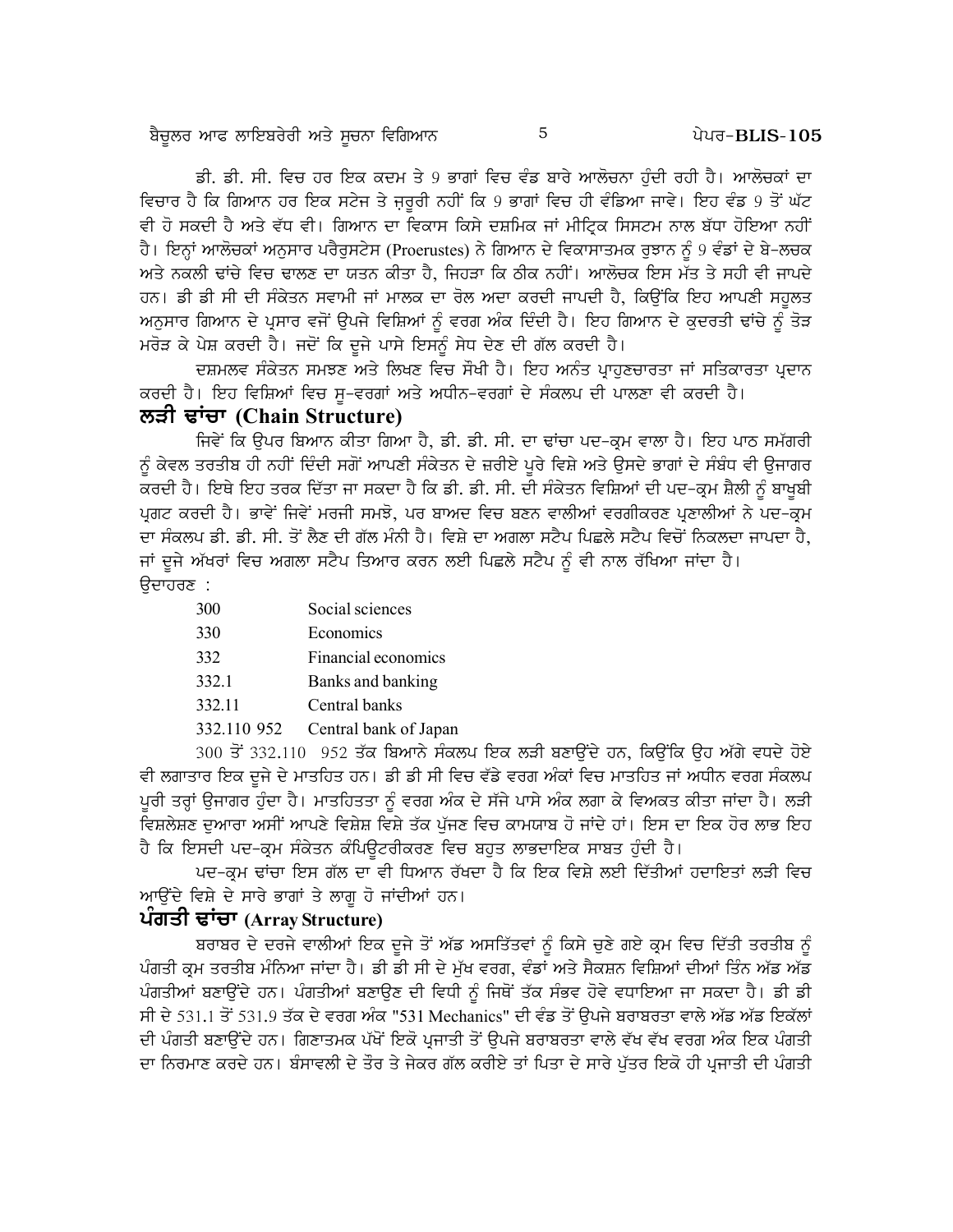ਬਣਾਉਂਦੇ ਹਨ। ਬੰਸਾਵਲੀਆਂ ਦੀਆਂ ਸਾਰਣੀਆਂ ਇਕੋ ਸਮੇਂ ਵਿਚ ਲੜੀਆਂ ਅਤੇ ਪੰਗਤੀਆਂ ਨੂੰ ਜਨਮ ਦਿੰਦੀਆਂ ਹਨ, ਕਿਉਂਕਿ ਇਹ ਸਾਰਣੀਆਂ ਦੋ ਪਾਸੜ ਹੰਦੀਆਂ ਹਨ।

# ਡੀ. ਡੀ. ਸੀ. ਢਾਂਚੇ ਦੀ ਬਣਤਰ (Pattern in DDC Structure)

ਜੇਕਰ ਪੰਗਤੀ ਵਿਚ ਆਏ ਅਸਤਿੱਤਵਾਂ ਨੰ ਵਿਆਪਕ ਰਪ ਵਿਚ ਸ਼ਾਮਿਲ ਕਰ ਲਿਆ ਜਾਵੇ ਤਾਂ ਕਿਸੇ ਇਕ ਅਸਤਿੱਤਵ ਦੀ ਪੰਗਤੀ ਵਿਚ ਸਥਿਤੀ ਵਧੇਰੇ ਅਰਥ ਨਹੀਂ ਰੱਖਦੀ। ਪੰਗਤੀ ਵਿਚ ਸਥਿਤ ਵਸਤਾਂ ਦਾ ਕ੍ਰਮ ਵਿਸ਼ੇ ਦੀ ਬਣਤਰ ਬਾਰੇ ਜਾਣਕਾਰੀ ਦਿੰਦਾ ਹੈ। ਕਾਲਾਂਤਰ ਵਿਚ ਡੀ ਡੀ ਸੀ ਦੇ ਵਿਸ਼ਲੇਸ਼ਣ ਵਿਚੋਂ ਇਸਦੀ ਬਣਤਰ ਪ੍ਰਗਟ ਹੋਈ ਹੈ।

ਪੰਗਤੀ ਦੀ ਪਹਿਲੀ ਉਪ–ਵੰਡ ਵਜੋਂ ਉਪਜੇ ਅਸਤਿੱਤਵ ਡੀ ਡੀ ਸੀ ਵਿਚ ''ਆਮ ਕਿਰਤਾਂ'' ਨਾਲ ਸੰਬੰਧਤ ਟਾਪਿਕ ਨਜ਼ਰ ਆਉਂਦੇ ਹਨ, ਅਤੇ ਆਖਰੀ ਵੰਡ ਵਿਚ ਇਤਿਹਾਸਕ ਅਤੇ ਭੁਗੋਲਿਕ ਵਿਸ਼ੇ ਰੱਖੇ ਗਏ ਹਨ, ਅਤੇ ਕੁੱਝ ਹੋਰ ਸੰਕੇਤਨ ਭਵਿੱਖ ਵਿਚ ਉਜਾਗਰ ਹੋਣ ਵਾਲੇ ਵਿਸ਼ਿਆਂ ਲਈ ਖਾਲੀ ਰੱਖੀ ਗਈ ਹੈ। ਇੰਝ "9 Others" ਇਸ ਪ੍ਰਣਾਲੀ ਵਿਚ ਇਕ ਬਹਤ ਵਧੀਆ ਸਤਿਕਾਰੀ ਜੁਗਤ (Hospitality Device) ਹੈ। ਗਿਆਨ ਜਗਤ ਦੀ ਪਹਿਲੀ ਵੰਡ ਵਜੋਂ ਉਪਜੀ 10 ਵਰਗਾਂ ਦੀ ਪੰਗਤੀ ਪਹਿਲੀ ਵਿਸ਼ਿਆਂ ਦੀ ਪੰਗਤੀ ਹੈ। ਇਸ ਪੰਗਤੀ ਵਿਚ 000 ਆਮ ਕਿਰਤਾਂ ਨੂੰ, ਅਤੇ ਅੰਤਿਮ 900 ਇਤਿਹਾਸ, ਭੂਗੋਲ ਆਦਿ ਨੂੰ ਵਿਅਕਤ ਕਰਦੀ ਹੈ। ਪੰਗਤੀਆਂ ਬਣਾਉਣ ਦੀ ਇਹ ਜੁਗਤ, ਹਰ ਇਕ ਪੱਧਰ ਤੇ ਬਰਾਬਰਤਾ ਵਾਲੇ ਵਿਸ਼ਾ ਗਰੱਪਾਂ ਦੀ ਪੰਗਤੀਆਂ ਬਣਾਉਂਦੀ ਹੈ।

ਪੰਗਤੀ ਦੇ ਸੰਕਲਪ ਦੀ ਵਿਆਖਿਆ ਸਮਝਣ ਲਈ "320 ਰਾਜਨੀਤੀ ਵਿਗਿਆਨ" ਵਰਗ ਲੈ ਸਕਦੇ ਹਾਂ। 320 ਦੀ ਪਹਿਲੀ ਵੰਡ ਉਪਰੰਤ 320.0 ਤੋਂ 320.9 ਤੱਕ ਦੇ ਦਸ ਉਪਵਰਗਾਂ ਦੀ ਪੰਗਤੀ ਹੋਂਦ ਵਿਚ ਆਉਂਦੀ ਹੈ। ਇਸ ਪੰਗਤੀ ਦਾ 320.0 ਅੰਕ ਰਾਜਨੀਤੀ ਵਿਗਿਆਨ ਦੀਆਂ ''ਆਮ ਕਿਰਤਾਂ'' ਦੱਸਦਾ ਹੈ, ਜਦੋਂ ਕਿ ਅੰਤਿਮ 320.9 ਅੰਕ ਇਤਿਹਾਸਕ ਅਤੇ ਭੂਗੋਲਿਕ ਕਿਰਿਆਵਾਂ ਲਈ ਨਿਸ਼ਚਿਤ ਕੀਤਾ ਗਿਆ ਹੈ। ਜੇਕਰ ਅਸੀਂ ਪੰਗਤੀਆਂ ਦੇ ਪਾਠ ਦਾ ਧਿਆਨ ਨਾਲ ਅਧਿਐਨ ਕਰੀਏ ਤਾਂ ਅਸੀਂ ਵੇਖਦੇ ਹਾਂ, ਕਿ ਦੂਜੀ ਅਤੇ ਤੀਜੀ ਪੰਗਤੀਆਂ ਦੇ ਇਕੱਲ ਉਰਜਾ ਪਹਿਲੂ ਨੂੰ ਉਜਾਗਰ ਕਰਦੇ ਜਾਪਦੇ ਹਨ; ਅਤੇ ਪੰਗਤੀਆਂ ਦੇ ਬਾਕੀ ਸਾਰੇ ਇਕੱਲ ਵਿਅਕਤਿੱਤਵ ਪਹਿਲੂ ਨੂੰ ਉਜਾਗਰ ਕਰਦੇ ਹਨ। ਇਹ ਤੱਥ "630 ਖੇਤੀਬਾੜੀ" ਦੀ ਪੰਗਤੀ ਤੋਂ ਸੁਚੱਜੇ ਢੰਗ ਨਾਲ ਸਮਝਿਆ ਜਾ ਸਕਦਾ ਹੈ। ਇਸ ਵਿਚ 631 ਅਤੇ 632 ਖੇਤੀਬਾੜੀ ਦੀਆਂ ਸਮੱਸਿਆਵਾਂ ਬਾਰੇ ਹਨ, ਜਿਹੜੀਆਂ ਕਿ ਹਦਾਇਤਾਂ ਦੀ ਲੋਅ ਵਿਚ 633-635 ਤੱਕ ਦੇ ਭਾਗਾਂ ਨਾਲ ਜੋੜੀਆਂ ਜਾ ਸਕਦੀਆਂ ਹਨ, ਜਿਹੜੇ ਕਿ ਖੇਤੀਬਾੜੀ ਦੇ ਵਿਅਕਤਿੱਤਵ ਪਹਿਲੂ ਭਾਵ ਉਪਜ ਨੂੰ ਉਜਾਗਰ ਕਰਦੇ ਹਨ। ਇਹੋ ਜਿਹੀ ਬਣਤਰ 540 ਰਸਾਇਣ ਵਿਗਿਆਨ ਅਤੇ 580 ਬਨਸਪਤੀ ਵਿਗਿਆਨ ਵਿਚ ਵੀ ਮਿਲਦੀ ਹੈ। ਡੀ ਡੀ ਸੀ ਦੇ ਪਾਠ ਵਿਚ ਅਜਿਹੀ ਬਣਤਰ ਸਰਵਵਿਆਪੀ ਨਹੀਂ ਹੋ ਸਕੀ, ਕਿਉਂਕਿ ਇਹ ਬਹਤ ਪਰਾਣੀ ਪੁਣਾਲੀ ਹੈ, ਪਰ ਫਿਰ ਵੀ ਨਵੇਂ ਵਿਸ਼ਿਆਂ ਜਾਂ ਪਰਾਣੇ ਵਿਸ਼ਿਆਂ ਨੂੰ ਦੁਬਾਰਾ ਤਿਆਰ ਕਰਨ ਸਮੇਂ ਅਜਿਹਾ ਵਿਸ਼ਲੇਸ਼ਣ ਕੀਤਾ ਜਾ ਰਿਹਾ ਹੈ।

# ਸਤਿਕਾਰਤਾ (Hospitality)

ਵਰਗੀਕਰਣ ਦੀ ਸਤਿਕਾਰਤਾ ਤੋਂ ਭਾਵ, ਇਸਦਾ ਪਹਿਲਾਂ ਤੋਂ ਉਪਲਬਧ ਵਿਸ਼ਿਆਂ ਨੂੰ ਸਥਾਨਾਂਤ੍ਰਿਤ ਕੀਤੇ ਬਗੈਰ ਹੀ, ਨਵੇਂ ਵਿਸ਼ਿਆਂ ਨੂੰ ਉਨ੍ਹਾਂ ਦੀ ਢੁਕਵੀਂ ਥਾਂ ਤੇ ਸਥਾਪਤ ਕਰਨ ਦੀ ਯੋਗਤਾ ਹੈ। ਕਿਸੇ ਵੀ ਵਰਗੀਕਰਣ ਦਾ ਚਿਰਸਥਾਈ ਹੋਣਾ ੳਸ ਵਿਚ ਸਤਿਕਾਰੀ ਜਗਤ ਦੀ ਵਰਤੋਂ ਦੀ ਯੋਗਤਾ ਦੇ ਸਮਾਨ ਅਨਪਾਤੀ ਹੈ।

ਪਦ-ਕ੍ਰਮ ਸੰਕੇਤਨ ਦਿੱਤੀ ਥਾਂ ਤੇ ਅਸੀਮਤ ਸਤਿਕਾਰਤਾ ਪ੍ਰਦਾਨ ਕਰਦੀ ਹੈ। ਨਵਾਂ ਸੁਤੰਤਰ ਰੂਪ ਵਿਚ ਵਿਕਸਿਤ ਹੋਇਆ ਵਿਸ਼ਾ ਪਹਿਲਾਂ ਤੋਂ ਉਪਲਬਧ ਵਿਸ਼ੇ ਦੀ ਲੜੀ ਦੇ ਅੰਤ ਵਿਚ ਇਕ ਹੋਰ ਪਦ ਜੋੜ ਕੇ ਆਸਾਨੀ ਨਾਲ ਸਥਾਪਤ ਕੀਤਾ ਜਾ ਸਕਦਾ ਹੈ, ਜਿਵੇਂ ਕਿ ਲਚਕੀਲੀ ਰੱਸੀ ਨੂੰ ਵਧਾਉਣਾ ਸੌਖਾ ਹੁੰਦਾ ਹੈ। ਸਤਿਕਾਰਤਾ ਡੀ ਡੀ ਸੀ ਨੂੰ ਛੋਟੀ, ਮੰਝਲੀ ਅਤੇ ਵੱਡੀ ਲਾਇਬਰੇਰੀਆਂ ਵਿਚ ਵਰਤਣ ਯੋਗ ਵੀ ਬਣਾਉਂਦੀ ਹੈ।

ਡੀ. ਡੀ. ਸੀ. ਦੀ ਦਸ਼ਮਲਵ ਕਸਰ ਵਾਲੀ ਸ਼ੁੱਧ ਸੰਕੇਤਨ ਦੀ ਵਜ੍ਹਾ ਕਾਰਨ, ਵਿਸ਼ਿਆਂ ਦੀ ਪੰਗਤੀ ਵਿਚ ਨਵੇਂ ਵਿਸ਼ੇ ਨੂੰ ਸੰਮਿਲਿਤ ਕਰਨਾ ਔਖਾ ਹੋ ਜਾਂਦਾ ਹੈ। ਦੋ ਵਰਗਾਂ ਦਰਮਿਆਨ ਇਕ ਨਵਾਂ ਸੁ–ਵਰਗ ਜੋੜਨਾ ਅਸੰਭਵ ਹੈ। ਜਿਵੇਂ ਕਿ "510 ਗਣਿਤ" ਹੈ ਅਤੇ 520 ਖਗੋਲ ਵਿਦਿਆ ਲਈ ਨਿਸ਼ਚਿਤ ਕੀਤਾ ਗਿਆ ਹੈ, ਅਤੇ ਇਨ੍ਹਾਂ ਦਰਮਿਆਨ ਕਿਸੇ ਮਿਲਦੀ ਜੁਲਦੀ ਨਵੀਂ ਕਲਾਸ ਨੂੰ ਸਥਾਪਤ ਨਹੀਂ ਕੀਤਾ ਜਾ ਸਕਦਾ। ਅਜਿਹੀ ਸੁਰਤਾਂ ਤੋਂ ਬਚਣ ਲਈ ਇਕ ਢੰਗ ਹੈ, ਕਿ ਪੰਗਤੀ ਵਿਚ ਕੁਝ ਖਾਲੀ ਸੰਕੇਤਨ ਅੰਕ ਛੱਡੇ ਜਾਣ – ਜਿਵੇਂ ਕਿ 511–519 ਵਰਗ ਅੰਕਾਂ ਵਿਚ 517 ਅਤੇ 518 ਭਵਿੱਖਤ ਵਾਧੇ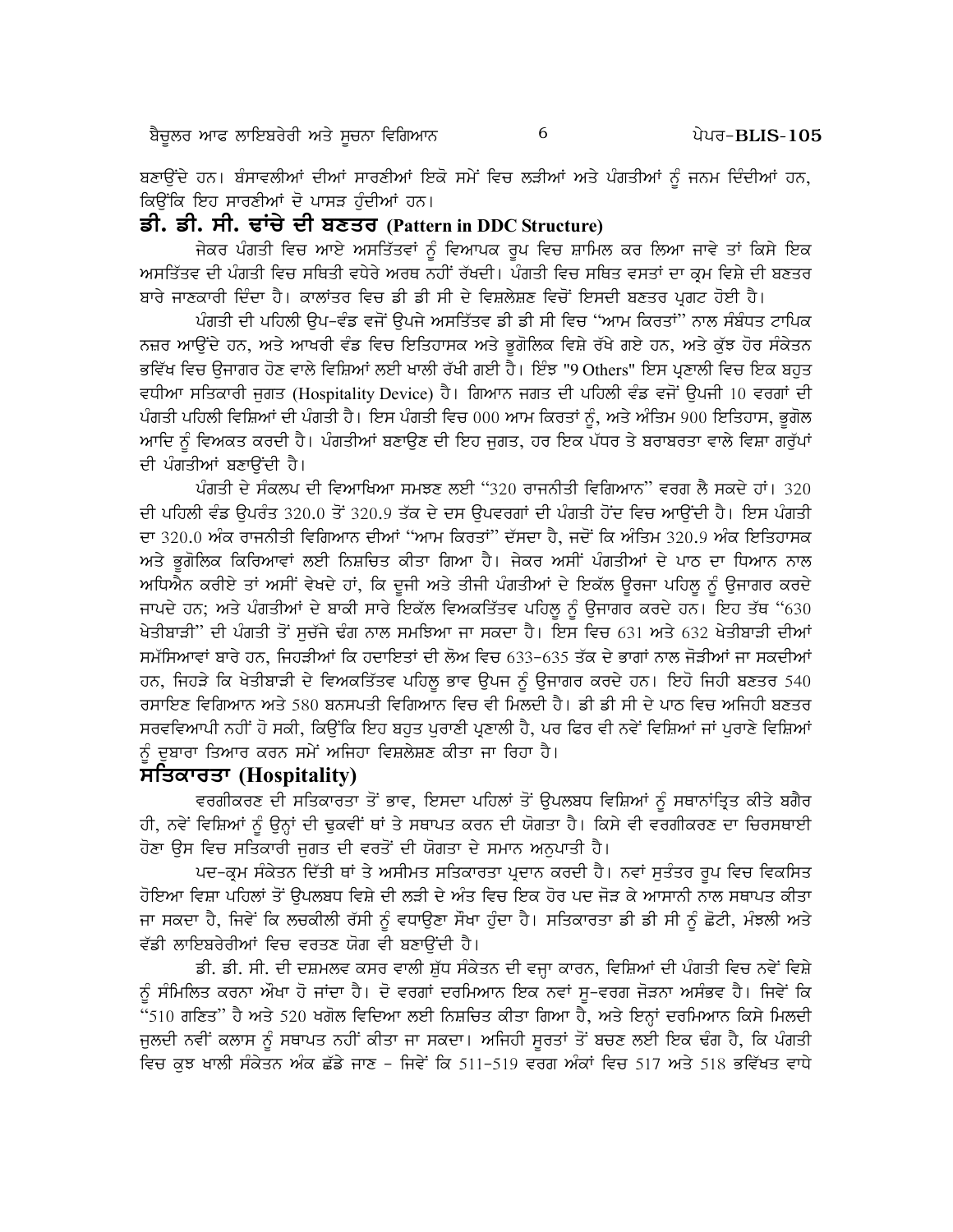ਲਈ ਖਾਲੀ ਛੱਡੇ ਗਏ ਹਨ। ਇਸ ਤੋਂ ਭਾਵ ਹੈ ਕਿ ਜੇਕਰ ਭਵਿੱਖ ਵਿਚ ਗਣਿਤ ਦੀ ਕੋਈ ਨਵੀਂ ਸ਼ਾਖਾ ਵਿਕਸਿਤ ਹੋਵੇ ਤਾਂ ਉਸ ਲਈ ਥਾਂ ੳਪਲਬਧ ਹੋਵੇਗੀ।

ਡੀ. ਡੀ. ਸੀ. ਦੇ ਤੀਜੇ ਪੱਧਰ ਦੀ ਸਾਰਣੀ (ਤੀਜੀ ਸਾਰਣੀ) ਵਿਚ 86 ਖਾਲੀ ਥਾਵਾਂ ਨਵੇਂ ਵਿਸ਼ਿਆਂ ਲਈ ਰੱਖੀਆਂ ਹੋਈਆਂ ਹਨ। ਇਨ੍ਹਾਂ ਖਾਲੀ ਥਾਵਾਂ ਦੀ ਸੰਕੇਤਨ ਨੂੰ ਵਰਗਕਾਰ ਬ੍ਰੈਕਟਾਂ ਵਿਚ ਰੱਖਿਆ ਗਿਆ ਹੈ। ਵਿਸ਼ਿਆਂ ਦੀ ਹਰ ਇਕ ਪੱਧਰ ਦੀ ਪੰਗਤੀ ਵਿਚ ਖਾਲੀ ਥਾਵਾਂ ਛੱਡੀਆਂ ਗਈਆਂ ਹਨ। ਖਾਲੀ ਥਾਂ ਛੱਡਣਾ ਵਿਗਿਆਨਕ ਨਹੀਂ, ਪਰ ਇਹ ਕਲਾ ਜਰੂਰ ਮੰਨੀ ਜਾ ਸਕਦੀ ਹੈ। ਅਜਿਹਾ ਦਿਨ ਆ ਸਕਦਾ ਹੈ ਜਦੋਂ ਇਹ ਸਾਰੀਆਂ ਖਾਲੀ ਥਾਵਾਂ ਭਰ ਜਾਣਗੀਆਂ, ਪਰ ਨਵੇਂ ਵਿਸ਼ੇ ਤਾਂ ਬਣਨੋਂ ਨਹੀਂ ਰੁਕ ਸਕਦੇ, ਅਤੇ ਅਸੀਂ ਉਨ੍ਹਾਂ ਨੂੰ ਨਵੇਂ ਵਰਗ ਅੰਕ ਦੇਣੋਂ ਮੁਨਕਰ ਵੀ ਨਹੀਂ ਹੋ ਸਕਦੇ। 600 ਮੁੱਖ ਵਰਗ ਵਿਚ ਪਹਿਲਾਂ ਹੀ ਬਹਤ ਘੱਟ ਖਾਲੀ ਥਾਵਾਂ ਹਨ, ਜਦੋਂ ਕਿ ਅਭਿਆਸਾਤਮਕ (Applied) ਵਿਗਿਆਨਾਂ ਵਿਚ ਦਬੜੇ ਵਾਂਗ ਨਵੇਂ ਵਿਸ਼ਿਆਂ ਦਾ ਵਾਧਾ ਹੋ ਰਿਹਾ ਹੈ। ਇਸਤੋਂ ਵੀ ਵੱਧ ਗੱਲ ਤਾਂ ਇਹ ਹੈ ਕਿ 600 ਦੀ ਲੜੀਆਂ ਵੀ ਹੱਦੋਂ ਵੱਧ ਲੰਮੀਆਂ ਹੋ ਚੱਕੀਆਂ ਹਨ।

ਨਵੇਂ ਵਿਕਸਿਤ ਹੋ ਰਹੇ ਵਿਸ਼ਿਆਂ ਨੂੰ ਤਰਤੀਬਣ ਦਾ ਇਕ ਦੂਜਾ ਢੰਗ ਬਹੁਤ ਸਾਰੀਆਂ ਨੇੜਲੀਆਂ ਉਪਵੰਡਾਂ ਨੂੰ ਖਤਮ ਕਰਕੇ ਕੀਤਾ ਜਾ ਸਕਦਾ ਹੈ, ਜਿਵੇਂ ਕਿ ਡੀ ਡੀ ਸੀ ਦੇ 21ਵੇਂ ਸੰਸਕਰਣ ਵਿਚ 350-354 ਲੋਕ ਪਸ਼ਾਸਨ ਅਤੇ 560-590 ਜੀਵ-ਵਿਗਿਆਨਾਂ ਵਿਚ ਕੀਤਾ ਗਿਆ ਹੈ।

ਅੱਜ ਦੀ ਡੀ. ਡੀ. ਸੀ. ਸਵਾ ਸੌ ਸਾਲ ਪਹਿਲਾਂ ਵਾਲੀ ਡੀ ਡੀ ਸੀ ਤੋਂ ਬਹਤ ਬਦਲ ਚੱਕੀ ਹੈ। ਇਸ ਵਿਚ ਲਗਾਤਾਰ ਬਦਲਾਵ ਆਏ ਹਨ; ਅਤੇ ਇਸਨੇ ਆਪਣੇ ਆਪ ਵਿਚ ਵਰਗੀਕਰਣ ਦੇ ਸਿਧਾਂਤਾਂ, ਸੂਚਨਾ ਵਿਗਿਆਨ ਅਤੇ ਸੂਚਨਾ ਤਕਨਾਲੋਜੀ ਦੇ ਨਵੇਂ ਵਿਕਾਸਾਤਮਕ ਸਿਧਾਂਤਾਂ ਨੂੰ ਪ੍ਰਵਾਨ ਕੀਤਾ ਹੈ। ਭਾਵੇਂ ਬਹੁਤ ਕੁਝ ਬਦਲ ਗਿਆ ਹੈ, ਪਰ ਇਸਦੀ ਬਨਿਆਦੀ ਯੋਜਨਾ ਅਤੇ ਲਾਇਬਰੇਰੀਅਨਸ਼ਿਪ ਦੀ ਸੇਵਾ ਦੀ ਧਾਰਣਾ ਉਸੇ ਤਰ੍ਹਾਂ ਹੀ ਬਰਕਰਾਰ ਹੈ।

#### ਹੋਰ ਪੜ੍ਹਨ ਲਈ :

- $1<sub>1</sub>$ Dewey Decimal Classification and Relative Index. Volume I: Introduction. Latest ed. NY. USA
- 2. Comaromi, John P and Satija, (MP) : Brevity of Notation in Dewey Decimal Classification. New Delhi Metropolitan, 1983.
- 3. Satija (MP) and Comaromi (JP) : Introduction to the Practice of Dewey Decimal Classification. Sterling Pub, 1987.
- 4. ਸਤੀਜਾ, ਐਮ ਪੀ : ਡਿਊਵੀ ਦਸ਼ਮਲਵ ਵਰਗੀਕਰਣ : ਅਮਲੀ ਜਾਣ-ਪਛਾਣ, ਪਟਿਆਲਾ, ਮਦਾਨ ਬੁਕ ਹਾਊਸ, 2011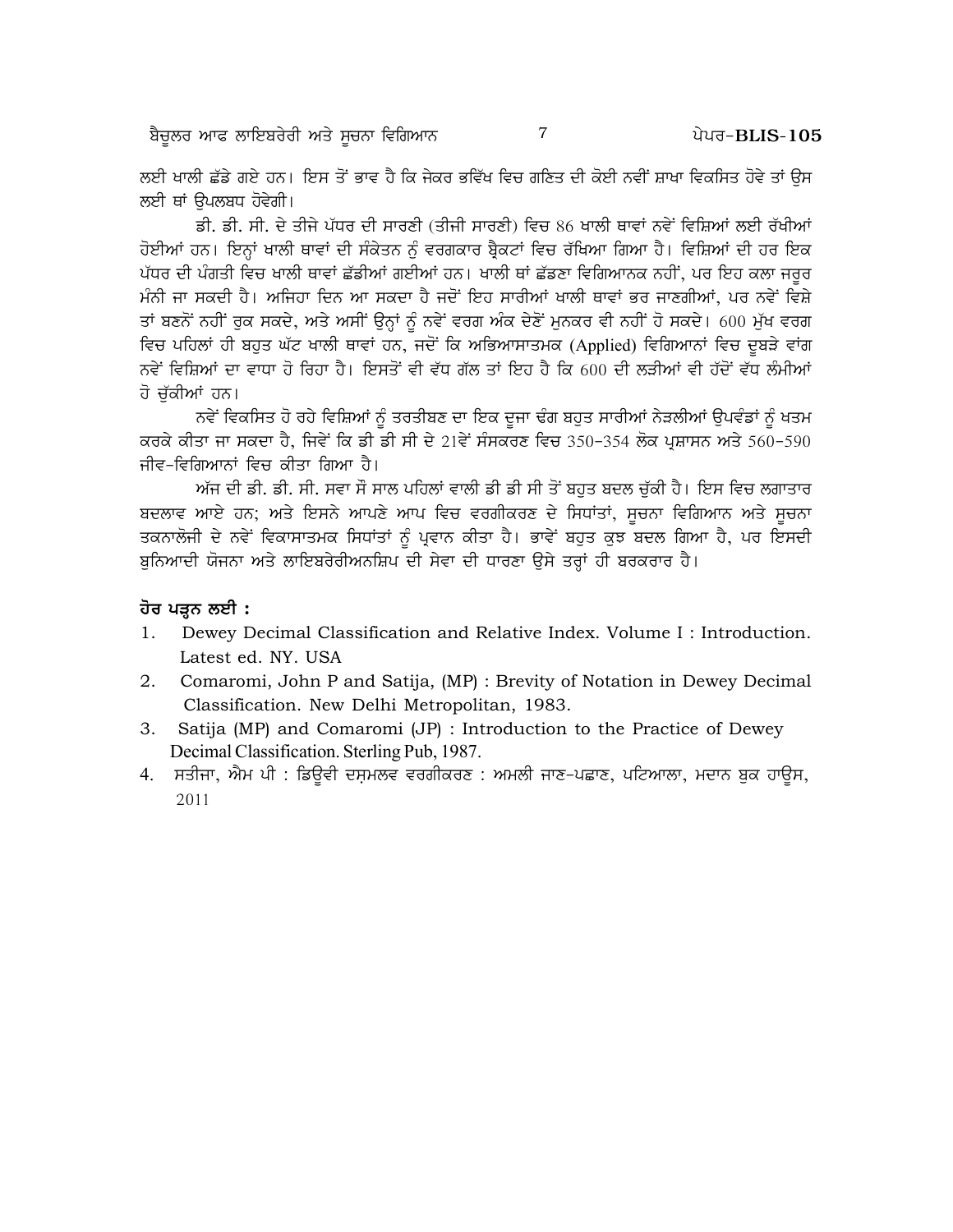| ਬੈਚੂਲਰ ਆਫ ਲਾਇਬਰੇਰੀ ਅਤੇ ਸੂਚਨਾ ਵਿਗਿਆਨ                       |                               | ਪੇਪਰ-BLIS-105 |
|-----------------------------------------------------------|-------------------------------|---------------|
| ਨਾਲੇਜ ਆਰਗੇਨਾਈਜੇਸ਼ਨ ਐਂਡ ਇਨਫਰਮੇਸ਼ਨ ਪ੍ਰੋਸੈਸਿੰਗ: ਕਲਾਸੀਫਿਕੇਸ਼ਨ |                               |               |
|                                                           | ਪ੍ਰੈਕਟਿਸ - ਸੀ.ਸੀ ਐਂਡ ਡੀ.ਡੀ.ਸੀ |               |

| ਪਾਠ ਨੰ. 2.2 | ਲੇਖਕ : ਡਾ. ਐਮ.ਪੀ.ਸਤੀਜਾ  |
|-------------|-------------------------|
|             | ਅਨਵਾਦਕ : ਡਾ. ਜਸਮੇਰ ਸਿੰਘ |

#### ਡੀ ਡੀ ਸੀ ਨਾਲ ਵਰਗ ਅੰਕ ਬਣਾਉਣੇ (How to Assign Class Numbers in DDC)

ਵਰਗੀਕਰਣ ਦਾ ਕੰਮ ਦੋ ਅੱਡ-ਅੱਡ ਪੜਾਵਾਂ ਵਿਚ ਕੀਤਾ ਜਾਂਦਾ ਹੈ। ਪਹਿਲੇ ਪੜਾਅ ਵਿਚ ਵਰਗੀਕ੍ਰਿਤ ਕੀਤੇ ਜਾਣ ਵਾਲੇ ਪ੍ਰਲੇਖ ਦਾ ਵਿਸ਼ੇਸ਼ ਵਿਸ਼ਾ ਸਮਝਣ ਲਈ ਬੋਧਿਕ ਕੰਮ ਕੀਤਾ ਜਾਂਦਾ ਹੈ, ਅਤੇ ਦੂਜੇ ਪੜਾਅ ਵਿਚ ਪਛਾਣੇ ਗਏ ਵਿਸ਼ੇ ਲਈ ਢੁਕਵੀਂ ਸੰਕੇਤਨ ਦੇਣ ਦਾ ਹੁਨਰ ਵਰਤਿਆ ਜਾਂਦਾ ਹੈ। ਇਨ੍ਹਾਂ ਦੋ ਪੜਾਵਾਂ ਦੀ ਤੁਲਨਾ ਕ੍ਰਮਵਾਰ ਡਾਕਟਰੀ ਰੋਗ-ਨਿਦਾਨ ਅਤੇ ਨੁਸਖੇ (Prescription) ਨਾਲ ਕੀਤੀ ਜਾ ਸਕਦੀ ਹੈ। ਪਹਿਲਾ ਬੌਧਿਕ ਕੰਮ ਹੈ ਅਤੇ ਇਸੀ ਕਾਰਨ ਦੋਹਾਂ ਕੰਮਾਂ ਵਿਚ ਵੱਧ ਮਹੱਤਵਪੂਰਨ ਹੈ। ਦਰਅਸਲ ਇਹ ਵਰਗੀਕਰਣ ਦਾ ਨਿਚੋੜ ਹੈ, ਅਤੇ ਵਰਗੀਕਰਣ ਪਣਾਲੀ ਦੀ ਵਰਤੋਂ ਤੋਂ ਬਗੈਰ ਹੀ ਕੀਤਾ ਜਾਂਦਾ ਹੈ। ਕਿਸੇ ਦਿੱਤੇ ਪੁਲੇਖ ਦਾ ਖਾਸ ਵਿਸ਼ਾ ਨਿਰਧਾਰਤ ਕਰਨਾ ਤਿਲਕਵੀਂ ਕਲਾ ਵਾਂਗ ਹੈ। ਅਜਿਹਾ ਆਖਣਾ ਬਡਬੋਲ ਨਹੀਂ ਹੋਵੇਗਾ ਕਿ ਇਹ ਕੰਮ ਅੰਤਰਪ੍ਰੇਰਣਾ ਦੀ ਛੂਹ ਨਾਲ ਹੀ ਪੂਰਣ ਹੋ ਸਕਦਾ ਹੈ। ਦਰਅਸਲ ਵੱਧ ਪੜ੍ਹੇ ਲਿਖੇ ਲੋਕਾਂ ਨੂੰ ਪੁਸਤਕ ਦਾ ਵਿਸ਼ਾ ਨਿਰਧਾਰਣ ਦਾ ਵਧੇਰੇ ਸ਼ੌਕ ਹੁੰਦਾ ਹੈ। ਵਰਗਕਾਰ ਨੂੰ ਸਾਰੇ ਵਿਸ਼ਿਆਂ ਦਾ ਗਿਆਤਾ ਹੋਣਾ ਪੈਂਦਾ ਹੈ। ਇਹ ਕੁਝ ਅਜਿਹੀ ਗੱਲ ਹੈ ਜਿਹੜੀ ਕਿ ਅਰਸਤੁ, ਪਾਈਥਾਗੋਰਸ, ਫਰਾਂਸਿਸ ਬੇਕਨ, ਨਿਓਨਾਡੋਦ-ਵਿੰਸੀ, ਬੈਂਜਾਮਿਨ ਫੈਂਕਲਿਨ, ਹਰਬਰਟ ਸਪੈਂਸਰ, ਬਰਟਰਾਡਰੱਸਲ ਅਤੇ ਅੰਤ ਵਿਚ ਲਾਲਾ ਹਰਦਿਆਲ ਵਰਗੇ ਵਿਦਵਾਨਾਂ ਤੋਂ ਹੀ ੳਮੀਤ ਕੀਤੀ ਜਾਣੀ ਬਣਦੀ ਹੈ। ਬਹੁਤ ਹੀ ਸਾਧਾਰਣ ਗਿਆਨ ਰੱਖਣ ਵਾਲੇ ਅਤੇ ਆਮ ਬੱਧੀ ਦੇ ਸਵਾਮੀ ਵਰਗਕਾਰਾਂ ਤੋਂ ਸਹੀ ਵਿਸ਼ਾ ਨਿਰਧਾਰਣ ਜਿਹੇ ਬੌਧਿਕ ਕੰਮ ਦੀ ਵਧੇਰੇ ਆਸ ਨਹੀਂ ਕੀਤੀ ਜਾ ਸਕਦੀ। ਪਰ ਵਰਗੀਕਰਣ ਦੀ ਅਨੁਸੂਚੀ ਵਿਚੋਂ ਸਹੀ ਵਰਗ ਅੰਕ ਲਗਾਉਣ ਲਈ ਬੇਕਨ ਜਾਂ ਰੱਸਲ ਵਰਗੇ ਵਿਦਵਾਨਾਂ ਦੀ ਵੀ ਲੋੜ ਨਹੀਂ। ਇਕ ਆਮ ਲਾਇਬਰੇਰੀਅਨ ਇਹ ਕੰਮ ਅਸਾਨੀ ਨਾਲ ਕਰ ਲੈਂਦਾ ਹੈ। ਸਾਰਾਂਸ਼ ਵਿਚ ਅਸੀਂ ਆਖ ਸਕਦੇ ਹਾਂ ਕਿ ਪੁਸਤਕ ਦੇ ਵਿਸ਼ੇ ਨੂੰ ਪਛਾਣਨਾ ਬੌਧਿਕ ਕੰਮ ਹੈ ਅਤੇ ਪਛਾਣੇ ਗਏ ਵਿਸ਼ੇ ਨੂੰ ਅਨੁਸੂਚੀ ਵਿਚੋਂ ਲੱਭ ਕੇ ਵਰਗ ਅੰਕ ਤਿਆਰ ਕਰਨਾ ਮਸ਼ੀਨੀ ਕੰਮ ਹੈ।

#### ਵਿਸ਼ਾ ਵਿਸ਼ਲੇਸ਼ਣ (Subject Analysis)

ਕਿਸੇ ਪੁਲੇਖ ਦਾ ਖਾਸ ਵਿਸ਼ਾ ੳਸਦੇ ਸਿਰਲੇਖ, ੳਪ-ਸਿਰਲੇਖ, ਭਮਿਕਾ, ਤਤਕਰਾ ਅਤੇ ਪਾਠ ਦਾ ਅਧਿਐਨ ਕਰਕੇ ਪਛਾਣਿਆ ਜਾ ਸਕਦਾ ਹੈ। ਲੇਖਕਾਂ ਦੇ ਨਾਵਾਂ, ਵਿਸ਼ਾ ਅਨੁਕ੍ਰਮਣਿਕਾਵਾਂ ਅਤੇ ਉੱਧਰਿਤ (Citation) ਲੇਖਕਾਂ ਦੇ ਪਾਠ ਵਿਚ ਹਵਾਲਿਆਂ ਤੋਂ ਵੀ ਵਿਸ਼ੇ ਬਾਰੇ ਜਰੂਰੀ ਸੁਰਾਗ ਮਿਲ ਸਕਦੇ ਹਨ। ਵਰਗਕਾਰ ਇਸ ਕੰਮ ਲਈ ਕੁਝ ਸੰਦਰਭ ਸਰੋਤਾਂ ਦਾ ਅਧਿਐਨ ਵੀ ਕਰ ਸਕਦਾ ਹੈ। ਜੇਕਰ ਇਹ ਸਾਰੇ ਉੱਦਮ ਵੀ ਵਿਸ਼ਾ ਜਾਣਨ ਵਿਚ ਮਦਦ ਨਾ ਕਰ ਸਕਣ ਤਾਂ ਵਰਗਕਾਰ ਨੂੰ ਵਿਸ਼ਾ ਮਾਹਰਾਂ ਨਾਲ ਮਸ਼ਵਰਾ ਕਰਨਾ ਚਾਹੀਦਾ ਹੈ।

ਹਣ ਤੱਕ ਵਿਚਾਰਿਆ ਇਹ ਕੰਮ ਗਿਆਨ ਵਰਗੀਕਰਣ ਦੇ ਖੇਤਰ ਵਿਚ ਆਉਂਦਾ ਹੈ। ਕਿਸੇ ਇਕ ਸਾਧਾਰਣ ਪਸਤਕ ਦੇ ਵਿਸ਼ਾ ਨਿਰਧਾਰਣ ਤੋਂ ਵੀ ਵੱਧ ਔਖਾ ਕੰਮ ਸੰਯਕਤ ਪਸਤਕ ਦਾ ਵਿਸ਼ਾ ਨਿਰਧਾਰਤ ਕਰਨ ਸਮੇਂ ਹੰਦਾ ਹੈ। ਅਜਿਹੀਆਂ ਸਾਰੀਆਂ ਔਕੜਾਂ ਦਾ ਹੱਲ ਡਬਲਿੳ.ਐਸ.ਮੈਰਿਲ ਦੀ ਮਾਰਕੇ ਦੀ ਪਸਤਕ ''ਕੋਡ ਫਾਰ ਕਲਾਸੀਫਾਇਰਜ਼ : ਪਿੰਸੀਪਲਜ਼ ਗਵਰਨਿੰਗ ਦੀ ਕਨਸਿਸਟੈਂਟ ਪਲੇਸਿੰਗ ਆਫ ਬਕਸ ਇਨ ਏ ਸਿਸਟਮ ਆਫ ਕਲਾਸੀਫਿਕੇਸ਼ਨ. ਸ਼ਿਕਾਗੋ : ਏ .ਐਲ.ਏ., 1969, 184 ਪੰਨੇ'', ਵਿਚ ਮਿਲਦਾ ਹੈ। ਇਹ ਪੁਸਤਕ ਨਿਰੋਲ ਵਰਗੀਕਰਣ ਦੇ ਸਿਧਾਂਤਾਂ ਬਾਰੇ ਹੈ।

ਲਾਇਬਰੇਰੀਅਨ ਗਿਆਨ ਵਰਗੀਕਰਣ ਦੀ ਬਜਾਏ ਪਸਤਕ ਵਰਗੀਕਰਣ ਦੇ ਕੰਮ ਨਾਲ ਵਧੇਰੇ ਨੇੜਤਾ ਰੱਖਦਾ ਹੈ। ਇਸ ਲਈ ਪੁਸਤਕ ਵਰਗੀਕਰਣ ਲਈ ਗਿਆਨ ਦਾ ਢਾਂਚਾ, ਇਸਦੀਆਂ ਉਪ ਵੰਡਾਂ, ਅਤੇ ਕਿਸੇ ਵਿਸ਼ੇਸ਼ ਵਰਗੀਕਰਣ ਪ੍ਰਣਾਲੀ ਵਿਚ ਇਨ੍ਹਾਂ ਨਾਲ ਜੁੜੀਆਂ ਵਧੇਰੀਆਂ ਗੱਲਾਂ ਜਾਣਨ ਦੀ ਲੋੜ ਹੁੰਦੀ ਹੈ। ਵਿਸ਼ੇ ਨੂੰ ਉਸ ਲਈ ਵਰਗੀਕਰਣ ਪ੍ਰਣਾਲੀ ਵਿਚ ਬਣਾਏ ਗਏ ਕਬੂਤਰ-ਖਾਨੇ ਵਿਚ ਫਿੱਟ ਕਰਨਾ, ਰਿਸ਼ਤਾ ਜੋੜਨ ਵਾਂਗ ਹੈ। ਵਰਗਕਾਰ ਵਧੇਰੇ ਕਰਕੇ ਵਿਚੋਲਾ ਹੈ, ਜਿਹੜਾ ਕਿ ਅਨਸਚੀ ਵਿਚੋਂ ਅੰਕ ਲੱਭ ਕੇ ਪਸਤਕ ਦੇ ਵਿਸ਼ੇ ਨਾਲ ਮਿਲਾਂਦਾ ਹੈ, ਅਤੇ ਵਰਗ ਅੰਕ ਤਿਆਰ ਕਰਦਾ ਹੈ। ਰੰਗਾਨਾਥਨ ਦੇ ਵਿਚਾਰਾਂ ਤੋਂ ਵਿਪਰੀਤ ਵਰਗੀਕਰਣ ਹੋਰ ਕੁੱਝ ਹੋਣ ਦੀ ਬਜਾਏ ਵਰਗਕਾਰ ਦਾ ਹੁਨਰ ਹੈ। ਇਕ ਵਾਰ ਜਦੋਂ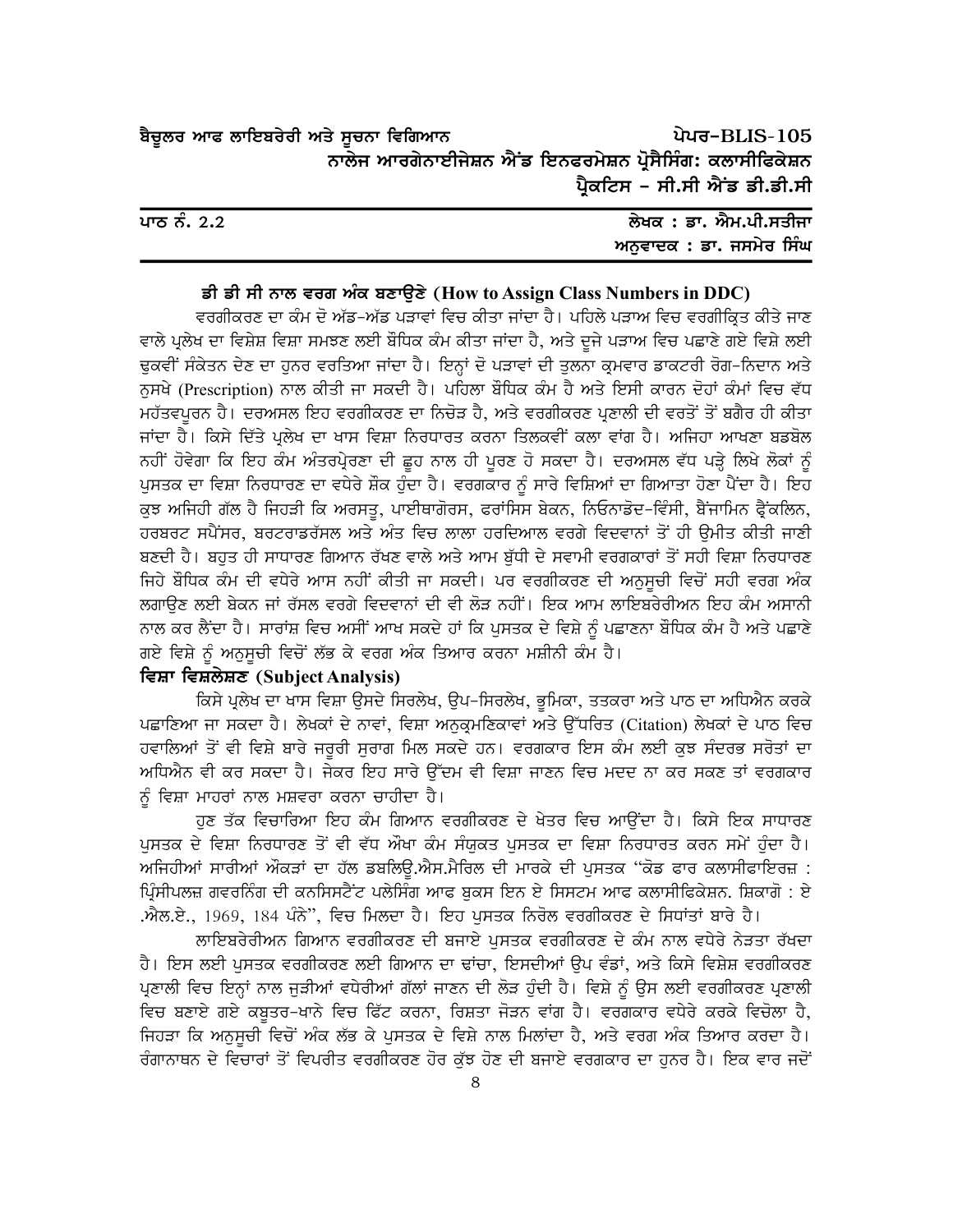ਵਿਸ਼ਾ ਨਿਰਧਾਰਤ ਹੋ ਜਾਵੇ ਉਸ ਤੋਂ ਬਾਅਦ ਵਰਗਕਾਰ ਦਾ ਕੰਮ ਲੇਖਕ ਦੁਆਰਾ ਉਸ ਵਿਸ਼ੇ ਨੂੰ ਵਰਗੀਕਰਣ ਪ੍ਰਣਾਲੀ ਦੇ ਸੰਦਰਭ ਵਿਚ ਪਰਖਣਾ ਹੰਦਾ ਹੈ। ਉਦਾਹਰਣ ਵਜੋਂ ਇਕ ਵਿਸ਼ੇ ਨੰ ਮੰਨ ਲਵੋ – ਅਰਥ–ਸ਼ਾਸਤਰ ਨੰ, ਦਰਸ਼ਨ ਸ਼ਾਸਤਰ, ਸਿਧਾਂਤ, ਇਤਿਹਾਸ ਜਾਂ ਖੋਜ ਦੇ ਨਜ਼ਰੀਏ ਤੋਂ ਵਿਚਾਰਿਆ ਜਾ ਸਕਦਾ ਹੈ। ਹੋਰ ਅੱਗੇ ਚੱਲ ਕੇ ਦਿੱਤਾ ਪਲੇਖ ਸ਼ਬਦ ਕੋਸ਼, ਰਸਾਲਾ ਜਾਂ ਡਾਟਾ ਸੰਗੁਹਿ ਹੋ ਸਕਦਾ ਹੈ। ਇਹ ਹੀ ਨਹੀਂ, ਉੱਪਰ ਬਿਆਨੇ ਪੱਖਾਂ ਵਿਚੋਂ ਆਂਤਰਿਕ ਜਾਂ ਬਾਹਰੀ ਤਰਤੀਬ ਕਾਰਨ ਪੁਲੇਖ ਲਾਇਬਰੇਰੀ ਵਿਚ ਪੁਸਤਕ, ਮਾਈਕਰੋਫਿਲਮ, ਮਾਈਕਰੋਫਿਸ਼, ਵੀਡੀਓ ਕੈਸਟ, ਫਿਲਮ, ਫੋਨਰਿਕਾਰਡ, ਸੀ.ਡੀ. ਰੌਮ ਜਾਂ ਮਲਟੀ ਮੀਡੀਆ ਵਸਤੂ ਦੇ ਰੂਪ ਵਿਚ ਪੁੱਜ ਸਕਦਾ ਹੈ। ਇਸ ਪ੍ਰਕਾਰ ਵਰਗਕਾਰ ਨੂੰ ਇਕ ਦਿੱਤੇ ਪ੍ਰਲੇਖ ਦੇ ਤਿੰਨ ਅੱਡ ਅੱਡ ਪੱਖਾਂ ਨੂੰ ਛਾਂਟਣਾ ਪੈਂਦਾ ਹੈ। ਇਹ ਕੰਮ ਕਰਨ ਤੋਂ ਬਾਅਦ ਵਿਸ਼ੇ ਨੂੰ ਦਸ਼ਮਲਵ ਸੰਕੇਤਨ ਵਾਲਾ ਕੋਡ ਦੇਣ ਦਾ ਕੰਮ ਬਚ ਜਾਂਦਾ ਹੈ। ਪਹਿਲਾਂ ਅਸੀਂ ਵਿਸ਼ੇ ਨੂੰ ਕੋਡ ਅੰਕ ਦਿੰਦੇ ਹਾਂ, ਅਤੇ ਫੇਰ ਇਸਦੇ ਨਜ਼ਰੀਏ ਅਤੇ ਭੌਤਿਕ ਸਰੂਪ ਨੂੰ ਦਸ਼ਮਲਵ ਭਾਸ਼ਾ ਵਿਚ ਸੰਯਕਤ ਅੰਕ ਦਿੰਦੇ ਹਾਂ।

ਦਸ਼ਮਲਵ ਵਰਗੀਕਰਣ ਦਾ ਗਿਆਨ ਹਾਸਲ ਕਰਨ ਲਈ ਇਸਦੀ ਢਾਂਚਾਗਤ ਪੌੜੀ ਦੀ ਵਰਤੋਂ ਕਰਨੀ ਵਧੀਆ ਢੰਗ ਹੈ। ਦੂਜਾ ਢੰਗ ਅਨੁਕ੍ਰਮਣਿਕਾ (Index) ਦੇ ਜ਼ਰੀਏ ਢੁਕਵੇਂ ਵਰਗ ਅੰਕ ਤੱਕ ਪੁੱਜਿਆ ਜਾ ਸਕਦਾ ਹੈ। ਇਹ ਢੰਗ ਅੱਗੇ ਚੱਲ ਕੇ ਸਾਪੇਖ ਅਨੁਕ੍ਰਮਣਿਕਾ (Relative Index) ਵਾਲੇ ਪਾਠ ਵਿਚ ਵਿਸਤਾਰ ਸਹਿਤ ਸਮਝਾਇਆ ਜਾਵੇਗਾ। ਸਭ ਤੋਂ ਪਹਿਲਾਂ ਡੀ. ਡੀ. ਸੀ. ਪਣਾਲੀ ਦੇ ਗਿਆਨ ਵਜੋਂ ਇਹ ਨਿਰਧਾਰਤ ਕਰ ਲੈਣਾ ਚਾਹੀਦਾ ਹੈ ਕਿ ਦਿੱਤਾ ਵਿਸ਼ਾ ਪਹਿਲੀ. ਦਜੀ ਜਾਂ ਤੀਜੀ ਵੰਡ ਵਿਚੋਂ ਕਿਸ ਦੇ ਵਧੇਰੇ ਨੇੜੇ ਹੈ। ਕਾਰਜ-ਕਸ਼ਲਤਾ ਵਧਾਉਣ ਲਈ ਪਣਾਲੀ ਦੇ 100 ਵਰਗ ਅੰਕ -<br>ਯਾਦ ਕਰ ਲੈਣੇ ਕਾਫੀ ਲਾਭਦਾਇਕ ਸਾਬਤ ਹੋ ਸਕਦੇ ਹਨ। ਭਾਵੇਂ ਇਹ ਬਹੁਤ ਜਰੁਰੀ ਨਹੀਂ, ਪਰ ਇਸ ਨਾਲ ਡੀ ਡੀ ਸੀ ਦੇ ਪੰਨੇ ਪਰਤਾੳਣ ਵਿਚ ਕਝ ਰਾਹਤ ਜਰਰ ਮਿਲ ਸਕਦੀ ਹੈ। ਅਭਿਆਸ ਨਾਲ ਤੀਜੀ ਵੰਡ ਦੇ 1000 ਵਿਚੋਂ ਬਹਤ ਸਾਰੇ ਵਿਸ਼ੇ ਵੀ ਉਂਗਲੀਆਂ ਤੇ ਆ ਜਾਂਦੇ ਹਨ। ਬਹਤੀ ਵਾਰ ਅਸੀਂ ਪਹਿਲੀ ਅਤੇ ਦਜੀ ਵੰਡ ਦੇ ਕੁਮਵਾਰ 10 ਅਤੇ 100 ਵਰਗ ਅੰਕ ਵੇਖਿਆਂ ਬਗੈਰ ਹੀ ਤੀਜੀ ਵੰਡ ਵਿਚ ਨਿਸ਼ਚਿਤ ਵਿਸ਼ੇ ਤੱਕ ਪੱਜ ਜਾਂਦੇ ਹਾਂ। ਜੇਕਰ ਮੰਨ ਲਵੋ ਵਿਸ਼ਾ ਸਿੱਖਿਆ ਨਾਲ ਸੰਬੰਧਤ ਹੈ ਤਾਂ ਅਸੀਂ ਅਨਸਚੀ ਦੇ 370 ਹਿੱਸੇ ਤੱਕ ਪੱਜ ਜਾਂਦੇ ਹਾਂ ਅਤੇ ਜੇਕਰ ਇਹ ਚਕਿਤਸਾ ਨਾਲ ਸੰਬੰਧਤ ਹੋਵੇ ਤਾਂ ਅਸੀਂ ਸਿੱਧੇ ਹੀ ਅਨੁਸੂਚੀ ਦੇ 610 ਅੰਕ ਤੇ ਪੁੱਜ ਜਾਂਦੇ ਹਾਂ। ਜੇਕਰ ਤੁਸੀਂ 100 ਵੰਡਾਂ ਨਾਲ ਵਾਕਿਫ ਨਾ ਵੀ ਹੋਵੋ, ਫੇਰ ਵੀ ਤੁਹਾਨੂੰ ਵਰਗ ਦਾ ਇੰਨਾ ਹਿੱਸਾ ਡੀ. ਡੀ. ਸੀ. ਦੇ ਭਾਗ 1 ਦੇ 471-482 ਪੰਨਿਆਂ ਦੀ ਮਦਦ ਨਾਲ ਨਿਸ਼ਚਿਤ ਕਰ ਲੈਣਾ ਚਾਹੀਦਾ ਹੈ। ਠੀਕ ਸੈਕਸ਼ਨ ਤੱਕ ਪੁੱਜਣ ਉਪਰੰਤ ਹੀ ਅਨੁਸੂਚੀਆਂ ਵਰਤਣ ਦੀ ਲੋੜ ਮਹਿਸੂਸ ਹੁੰਦੀ ਹੈ। ਢੁਕਵੇਂ ਅਤੇ ਵਿਸ਼ਿਸ਼ਟ ਵਰਗ ਅੰਕ ਤੱਕ ਪੱਜਣ ਲਈ ਇਕ ਸੈਕਸ਼ਨ ਦੀ ਵੰਡ ਵਜੋਂ ੳਪਜੇ ਸਾਰੇ ੳਪ-ਸੈਕਸ਼ਨਾਂ ੳਤੇ ਪੰਛੀ-ਝਾਤ ਮਾਰ ਲੈਣੀ ਚਾਹੀਦੀ ਹੈ, ਜਿਹੜੇ ਕਿ ਵਰਗਕਾਰਾਂ ਦੀ ਸੌਖ ਲਈ ਇਕ ਥਾਂ ਤੇ ਹੀ ਲਿਖੇ ਹੰਦੇ ਹਨ। ਉਦਾਹਰਣ ਵਜੋਂ "515 Mathematical Analysis" ਦੇ ਸਾਰੇ ਉਪ–ਸੈਕਸ਼ਨ ਸੰਖੇਪ ਰੂਪ ਵਿਚ ਪੰਨਾ 626 ਤੇ ਦਿੱਤੇ ਹੋਏ ਹਨ। ਅਜਿਹੇ ਬਹੁਪੱਧਰੀ ਸੰਖੇਪ ਵਰਗਕਾਰ ਨੂੰ ਸਮਾਂ ਅਤੇ ਹੌਸਲਾ ਬਚਾਂਦੇ ਹੋਏ ਲੋੜੀਂਦੇ ਵਰਗ ਅੰਕ ਤੱਕ ਪੁੱਜਣ ਵਿਚ ਮਦਦ ਕਰਦੇ ਹਨ।

ਵਰਗਕਾਰ ਇਕ ਯਾਤਰੀ ਵਾਂਗ ਹੁੰਦਾ ਹੈ, ਜਿਸਨੂੰ ਹਰ ਇਕ ਚੌਰਾਹੇ ਤੇ ਵੱਖ ਵੱਖ ਦਿਸ਼ਾਵਾਂ ਨੂੰ ਮੁੜਦੀਆਂ ਸੜਕਾਂ ਵਿਚੋਂ ਆਪਣਾ ਰਾਹ ਚਣਨਾ ਹੰਦਾ ਹੈ। ਹਰ ਇਕ ਕਦਮ ਤੇ ਠੀਕ ਦਿਸ਼ਾ ਚਣਨ ਤੋਂ ਬਾਅਦ ਵਰਗਕਾਰ ਨੰ ਸਹੀ ਵਰਗ ਅੰਕ ਤੱਕ ਪੱਜਣ ਵਿਚ ਔਖਿਆਈ ਪੇਸ਼ ਨਹੀਂ ਆੳਂਦੀ। ਜੇਕਰ ਵਰਗਕਾਰ ਨੇ ਕਿਸੇ ਵੀ ਕਦਮ ਤੇ ਠੀਕ ਰਾਹ ਚਣਨ ਵਿਚ ਗ਼ਲਤੀ ਕਰ ਦਿੱਤੀ ਤਾਂ ਉਹ ਸਹੀ ਵਰਗ ਅੰਕ ਬਣਾਉਣ ਵਿਚ ਕਾਮਯਾਬ ਨਹੀਂ ਹੋ ਸਕੇਗਾ। ਇਸ ਤਰ੍ਹਾਂ ਵਰਗਕਾਰ ਦਿੱਤੇ ਪ੍ਰਲੇਖ ਦੇ ਵਿਸ਼ੇ ਨਾਲ ਹੁ-ਬ-ਹੁ ਮੇਲ ਖਾਂਦਾ ਬਰੀਕ ਤੋਂ ਬਰੀਕ ਵਰਗ ਅੰਕ ਲਗਾਉਣ ਵਿਚ ਸਫਲ ਹੋ ਜਾਂਦਾ ਹੈ। ਵਰਗ ਅੰਕ ਨੂੰ ਆਗਜ਼ੀਲਰੀ ਸਾਰਣੀਆਂ ਜਾਂ ਅਨੁਸੂਚੀਆਂ ਦੀ ਮਦਦ ਨਾਲ ਹੋਰ ਅੱਗੇ ਵਧਾਇਆ ਜਾ ਸਕਦਾ ਹੈ। ਇਸ ਬਾਰੇ ਸੰਬੰਧਤ ਅਧਿਆਇ ਵਿਚ ਵਿਚਾਰਿਆ ਗਿਆ ਹੈ।

ਉੱਪਰ ਬਿਆਨੇ ਸੰਕਲਪ ਨੂੰ ਸਮਝਣ ਲਈ ਅਸੀਂ ਮੰਨ ਲਵੋ "Money" ਵਿਸ਼ਾ ਲੈਂਦੇ ਹਾਂ। ਸਭ ਤੋਂ ਪਹਿਲਾਂ ਅਸੀਂ ਇਹ ਪੱਕਾ ਕਰਨਾ ਚਾਹਾਂਗੇ ਕਿ "Money" ਜਿਸ ਸੰਦਰਭ ਵਿਚ ਲਈ ਗਈ ਹੈ ਉਸਦਾ ਸਹੀ ਵਿਸ਼ਾ "Minting of Money" ਹੈ ਜਾਂ "Economics of Money" ਹੈ। ਜੇਕਰ ਇਸਦਾ ਵਿਸ਼ਾ ਬਾਅਦ ਵਾਲਾ ਹੈ ਤਾਂ ਡੀ. ਡੀ. ਸੀ. ਵਰਗੀਕਰਣ ਦਾ ਗਿਆਤਾ ਅਤੇ ਤਜਰਬੇਕਾਰ ਵਰਗਕਾਰ ਤਰੰਤ ਸਮਝ ਜਾਵੇਗਾ ਕਿ ਇਹ ਵਿਸ਼ਾ ਸਮਾਜਕ ਵਿਗਿਆਨਾਂ ਵਿਚੋਂ ਅਰਥ ਸ਼ਾਸਤਰ ਮੱਖ ਵਰਗ ਨਾਲ ਸੰਬੰਧਤ ਹੈ। ਇਸ ਲਈ ਪਹਿਲੇ ਭਾਗ ਦੇ 476 ਪੰਨੇ ਤੇ ਤੀਜੀ ਸੰਖੇਪ (Summary) ਵਿਚ ਅਸੀਂ ਵੇਖਦੇ ਹਾਂ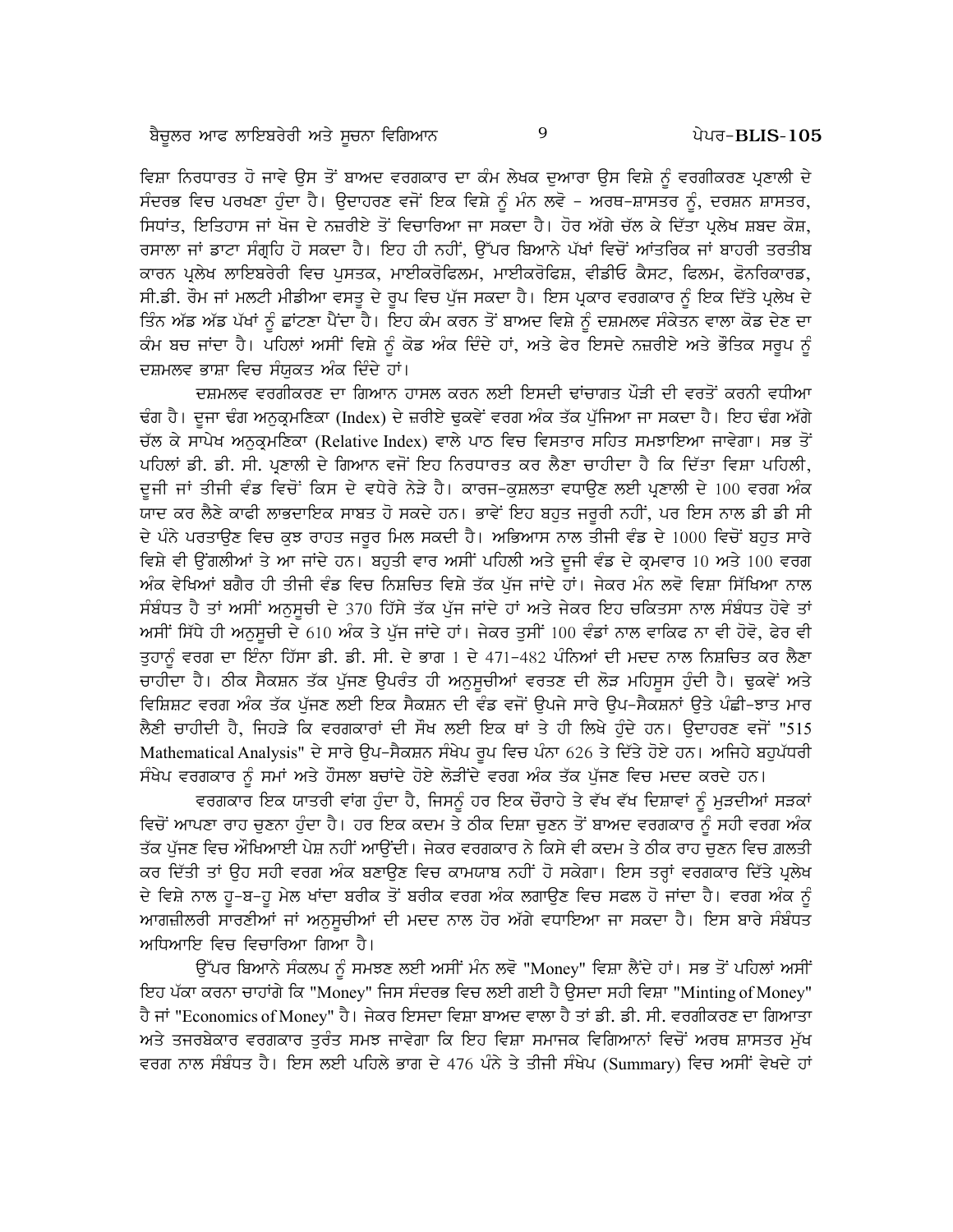ਕਿ ਇਹ "332 Financial Economics" ਦੇ ਵਧੇਰੇ ਨੇੜੇ ਹੈ। ਹੁਣ ਅਸੀਂ ਹੁਣ ਤੱਕ ਪਾਪਤ ਕੀਤੀ ਜਾਣਕਾਰੀ ਦੇ ਆਧਾਰ ਤੇ ਭਾਗ 2 ਦੇ ਪੰਨਾਂ 261 ਤੇ ਵਰਗ ਅੰਕ 332 ਤੱਕ ਪੱਜਦੇ ਹਾਂ। ਉਸੇ ਪੰਨੇ ਤੇ ਵਿਸ਼ੇ ਦੇ ਉਪ ਸੈਕਸ਼ਨਾਂ ਦੀ ਸੰਖੇਪ ਸਾਰਣੀ ਤੇ ਝਾਤੀ ਮਾਰਕੇ ਅਸੀਂ "332.4 Money" ਵਰਗ ਅੰਕ ਤੱਕ ਪੁੱਜਦੇ ਹਾਂ, ਜਿਹੜਾ ਕਿ ਸਾਡੇ ਪੁਲੇਖ ਦੇ ਵਰਗ ਅੰਕ ਨਾਲ ਮੇਲ ਖਾਂਦਾ ਹੈ। ਇੰਜ ਸਾਡੀ ਵਿਸ਼ੇਸ਼ ਵਿਸ਼ਾ ਅੰਕ ਲੱਭਣ ਦੀ ਖੋਜ ਪਰੀ ਹੋ ਜਾਂਦੀ ਹੈ।

ਇਕ ਹੋਰ ਉਦਾਹਰਣ "Anatomy of Human Lungs" ਲੈਂਦੇ ਹਾਂ। ਇਹ ਪੁਸਤਕ ਮਾਨਵ ਸ਼ਰੀਰ ਦੇ ਭਾਗ ਨਾਲ ਸੰਬੰਧਤ ਹੋਣ ਕਰਕੇ ਇਕ ਸਿਆਣਾ ਵਰਗਕਾਰ ਤੁਰੰਤ ਇਸ ਨਿਚੋੜ ਤੇ ਪੁੱਜੇਗਾ ਕਿ ਪੁਸਤਕ "Applied Sciences" ਵਿਸ਼ੇ ਨਾਲ ਸੰਬੰਧਤ ਹੈ, ਜਿਸਦੀ ਅੱਗੇ ਵੰਡ ਵਜੋਂ ਇਹ ਮੁੱਖ ਵਿਸ਼ੇ "Medicines" ਵਿਚ ਆਉਂਦਾ ਹੈ। ਹੁਣ "610 Medicines" ਦੀਆਂ ਵੰਡਾਂ ਤੇ ਝਾਤੀ ਮਾਰਕੇ ਅਸੀਂ "611 Anatomy" (ਜਿਹੜੀ ਕਿ ਮਨੱਖੀ ਅੰਗਾਂ ਦੀ ਵਿਗਿਆਨ ਹੈ) ਤੱਕ ਪੱਜਦੇ ਹਾਂ. ਜਿਹੜਾ ਕਿ ਲੋੜੀਂਦਾ ਸੈਕਸ਼ਨ ਹੈ। ਇਸ ਪੜਾਅ ਤੇ ਅਸੀਂ ਆਪਣੀ ਖੋਜ ਡੀ. ਡੀ. ਸੀ. ਭਾਗ 2 ਪੰਨਾ 828 ਤੇ ਦਿੱਤੀ 611 ਦੀ ਸੰਖੇਪ ਤੋਂ ਕਰਦੇ ਹਾਂ। ਪੰਨਾ 829 ਤੇ ਅਸੀਂ ਵੇਖਦੇ ਹਾਂ ਕਿ "611.2 Respiratory System" ਅਸਲੀ ਸੁਚੱਜੀ ਪਸੰਦ ਹੈ। ਪੰਨਾ 830 ਦੇ 611.2 ਦੀਆਂ ਅਗਲੀਆਂ ਉਪਵੰਡਾਂ ਤੇ ਝਾਤੀ ਮਾਰਦਿਆਂ "611.24 Lungs" ਵਿਸ਼ੇ ਤੇ ਅੱਪੜਦੇ ਹਾਂ, ਜਿਹੜਾ ਕਿ ਸਾਡਾ ਵਿਸ਼ੇਸ਼ ਵਿਸ਼ਾ ਹੈ। ਜੇਕਰ ਪਸਤਕ ਦਾ ਵਿਸ਼ਾ "Study and Teachings of Lungs Anatomy" ਹੈ ਤਾਂ ਡੀ ਡੀ ਸੀ ਨਾਲ ਵਰਗੀਕਰਣ ਕਰਨ ਵਾਲਾ ਵਰਗਕਾਰ ਤਰੰਤ ਸਮਝ ਜਾਵੇਗਾ ਕਿ "Study and Teaching" ਆਗਜ਼ੀਲਰੀ ਸੰਕਲਪ ਹੈ ਜਿਸਦੀ ਸੰਕੇਤਨ ਟੇਬਲ 1 ਵਿਚੋਂ ਲਈ ਜਾ ਸਕਦੀ ਹੈ।

ਦਰਅਸਲ ਪ੍ਰਲੇਖ ਨੂੰ ਵਰਗ ਅੰਕ ਦੇਣ ਦਾ ਇਹ ਬਹੁਤ ਹੀ ਸਰਲ ਢੰਗ ਹੈ। ਅਸਲੀਅਤ ਵਿਚ ਵਰਗਕਾਰ ਨੂੰ ਬਹੁਤ ਸਾਰੀਆਂ ਮਸ਼ਕਲਾਂ ਝੱਲਣੀਆਂ ਪੈ ਸਕਦੀਆਂ ਹਨ। ਪਹਿਲੀ ਗੱਲ ਤਾਂ ਇਹ ਹੈ ਕਿ ਅਸੀਂ ਪਸਤਕ ਦੇ ਸਿਰਲੇਖ ਦਾ ਨਹੀਂ, ਸਗੋਂ ਉਸਦੇ ਵਿਸ਼ੇ ਦਾ ਵਰਗੀਕਰਣ ਕਰਦੇ ਹਾਂ। ਜੇਕਰ ਪਸਤਕ ਦਾ ਸਿਰਲੇਖ ਭਲੇਖਾ ਪਾਉਣ ਵਾਲਾ ਹੈ, ਅਤੇ ਉਪ-ਸਿਰਲੇਖ ਵਿਚ ਵੀ ਵਿਸ਼ਾ ਸਹੀ ਢੰਗ ਨਾਲ ਬਿਆਨ ਨਹੀਂ ਕੀਤਾ ਗਿਆ ਤਾਂ ਪੁਸਤਕ ਦਾ ਵਿਸ਼ਾ ਪੁਸਤਕ ਦੀਆਂ ਦੂਜੀਆਂ ਥਾਵਾਂ ਤੋਂ ਪਤਾ ਕਰਨਾ ਚਾਹੀਦਾ ਹੈ। ਉਦਾਹਰਣ ਵਜੋਂ ਪੁਸਤਕ ''ਏਸ਼ੀਅਨ ਡਰਾਮਾ'' ਸਾਹਿਤ ਵਿਸ਼ੇ ਦੀ ਪੁਸਤਕ ਨਹੀਂ, ਸਗੋਂ ਇਹ ਏਸ਼ੀਆ ਦੇ ਅਰਥ-ਸ਼ਾਸਤਰ ਵਿਸ਼ੇ ਦੀ ਮਸ਼ਹੂਰ ਪੁਸਤਕ ਹੈ। ਕਈ ਵਾਰ ਪੁਸਤਕ ਦਾ ਸਿਰਲੇਖ ਅਪੂਰਣ ਹੁੰਦਾ ਹੈ, ਜਿਵੇਂ ਕਿ ਇਕ ਪੁਸਤਕ ਦਾ ਸਿਰਲੇਖ ''ਸੈਕਸ਼ਪੀਅਰ'' ਜਾਂ ਉਸਦਾ ਕਵੀ ਵਜੋਂ ਮੁਲਾਂਕਣ ਜਾਂ ਨਾਟਕਕਾਰ, ਜਾਂ ਮਹਿਜ਼ ਉਸਦੀਆਂ ਕਿਰਤਾਂ ਦਾ ਸੰਗ੍ਰਹਿ ਹੋ ਸਕਦਾ ਹੈ। ਠੀਕ ਵਰਗੀਕਰਣ ਲਈ ਵਰਗਕਾਰ ਨੂੰ ਪੁਸਤਕ ਦੇ ਦੂਜੇ ਭਾਗਾਂ ਤੋਂ ਲੋੜੀਂਦੀ ਮਦਦ ਲੈ ਕੇ ਵਿਸ਼ੇ ਨੂੰ ਧਿਆਨ ਨਾਲ ਪਰਖਣਾ ਪਏਗਾ। ਦੂਜੇ ਪਾਸੇ ਸਿਰਲੇਖ ਵਿਚ ਬਹੁਤ ਸਾਰੇ ਬੇਲੋੜੇ ਸ਼ਬਦ ਹੋ ਸਕਦੇ ਹਨ, ਜਿਹਾ ਕਿ ਅਕਸਰ ਹੁੰਦਾ ਹੈ। ਅਜਿਹੀ ਸੂਰਤ ਵਿਚ ਵਰਗਕਾਰ ਨੂੰ ਬੇਲੋੜੇ ਸ਼ਬਦਾਂ ਨੂੰ ਨਜ਼ਰ–ਅੰਦਾਜ਼ ਕਰ ਦੇਣਾ ਚਾਹੀਦਾ ਹੈ, ਅਤੇ ਵਿਸ਼ੇ ਨੂੰ ਵਿਅਕਤ ਕਰਨ ਵਾਲੇ ਨਿੱਗਰ ਸ਼ਬਦਾਂ ਨੂੰ ਹੀ ਧਿਆਨ ਵਿਚ ਰੱਖਣਾ ਚਾਹੀਦਾ ਹੈ, ਜਿਵੇਂ ਕਿ – ਇਕ ਪੁਸਤਕ ਦਾ ਵਿਸ਼ਾ "ਹਿਮਾਲਾ ਦੀ ਲੰਮੀ ਅਤੇ ਦਿਲਕਸ਼ ਧਾਰਮਕ ਯਾਤਰਾ" ਹੋ ਸਕਦਾ ਹੈ। ਇਥੇ ਹਿਮਾਲਾ ਦੀ ਧਾਰਮਕ ਯਾਤਰਾ ਮੁਲ ਵਿਸ਼ਾ ਹੈ, ਅਤੇ ਵਰਗਕਾਰ ਨੂੰ ਬਾਕੀ ਸਾਰੇ ਸ਼ਬਦਾਂ ਨੂੰ ਅਣਗੌਲਿਆ ਕਰਨਾ ਪਵੇਗਾ। ਮੈਲਵਿਲ ਡਿਊਈ ਦੀ ਡੀ ਡੀ ਸੀ ਦੇ 12ਵੇ ਂ ਸੰਸਕਰਣ ਲਈ 1927 ਵਿਚ ਲਿਖੀ ਪਸਤਾਵਨਾ ਅੱਜ ਵੀ ਇਸ ਸੰਦਰਭ ਵਿਚ ਵਡਮੱਲੀ ਸੋਚ ਦੀ ਧਾਰਣੀ ਹੈ। ਰੰਗਾਨਾਥਨ ਦੇ ਵਰਗੀਕਰਣ ਕਰਨ ਦੇ 8 ਕਦਮ ਨੌ ਸਿਖਵੇ ਲਈ ਬਹੁਤ ਲਾਭਦਾਇਕ ਸਾਬਤ ਹੋ ਸਕਦੇ ਹਨ।

ਨਿਚੋੜ ਵਜੋਂ ਇਕ ਗੱਲ ਤੇ ਗੌਰ ਕਰਨਾ ਚਾਹੀਦਾ ਹੈ ਕਿ ਭਾਵੇਂ ਸਿਰਲੇਖ ਦੇ ਸਾਰੇ ਸ਼ਬਦ ਪ੍ਰਭਾਵੀ ਹੋਣ, ਪਰ ਇਹ ਫੇਰ ਵੀ ਜ਼ਰੂਰੀ ਨਹੀਂ ਕਿ ਉਹ ਸਾਰੇ ਦੇ ਸਾਰੇ ਪੁਸਤਕ ਦੇ ਵਿਸ਼ੇ ਨਾਲ ਸੰਬੰਧਤ ਹੋਣ। ਇਕ ਸਿਰਲੇਖ ''ਸਕੂਲ ਲਾਇਬਰੇਰੀਆਂ ਵਿਚ ਵਰਗੀਕਰਣ" ਲਵੋ। ਡੀ ਡੀ ਸੀ ਵਿਚ ਵਰਗੀਕਰਣ ਲਈ ਵਰਗ ਨੰਬਰ 025.43 ਅਤੇ ਸਕੂਲ ਲਾਇਬਰੇਰੀਆਂ ਲਈ 027.8 ਹੈ। ਡੀ ਡੀ ਸੀ ਵਿਚ ਇਨ੍ਹਾਂ ਨੂੰ ਇਕੱਠੇ ਕਰਨ ਦਾ ਕੋਈ ਉਪਬੰਧ ਨਹੀਂ। ਇਥੇ ਸਾਨੂੰ ਦੋਹਾਂ ਵਿਚੋਂ ਇਕ ਨੂੰ ਚੁਣਨਾ ਪਵੇਗਾ। ਸੰਪਾਦਕ ਦੋਹਾਂ ਵਿਚੋਂ ਨਿੱਗਰ ਨੂੰ ਚੁਣਨ ਦੀ ਸਲਾਹ ਦਿੰਦੇ ਹਨ, ਜਿਹੜਾ ਕਿ ਅਕਸਰ ਬਾਅਦ ਵਿਚ ਆਉਂਦਾ ਹੈ।

ਇਸੇ ਪ੍ਰਕਾਰ ਕਈ ਵਾਰ ਇਕ ਪੁਸਤਕ ਇਕੋ ਸਮੇਂ ਇਕ ਤੋਂ ਵੱਧ ਵਿਸ਼ਿਆਂ ਨਾਲ ਸੰਬੰਧਤ ਹੋ ਸਕਦੀ ਹੈ। ਵਰਗਕਾਰ ਨੂੰ ਕੋਈ ਸਾਂਝਾ ਜਿਹਾ ਵਰਗ ਨੰਬਰ ਲੱਭਣਾ ਪਵੇਗਾ ਜਾਂ ਫੇਰ ਦੋਹਾਂ ਵਿਚੋਂ ਇਕ ਵਿਸ਼ੇ ਨੂੰ ਅੱਖੋਂ ਓਹਲੇ ਕਰਨਾ ਪਵੇ ਗਾ। ਇਸਦਾ ਕਾਰਨ ਇਹ ਹੈ ਕਿ ਡੀ ਡੀ ਸੀ ਅੱਜ ਵੀ ਪੁਸਤਕਾਂ ਨੂੰ ਸ਼ੈਲਫ ਤੇ ਟਿਕਾਣਾ ਪਸੰਦ ਕਰਦੀ ਹੈ, ਨਾ ਕਿ ਹਰ ਇਕ ਪਸਤਕ ਨੰ ਅੱਡ ਵਰਗ ਅੰਕ ਦੇਣ ਦਾ ੳਪਰਾਲਾ ਕਰਦੀ ਹੈ। ਇਹ ਹੋਰ ਮਸ਼ਕਲ ੳਦੋਂ ਆੳਂਦੀ ਹੈ, ਜਦੋਂ ਲਾਇਬਰੇਰੀ ਵਿਚ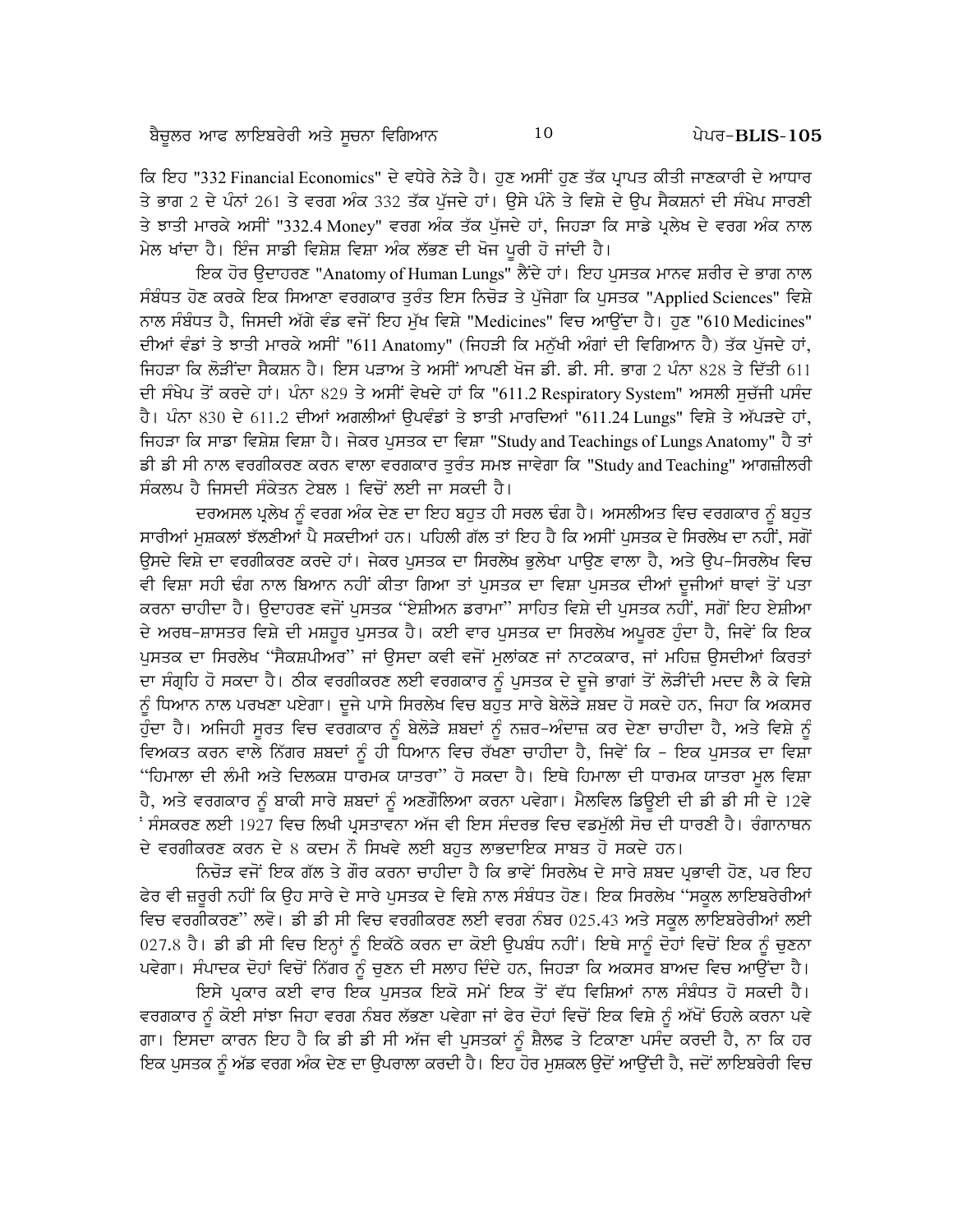ਨਵੇਂ ਵਿਸ਼ਿਆਂ ਦੀ ਪੁਸਤਕਾਂ ਆ ਜਾਂਦੀਆਂ ਹਨ, ਜਿਨ੍ਹਾਂ ਲਈ ਡੀ ਡੀ ਸੀ ਵਿਚ ਨੰਬਰ ਨਹੀਂ ਹੁੰਦਾ। ਅਜਿਹੇ ਮਾਮਲਿਆਂ ਵਿਚ ਨਵੇਂ ਵਿਸ਼ੇ ਵਾਲੀਆਂ ਪੁਸਤਕਾਂ ਨੂੰ ਰਲਦੇ ਮਿਲਦੇ ਵਿਸ਼ੇ ਵਾਲਾ ਵਰਗ ਅੰਕ ਹੀ ਦੇ ਦਿੱਤਾ ਜਾਂਦਾ ਹੈ। ਨਵੀਂ ਪੁਸਤਕਾਂ ਨੂੰ ਪੁਮਾਣਿਕ ੳਪਵੰਡਾਂ ਦੇ ਅੰਕ ਵੀ ਨਹੀਂ ਲਗਾਏ ਜਾਂਦੇ, ਕਿਉਂਕਿ ਇਹ ਆਸ ਕੀਤੀ ਜਾਂਦੀ ਹੈ ਕਿ ਨਵੇਂ ਸੰਸਕਰਣ ਵਿਚ ਵਿਸ਼ੇ ਸ਼ ਵਿਸ਼ਾ ਵਰਗ ਅੰਕਾਂ ਦੀ ਵਿਵਸਥਾ ਕੀਤੀ ਜਾ ਸਕਦੀ ਹੈ।

ਹੋਰ ਵਧੇਰੇ ਮਹੱਤਵਪੂਰਣ ਸਮੱਸਿਆ ਪੁਸਤਕ ਦੇ ਵਿਸ਼ੇ ਦੇ ਅਨੁਰੂਪ ਵਰਗ ਅੰਕ ਲੱਭਣ ਲਈ ਅਨੁਸੂਚੀਆਂ ਦੀ ਪੜਤਾਲ ਕਰਨ ਦੀ ਹੁੰਦੀ ਹੈ। ਬਹੁਤ ਸਾਰੇ ਸਕੋਪ ਨੋਟ ਅਤੇ ਕਰਾਸ ਰੈਫਰੈਂਸਾਂ ਦੇ ਬਾਵਜੂਦ ਵੀ ਇਹ ਸਮੱਸਿਆ ਬਰਕਰਾਰ ਹੈ। ਪਰ ਫੇਰ ਵੀ ਡੀ. ਡੀ. ਸੀ. 19 ਦੀ ਵਰਤੋਂ ਲਈ ਮੈਨੁਅਲ ਦੇ ਪ੍ਰਕਾਸ਼ਨ ਕਾਰਨ ਇਹ ਦਿੱਕਤ ਕਾਫੀ ਹੱਦ ਤੱਕ ਹੱਲ ਹੋ ਗਈ ਹੈ। ਮੈਨੁਅਲ ਵਿਚ ਲਾਇਬਰੇਰੀ ਆਫ ਕਾਂਗਰਸ ਦੇ ਡਿਊਈ ਡੈਸੀਮਲ ਵਰਗੀਕਰਣ ਡਵੀਜ਼ਨ ਦੁਆਰਾ ਤਿਆਰ ਕੀਤੇ ਵਰਗ ਨੰਬਰਾਂ ਅਤੇ ਵਿਸ਼ਾ ਸਿਰਲੇਖਾਂ ਦਾ ਅਧਿਐਨ ਅਤੇ ਮਲਾਂਕਣ ਕੀਤਾ ਜਾਂਦਾ ਹੈ। ਫਾਰੈਸਟ ਪ੍ਰੈਸ ਦਾ ਮੰਨਣਾ ਹੈ ਕਿ ਮੈਨੁਅਲ ਦੀ ਵਰਤੋਂ ਡੀ ਡੀ ਸੀ ਦੇ ਪ੍ਰਮਾਣਿਕ ਨੰਬਰ ਲਗਾਉਣ ਵਿਚ ਮਦਦ ਕਰੇਗੀ। ਫੇਰ ਵੀ ਵਿਸ਼ਾ ਵਿਸ਼ਲੇਸ਼ਣ ਵਿਚ ਉਣਤਾਈਆਂ ਨੂੰ ਪੂਰੀ ਤਰ੍ਹਾਂ ਸਮਾਪਤ ਨਹੀਂ ਕੀਤਾ ਜਾ ਸਕੇਗਾ। ਜੇ. ਬੀ.ਫਰਿਸ–ਹੈਕਸਨ ਦਾ ਮੰਨਣਾ ਹੈ ਕਿ ਡੀ ਡੀ ਸੀ ਦੁਆਰਾ ਸਾਰੇ ਦੇਸ਼ਾਂ ਵਿਚ ਇਕ ਵਿਸ਼ੇ ਨੂੰ ਇਕੋ ਜਿਹੇ ਵਰਗ ਨੰਬਰ ਲਗਾਉਣਾ ਮੁਸ਼ਕਲ ਕੰਮ ਹੈ। ਇਕ ਦੇਸ਼ ਵਿਚ ਇਕੋ ਪਸਤਕ ਦੀ ਇਕ ਸਮਾਨ ਵਰਗੀਕਰਣ ਕਠਿਨ ਕੰਮ ਹੈ. ਇਥੋਂ ਤੱਕ ਕਿ ਇਕੋ ਵਿਅਕਤੀ ਦਆਰਾ ਹਫਤੇ ਦੇ ਅੱਡ ਅੱਡ ਦਿਨਾਂ ਤੇ ਇਕੋ ਜਿਹੇ ਨੰਬਰ ਲਗਾੳਣਾ ਮਸ਼ਕਲ ਕੰਮ ਹੈ। ਸੀ.ਆਈ.ਪੀ. ਡਾਟਾ, ਮਾਰਕ ਰਿਕਾਰਡ, ਡੀ ਡੀ ਸੀ ਵਰਤਣ ਵਾਲੀਆਂ ਬਹੁਤ ਸਾਰੀਆਂ ਰਾਸ਼ਟਰੀ ਅਤੇ ਵਪਾਰਕ ਬਿਬਲਿਓਗ੍ਰਾਫੀਆਂ ਅਤੇ ਡੀ. ਡੀ. ਸੀ. 19 ਦੀ ਵਰਤੋਂ ਲਈ ਬਣਾਇਆ ਗਿਆ ਮੈਨੂਅਲ ਇਸ ਦਿੱਕਤ ਨੂੰ ਕਾਫੀ ਹੱਦ ਤੱਕ ਘਟਾਉਣ ਵਿਚ ਮਦਦਗਾਰ ਹੋ ਰਹੇ ਹਨ।

### ਹੋਰ ਪੜ੍ਹਨ ਲਈ :

- 1. Dewey Decimal Classification and Relative Index. Volume I: Introduction. Latest ed. NY. USA
- 2. Comaromi, John P and Satija, (MP) : Brevity of Notation in Dewey Decimal Classification. New Delhi Metropolitan, 1983.
- 3. Satija (MP) and Comaromi (JP) : Introduction to the Practice of Dewey Decimal Classification. Sterling Pub, 1987.
- 4. ਸਤੀਜਾ, ਐਮ ਪੀ : ਡਿਊਵੀ ਦਸ਼ਮਲਵ ਵਰਗੀਕਰਣ : ਅਮਲੀ ਜਾਣ-ਪਛਾਣ, ਪਟਿਆਲਾ, ਮਦਾਨ ਬੁਕ ਹਾਊਸ, 2011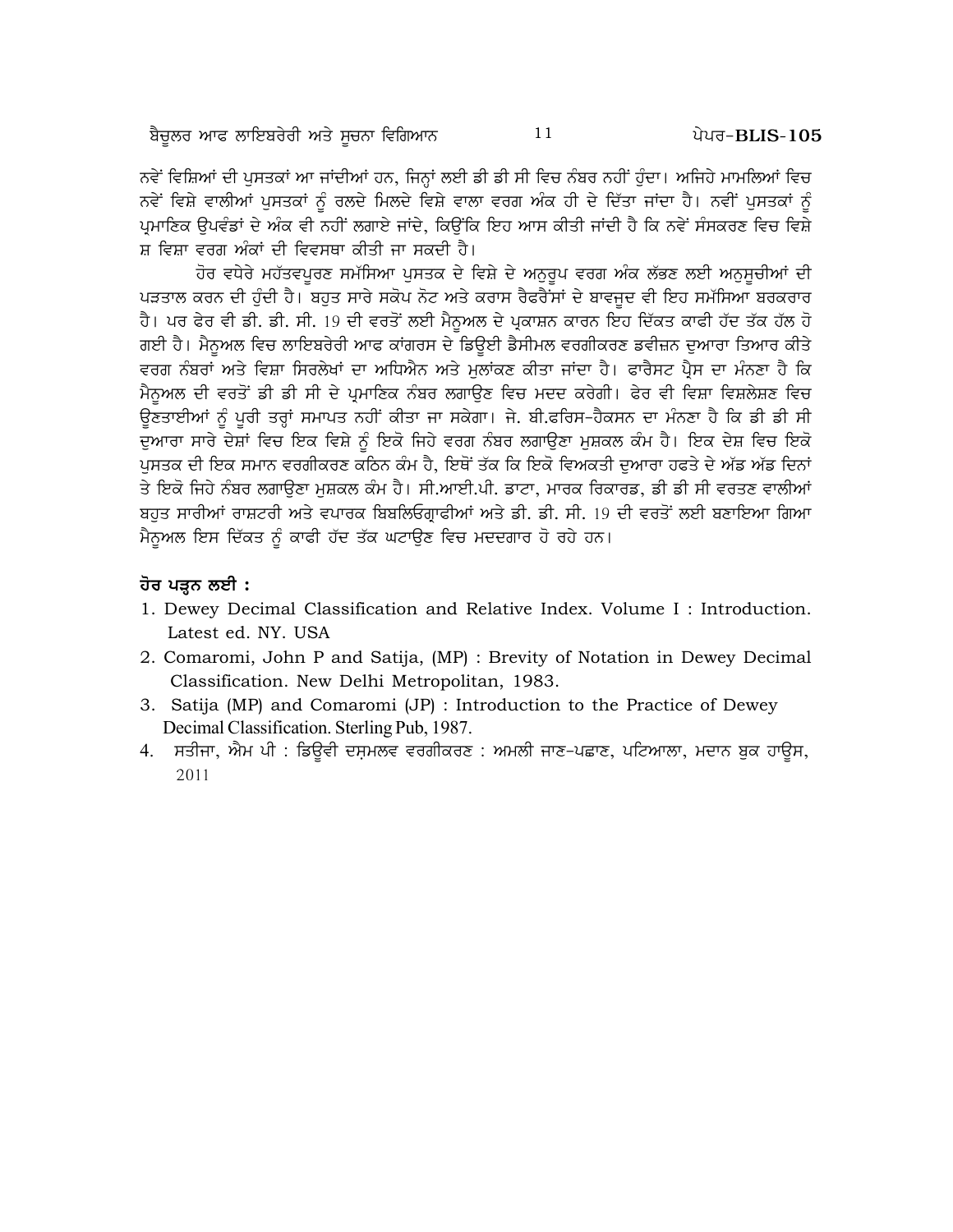| ਬੈਚੂਲਰ ਆਫ ਲਾਇਬਰੇਰੀ ਅਤੇ ਸੂਚਨਾ ਵਿਗਿਆਨ                       |                               | ਪੇਪਰ-BLIS-105 |
|-----------------------------------------------------------|-------------------------------|---------------|
| ਨਾਲੇਜ ਆਰਗੇਨਾਈਜੇਸ਼ਨ ਐਂਡ ਇਨਫਰਮੇਸ਼ਨ ਪ੍ਰੋਸੈਸਿੰਗ: ਕਲਾਸੀਫਿਕੇਸ਼ਨ |                               |               |
|                                                           | ਪ੍ਰੈਕਟਿਸ - ਸੀ.ਸੀ ਐਂਡ ਡੀ.ਡੀ.ਸੀ |               |

| ਪਾਠ ਨੰ. 2.3 | ਲੇਖਕ : ਡਾ. ਐਮ.ਪੀ.ਸਤੀਜਾ  |
|-------------|-------------------------|
|             | ਅਨਵਾਦਕ : ਡਾ. ਜਸਮੇਰ ਸਿੰਘ |

#### **tor nze pDkT[D dk nfGnk; (Number Building Practical)**

ਡੀ ਡੀ ਸੀ ਦੇ 19ਵੇਂ ਸੰਸਕਰਣ ਵਿਚ : ਅਨੁਸੂਚੀ ਦੀ "Add to .................." ਹਦਾਇਤ ਦੇ ਸੰਸਲੇਸ਼ਣ ਦੇ ਜ਼ਰੀਏ ਹੇਠ ਲਿਖੀਆਂ ਹਾਲਤਾਂ ਅਨਸਾਰ ਵਰਗ ਅੰਕ ਬਣਾਉਣ ਦੀਆਂ ਤਕਨੀਕਾਂ ਦਿੱਤੀਆਂ ਗਈਆਂ ਹਨ :

- (a) Add to from 001 to 999
- (b) Add to from some slice of a class number from some other small portion of the schedules.
- (c) Add to from the same division / section.

(d) Add to through special provision (facet indicator) including the 04 general special :

ਕਿਉਂਕਿ ਡੀ ਡੀ ਸੀ ਮੂਲ ਰੂਪ ਵਿਚ ਇਕ ਗਿਣਨਾਤਮਕ ਪ੍ਰਣਾਲੀ ਹੈ, ਇਸ ਲਈ ਬਹੁਤ ਸਾਰੇ ਵਿਸ਼ੇਸ਼ ਵਿਸ਼ਿਆਂ ਦੇ ਵਰਗ ਅੰਕ ਬਣੇ ਬਣਾਏ ਮਿਲ ਜਾਂਦੇ ਹਨ। ਜਦੋਂ ਕਿ ਕੁੱਝ ਹੋਰ ਬਹੁ-ਪਹਿਲੂ ਵਿਸ਼ਿਆਂ ਲਈ ਵਰਗ ਅੰਕ ਦਿੱਤੇ ਮੁਲ ਅੰਕ ਨਾਲ ਅਨੁਸੂਚੀ ਵਿਚ ਦਿੱਤੀ ਹਦਾਇਤ ਅਨੁਸਾਰ ਨੰਬਰ ਜੋੜਕੇ ਬਣਾਏ ਜਾਂਦੇ ਹਨ। ਆਧਾਰ ਜਾਂ ਮੁਲ ਅੰਕ ਦੀ ਚੋਣ ਲੋੜੀਂਦਾ ਵਰਗ ਅੰਕ ਤਿਆਰ ਕਰਨ ਲਈ ਬਹੁਤ ਮਹੱਤਵਪੂਰਣ ਹੈ। ਅਜਿਹੇ ਮਾਮਲਿਆਂ ਵਿਚ ਰੰਗਾਨਾਥਨ ਦਾ ਪਹਿਲੂ ਫਾਰਮੁਲਾ ਮਦਦਗਾਰ ਸਾਬਤ ਹੋ ਸਕਦਾ ਹੈ, ਪਰ ਇਹ ਡੀ ਡੀ ਸੀ ਅਨੁਸੂਚੀਆਂ ਦੀ ਵਾਕਫੀਅਤ ਦਾ ਬਦਲ ਨਹੀਂ ਬਣ ਸਕਦਾ। ਕਈ ਥਾਵਾਂ ਤੇ ਆਧਾਰ ਅੰਕ ਦੇ ਨਾਲ ਉਸ ਅੰਕ ਨੂੰ ਕਿਸੇ ਹੋਰ ਵਰਗ ਦੇ ਅੰਕ ਨਾਲ ਵੰਡਣ ਬਾਰੇ ਸਪਸ਼ਟ ਨਿਰਦੇਸ਼ ਦਿੱਤੇ ਹੁੰਦੇ ਹਨ।

ਇਕ ਵਿਸ਼ੇਸ਼ ਅੰਕ ਤੇ ਪੁੱਜਣ ਉਪਰੰਤ, ਇਹ ਵੇਖਣਾ ਚਾਹੀਦਾ ਹੈ ਕਿ ਲੋੜੀਂਦਾ ਨੰਬਰ ਅਜੇ ਵੀ ਕਿਸੇ ਹੋਰ ਨੰਬਰ ਨਾਲ ਜਾਂ ਅਨਸਚੀਆਂ ਵਿਚੋਂ ਹੀ ਇਸਦੇ ਭਾਗ ਨਾਲ ਉਸ ਨੂੰ ਅੱਗੇ ਹੋਰ ਵੰਡਣ ਬਾਰੇ ਕੋਈ ਨਿਰਦੇਸ਼ ਤੇ ਨਹੀਂ ਦਿੱਤਾ ਗਿਆ। ਇਥੇ ਮੋਟੇ ਤੌਰ ਤੇ ਆਮ ਸਲਾਹ ਦਿੱਤੀ ਜਾਂਦੀ ਹੈ ਕਿ ਤਿੰਨ ਪਦਾਂ ਤੋਂ ਬਾਅਦ ਇਕ ਵਾਰ ਹੀ ਡਾਟ (.) ਵਰਤੀ ਜਾਵੇ।

001 ਤੋਂ 999 ਤੱਕ ਦੀ ਸਾਰੀ ਅਨੁਸੂਚੀ ਵਿਚੋਂ ਕੋਈ ਅੰਕ ਲੱਭ ਕੇ ਉਸਨੂੰ ਹਦਾਇਤ ਅਨੁਸਾਰ ਦਿੱਤੇ ਨੰਬਰ ਨਾਲ ਜੋੜਨਾ ਇਕ ਸੌਖਾ ਜਿਹਾ ਕੰਮ ਹੈ।

ਡੀ ਡੀ ਸੀ ਦੇ 19ਵੇਂ ਸੰਸਕਰਣ ਵਿਚ "025.46 ਲਾਇਬਰੇਰੀ ਕਲਾਸੀਫਿਕੇਸ਼ਨ ਆਫ ਸਪੈਸ਼ਲ ਡਸਿਪਲਿਨਜ਼ ਐਂਡ ਸਬਜੈਕਟਸ ਹੈ''। ਇਸ ਵਰਗ ਅੰਕ ਤੋਂ ਬਾਅਦ ਨਿਰਦੇਸ਼ ਦਿੱਤਾ ਗਿਆ ਹੈ ਕਿ ਕਿਸੇ ਵੀ ਵਿਸ਼ਾ ਖੇਤਰ ਦੇ ਵਰਗੀਕਰਣ ਲਈ 025.46 ਆਧਾਰ ਅੰਕ ਨਾਲ 001 ਤੋਂ 999 ਵਿਚੋਂ ਕੋਈ ਵੀ ਵਿਸ਼ਾ ਲੈ ਕੇ ਜੋੜਿਆ ਜਾਵੇ। ਇਸ ਤੋਂ ਭਾਵ ਹੈ 025.46 ਲਾਇਬਰੇਰੀ ਵਰਗੀਕਰਣ ਨਾਲ ਦੂਜੇ ਵਿਸ਼ੇ ਦਾ ਵਰਗ ਅੰਕ ਜੋੜ ਸਕਦੇ ਹਾਂ।

ਉਦਾਹਰਣ ਵਜੋਂ :

 $025.46 + 515 = 025.465$  15

 $(515$  'Mathematical analysis' ਦਾ ਵਰਗ ਅੰਕ ਹੈ)

ਇਸੇ ਪ੍ਰਕਾਰ, "Library Classification of Indian Philosophy" ਦਾ ਵਰਗ ਅੰਕ ਹੈ।

 $025.46 + 181.4 = 025.461$  814

(181.4 is Indian Philosophy)

ਵਿਸੇ ਪ੍ਰਕਾਰ "026 libraries devoted to various specific disciplines" ਨੂੰ ਅੱਗੇ 001-999 ਕੋਈ ਵਿਸ਼ੇ ਸ਼ ਵਿਸ਼ਾ ਜਿਹੜਾ ਕਿ ਲਾਇਬਰੇਰੀ ਨਾਲ ਸਮਰਪਿਤ ਹੋਵੇ, ਲਗਾਇਆ ਜਾ ਸਕਦਾ ਹੈ।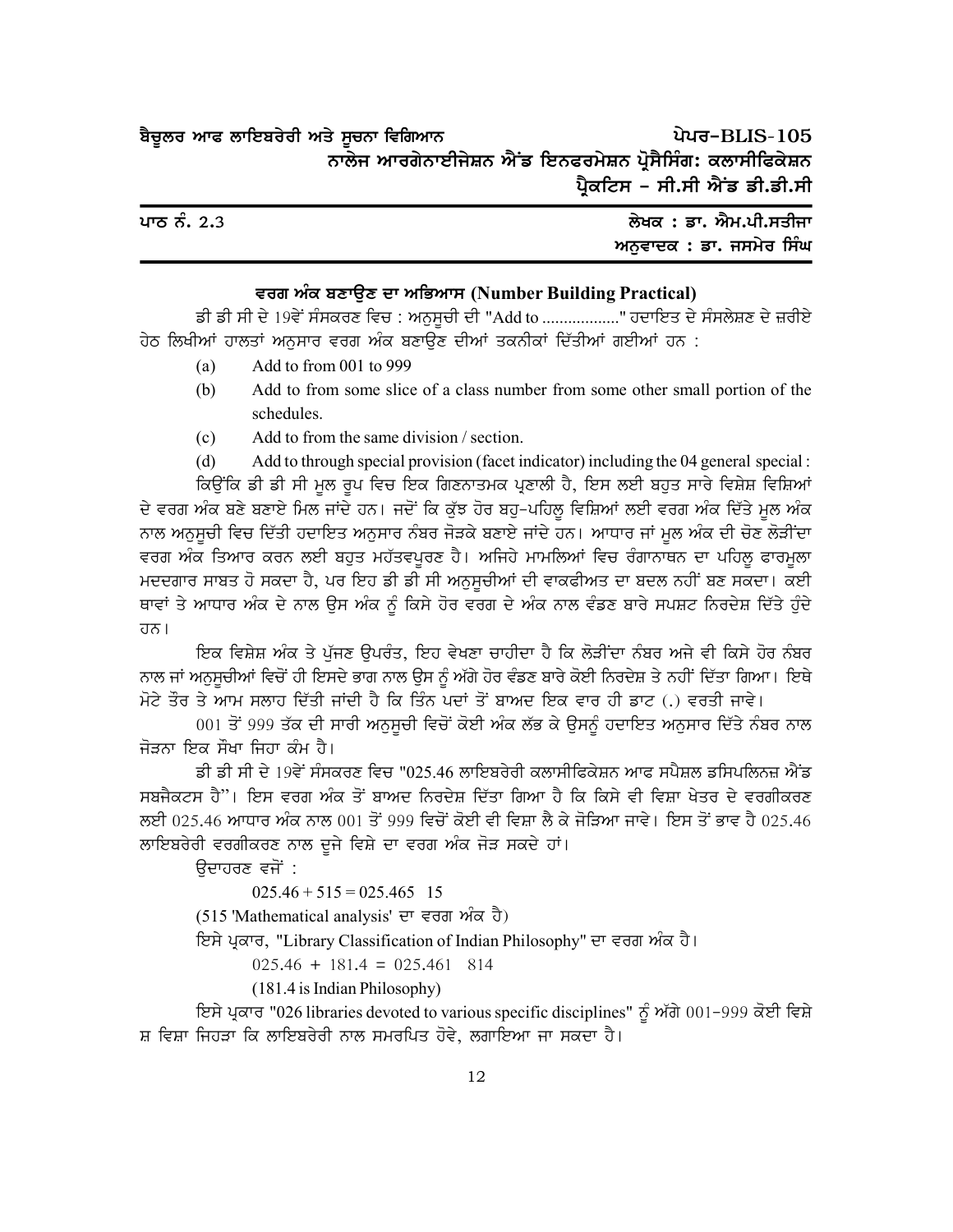<u>ਬੈਚਲਰ ਆਫ ਲਾਇਬਰੇਰੀ ਅਤੇ ਸੂਚਨਾ ਵਿਗਿਆਨ  $13$  ਬਿਰਲਰ ਸਿੰਘਰ-BLIS-105</u>

Science Libraries

 $026 + 500 = 026.5$ 

ਅੰਤਿਮ ਵਰਗ ਅੰਕ ਵਿਚ ਦਸ਼ਮਲਵ ਅੰਕ ਹੋਣ ਕਰਕੇ ਆਖਰੀ 2 ਸਿਫਰਾਂ ਹਟਾ ਦਿੱਤੀਆਂ ਗਈਆਂ ਹਨ। Libraries of library and Information Science

 $026 + 020 = 026.02$ 

Libraries devoted to Indian Philosophy

 $026 + 181.4 = 026.181$  4

(ਇਸ ਵਰਗ ਅੰਕ ਵਿਚ ਨਿਯਮਾਂ ਅਨਸਾਰ ਪਹਿਲੇ ਤਿੰਨ ਅੰਕਾਂ ਤੋਂ ਬਾਦ ਡਾਟ (.) ਲਗਾਈ ਗਈ ਹੈ।)

Library on Inorganic Chemistry

 $026 + 546 = 026.546$ 

069.9 Museum devoted to specific discipline and subject are subdivided like 001-999 as per instruction for a museum devoted to specific subjects.

Museums of Zoology

 $069.9 + 590 = 069.959$ 

Museums on Space flight

 $069.9 + 629.41 = 069.962$  941

331.124 Job Vacancies and opportunities (Labour Economics)

331.1241 Job opportunities in occupations other than extractive, manufacturing and construction industries.

For job opportunities in Military Service : to the designated base 331.1241, as per instructions, we are to add the class number of Military Science taken from the schedules.

```
331.1241 + 355 = 331.124 135 5
Job opportunities in Library and Information Science
331.1241 + 020 = 331.124 102
Job opportunities in Public Libraries
331.1241 + 027.4 = 331.124 102 74
Student Societies and Organization
371.83
Student Organizations in specific fields
371.84
It is to be further subdivided by 001-999 for student societies on specific subjects. To the
```
base number 371.81, we are to add the class number of that subjet.

Students Chemical Societies  $371.84 + 540 = 371.845$  4 Society of Library Science Students.  $371.84 + 020 = 371.840$  2 Literary Societies formed by students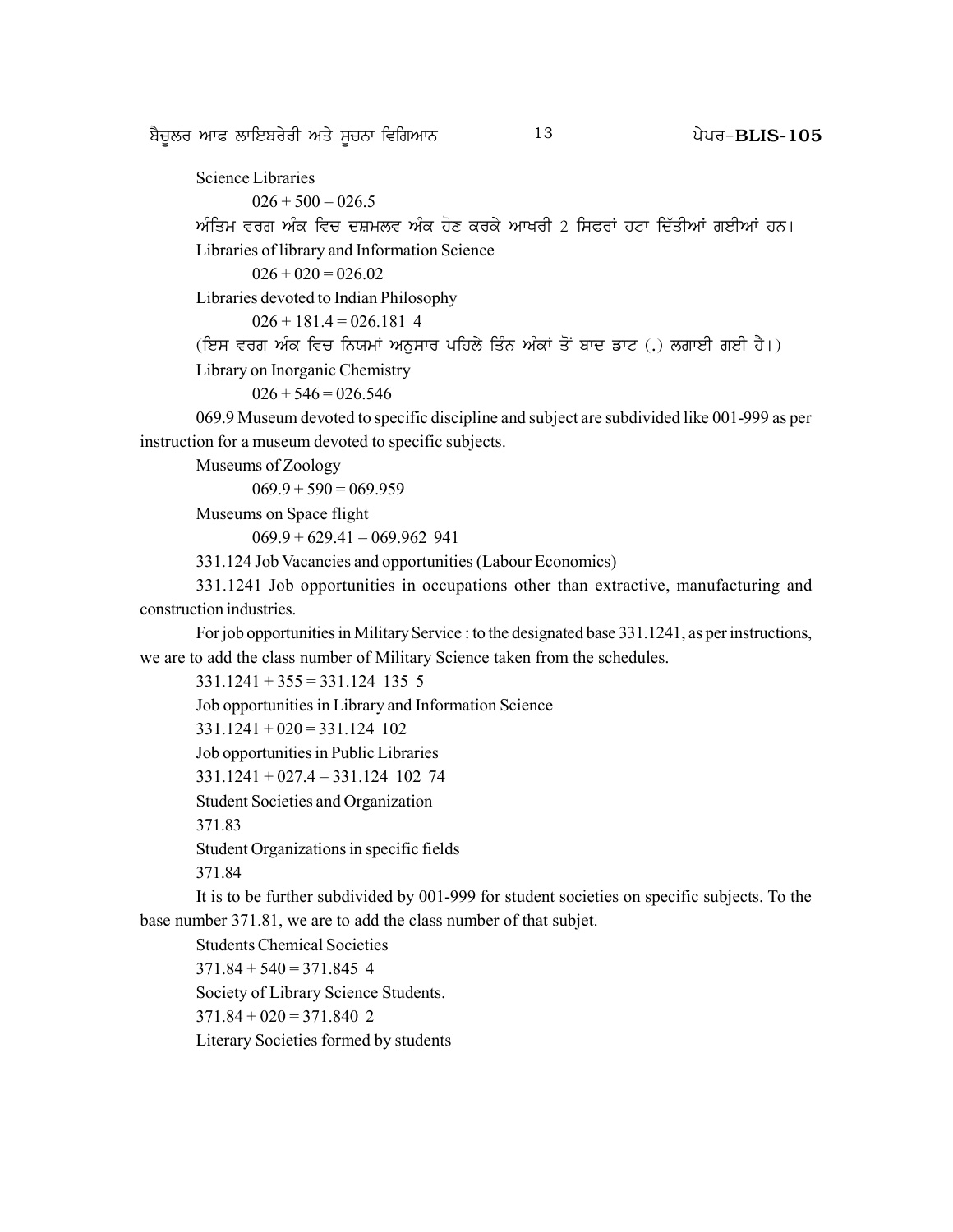ਬੈਚੂਲਰ ਆਫ ਲਾਇਬਰੇਰੀ ਅਤੇ ਸੂਚਨਾ ਵਿਗਿਆਨ

14

 $371.84 + 800 = 371.848$ 

**Educational Curriculum** 

375

375.01-.09 ਵਰਗ ਅੰਕ ਨਾਲ ਲਿਖੀ ਹਦਾਇਤ ਅਨਸਾਰ ਕਿਸੇ ਵਿਸ਼ੇਸ਼ ਵਿਸ਼ੇ ਦਾ ਸਿਲੇਬਸ 375 ਆਧਾਰ ਵਿਸ਼ੇ ਤੋਂ ਬਾਅਦ 010-990 ਵਿਚੋਂ ਢੁਕਵਾਂ ਨੰਬਰ ਜੋੜਕੇ ਬਣਾਇਆ ਜਾ ਸਕਦਾ ਹੈ।

Curriculum in Library Science

 $375 + 020 = 375.02$ 

Curriculum in Dewey Decimal Classification

 $375 + 025.431 = 375.025$  431

ਇਕ ਹੋਰ ੳਦਾਹਰਣ ਲਈਏ

778.53 Motion Pictures photography

778.538 Photography of specific subjects

ਇਸ ਆਧਾਰ ਅੰਕ ਨਾਲ ਸਾਨੂੰ ਸਿਨਮੈਟੋਗ੍ਰਾਫੀ ਲਈ ਸੰਬੰਧਤ ਵਰਗ ਅੰਕ ਜੋੜਨਾ ਪੈਂਦਾ ਹੈ।

 $778.538 + 598 = 778.538$  598

ਇਥੇ "Add to ....................." ਦੀਆਂ ਕੁੱਝ ਉਦਾਹਰਣਾਂ ਦਿੱਤੀਆਂ ਗਈਆਂ ਹਨ। ਵਿਦਿਆਰਥੀ ਅਨੁਸੂਚੀਆਂ ਵਿਚੋਂ ਅਜਿਹੀਆਂ ਹੋਰ ਬਹੁਤ ਸਾਰੀਆਂ ਉਦਾਹਰਣਾਂ ਲੱਭ ਕੇ ਪੈਕਟਿਸ ਕਰ ਸਕਦੇ ਹਨ, ਪਰ ਇਕ ਗੱਲ ਦਾ ਧਿਆਨ ਰੱਖਿਆ ਜਾਵੇ – "Add to ................." ਜਗਤ ਅਨਸਚੀ ਵਿਚ ਦਿੱਤੀ ਹਦਾਇਤ ਅਨਸਾਰ ਅਤੇ ਦਿੱਤੇ ਵਰਗ ਅੰਕ ਲਈ ਹੀ ਵਰਤੀ ਜਾ ਸਕਦੀ ਹੈ। ਇਸਨੂੰ ਆਪਣੀ ਮਰਜ਼ੀ ਨਾਲ ਕਿਤੇ ਵੀ ਨਹੀਂ ਲਗਾਇਆ ਜਾ ਸਕਦਾ।

ਇਕ ਗੱਲ ਹੋਰ ਪ੍ਰਤੱਖ ਤੌਰ ਤੇ ਸਮਝ ਲਈ ਜਾਵੇ। 001 ਤੋਂ 999 ਤੱਕ ਦੀ ਅਨਸਚੀ ਵਿਚ ਕਈ ਥਾਵਾਂ ਤੇ ਪ੍ਰਮਾਣਿਕ ਉਪਵੰਡਾਂ ਲਗਾਉਣ ਦੀ ਹਦਾਇਤ ਲਿਖੀ ਮਿਲਦੀ ਹੈ। ਹਦਾਇਤ ਅਨੁਸਾਰ ਕਈ ਵਾਰ ਤਿੰਨ ਸਿਫਰਾਂ (000) ਲਗਾਉਣ ਲਈ, ਕਈ ਵਾਰ ਦੋ ਸਿਫਰਾਂ (00) ਲਗਾਉਣ ਲਈ, ਕਈ ਵਾਰ ਇਕ ਸਿਫਰ (0) ਲਗਾਉਣ, ਜਾਂ ਫੇਰ ਬਿਨਾਂ ਸਿਫਰ ਤੋਂ ਹੀ ਸਿੱਧੇ (ss) ਜੋੜਨ ਲਈ ਹਦਾਇਤ ਦਿੱਤੀ ਗਈ ਹੁੰਦੀ ਹੈ। ਅਜਿਹੀ ਸੁਰਤ ਵਿਚ ਹਦਾਇਤ ਅਨੁਸਾਰ ਹੀ ਤਿੰਨ ਜਾਂ ਦੋ ਸਿਫਰਾਂ ਲਗਾਈਆਂ ਜਾਂਦੀਆਂ ਹਨ।

Curriculum in Library Science

375.02

Directory of Curricula

375,000 25

Here directory is a standard subdivision.

ਇਸੇ ਪਕਾਰ,

History of libraries devoted to various specific disciplines

026,000 9

General libraries - A periodical

027.005

# ਅਨਸੂਚੀ ਦੇ ਛੋਟੇ ਵਿਸ਼ਾ ਖੇਤਰ ਵਿਚੋਂ ਨੰਬਰ ਲੈ ਕੇ ਜੋੜਨਾ

ਕੁੱਝ ਹਾਲਤਾਂ ਵਿਚ ਕਿਸੇ ਦਿੱਤੇ ਵਿਸ਼ਾ ਅੰਕ ਨਾਲ 001-999 ਦੀ ਸਾਰੀ ਅਨੁਸੁਚੀਆਂ ਵਿਚੋਂ ਨੰਬਰ ਲੱਭ ਕੇ ਲਗਾਉਣ ਦੀ ਬਜਾਏ ਅਨੁਸੂਚੀ ਦੇ ਕਿਸੇ ਵਿਸ਼ੇਸ਼ ਅਨੁਭਾਗ ਜਾਂ ਉਸ ਅਨੁਭਾਗ ਦੇ ਕਿਸੇ ਛੋਟੇ ਜਿਹੇ ਹਿੱਸੇ ਵਿਚੋਂ ਨੰਬਰ ਲੈ ਕੇ ਜੋੜਨ ਬਾਰੇ ਲਿਖਿਆ ਮਿਲਦਾ ਹੈ। ਅਜਿਹੀ ਹਾਲਤਾਂ ਵਿਚ ਹਦਾਇਤ ਨੂੰ ਇੰਨ-ਬਿੰਨ ਮੰਨਦੇ ਹੋਏ ਕੇਵਲ ਅਤੇ ਕੇਵਲ ਉਸੀ ਭਾਗ ਵਿਚੋਂ ਹੀ ਅੰਕ ਲੈ ਕੇ ਦਿੱਤੇ ਵਿਸ਼ੇ ਨਾਲ ਜੋੜਿਆ ਜਾਵੇ। ਇਥੇ ਹਦਾਇਤਾਂ ਅਨਸਾਰ ਪਹਿਲੇ ਕੱਝ ਪਦ ਛੱਡ ਦਿੱਤੇ ਜਾਂਦੇ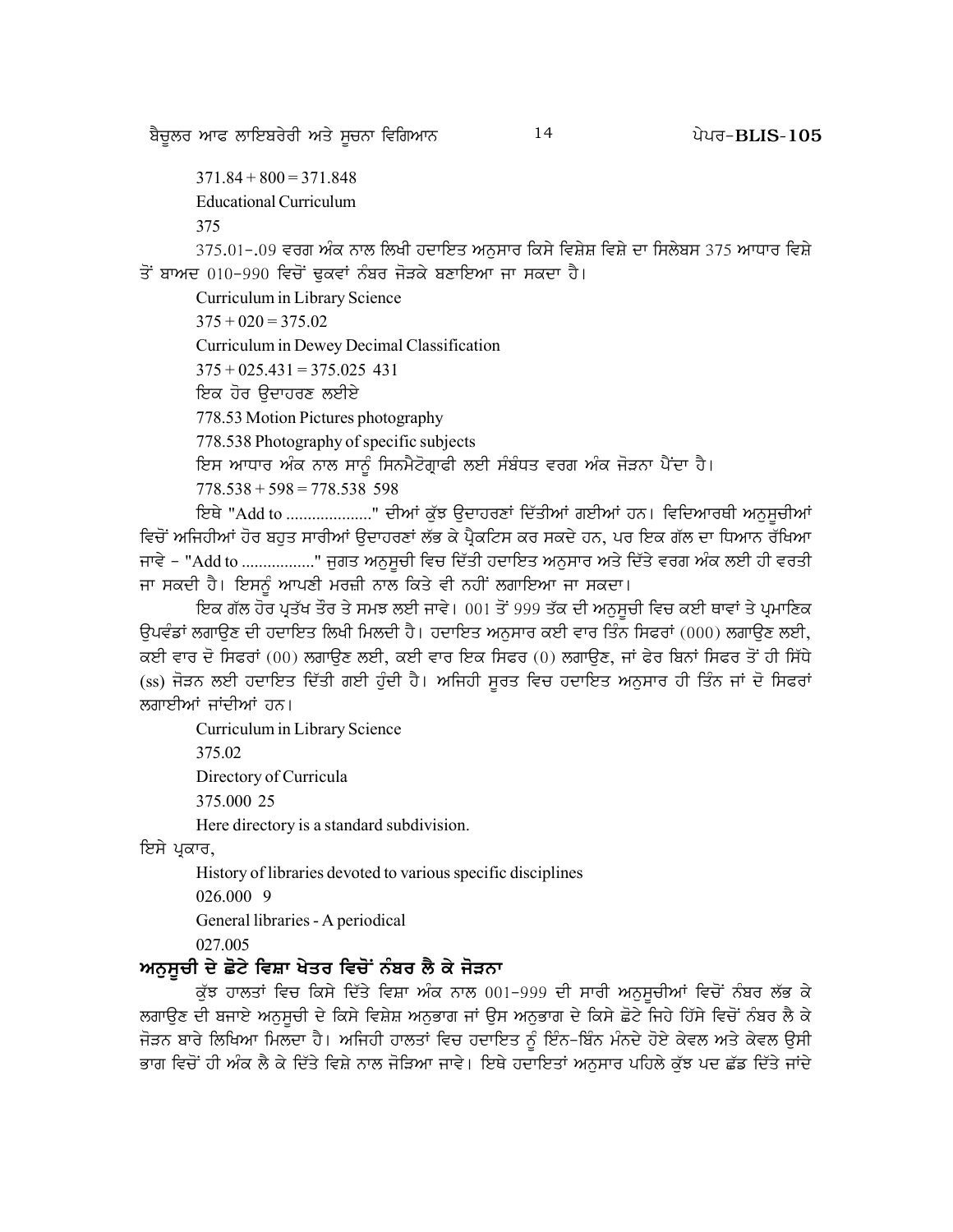ਬੈਚੂਲਰ ਆਫ ਲਾਇਬਰੇਰੀ ਅਤੇ ਸੂਚਨਾ ਵਿਗਿਆਨ

15

ਹਨ ਅਤੇ ਬਚਦੇ ਪਦ ਹਦਾਇਤ ਅਨੁਸਾਰ ਹੀ ਨਿਰਮਾਣ ਅਧੀਨ ਆਧਾਰ ਵਰਗ ਨਾਲ ਜੋੜ ਕੇ ਪੂਰਾ ਵਰਗ ਅੰਕ ਤਿਆਰ ਕਰ ਲਿਆ ਜਾਂਦਾ ਹੈ।

ਕੁੱਝ ਉਦਾਹਰਣਾਂ ਪੜ੍ਹੋ :

ਕਿਸੇ ਵਿਸ਼ੇਸ਼ ਧਾਰਮਕ ਦਰਸ਼ਨ ਸ਼ਾਸਤਰ ਲਈ ਵਰਗ ਅੰਕ ਬਣਾੳਣ ਲਈ 181.054 - 09 ਹੇਠ 294-299 ਵਿਚੋਂ 29 ਤੋਂ ਬਾਅਦ ਵਾਲਾ ਨੰਬਰ ਆਧਾਰ ਵਿਸ਼ੇ 181.0 ਤੋਂ ਬਾਅਦ ਜੋੜਨ ਲਈ ਹਦਾਇਤ ਦਿੱਤੀ ਗਈ ਹੈ। ਉਦਾਹਰਣ ਵਜੋਂ

 $1)$ Buddhistic philosophy

The number for Buddh religion is

294.3

ਇਥੇ 29 ਤੋਂ ਬਾਅਦ "43" ਪਦ ਬਚਦੇ ਹਨ। ਇਨ੍ਹਾਂ ਨੂੰ 181.0 ਤੋਂ ਬਾਅਦ ਜੋੜਿਆ ਜਾਣਾ ਹੈ। ਇਸ ਤਰ੍ਹਾਂ ਬਣਿਆ ਨੰਬਰ :

 $181.0 + 43 = 181.043$ 

ਇਸੇ ਤਰ੍ਹਾਂ

 $3)$ 

 $(2)$ Confucious Philosophy

"Confucianism" ਇਕ ਧਰਮ ਹੈ ਜਿਸਦਾ ਵਰਗ ਅੰਕ :

299.512

ਇਸ ਲਈ "Confucious Philosophy" ਦਾ ਵਰਗ ਅੰਕ:

 $181.0 + 9512 = 181.095$  12

ਆਓ ਇਕ ਹੋਰ ਉਦਾਹਰਣ ਲਈਏ :

| 331.2         | Wagesof Labour               |
|---------------|------------------------------|
| 331.204       | In specific Industries       |
| 331.2042-2049 | In extractive, manufacturing |
|               | Construction industry        |

ਮਿਹਨਤਾਨਿਆਂ/manufacturing ਨਾਲ ਸੰਬੰਧਤ ਵਿਸ਼ੇਸ਼ ੳਦਯੋਗਾਂ ਵਿਚ ਕੰਮ ਕਰਨ ਦੀਆਂ ਹਾਲਤਾਂ ਆਦਿ ਲਈ ਵਰਗ ਅੰਕ ਬਣਾਉਣ ਵਾਸਤੇ, ਸਾਨੂੰ ਆਧਾਰ ਅੰਕ 331.204 ਤੋਂ ਅੱਗੇ 620-690 ਵਿਚੋਂ 6 ਤੋਂ ਬਾਅਦ ਦਾ ਨੰਬਰ ਜੋੜਨ (add to) ਦੀ ਹਦਾਇਤ ਦਿੱਤੀ ਗਈ ਹੈ। ਇਸ ਅਨੁਸਾਰ:

Wages of Agricultural Labour"

ਵਿਸ਼ੇ ਵਿਚ "630 Agriculture" ਹੈ ਅਤੇ 6 ਤੋਂ ਬਾਅਦ 30 ਪਦ ਆਉਂਦੇ ਹਨ। ਇਸ ਲਈ 30 ਨੂੰ ਆਧਾਰ ਪਹਿਲ 331.204 ਤੋਂ ਅੱਗੇ ਲਗਾਉਣਾ ਹੈ। ਇਸ ਤਰ੍ਹਾਂ ਉਕਤ ਵਿਸ਼ੇ ਦਾ ਪੂਰਾ ਵਰਗ ਅੰਕ :

 $331.204 + 30 = 331.204$  3

4) Working conditions in Mines

 $331.204 + 22 = 331.204$  22

(The class number for mining being 622)

 $5)$ 395 Etiquettes

395.1 Etiquette for specific ages and sexs.

The class number for Etiquette of a specified sex or age groups is to be got by dividing 395.1 (Base number) like 170.2024 - 170.2024.

It means we are to add to the base 395.1, the number following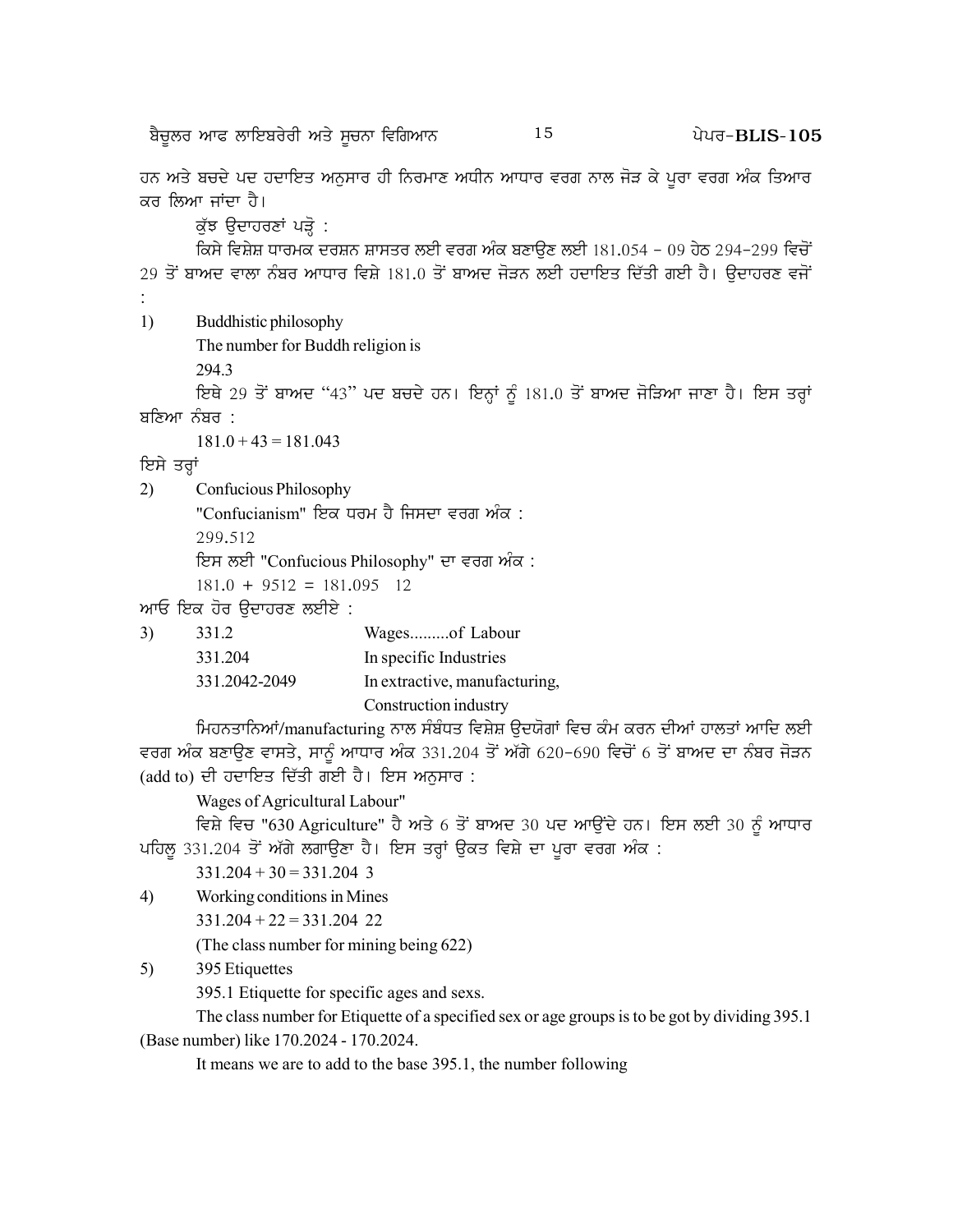<u>ਬੈਚੁਲਰ ਆਫ ਲਾਇਬਰੇਰੀ ਅਤੇ ਸੂਚਨਾ ਵਿਗਿਆਨ  $16$  ਪੇਪਰ–BLIS-105</u>

170.202 in 170.2022 - 170.2024 Etiquette for Men  $395.1 + 232 = 395.123$  2 Whereas the class number for Ethics of Men and Ethics of Children are 170.202 232 and 170.202 22 respectively.

6) fਸ਼ਕ ਹੋਰ ਉਦਾਹਰਣ ਲਵੋ :

578 Microscopy in Biology 578.4 Use of microscopes

For the use of specific types of Microscopes, we are to extend 578.4 like the subdivisions 533.332, which enumerates the kinds of microscopes :

| 535.332              | Microscopes                                                         |
|----------------------|---------------------------------------------------------------------|
| 535.3322             | Simple Microscopes                                                  |
| 535.3323             | Compound Microscopes                                                |
| 535.3324             | Ultra-microscopes                                                   |
| 535.3325             | <b>Electron Microscopes</b>                                         |
|                      | Therefore, the corresponding numbers of Microscopes in Biology are: |
| $578.4 + 2 = 578.42$ | Use of Simple Microscopes (in Biology)                              |
| $578.4 + 3 = 578.43$ | Use of Compound Microscopes                                         |
| $578.4 + 4 = 578.44$ | Use of Ultra-microscopes                                            |
| $578.4 + 5 = 578.45$ | Use of Electron Microscopes                                         |
|                      |                                                                     |

#### ਹੋਰ ੳਦਾਹਰਣਾਂ :

| 7) | Wheat trade |  |
|----|-------------|--|
|----|-------------|--|

 $380.141 + 311$  (from 633.11 wheat) = 380.141 311

- 8) Air conditioning in Secondary School Buildings  $697.93 + 72$  (from  $727.2$ ) = 697.937 2
- 9) Air conditioning in law school buildings  $697.93 + 743$   $4 = 697.937$  434
- 10) Reviews of documents in Microforms  $028.13 + 6$  (from 011.36)
- 11) Reviews of Braille books  $028.16 + 3$  (from 011.63)  $= 028.163$

ਆਧਾਰ-ਵਰਗ ਵਾਲੇ ਪਹਿਲੂ ਵਾਲੇ ਵਰਗ ਦੇ ਕਿਸੇ ਉਪਭਾਗ ਵਿਚੋਂ ਹੀ "add to ........" ਨਿਰਦੇਸ਼ਿਤ ਅੰਕ ਜੋੜਨ ਅਤੇ ਕਿਸੇ ਦਰ ਦਰਾਜ ਹਿੱਸੇ ਤੋਂ ਲੈ ਕੇ ਦਿੱਤੇ ਆਧਾਰ ਵਰਗ ਨਾਲ ਨੰਬਰ ਜੋੜਨ ਦੀ ਕਿਰਿਆ ਵਿਚ ਮਾਮਲੀ ਜਿਹਾ ਅੰਤਰ ਹੈ। ਇਹ ਅੰਤਰ ਨੰਬਰ ਲਗਾਉਣ ਦੇ ਢੰਗ ਵਿਚ ਨਹੀਂ, ਸਗੋਂ ਜੋੜੇ ਗਏ ਨੰਬਰ ਦੇ ਗੁਣ ਵਿਚ ਹੁੰਦਾ ਹੈ। ਜਿਵੇਂ ਕਿ ਪਹਿਲਾਂ ਵੀ ਦੱਸਿਆ ਗਿਆ ਹੈ, ਕੁਝ ਭਾਗਾਂ ਨੂੰ ਅੱਗੇ ਉਪਭਾਗਾਂ ਜਾਂ ਸੈਕਸ਼ਨਾਂ ਵਿਚ ਇੰਝ ਵੰਡਿਆ ਜਾਂਦਾ ਹੈ, ਕਿ ਅਜਿਹੀ ਵੰਡ ਵਜੋਂ ਉਪਜੇ ਦੋ ਜਾਂ ਤਿੰਨ ਉਪਭਾਗ ਜਾਂ ਸੈਕਸ਼ਨ ਉਰਜਾ ਪਹਿਲੂ ਵਾਂਗ ਉੱਭਰ ਕੇ ਸਾਮ੍ਹਣੇ ਆਉਂਦੇ ਹਨ; ਜਦੋਂ ਕਿ ਬਾਕੀ ਵਿਅਕਤਿੱਤਵ ਪਹਿਲੂ ਵਜੋਂ ਪਛਾਣੇ ਜਾ ਸਕਦੇ ਹਨ। ਰੰਗਾਨਾਥਨ ਦੀ ਭਾਸ਼ਾ ਵਿਚ ਗਰਦਾਨੇ ਗਏ ਵਿਅਕਤਿੱਤਵ ਪਹਿਲੂਆਂ-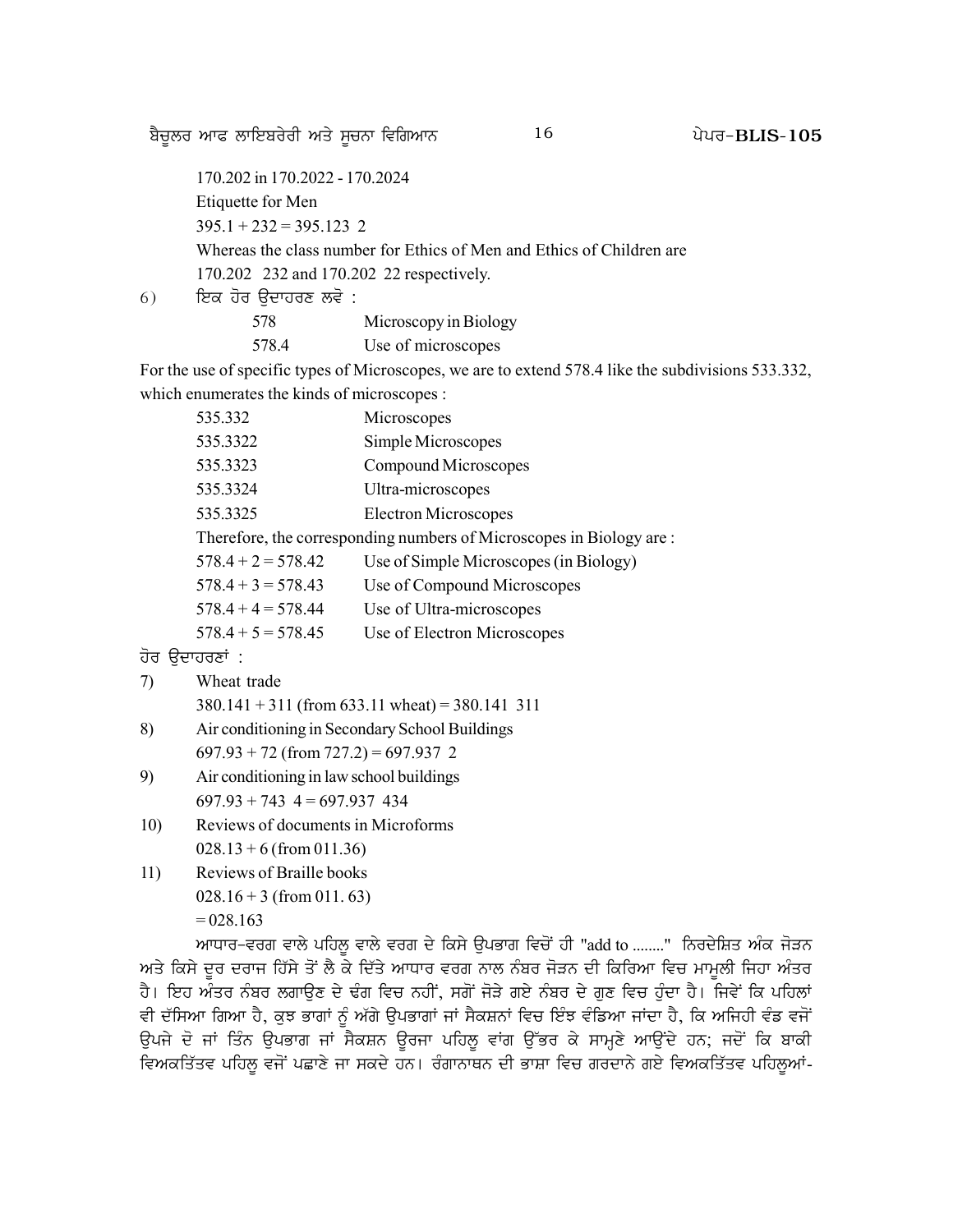$XX3$ – $XX9$  ਨੂੰ ਅੱਗੇ ਚਲਕੇ  $XX$ 1 -  $XX$ 2 ਪਹਿਲੂਆਂ ਦੁਆਰਾ ਵੰਡਿਆ ਜਾ ਸਕਦਾ ਹੈ। ਇਸ ਲਈ ਅਸਲ ਵਿਚ ਇਹ ਦੂਜਾ ਪਹਿਲੂ ਜੋੜਨ ਵਾਲੀ ਗੱਲ ਹੈ। ਕੋਈ ਵੀ ਬੇਝਿਜਕ ਇਹ ਗੱਲ ਮੰਨ ਸਕਦਾ ਹੈ ਕਿ ਇਸ ਢੰਗ ਨੇ ਡੀ ਡੀ ਸੀ ਪ੍ਰਣਾਲੀ ਨੂੰ ਬਹੁ-ਪਹਿਲੂ ਪ੍ਰਣਾਲੀ ਬਣਾ ਦਿੱਤਾ ਹੈ। ਅਜਿਹਾ ਪਹਿਲੂ ਜੋੜਨ ਵਿਚ ਬਹੁਤੀ ਮਸ਼ੱਕਤ ਨਹੀਂ ਕਰਨੀ ਪੈਂਦੀ। ਦੂਜੇ ਵਿਸ਼ੇ ਦੇ ਨੰਬਰ ਜੋੜਨ ਦੀ ਇਸ ਵਿਧੀ ਨੇ ਖਾਹਮ ਖਾਹ ਬਾਰ-ਬਾਰ ਅਨਸਚੀਆਂ ਦੇ ਪੰਨੇ ਪਲਟਾਉਣ ਦੇ ਕੰਮ ਨੂੰ ਠੱਲ੍ਹ ਪਾਈ ਹੈ। ਅਨੁਸੂਚੀਆਂ ਵਿਚ ਬਾਰ ਬਾਰ ਆਉਣ ਵਾਲੇ ''ਨਾਲ ਜੋੜੋ'' (Add to.........) ਦੀ ਹਦਾਇਤ ਸਿਰਫ ਜੋੜਨ ਦਾ ਆਦੇਸ਼ ਹੀ ਨਹੀਂ ਦਿੰਦੀ ਸਗੋਂ ਕਿੱਥੋਂ ਨੰਬਰ ਲੈ ਕੇ ਜੋੜਨਾ ਹੈ, ਇਹ ਵੀ ਦੱਸਦੀ ਹੈ। ਇਸ ਲਈ ਹਰ ਥਾਂ ਤੇ ''ਨਾਲ ਜੋੜੋ----'' ਦੀ ਹਦਾਇਤ ਲਿਖਣ ਦੀ ਥਾਂ ਸੰਪਾਦਕ ਸਿਰਫ ਇਕ ਥਾਂ ਤੇ ਹੀ ਇਹ ਸੂਚਨਾ ਲਿਖ ਦਿੰਦੇ ਹਨ ਅਤੇ ਆਧਾਰ ਨੰਬਰਾਂ ਨਾਲ ਤਾਰੇ ਦਾ ਨਿਸ਼ਾਨ ਲਗਾ ਦਿੰਦੇ ਹਨ। ਤਾਰਾ (\*) ਚਿੰਨ੍ਹ ਦਾ ਮਤਲਬ ਉਸੀ ਪੰਨੇ ਦੇ ਅੰਤ ਵਿਚ ਨੋਟ ਦੀ ਸ਼ਕਲ ਵਿਚ ਦੇ ਦਿੱਤਾ ਜਾਂਦਾ ਹੈ। ਇਸਦਾ ਇਕ ਹੋਰ ਗਣ ਹੈ ਕਿ ਅਜਿਹੇ ਨੰਬਰ ਜੋੜਨ ਲਈ ਪਹਿਲ ਨਿਰਦੇਸ਼ ਦਿੱਤੇ ਜਾਂਦੇ ਹਨ। ੳਦਾਹਰਣਾਂ :

ਅਸੀਂ ਡੀ ਡੀ ਸੀ ਵਿਚ "COTTON HARVESTING" ਵਿਸ਼ੇ ਦਾ ਵਰਗ ਅੰਗ ਬਣਾਉਣ ਦਾ ਉਪਰਾਲਾ ਕਰਦੇ ਹਾਂ। ਇਥੇ ਕਪਾਹ (Cotton) ਨਿੱਗਰ ਵਿਸ਼ਾ ਹੈ. ਇਸ ਲਈ ਇਹ ਆਧਾਰ ਅੰਕ ਮੰਨਿਆ ਜਾਵੇਗਾ। ਇਹ ਖੇਤੀਬਾੜੀ ਵਿਸ਼ਾ ਹੋਣ ਕਰਕੇ ਅਸੀਂ "630 Agriculture" ਵਿਚ ਕਪਾਹ (Cotton) ਦਾ ਨੰਬਰ ਲੱਭਾਂਗੇ, ਜਿਹੜਾ ਕਿ "633.51 Cotton\*(Gossipium)" ਕਰਕੇ ਮਿਲ ਗਿਆ। ਇਸ ਨੰਬਰ ਨਾਲ ਤਾਰਾ ਚਿੰਨ ਲੱਗਿਆ ਹੈ, ਜਿਹੜਾ ਕਿ ਉਸੇ ਪੰਨੇ ਦੇ ਅੰਤ ਵਿਚ ਪਦ ਨੋਟ ਵਜੋਂ ਦੱਸਦਾ ਹੈ ਕਿ "633-635 ਸੈਂਟਰਡ ਹੈਡਿੰਗ ਵਿਚ ਦਿੱਤੀ ਹਦਾਇਤ ਅਨਸਾਰ ਜੋੜੋ"। ਇਸ ਹਦਾਇਤ ਅਨਸਾਰ ਪੰਨਾ 1041 ਤੇ ਪੱਜਕੇ ਅਸੀਂ ਵੇਖਦੇ ਹਾਂ ਕਿ ਉਥੇ ਬਹੁਤ ਸਾਰੀਆਂ ਹਦਾਇਤਾਂ ਦਿੱਤੀਆਂ ਗਈਆਂ ਹਨ। ਇਨਾਂ ਵਿਚੋਂ ਪਹਿਲੀ ਹਦਾਇਤ ਹੀ ਸਾਡੇ ਲਈ ਢਕਵੀਂ ਹੈ।

ਇਸ ਹਦਾਇਤ ਅਨੁਸਾਰ ਸਾਨੂੰ ਆਧਾਰ ਨੰਬਰ ਨਾਲ 631.5-631.57 ਵਿਚੋਂ 631.5 ਤੋਂ ਬਾਅਦ ਆਉਣ ਵਾਲੇ ਪਦ ਜੋੜਨ ਲਈ ਲਿਖਿਆ ਗਿਆ ਹੈ। ਇਥੇ ਕਟਾਈ (Harvesting) ਲਈ ਵਰਗ ਅੰਕ 631.55 ਹੈ। ਇਸਦਾ ਮਤਲਬ ਹੋਇਆ ਕਿ ਹਦਾਇਤ ਅਨੁਸਾਰ ਅਸਾਨੂੰ 633.51 ਨਾਲ 631.5 ਤੋਂ ਅਗਲਾ ਅੰਕ 5 ਜੋੜਨਾ ਚਾਹੀਦਾ ਹੈ।

ਇਸ ਲਈ ਉਪਰ ਲਿਖੇ ਨੂੰ ਬਹੁਤ ਧਿਆਨ ਨਾਲ ਪੜ੍ਹਦੇ ਹੋਏ "Cotton Harvesting" ਦਾ ਪੂਰਾ ਵਰਗ ਅੰਕ :  $633.51+5 = 633.515$  ਬਣਾਂਦੇ ਹਾਂ।

ਇਸੇ ਤਰ੍ਹਾਂ ਅਸੀਂ ਦਿੱਤੇ ਨਿਰਦੇਸ਼ਾਂ ਨੂੰ ਧਿਆਨ ਵਿਚ ਰੱਖਦੇ ਹੋਏ 633.515 ਨਾਲ 631.51 - 631.57 ਲੜੀ ਦੇ ਇਕ-ਇਕ ਕਰਕੇ ਸਾਰੇ ਨੰਬਰ ਜੋੜ ਕੇ ਹੇਠ ਲਿਖੇ ਵਰਗ ਅੰਕ ਤਿਆਰ ਕਰ ਸਕਦੇ ਹਾਂ:

> Soil preparation for, Cotton  $633.51 + 1 = 633.511$ **Cotton Seeds**  $633.51 + 21 = 633.512$  1 New varieties of Cotton  $633.51 + 23 = 633.512$  3 Cotton yield  $633.51 + 58 = 633.515$  8 **Cotton Storing**  $633.51 + 68 = 633.516$  8 Take another example :

ਇਥੇ ਅਸੀਂ ਇਕ ਹੋਰ ਉਦਾਹਰਣ "Reproduction in Protozoa" ਲੈਂਦੇ ਹਾਂ। ਅਸੀਂ ਆਤਮ-ਗਿਆਨ ਨਾਲ ਸਮਝ ਸਕਦੇ ਹਾਂ ਕਿ ਇਹ ਮੁੱਖ ਵਰਗ "590 ਜੰਤੂ-ਵਿਗਿਆਨ" ਵਿਚ ਆਉਂਦਾ ਹੈ। ਇਸ ਉਦਾਹਰਣ ਵਿਚ "593.1 Protozoa" ਆਧਾਰ ਵਰਗ ਵਜੋਂ ਮੰਨਿਆ ਜਾਵੇਗਾ। ਇਥੇ ਪੰਨਾ 795 ਤੇ ਸਾਨੂੰ ਹਦਾਇਤ ਲਿਖੀ ਮਿਲਦੀ ਹੈ "Add as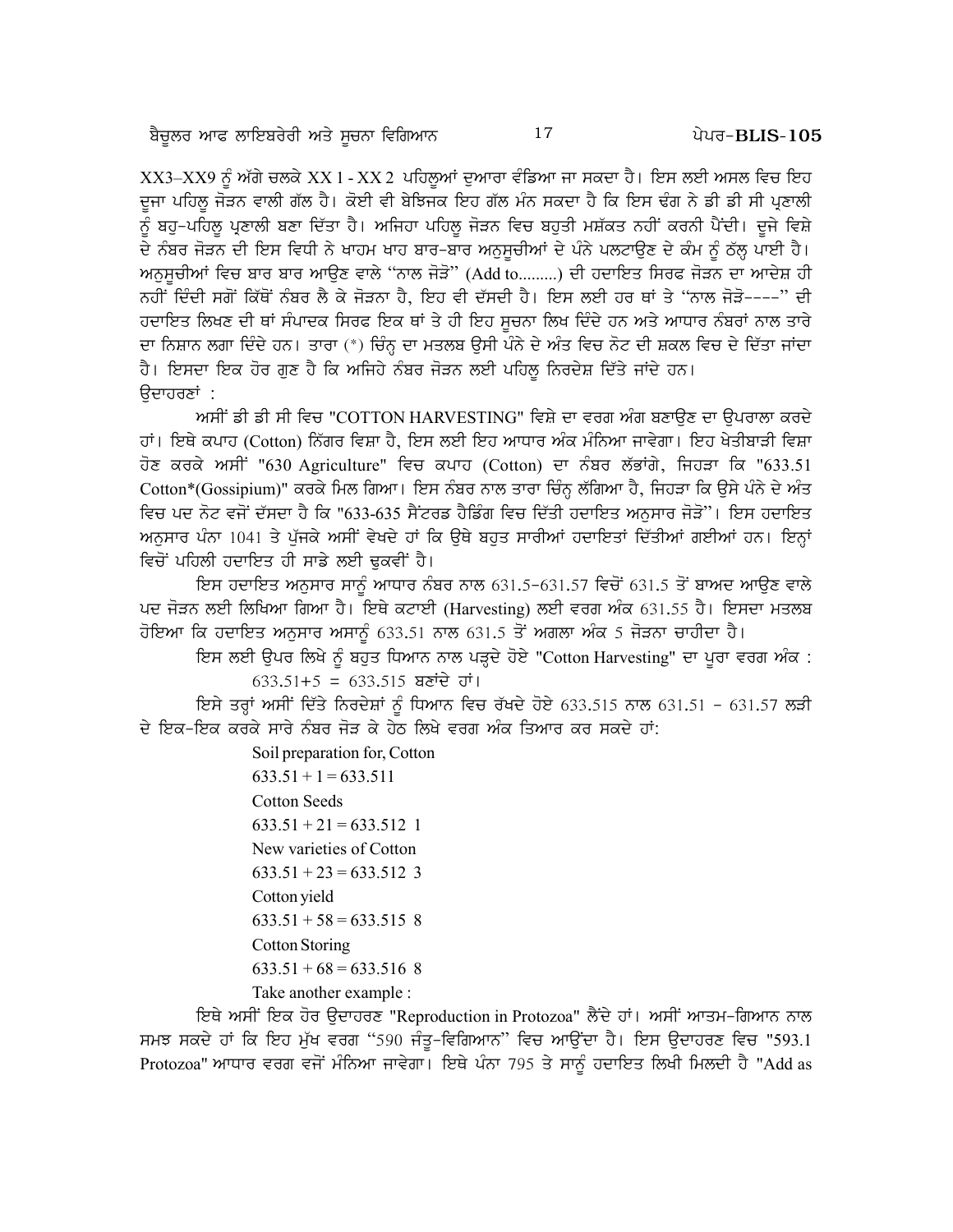instructed under 592-599" । ਇਥੇ ਸਾਡੇ ਉੱਦੇਸ਼ ਲਈ ਢਕਵੀਂ ਹਦਾਇਤ "04 General Special" ਵਜੋਂ ਮਿਲਦੀ ਹੈ। ਇਸਦਾ ਅਰਥ ਹੈ ਕਿ ਅਸੀਂ ਪਹਿਲਾਂ ਆਧਾਰ ਵਰਗ ਨਾਲ 04 ਲਗਾੳਣਾ ਹੈ ਅਤੇ ੳਸਤੋਂ ਬਾਅਦ 591.1-591.8 ਵਿਚੋਂ ਲੋੜੀਂਦਾ ਨੰਬਰ ਲੱਭਕੇ 591 ਤੋਂ ਬਾਅਦ ਦਾ ਅੰਕ ਲਗਾਣਾ ਹੈ।

ਓਕਤ ਅਨਸਾਰ ਚਲਦੇ ਹੋਏ 591 ਵਿਚ "Reproduction" ਲਈ 591.16 ਅੰਕ ਵਰਤਿਆ ਗਿਆ ਹੈ। ਇਸ ਲਈ ਅਸੀਂ ਸਿਰਫ 16" ਜੋੜਨਾ ਹੈ। ਇੰਝ ਵਰਗ ਅੰਕ "593.1+04+16=593.104 16" ਬਣਦਾ ਹੈ।

ਇਸ ਨੰਬਰ ਵਿਚ 04 ਕੇਵਲ ਪਹਿਲੂ ਨਿਰਦੇਸ਼ਨ ਦਾ ਕੰਮ ਕਰਦਾ ਹੈ। ਇਸ ਸਾਰੇ ਵਿਚੋਂ ਜਨਰਲ ਨਿਯਮ ਜੋ ਉੱਭਰ ਕੇ ਸਾਹਮਣੇ ਆਉਂਦਾ ਹੈ, ਉਹ ਇਹ ਹੈ ਕਿ ਅਸੀਂ '0' ਜਾਂ '04' ਪਹਿਲੂ ਨਿਰਦੇਸ਼ਨ ਵਜੋਂ ਵਰਤਣ ਤੋਂ ਬਾਅਦ 591 ਦੀਆਂ ਸਾਰੀਆਂ ਉਪਵੰਡਾਂ 592-599 ਤੱਕ ਦੇ ਵਰਗ ਅੰਕਾਂ ਲਈ ਵਰਤ ਸਕਦੇ ਹਾਂ।

ਇਕ ਹੋਰ ਉਦਾਹਰਣ "Reproduction in Invertibrates" ਲੈ ਸਕਦੇ ਹਾਂ। ਇਸ ਵਿਚ "592 Invertebrates" ਲਈ ਅੰਕ ਹੈ। ਹੁਣ General Principle of Invertebrates" 592.01 - 592.08" ਵਿਚ ਮਿਲਦੇ ਹਨ। ਇਥੇ ਲਿਖਿਆ ਹੈ ਕਿ ਕਿਸੇ ਵੀ ਜਨਰਲ ਨਿਯਮ ਨੂੰ ਲਗਾਉਣ ਤੋਂ ਪਹਿਲਾਂ 592.0 ਲਗਾਉਣ ਲਈ ਹਦਾਇਤ ਹੈ। ਇਥੇ ਸਿਫਰ (0) ਪਹਿਲੂ ਸੁਚਕ ਹੈ। ਸਿਫਰ ਤੋਂ ਬਾਅਦ 591.1 - 591.8 ਵਿਚੋਂ 591 ਤੋਂ ਅੱਗੇ ਦਾ ਬਚਿਆ ਨੰਬਰ ਲਗਾਇਆ ਜਾਵੇਗਾ। ਇਸ ਲਈ "Reproduction" ਲਈ 16 ਅੰਕ ਲਗਾਉਣ ਯੋਗ ਬਚਿਆ। ਇਸ ਪ੍ਰਕਾਰ ਅਸਾਨੂੰ 592.0 ਤੋਂ ਬਾਅਦ 16 ਜੋੜਨ ਦੀ ਅਨਮਤੀ ਮਿਲਦੀ ਹੈ। ਜਿਸ ਵਜੋਂ :

Invertibrates Reproduction ਦਾ ਪੂਰਾ ਵਰਗ ਅੰਕ 592.0+16=592.016 ਬਣਦਾ ਹੈ।

ਇਸੇ ਪ੍ਰਕਾਰ ਅਸੀਂ 592.0 ਨੂੰ ਆਧਾਰ ਮੰਨਕੇ ਹੇਠ ਲਿਖੇ ਅਨੁਸਾਰ ਬਹੁਤ ਸਾਰੇ ਨੰਬਰ ਬਣਾ ਸਕਦੇ ਹਾਂ :

Physiology of Invertebrates

 $592.0 + 1 = 592.01$ 

Biophysics and Biochemistry of Invertebrates.

 $592.0 + 19$  (from  $591.19$ ) = 592.019

**Evolution of Invertebrates** 

 $592.0 + 38$  (from  $591.38$ ) = 592.038

Anatomy of Invertebrates

 $592.0 + 4$  (from 591.4) = 592.04

Ecology of Invertebrates

 $592.0 + 5$  (from  $591.5$ ) = 592.05

and so on.

ਇਥੇ ਇਕ ਗੱਲ ਧਿਆਨ ਯੋਗ ਹੈ ਸਿਫਰ (0) ਨੂੰ ਪਹਿਲੂ ਸੂਚਕ ਵਜੋਂ ਵਰਤਿਆ ਜਾ ਸਕਦਾ ਹੈ, ਇਸ ਲਈ ਟੇ ਬਲ 1 ਵਿਚੋਂ Standard Subdivisions ਲਗਾਉਣ ਲਈ ਦੋ ਸਿਫਰਾਂ (00) ਲਗਾਈਆਂ ਜਾਣੀਆਂ ਚਾਹੀਦੀਆਂ ਹਨ।

Dictionary of Invertebrates

592.003

Journal of Invertebrates

592.005

**Experimental Research in Invertebrates** 

```
592./007 24
```
ਪਰ ਜਦੋਂ ਜਨਰਲ ਨਿਯਮ "04" ਲਗਾ ਕੇ ਜੋੜੇ ਜਾਣ ਤਾਂ Standard Subdivision ਨੂੰ ਇਕ ਸਿਫਰ (0) ਨਾਲ ਜੋੜਿਆ ਜਾ ਸਕਦਾ ਹੈ।

Dictionary of Protozoa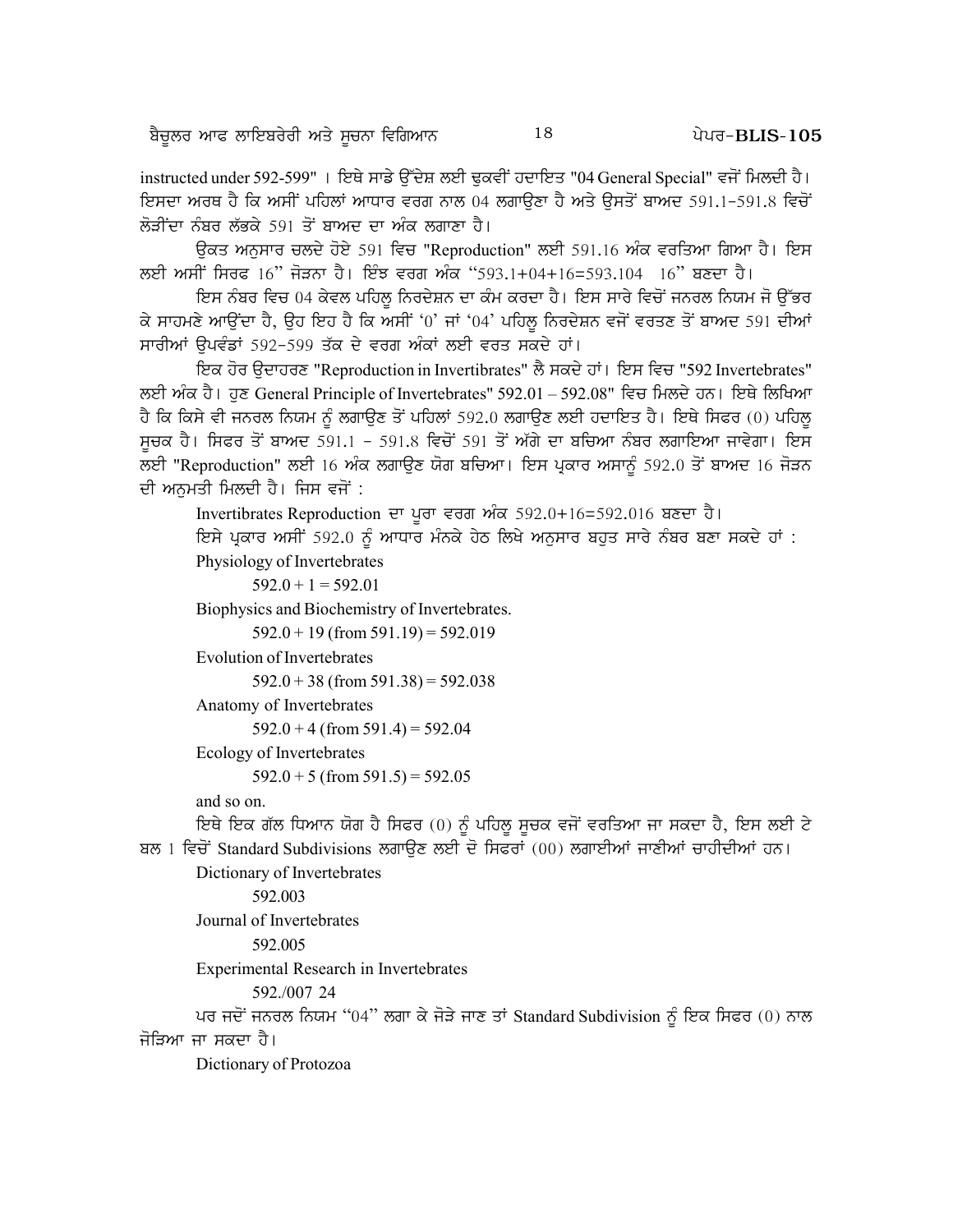#### 593.103 Study and teachings of Protozoan Zoology

593.107

ੳਦਾਹਰਣ :

"Chemical Kinetics of Alkaloids" ਵਿਸ਼ਾ ਲਵੋ। ਇਸ ਵਿਚ Alkaloids ਦਾ ਵਰਗ ਅੰਕ 547.72 ਬਣਦਾ ਹੈ। ਇਥੇ ਨਿਰਦੇਸ਼ ਮਿਲਦਾ ਹੈ ਕਿ ਪੰਨਾ 697 ਤੇ 547 ਵਰਗ ਅੰਕ ਹੇਠ ਦਿੱਤੇ ਨਿਰਦੇਸ਼ ਅਨਸਾਰ ਜੋੜੋ।

ਕਿਉਂਕਿ Chemical Kinetics ਵਰਗ 'Physical Chemistry' ਮੁੱਖ ਵਿਸ਼ੇ ਦਾ ਅੰਗ ਹੈ, ਇਸ ਲਈ ਤੀਜਾ ਨਿਰਦੇਸ਼ ਅਰਥਾਤ "045 Physical Chemistry" ਸਾਡੇ ਲਈ ਢੁਕਵਾਂ ਹੈ। ਇਥੇ ਸਾਨੂੰ 541.34-541.39 ਵਿਚੋਂ ਨੰਬਰ ਲੈ ਕੇ 045 ਤੋਂ ਬਾਅਦ ਲਗਾਉਣ ਦੀ ਹਦਾਇਤ ਹੈ।

ਇਸਤੋਂ ਭਾਵ ਹੈ ਕਿ 045 ਸੰਯੁਕਤ ਨਿਰਦੇਸ਼ਕ ਹੈ। Chemical Kinetic ਦਾ ਵਰਗ ਨੰਬਰ 541.394 ਹੈ। ਇਸ ਨੰਬਰ ਵਿਚ 541.3 ਤੋਂ ਬਾਅਦ ਆਉਣ ਵਾਲਾ ਨੰਬਰ "94" ਬਣਦਾ ਹੈ। ਇਸ ਲਈ ਦਿੱਤੇ ਸਿਰਲੇਖ ਦਾ ਪੂਰਾ ਵਰਗ ਅੰ*ਕ* ·

 $547.72 + 045 + 94 = 547.720459$  4 ਬਣਿਆ।

ਇਸ ਢੰਗ ਨਾਲ 546 ਅਤੇ 547 ਦੇ ਕਿਸੇ ਵੀ ਨੰਬਰ ਨੂੰ ਵਧਾ ਸਕਦੇ ਹਾਂ। ਕੁੱਝ ਹੋਰ ਉਦਾਹਰਣਾਂ ਵੇਖੋ :

Optical properties of Alkaloid solutions

 $547.72 + 045 + 414 = 547.720$  454 14

Thermodynamics of Chemistry of Alkaloids

 $547.72 + 045 + 69 = 547.720$  456 9

Facet indicator for adding from the subdivisions of 541.2 is 044 as per the same instructions. Stereochemistry of Alkaloids,

 $547.72 + 044 + 23$  (from  $541.223$ ) = 547.720 442 3

Quantum Chemistry of Alkaloids

 $547.72 + 044 + 8 = 547.720$  448

ਇਸੇ ਤਰ੍ਹਾਂ 294.4 Jainism ਵਿਚ ਜੈਨ ਧਰਮ ਦੇ ਜਨਰਲ ਨਿਯਮ 294.41-48 ਵਿਚ ਦਿੱਤੇ ਗਏ ਹਨ। ਇਨ੍ਹਾਂ ਜਨਰਲ ਨਿਯਮਾਂ ਨੂੰ 291 ਵਾਂਗ ਅੱਗੇ ਵਧਾਇਆ ਜਾ ਸਕਦਾ ਹੈ। ਅਜਿਹਾ ਕਰਨ ਲਈ ਸਾਨੂੰ 294.4 ਤੋਂ ਬਾਅਦ 291.1-291.8 ਵਿਚੋਂ 291 ਤੋਂ ਅਗਲੇ ਨੰਬਰ ਜੋੜਨ (add to ........) ਦੀ ਹਦਾਇਤ ਦਿੱਤੀ ਗਈ ਹੈ। ਇਸ ਗੱਲ ਨੂੰ ਇਕ ਉਦਾਹਰਣ ਰਾਹੀਂ ਸਮਝਣ ਦਾ ਯਤਨ ਕਰਦੇ ਹਾਂ :

ਉਦਾਹਰਣ :

"Sacred books of Jains"

ਉਪਰੋਕਤ ਵਿਸ਼ੇ ਵਿਚ ਆਧਾਰ ਵਿਸ਼ਾ 294.4 ਹੈ ਅਤੇ Sacred books ਲਈ 291 ਵਿਚ 291.82 ਅੰਕ ਹੈ। ਇਸ ਲਈ ਆਧਾਰ 294.4 ਨਾਲ ਅਸੀਂ "82" ਜੋੜਾਂਗੇ।

```
ਇਸ ਲਈ "Sacred Books of Jains" ਦਾ ਪੂਰਾ ਵਰਗ ਨੰਬਰ 294.4+82=294.482 ਬਣਿਆ।
ਇਸੇ ਪ੍ਰਕਾਰ,
```
Jain Eschatology

 $294.4 + 23$  (from 291.23) = 294.423

Sacred places for Jains

 $294.4 + 35 = 294.435$ 

Worship in Jains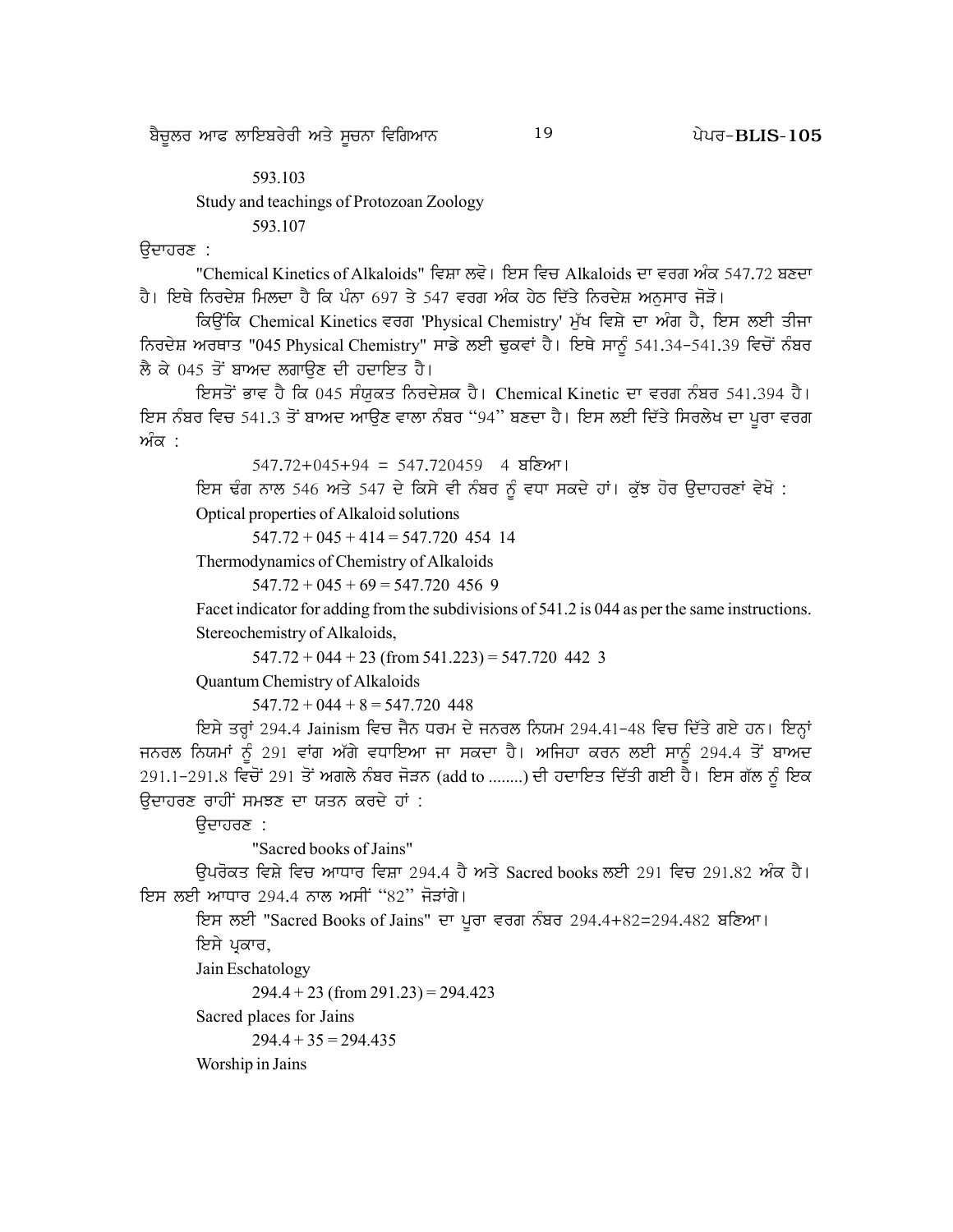ਬੈਚੁਲਰ ਆਫ ਲਾਇਬਰੇਰੀ ਅਤੇ ਸੂਚਨਾ ਵਿਗਿਆਨ  $^{20}$  20  $^{20}$  ਪੇਪਰ-BLIS-105

Jain Saints

 $294.4 + 61 = 294.461$ 

ਸੰਸਲੇਸ਼ਣ (Synthesis) ਦੀਆਂ ਕੁੱਝ ਮਹੱਤਵਪੂਰਣ ਉਦਾਹਰਣਾਂ "350 Public Administration" ਵਿਚ ਮਿਲਦੀਆਂ ਹਨ। ਇਥੇ 351 ਵਿਚ ਕੇਂਦਰੀ ਸਰਕਾਰ (Central Government) ਦੇ ਸਿਧਾਂਤਕ ਨਿਯਮ ਦਿੱਤੇ ਗਏ ਹਨ। USA ਨੂੰ ਛੱਡ ਕੇ ਬਾਕੀ ਸਾਰੇ ਦੇਸ਼ਾਂ ਦੀਆਂ ਕੇਂਦਰੀ ਸਰਕਾਰਾਂ ਨੂੰ 354.3-.9 ਵਿਚ ਰੱਖਿਆ ਗਿਆ ਹੈ। ਕਿਸੇ ਦੇਸ਼ ਦੀ ਕੇਂਦਰੀ ਸਰਕਾਰ ਬਣਾਉਣ ਲਈ 354 ਵਿਚ (add to ........) ਹਦਾਇਤ ਅਨੁਸਾਰ ਦੇਸ਼ ਲਈ Area ਨੰਬਰ ਟੇਬਲ 2 (T2) ਵਿਚੋਂ ਲੈਣ ਲਈ ਆਖਿਆ ਗਿਆ ਹੈ। ਜਿਵੇਂ :

Union (Central) Government of India

 $354+54(T2) = 354.54$ 

Central Government of Italy

354+45=354.45

ਸਰਕਾਰ ਦੇ ਕਿਸੇ ਵਿਸ਼ੇਸ਼ ਅੰਗ ਜਾਂ ਕਾਰਜਕਾਰਨੀ ਲਈ ਵਰਗ ਅੰਕ ਨਾਲ ਸਿਫਰ (0) ਲਗਾਕੇ 351,001-351,004 ਵਿਚੋਂ 351.00 ਤੋਂ ਬਾਅਦ ਦਾ ਨੰਬਰ (add to ......) ਜੋੜਨ ਦੀ ਹਦਾਇਤ ਮਿਲਦੀ ਹੈ। ਇਸ ਅਨਸਾਰ –

"President of Government of India" ਦਾ ਨੰਬਰ ਬਣਾਉਣ ਲਈ ਪਹਿਲਾਂ Government of India ਦਾ ਵਰਗ ਅੰਕ 354.54 ਬਣਾਉਂਦੇ ਹਾਂ। ਇਥੇ (ਪੰਨਾ 444) ਤੇ ਲਿਖੀ ਹਦਾਇਤ ਅਨਸਾਰ ਆਧਾਰ ਨੰਬਰ 354.54 ਦੇ ਅੱਗੇ ਸਿਫਰ (0) ਜੋੜਕੇ ਅਤੇ 354.540 ਨੰਬਰ ਬਣਾ ਕੇ ਇਸਦੇ ਅੱਗੇ 351.00313 ਵਿਚੋਂ 351.00 ਤੋਂ ਬਾਅਦ ਦੇ ਪਦ '313' ਜੋੜਦੇ ਹਾਂ।

ਇਸ ਤਰ੍ਹਾਂ President of Government of India ਦਾ ਪੂਰਾ ਵਰਗ ਅੰਕ

```
354.54+0+313=354.540 313 ਬਣਦਾ ਹੈ।
```
#### ਇਸੇ ਤਰ੍ਹਾਂ,

```
Queen of Great Britain
               354 + 41 (Area Table) + 0 + 312 (from 351.00312)
               = 354.410 312
       Vice-President of India
               354.54 + 0 + 318 = 354.540 318
       Cabinet of Jammu & Kashmir Government
               354 + 546 (from T2) + 0 + 4 (from 351.004) = 354.546 04
ਇਸੇ ਪਕਾਰ,
       Indian Ministry of Finance
               354.54 + 06 (as under 354.3-.9, p.444) + 2 (as under 06) = 354.540 62
       Indian Ministry of Defence
               354.54 + 06 + 6 = 354.540 66
ਕੱਝ ਹੋਰ ਉਦਾਹਰਣਾਂ :
Power of the US President
               353.03 + 22 (from 351.00322) = 353.0322
Powers of the President of the Republic of India
               354 + 54 (Area Table) + 0 + 313 (from 351.003 13)
```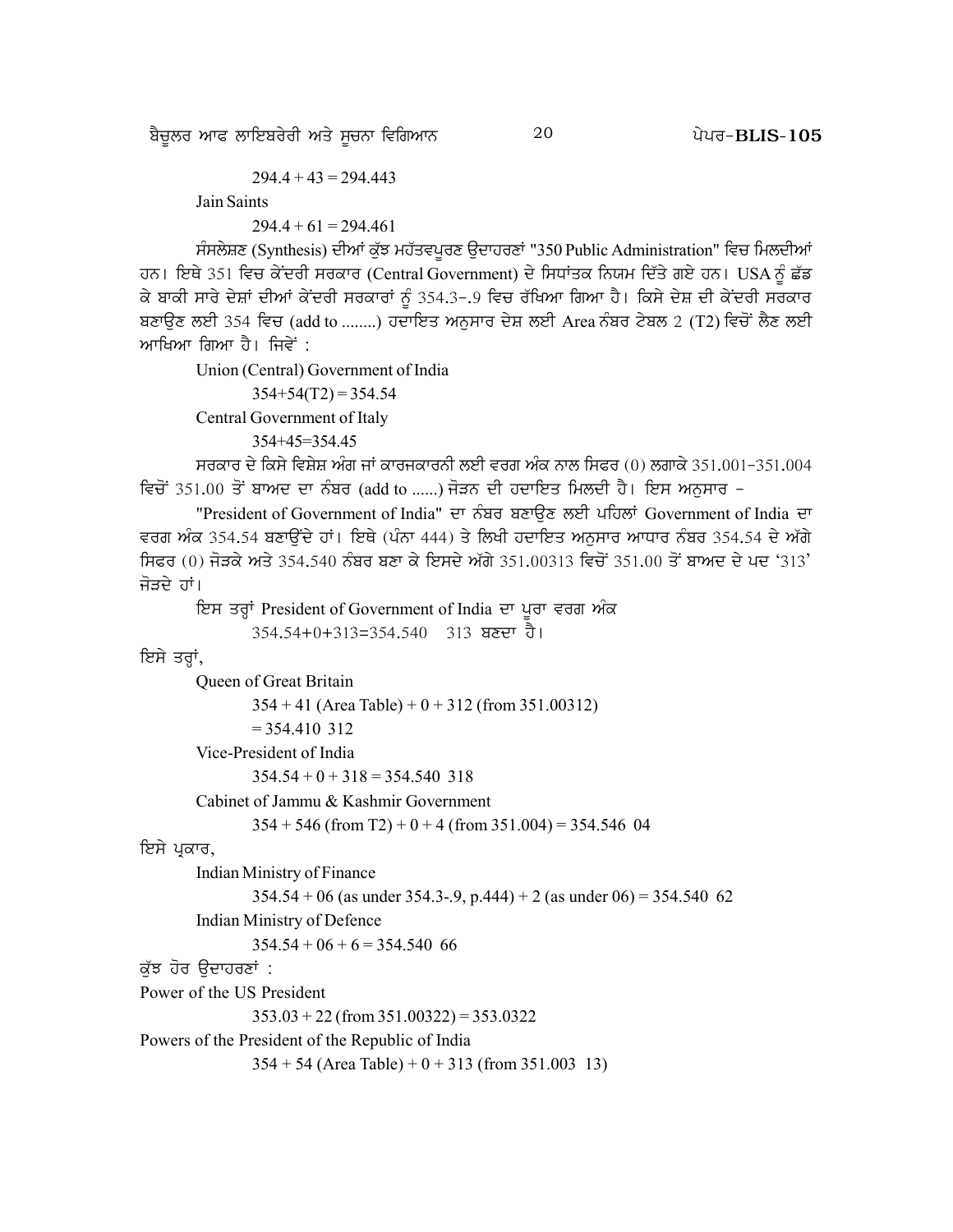#### $= 354.540$  313

ਇਹ ਦਰਅਸਲ ਭਾਰਤ ਸਰਕਾਰ ਦੇ ਰਾਸ਼ਟਰਪਤੀ ਲਈ ਵਰਗ ਅੰਕ ਹੈ ਅਤੇ ਇਸਨੂੰ ਹੋਰ ਅੱਗੇ ਵਧਾਉਣਾ ਸੰਭਵ ਨਹੀਂ ਹੈ।

#### Term of Office of the Prime Minister of India

(the Chief Executive)

 $354 + 54 + 0 + 34$  (from 351.0034) = 354.540 34

Cabinet of Madhya Pradesh

 $354 + 543$  (Table 2) + 0 + 4 (from 351.004)

 $= 354.545 520 62$ 

Problems in Acquisition of Government Publications

 $025.28 + 34$  (from 025.173 4) = 025.283 4

Book Selection in National Libraries

 $025.218 + 75$  (from  $027.5$ ) = 025.218 75

(Area can also be added to 027.5)

Book Selection in the Library of Congress

 $025.218 + 75 + 73$  (Table 2) = 025.218 757 3

Reference Service in Children Libraries

 $025.527 + 7625$  (from  $027.625$ ) = 025.527 762 5

Cataloguing and indexing of Microforms

 $025.34 + 94$  (From  $025.1794$ ) = 025.349 4

# **T[;/ ; ?ePB ftu'A i'VBk (Add to .......)**

ਕਈ ਵਾਰ ਉਸੇ ਸੈਕਸ਼ਨ ਵਿਚ ਲਗਣ ਵਾਲੇ ਕੁੱਝ ਵਿਸ਼ੇਸ਼ ਪਹਿਲੂ ਸੈਕਸ਼ਨ ਦੇ ਆਰੰਭ ਵਿਚ ਹੀ ਲਿਖ ਦਿੱਤੇ ਜਾਂਦੇ ਹਨ। ਇਹ ਵਿਸ਼ੇਸ਼ ਪਹਿਲੂ ਉਸੀ ਸੈਕਸ਼ਨ ਵਿਚ ਲਗਾਏ ਜਾ ਸਕਦੇ ਹਨ। ਇਸ ਲਈ ਉਸਦੇ ਹਰ ਇਕ ਉਪ-ਸੈਕਸ਼ਨ ਵਿਚ ਲੋੜੀਂਦਾ ਪਹਿਲ ਜੋੜਨ ਦੇ ਨਿਰਦੇਸ਼ ਦਿੱਤੇ ਹੰਦੇ ਹਨ।

ਓਦਾਹਰਣ ਲਈ ਇਕ ਸਿਰਲੇਖ ਲਵੋ :

Heart Specialists or Cardiologists

ਪਹਿਲਾਂ ਅਸੀਂ "Heart Diseases" ਬਿਮਾਰੀਆਂ ਵਾਲੇ ਅੰਕ 610 ਵਿਚ ਜਾਵਾਂਗੇ। ੳਥੇ ਬਿਮਾਰੀਆਂ ਲਈ ਨੰਬਰ 616 ਹੈ ਅਤੇ Heart Disease ਲਈ ਵਿਸ਼ੇਸ਼ ਨੰਬਰ 616.12+0232=616.120 232 ਹੈ। ਇਸੇ ਤਰਾਂ :

Prevention of Heart Diseases

```
616.12+05 = 616.1205
```

```
Case studies in Heart Diseases
```

```
616.12 + 09 = 616.120 9
```
ਕਿਉਂਕਿ ਵਿਸ਼ੇ ਦੀ ਉਪਵੰਡਾਂ ਵਿਚ ਪ੍ਰਮਾਣਿਕ ਉਪਵੰਡਾਂ (ss) ਲਈ ਨਿਸ਼ਚਿਤ ਕੀਤੇ ਅੰਕ ਵੀ ਸ਼ਾਮਲ ਕਰ ਲਏ ਹਨ, ਇਸ ਲਈ ਪ੍ਰਮਾਣਿਕ ਉਪਵੰਡਾਂ ਲਗਾਉਣ ਲਈ ਦੋ ਸਿਫਰਾਂ (00) ਲਗਾਈਆਂ ਜਾਣਗੀਆਂ।

Research in Heart Diseases

 $616.12 + 0072 = 616.120$  072

 $618$  ਦੀਆਂ ਉਪਵੰਡਾਂ ਹੇਠ ਵੀ ਅਜਿਹੀਆਂ ਹਦਾਇਤਾਂ ਮਿਲਦੀਆਂ ਹਨ :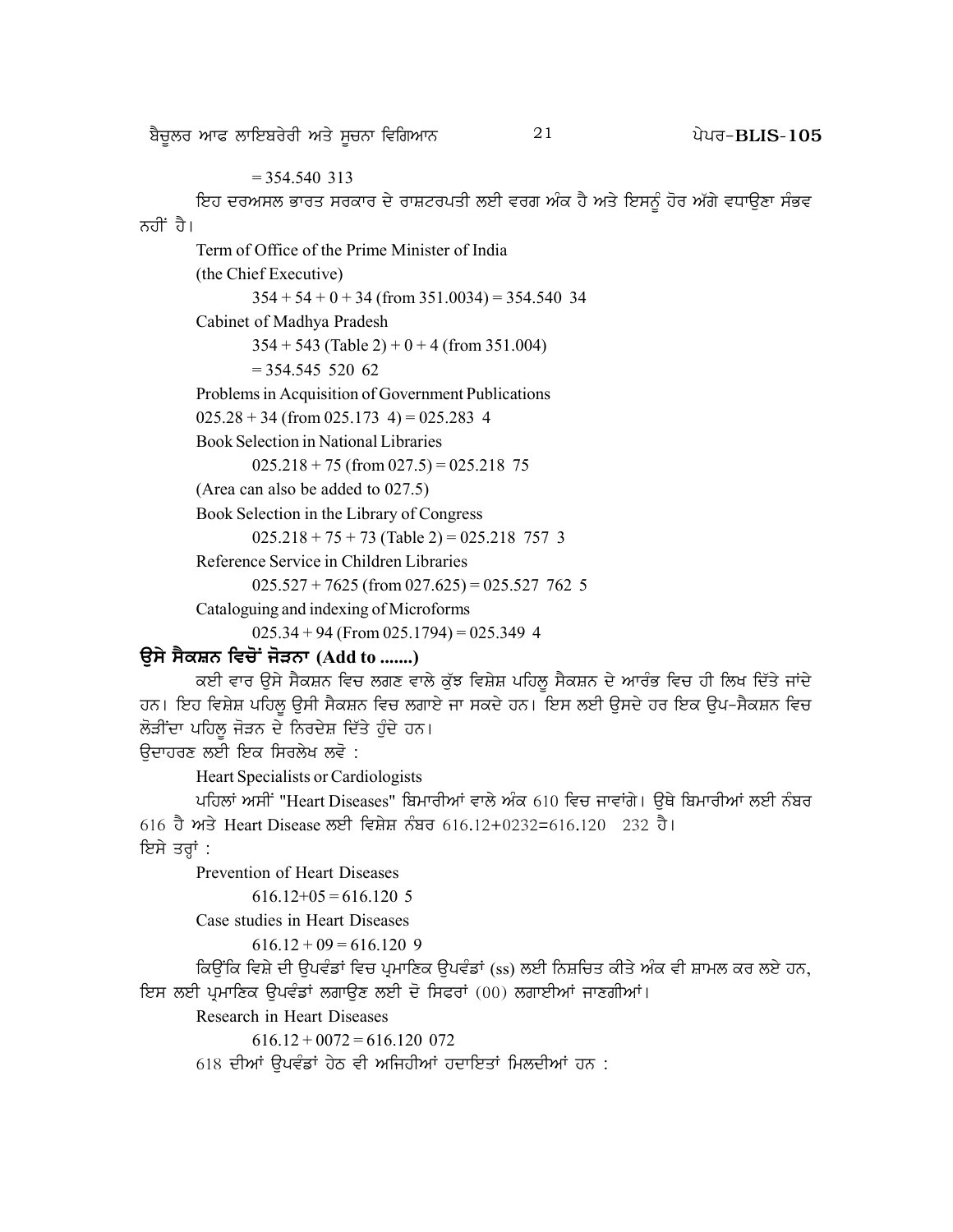<u>ਬੈਚੁਲਰ ਆਫ ਲਾਇਬਰੇਰੀ ਅਤੇ ਸੂਚਨਾ ਵਿਗਿਆਨ  $22$  20 20 20 20 20</u> 2015- $\overline{B}$ LIS-105

618.1 Gynecology 618.11 Diseases of ovary <u>ਇਕੋ ਜਿਹੀਆਂ ਹਦਾਇਤਾਂ ਕਰਕੇ ਇਸ ਨੰਬਰ ਨਾਲ 618.1 - 618.8 ਵਿਚੋਂ ਲੋੜੀਂਦਾ ਅੰਕ ਜੋੜਿਆ ਜਾ ਸਕਦਾ</u> ਹੈ । Preventive measures for ovary diseases  $618.11 + 052 = 618.110$  52 Surgical treatment of ovary diseases  $618.11 + 07 = 618.110$  7 ਇਕ ਹੋਰ ਉਦਾਹਰਣ ਲਵੋ : 746 Textile arts and handicrafts. 746 ਦੇ ਬਹੁਤੇ ਉਪਭਾਗਾਂ ਨਾਲ 746 ਦੇ ਹੇਠ ਦਿੱਤੇ ਬਹੁਤੇ ਉਪਭਾਗ ਜੋੜੇ ਜਾ ਸਕਦੇ ਹਨ ਅਤੇ ਜਿਥੇ ਇਨ੍ਹਾਂ ਨੂੰ ਜੋੜਨ ਦੀ ਇਜ਼ਾਜਤ ਹੈ ਉਹ ਉਪਭਾਗ ਤਾਰਾ ਚਿੰਨ੍ਹਾਂ (\*) ਨਾਲ ਨਿਰਦੇਸ਼ ਕੀਤੇ ਗਏ ਹਨ। Crochet Patterns : Under 746 the specific class number for crochet is 746.434 and as per instruction we add to it the number for "Pattern" given on page 1283. Thus the complete class number is :  $746.434 + 041 = 746.434$  041 Pattern in Woven Carpets  $746.72 + 041 = 746.720$  41 ਇਸੇ ਤਰ੍ਹਾਂ 787-789 ਹੇਠ ਹੋਰ ਨਿਰਦੇਸ਼ ਅਤੇ ਸੰਗੀਤ ਤਹਿਤ ਬਹੁਤ ਸਾਰੇ ਵਿਸ਼ੇਸ਼ ਪਹਿਲੂ ਗਿਣਤੀ ਕੀਤੇ ਗਏ ਹਨ, ਜਿਨ੍ਹਾਂ ਨੂੰ ਪਹਿਲਾਂ ਬਿਆਨੀ ਵਿਧੀ ਨਾਲ 787-789 ਦੀਆਂ ਉਪਵੰਡਾਂ ਨਾਲ ਜੋੜਿਆ ਜਾ ਸਕਦਾ ਹੈ। Guitar programmes  $787.61 + 0739 = 787.610$  739 One can add area notation from Table 2 to 0739, if required: Guitar Programmes in U.S.A.,  $787.610739 + 73$  (from T2) = 787.610 739 73 Guitar Scores  $787.61 + 5 = 787.615$ ਉਦਾਹਰਣ : 546 Inorganic Chemistry ਤੋਂ ਇਕ ਹੋਰ ਉਦਾਹਰਣ ਲੈਂਦੇ ਹਾਂ। ਇਥੇ ਹਰ ਇਕ ਤੱਤ (element) ਨੂੰ 546 Inorganic Chemistry ਦੇ ਆਰੰਭ ਵਿਚ ਹੀ ਗਿਣਤੀ ਕੀਤੇ ਗਏ ਕੁਝ ਵਿਸ਼ੇਸ਼ ਪਹਿਲੂਆਂ ਨਾਲ ਵਧਾਇਆ ਜਾ ਸਕਦਾ ਹੈ। ਇਥੇ ਹਦਾਇਤ ਹੈ : Add to each subdivision identified by '\*' as follows :

- 1. The Element
- 2. Compounds
- 22 Acids and bases
- 24 Salts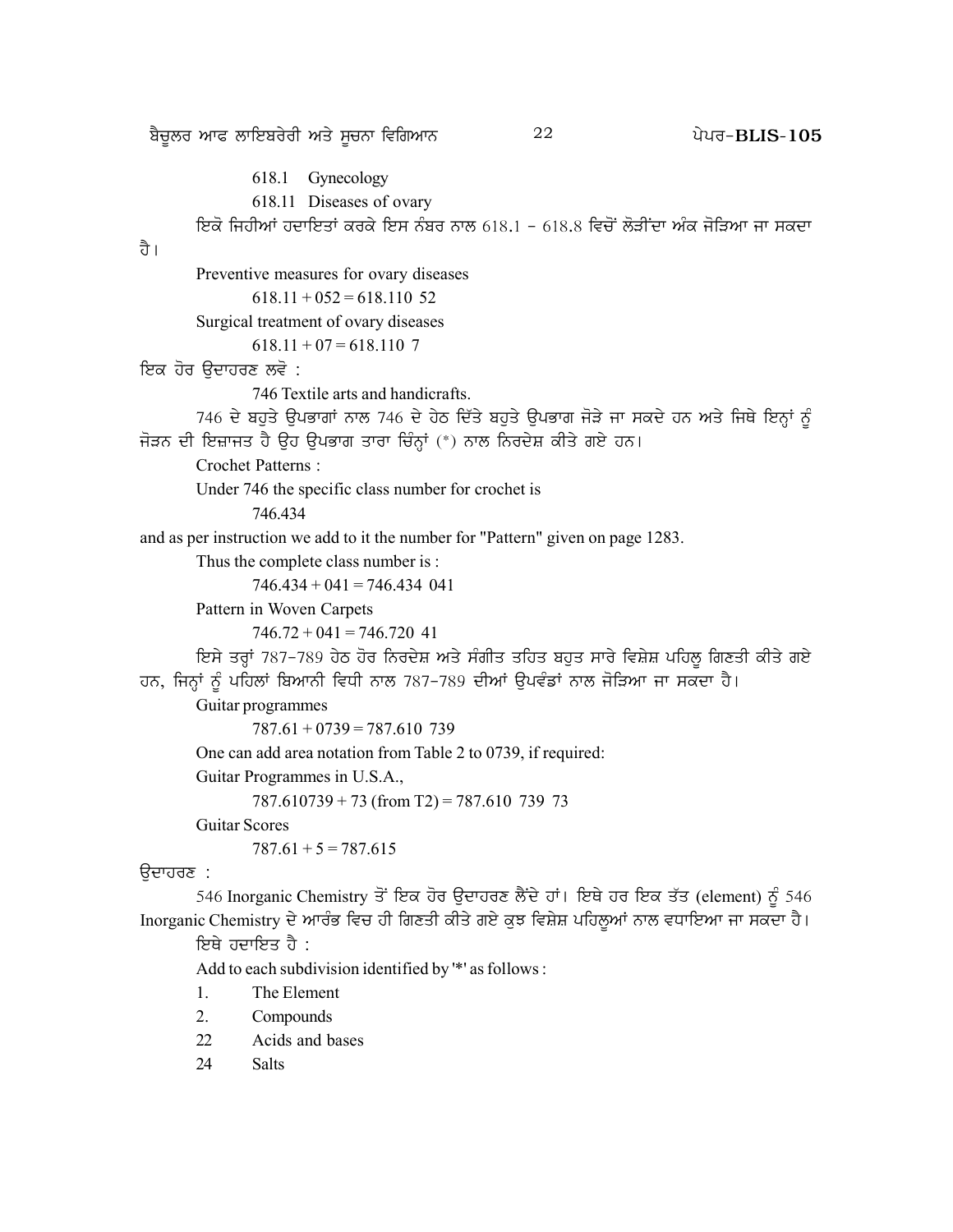ਬੈਚੁਲਰ ਆਫ ਲਾਇਬਰੇਰੀ ਅਤੇ ਸੁਚਨਾ ਵਿਗਿਆਨ

23

25 Complex compound 5 Physical chemistry 6 Analytical chemistry ਉਦਾਹਰਣ ਵਜੋਂ ਜੇਕਰ ਵਿਸ਼ਾ ਹੈ : Potassium salt Potassium Salt ਦਾ ਵਰਗ ਅੰਕ ਹੈ : 546.383 ਅਤੇ "Salt" ਦਾ ਵਿਸ਼ੇਸ਼ ਪਹਿਲੂ ਨੰਬਰ "24", ਹੈ। The complete class number for Potassium salts, therefore is :  $546.383 + 24 = 546.383$  24 ਇਸੇ ਪ੍ਰਕਾਰ ਅੱਡ-ਅੱਡ ਤੱਤਾਂ ਦੀ "Physical Chemistry" ਲਈ ਵਿਸ਼ੇਸ਼ ਪਹਿਲੂ 5 ਹੈ। ਇਹ ਨਿਰਦੇਸ਼ਾਂ ਅਨਸਾਰ 541.3 ਦੀਆਂ ਉਪਵੰਡਾਂ 541.34-541.39 ਵਾਂਗ ਅੱਗੇ ਵੰਡਿਆ ਜਾ ਸਕਦਾ ਹੈ। ਇਥੇ 5 ਪਦ ਲਗਾਕੇ 541.34-541.39 ਵਿਚੋਂ 541.3 ਤੋਂ ਅਗਲੇ ਅੰਕ ਜੋੜੇ ਜਾਣਗੇ। ੳਦਾਹਰਣ : Physical Chemistry of Potassium  $546.383 + 5 = 546.383$  5 Chemical Kinetics of Potassium (It is a topic of Physical Chemistry) The base number is 546.383 Since it is a Physical Chemistry aspect, so we add 5  $546.383 + 5 = 546.383$  5 The digit "5" is further extendable by the subdivisions of 541.3 The class number for Chemical Kinetics is 541.394 541.3 ਤੋਂ ਬਾਅਦ ਆਉਣ ਵਾਲਾ ਪਦ "94" ਹੈ। ਇਸ ਲਈ "Chemical Kinetics of Potassium" ਦਾ ਪਰਾ ਵਰਗ ਅੰਕ  $546.383 + 5 + 94 = 546.383$  594  $\overline{d}$  l ਇਸੇ ਪ੍ਰਕਾਰ, Isotopes of Potassium  $546.383 + 5 + 88 = 546.383$  588 Photochemistry of Potassium  $546.383 + 5 + 5 = 546.383$  55 Quantitative Analysis of Sodium  $546.382 + 65 = 546.382$  65 721-729 Specific Aspects of architecture ਦੀਆਂ ਉਪਵੰਡਾਂ ਨਾਲ ਲਗਣ ਵਾਲੇ ਕੁੱਝ ਪਹਿਲੂ ਪੰਨਾ 1238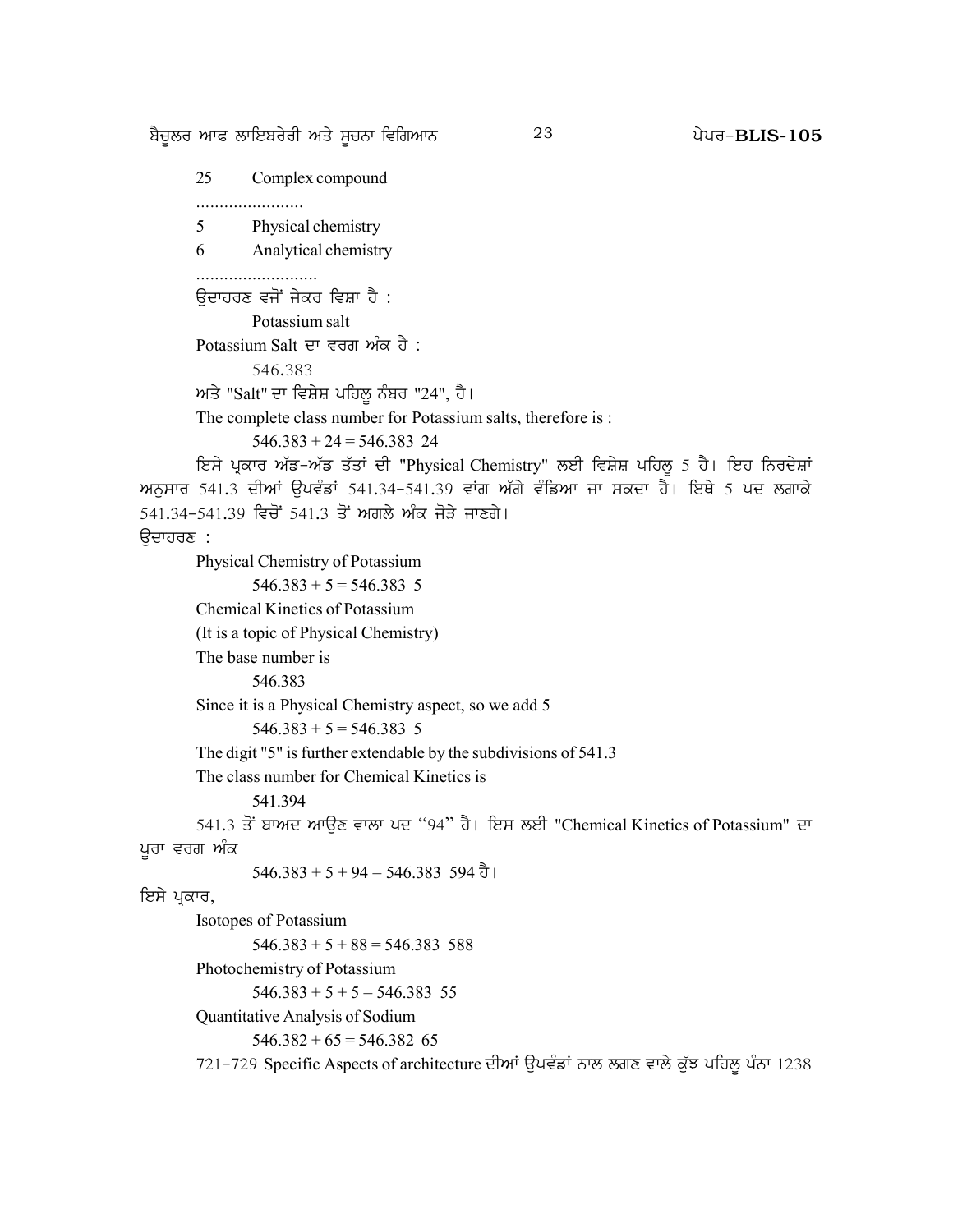<u>ਬੈਚੁਲਰ ਆਫ ਲਾਇਬਰੇਰੀ ਅਤੇ ਸੂਚਨਾ ਵਿਗਿਆਨ  $^{24}$  24 ਪੇਪਰ-BLIS-105</u>

ਉਤੇ ਗਿਣਤੀ ਕੀਤੇ ਗਏ ਹਨ। 722 Ancient and Oriental Architecture 722.11 Chinese It, as per instruction admits a facet enumerated under 721–729 Maintenance and repair of the Chinese Architecture  $722.11 + 0289 = 722.110289$ Preservation of Theatre Buildings  $725 + 82 + 0288 = 725.820$  288 Architecture of Buildings for physically handicaps 725.54 (ਇਥੇ 721-729 ਹੇਠ ਦਿੱਤੇ ਪਹਿਲੂਆਂ ਵਿਚੋਂ "42" ਜੋੜਨ ਦੀ ਲੋੜ ਨਹੀਂ) Preservation of Knitted laces  $746.22 + 0488 = 746.220$  488 Repair of Woven rugs  $746.72 + 0489 = 746.720$  489 Scores of Children Songs  $784.624 + 06 = 784.624$  06 Collection of Duet Songs sung by Children  $784.82 + 1$  (from  $784.306$  11) =  $784.821$ **ਸਵੈ-ਨਿਰੀਖਣ ਅਭਿਆਸ-1** ਡੀ. ਡੀ. ਸੀ. 19 ਦੀ ਮਦਦ ਨਾਲ ਹੇਠ ਲਿਖੇ ਸਿਰਲੇਖਾਂ ਦਾ ਵਰਗੀਕਰਣ ਕਰੋ : 1. Classification of choriography

- 2. Prices of Cheese Production
- 3. Journal of Library Science
- 4. Classification of Social Sciences
- 5. Storing of chera Jute.

### ਹੋਰ ਪੜ੍ਹਨ ਲਈ :

- 1. ਸਤੀਜਾ, ਐਮ ਪੀ : ਡਿਉਵੀ ਦਸ਼ਮਲਵ ਵਰਗੀਕਰਣ : ਅਮਲੀ ਜਾਣ-ਪਛਾਣ, ਪਟਿਆਲਾ, ਮਦਾਨ ਬੁਕ ਹਾਊਸ, 2011
- 2. Sharma (CK) : Practical Handbook of Dewey Decimal Classification Allantic Pub. 2006.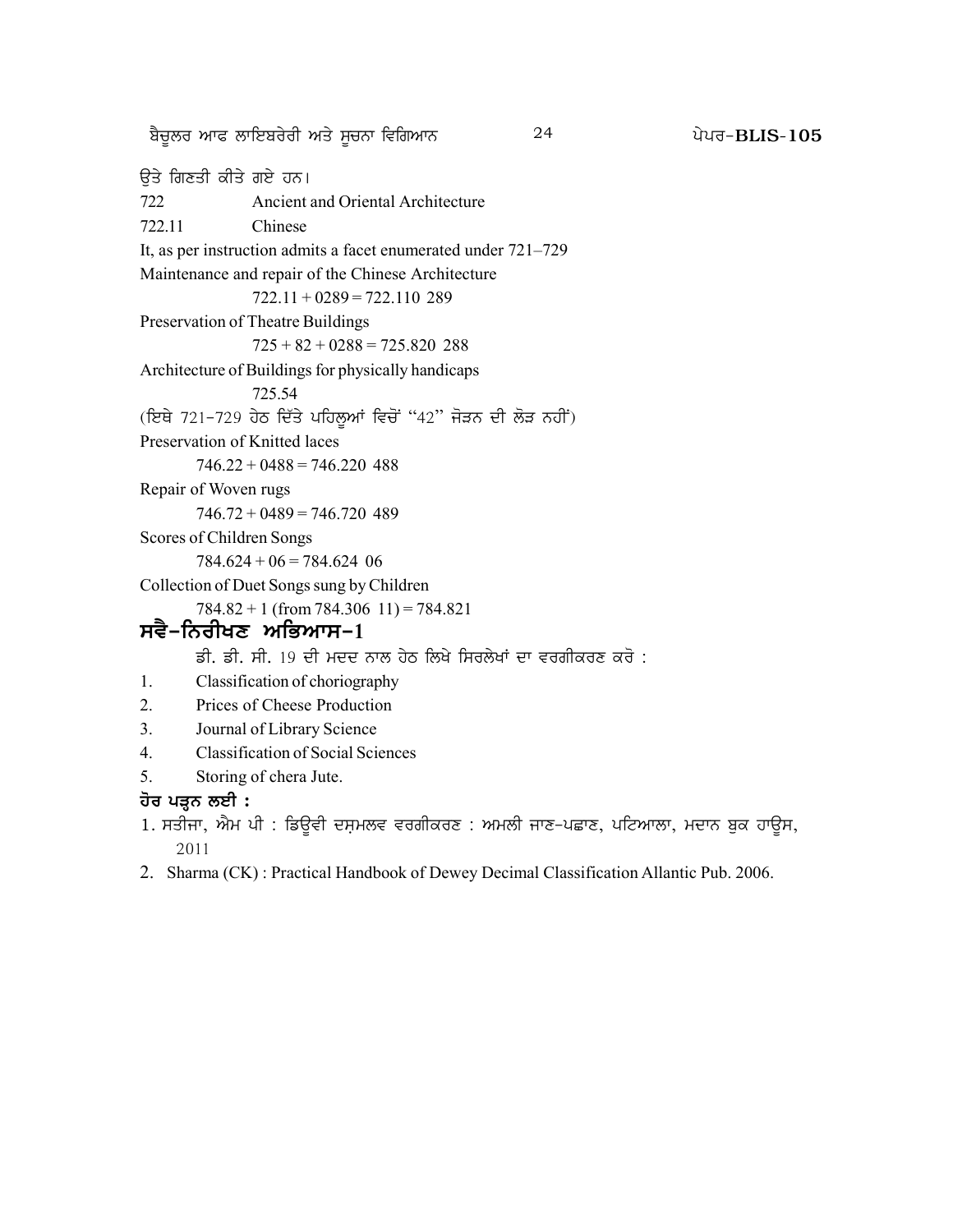ਪੇਪਰ-BLIS-105 ਬੈਚੁਲਰ ਆਫ ਲਾਇਬਰੇਰੀ ਅਤੇ ਸੂਚਨਾ ਵਿਗਿਆਨ ਨਾਲੇਜ ਆਰਗੇਨਾਈਜੇਸ਼ਨ ਐਂਡ ਇਨਫਰਮੇਸ਼ਨ ਪੋਸੈਸਿੰਗ: ਕਲਾਸੀਫਿਕੇਸ਼ਨ ਪ੍ਰੈਕਟਿਸ - ਸੀ.ਸੀ ਐਂਡ ਡੀ.ਡੀ.ਸੀ

| ਪਾਠ ਨੰ. 2.4 | ਲੇਖਕ : ਡਾ. ਐਮ.ਪੀ.ਸਤੀਜਾ  |
|-------------|-------------------------|
|             | ਅਨਵਾਦਕ : ਡਾ. ਜਸਮੇਰ ਸਿੰਘ |

#### ਪ੍ਰਮਾਣਿਕ ਉਪ-ਵੰਡਾਂ (ਪਹਿਲੀ ਸਾਰਣੀ) (USE OF TABLE: Standard Subdivisions)

ਇਸ ਪਾਠ ਵਿਚ ਡੀ ਡੀ ਸੀ ਦੇ 19ਵੇਂ ਸੰਸਕਰਣ ਦੀ ਪ੍ਰਮਾਣਿਕ ਉਪਵੰਡਾਂ ਵਾਲੀ ਪਹਿਲੀ ਸਾਰਣੀ ਦੀ ਵਰਤੋਂ ਬਾਰੇ ਵਿਦਿਆਰਥੀਆਂ ਨੂੰ ਜਾਣਕਾਰੀ ਦਿੱਤੀ ਜਾਵੇਗੀ। ਗਿਆਨ ਜਿਹੜਾ ਕਿ ਲਾਇਬਰੇਰੀ ਵਰਗੀਕਰਣ ਦਾ ਮੂਲ ਆਧਾਰ ਹੈ, ਇਕ ਨਿਰਾਕਾਰ ਅਸਤਿੱਤਵ ਹੈ। ਇਸਦਾ ਆਪਣਾ ਕੋਈ ਆਕਾਰ ਨਹੀਂ। ਇਸਨੂੰ ਉਲੀਕਣ, ਸੰਭਾਲਣ ਅਤੇ ਪ੍ਰਸਾਰਣ ਲਈ ਭੌਤਿਕ ਮੀਡੀਆ ਦੀ ਲੋੜ ਪੈਂਦੀ ਹੈ। ਗਿਆਨ ਦੇ ਸਰੋਤ ਵਜੋਂ ਪੁਤੱਖ ਹੰਦਾ ਪ੍ਰਲੇਖ ਹਮੇਸ਼ਾ ਭੌਤਿਕ ਰਪ ਵਿਚ ਵਿਦਮਾਨ ਹੰਦਾ ਹੈ। ਲਾਇਬਰੇਰੀ ਵਰਗੀਕਰਣ, ਪਲੇਖਾਂ ਵਿਚ ਵਿਚਾਰੇ ਗਿਆਨ ਨਾਲ ਸੰਬੰਧਤ ਹੈ। ਇਸ ਲਈ ਲਾਇਬਰੇਰੀ ਵਰਗੀਕਰਣ, ਪ੍ਰਲੇਖਾਂ ਦੇ ਭੌਤਿਕ ਰੂਪਾਂ ਦੇ ਗੁਣਾਂ ਨੂੰ ਪੂਰੀ ਗਹੁ ਨਾਲ ਵਿਚਾਰਦੀ ਹੈ। ਲਾਇਬਰੇਰੀ ਵਰਗੀਕਰਣ ਨੂੰ ਹੇਠ ਲਿਖੇ ਸਮੀਕਰਣ ਤੋਂ ਭਲੀ ਭਾਂਤ ਸਮਝਿਆ ਜਾ ਸਕਦਾ ਹੈ :

ਲਾਇਬਰੇਰੀ ਵਰਗੀਕਰਣ = ਗਿਆਨ ਵਰਗੀਕਰਣ + ਪਾਠ ਪੇਸ਼ ਕਰਨ ਦਾ ਨਜ਼ਰੀਆ + ਪਲੇਖ ਦੇ ਭੌਤਿਕ ਗਣ

= ਵਿਸ਼ਾ + ਅੰਦਰਲਾ ਆਕਾਰ + ਬਾਹਰੀ ਆਕਾਰ

ਪ੍ਰਲੇਖਾਂ ਦੇ ਆਕਾਰ, ਆਂਤਰਿਕ ਅਤੇ ਬਾਹਰੀ ਦੋਹਾਂ ਕਿਸਮਾਂ ਦੇ ਹੋ ਸਕਦੇ ਹਨ। ਉਦਾਹਰਣ ਵਜੋਂ ਲਾਇਬਰੇਰੀ ਵਿਚ ਪੁਸਤਕਾਂ ਨੂੰ ਮਾਈਕਰੋਫਿਲਮਾਂ, ਫੋਨੋਰਿਕਾਰਡਾਂ ਅਤੇ ਡਿਸਕਾਂ ਤੋਂ ਅੱਡ ਰੱਖਣ ਦੀ ਲੋੜ ਪੈ ਸਕਦੀ ਹੈ, ਭਾਵੇਂ ਇਹ ਸਾਰੇ ਇਕੋ ਵਿਸ਼ੇਸ਼ ਵਿਸ਼ੇ ਬਾਰੇ ਹੋਣ। ਸ਼ਬਦਕੋਸ਼ਾਂ ਅਤੇ ਰਸਾਲਿਆਂ ਵਿਚ ਅੰਤਰ ਪ੍ਰਗਟਾਉਣਾ ਜਾਂ ਵਿਸ਼ੇ ਨੂੰ ਇਤਿਹਾਸਕ ਜਾਂ ਦਰਸ਼ਨ ਸ਼ਾਸਤਰੀ ਨਜ਼ਰੀਏ ਤੋਂ ਲਿਖਿਆ ਗਿਆ ਆਦਿ ਬਾਰੇ ਜਾਣਨ ਦੀ ਵੀ ਲੋੜ ਪੈਂਦੀ ਹੈ।

ਪ੍ਰਲੇਖਾਂ ਦੇ ਅਜਿਹੇ ਭੌਤਿਕ ਗੁਣਾਂ ਨੂੰ ਤਵੱਜੋ ਦਿੰਦੇ ਹੋਏ ਮੈਲਵਿਲ ਡਿਯੂਈ ਨੇ (1885) ਵਿਚ ਡੀ ਡੀ ਸੀ ਦੇ ਦੂਜੇ ਸੰਸਕਰਣ ਵਿਚ ਗੈਰ ਵਿਸ਼ਾ ਆਕਾਰਾਂ ਨੂੰ ਅੱਡ ਕੀਤਾ ਅਤੇ ਇਨ੍ਹਾਂ ਨੂੰ ਹਰ ਇਕ ਵੰਡ ਦੇ ਆਰੰਭ ਵਿਚ ਗਿਣਤੀ ਕੀਤਾ। ਇਹ ਸਾਰਣੀਆਂ ਕਿਸੇ ਵੀ ਵਰਗ ਅੰਕ ਨਾਲ ਲਗਾਈਆਂ ਜਾ ਸਕਦੀਆਂ ਹਨ, ਅਤੇ ਨਾਂ ਅਤੇ ਸੰਕੇਤਨ ਵਜੋਂ ਹਮੇਸ਼ਾ ਇਕੋ ਜਿਹੀਆਂ ਰਹਿੰਦੀਆਂ ਹਨ। ਇਨ੍ਹਾਂ ਸੰਕਲਪਾਂ ਦੀ ਸੰਕੇਤਨ ਸਿਫਰ (0) ਨਾਲ ਆਰੰਭ ਹੁੰਦੀ ਹੈ ਅਤੇ ਇਨ੍ਹਾਂ ਨੂੰ ਕਿਸੇ ਵੀ ਵਿਸ਼ੇ ਨਾਲ ਜੋੜਿਆ ਜਾ ਸਕਦਾ ਹੈ। ਇਹ ਕਿਸੇ ਮੁੱਖ ਵਰਗ ਤੋਂ ਬਗੈਰ ਸੁਤੰਤਰ ਰੂਪ ਵਿਚ ਨਹੀਂ ਵਰਤੇ ਜਾ ਸਕਦੇ। ਪਹਿਲਾਂ ਇਨ੍ਹਾਂ ਨੂੰ "Form Divisions" ਆਖਿਆ ਜਾਂਦਾ ਸੀ, ਅਤੇ ਹੁਣ ਇਨ੍ਹਾਂ ਨੂੰ "Standard Subdivisions" ਆਖਿਆ ਜਾਂਦਾ ਹੈ। ਇਨ੍ਹਾਂ ਦੀ ਗਿਣਤੀ ਵਧਦੀ ਜਾ ਰਹੀ ਹੈ। ਇਨ੍ਹਾਂ ਨੂੰ ਪ੍ਰਮਾਣਿਕ ਇਸ ਲਈ ਆਖਿਆ ਜਾਂਦਾ ਹੈ, ਕਿਉਂਕਿ ਜਿਥੇ ਕਿਤੇ ਵੀ ਵਰਤੇ ਜਾਣ ਇਨ੍ਹਾਂ ਦਾ ਅਰਥ ਅਤੇ ਸੰਕੇਤਨ ਇੱਕੋ ਹੀ ਰਹਿੰਦਾ ਹੈ।

ਡੀ ਡੀ ਸੀ ਦੇ 19ਵੇਂ ਸੰਸਕਰਣ ਵਿਚ ਵਰਤੀਆਂ ਗਈਆਂ ਪ੍ਰਮਾਣਿਕ ਉਪਵੰਡਾਂ ਜਿਹੜੀਆਂ ਕਿ ਭਾਗ 1 ਦੇ ਪੰਨੇ 2-13 ਤੱਕ ਹਨ, ਨੂੰ ਮੋਟੇ ਤੌਰ ਤੇ ਹੇਠ ਲਿਖੇ ਅਨੁਸਾਰ ਸ਼੍ਰੇਣੀਆਂ ਵਿਚ ਵੰਡਿਆ ਜਾ ਸਕਦਾ ਹੈ :

| 01, ਅਤੇ 02, 07 ਤੇ 09 ਦੇ ਹਿੱਸੇ | ਨਜ਼ਰੀਆ               |
|-------------------------------|----------------------|
| 02 ਦੇ ਕੱਝ ਭਾਗ, 03, 05 ਅਤੇ 06  | ਵਿਸ਼ਾ ਵਿਅਕਤ ਕਰਨ ਦੀਆਂ |
|                               | ਆਂਤਰਿਕ ਕਿਸਮਾਂ,       |
| ---- - - - - - -              | .                    |

 $04,08$  ਅਤੇ ਕੁੱਝ ਹੱਦ ਤੱਕ  $09$ ਨਵਾਂ ਪਹਿਲੂ ਪ੍ਰਵੇਸ਼ ਹਿਤ ਪਹਿਲੁ ਨਿਰਦੇਸ਼ਕ ਪ੍ਰਮਾਣਿਕ ੳਪਵੰਡਾਂ ਦਾ ਕਾਰਜ-ਖੇਤਰ ਇਤਨਾ ਵਿਆਪਕ ਹੋ ਚੱਕਿਆ ਹੈ ਕਿ ਇਸਦੇ ਸਰਵਪੱਖੀ ਅਧਿਐਨ ਲਈ ਵਿਦਿਆਰਥੀਆਂ ਨੂੰ ਡੀ ਡੀ ਸੀ 19 ਦੇ ਭਾਗ 1 ਵਿਚ ਦਿੱਤੀ ਪਹਿਲੀ ਸਾਰਣੀ ਪੜ੍ਹਨ ਦੀ ਸਲਾਹ ਦਿੱਤੀ ਜਾਂਦੀ ਹੈ। ਕੁੱਝ ਇਕ ਪ੍ਰਮਾਣਿਕ ਉਪਵੰਡਾਂ ਵਿਚੋਂ ਉਪ ਵਿਸ਼ਿਆਂ ਵਰਗੀਆਂ ਝਲਕਾਂ ਨਜ਼ਰ ਆਉਣ ਲੱਗ ਪਈਆਂ ਹਨ। ਇਨ੍ਹਾਂ ਪ੍ਰਮਾਣਿਕ ਉਪਵੰਡਾਂ ਨੂੰ ਮੁੱਖ ਵਿਸ਼ੇ ਨਾਲ ਜੋੜਨ ਦੇ ਨਿਯਮ ਭਾਗ 1 ਦੀ "Editors Introduction" ਵਿਚ ਨਿਯਮ ਨੰਬਰ 5.24, 8.53 ਅਤੇ 8.7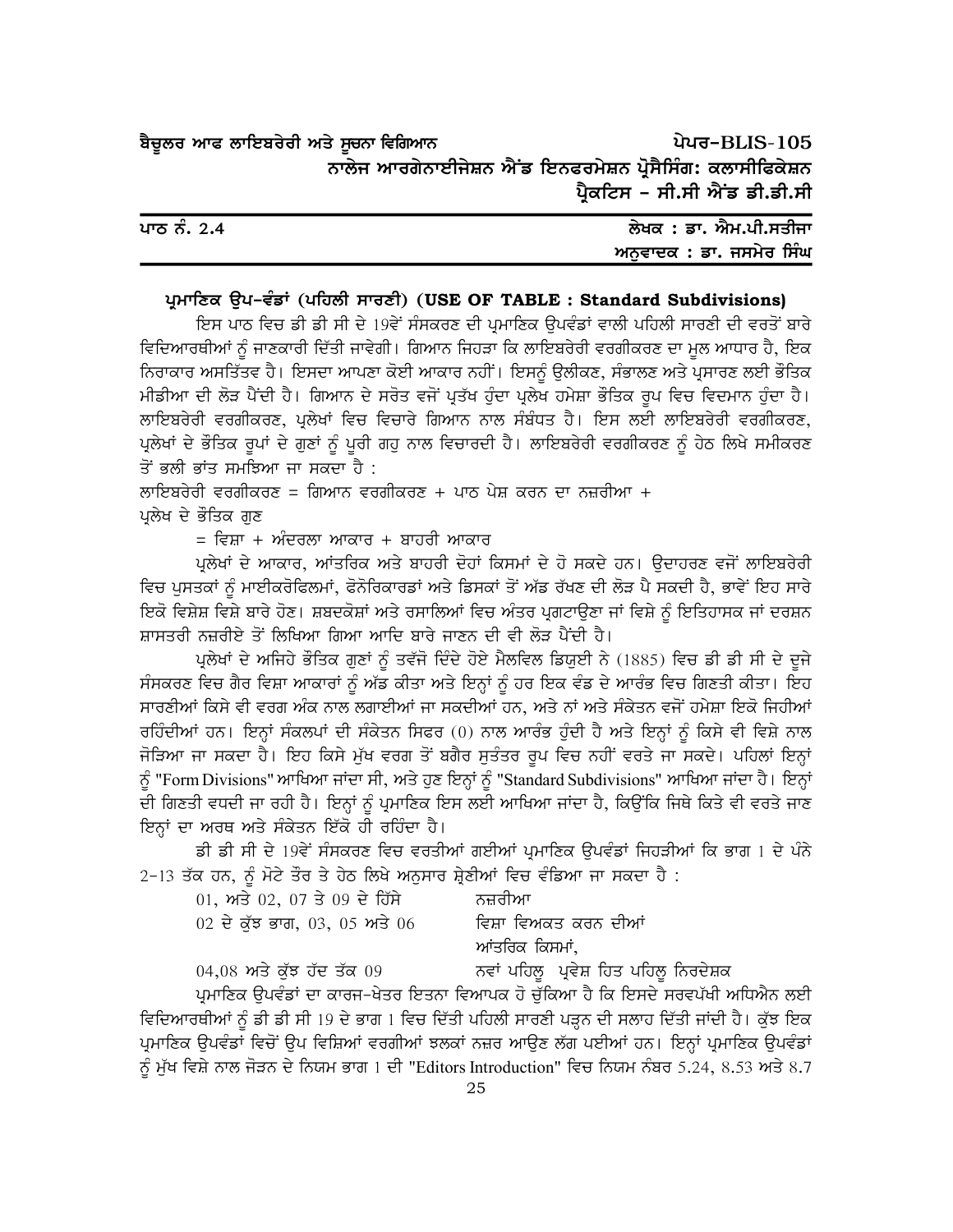ਵਿਚ ਦਿੱਤੇ ਗਏ ਹਨ। ਪ੍ਰਮਾਣਿਕ ਉਪਵੰਡਾਂ ਨੂੰ ਵਰਤਣ ਬਾਰੇ ਥੋੜੀ ਬਹੁਤ ਹਦਾਇਤਾਂ ਆਦਿ (ਭਾਗ 1 ਪੰਨਾ 1) ਵਿਚ ਪਹਿਲੀ ਸਾਰਣੀ ਦੇ ਸਭ ਤੋਂ ਉੱਪਰ ਦਿੱਤੀਆਂ ਗਈਆਂ ਹਨ।

#### ਨਿਯਮ

ਪ੍ਰਮਾਣਿਤ ਉਪਵੰਡਾਂ ਲਗਾਉਣ ਦੇ ਨਿਯਮ ਸਾਰ ਰਪ ਵਿਚ ਹੇਠ ਦਿੱਤੇ ਜਾਂਦੇ ਹਨ :

ਪ੍ਰਮਾਣਿਤ ਉਪਵੰਡਾਂ ਵਿਸ਼ਾ ਅਧੀਨ ਪ੍ਰਲੇਖ ਦੇ ਅੰਤਿਮ ਵਰਗ ਅੰਕ ਤੋਂ ਬਾਅਦ ਲਗਾਈਆਂ ਜਾਂਦੀਆਂ ਹਨ। ਜਿਵੇ 1.  $\cdot$  ਕਿ –

Encyclopedia of Islam  $297 + 03 = 297.03$ 

(ਇਥੇ ਇਸਲਾਮ ਵਿਸ਼ਾ ਹੈ ਅਤੇ ਇਨਸਾਈਕਲੋਪੀਡੀਆ ਪ੍ਰਮਾਣਿਕ ੳਪਵੰਡ ਹੈ ਜਿਹੜੀ ਕਿ ਟੇਬਲ 1 ਤੋਂ ਲਈ ਗਈ

ਹੈ।)

History of Ahmadia Movement

 $297.86 + 09 = 297.860$  9

(ਇਥੇ ਕੁਮਵਾਰ 03 ਅਤੇ 09 ਪੁਮਾਣਿਕ ੳਪ–ਵੰਡਾਂ ਜੋੜੀਆਂ ਗਈਆਂ ਹਨ, ਭਾਵੇਂ ੳਥੇ ਅਜਿਹਾ ਕਰਨ ਲਈ ਕੋਈ ਨਿਰਦੇਸ਼ ਨਹੀਂ ਹੈ)

ਜਿਸ ਵਿਸ਼ੇ ਲਈ ਅਨੁਸੂਚੀ ਵਿਚ ਵਰਗ ਅੰਕ ਮੌਜੂਦ ਨਾ ਹੋਵੇ, ਅਜਿਹੇ ਵਿਸ਼ੇ ਦੇ ਵਰਗ ਅੰਕ ਨਾਲ ਕਿਸੇ ਵੀ  $2.$ ਪਮਾਣਿਕ ੳਪਵੰਡ ਦੀ ਵਰਤੋਂ ਨਹੀਂ ਕੀਤੀ ਜਾਵੇ।

ਉਦਾਹਰਣ :

**Standard for Goat's Milk** 

ਇਥੇ "Standards" ਪ੍ਰਮਾਣਿਕ ਉਪਵੰਡ ਹੈ, ਜਿਸ ਲਈ ਪਹਿਲੀ ਸਾਰਣੀ (Table 1) ਵਿਚ -0218 ਨੰਬਰ ਦਿੱਤਾ ਗਿਆ ਹੈ। ਬੱਕਰੀ ਦਾ ਦੁੱਧ "ਪਸ਼ੁ ਪਾਲਣ" ਵਿਸ਼ੇ ਵਿਚ ਇਕ ਉਪ ਵਿਸ਼ਾ ਹੈ। ਇਥੇ Milk Production ਲਈ 631.1 ਨੰਬਰ ਮਿਲਦਾ ਹੈ, ਜਿਹੜਾ ਕਿ Cow's Milk ਲਈ ਹੈ। ਬਾਕੀ ਸਾਰੇ ਦੁੱਧ 637.17 ਵਿਚ ਰੱਖੇ ਗਏ ਹਨ, ਅਤੇ ਇਸ ਨੰਬਰ ਦੀ ਅੱਗੇ ਵੰਡ ਨਹੀਂ ਕੀਤੀ ਗਈ। ਇਸ ਤਰ੍ਹਾਂ "Goat's Milk" ਲਈ ਕੋਈ ਵਿਸ਼ੇਸ਼ ਨੰਬਰ ਨਹੀਂ ਬਣਾਇਆ ਗਿਆ। ਇਸ ਲਈ ਅਸੀਂ ਨਿਯਮ ਅਨਸਾਰ ਇਥੇ ਪ੍ਰਮਾਣਿਕ ਉਪਵੰਡ ਦੀ ਵਰਤੋਂ ਨਹੀਂ ਕਰ ਸਕਦੇ। ਇਸ ਲਈ ਸਹੀ ਵਰਗ ਅੰਕ 637.170218 ਦੀ ਬਜਾਏ 637.17 ਮੰਨਿਆ ਜਾਵੇਗਾ। ਅਜਿਹਾ ਕਰਨ ਨਾਲ ਭਾਵੇਂ ਢਾਂਚੇ ਤੇ ਕੋਈ ਅਸਰ ਨਹੀਂ ਪੈਂਦਾ ਪਰ ਇਹ ਭਵਿੱਖਤ ਵਾਧੇ ਨੂੰ ਧਿਆਨ ਵਿਚ ਰੱਖਕੇ ਕੀਤਾ ਜਾਂਦਾ ਹੈ। ਆਉਣ ਵਾਲੇ ਸੰਸਕਰਣਾਂ ਵਿਚੋਂ ਕਿਸੇ ਇਕ ਵਿਚ ਸਾਹਿਤਕ ਪ੍ਰਮਾਣ ਦੇ ਰੂ-ਬ-ਰੂ "Goat's Milk" ਲਈ ਅੱਡ ਨੰਬਰ ਬਣਾਇਆ ਜਾ ਸਕਦਾ ਹੈ, ਜਿਹੜਾ ਕਿ 637.17 ਦਾ ਹਿੱਸਾ ਬਣ ਸਕਦਾ ਹੈ। ਜੇਕਰ 637.17 ਨਾਲ ਪਮਾਣਿਕ ੳਪਵੰਡ ਲਗਾ ਲਈ ਗਈ ਤਾਂ ੳਸ ਵੇਲੇ ਨਵਾਂ ਵਰਗ ਅੰਕ ਬਣਾੳਣ ਵਿਚ ਦਿੱਕਤ ਪੇਸ਼ ਆ ਸਕਦੀ ਹੈ, ਅਤੇ ਪਹਿਲਾਂ ਤੋਂ ਲਗਾਏ ਨੰਬਰਾਂ ਨੰ ਦਬਾਰਾ ਲਿਖਣਾ ਪੈ ਸਕਦਾ ਹੈ।

ਅਕਸਰ ਕਿਸੇ ਇਕ ਵਿਸ਼ੇ ਨਾਲ ਮਤਵਾਤਰ ਦੋ ਪਮਾਣਿਕ ਉਪਵੰਡਾਂ ਨਹੀਂ ਲਗਾਈਆਂ ਜਾਂਦੀਆਂ। ਜੇਕਰ ਕਿਸੇ  $\overline{3}$ . ਵਿਸ਼ੇ ਨਾਲ ਦੋ ਪ੍ਰਮਾਣਿਕ ਉਪਵੰਡਾਂ ਲਗਦੀਆਂ ਜਾਪਣ ਤਾਂ ਇਨ੍ਹਾਂ ਵਿਚੋਂ ਇਕ ਨੂੰ ਨਜ਼ਰਅੰਦਾਜ਼ ਕਰਨਾ ਪੈਂਦਾ ਹੈ।

ਆਉ ਇਸਨੂੰ ਇਕ ਉਦਾਹਰਣ ਨਾਲ ਸਮਝੀਏ: Encyclopedia of Organisations on Applied Psychology" ਇਸ ਸਿਰਲੇਖ ਵਿਚ "Encyclopedia" ਅਤੇ "Organisations" ਦੋਵੇਂ ਪ੍ਰਮਾਣਿਕ ਉਪਵੰਡਾਂ ਹਨ ਅਤੇ ਇਨ੍ਹਾਂ ਲਈ ਕ੍ਰਮਵਾਰ 03 ਅਤੇ 06 ਸੰਕੇਤਨ ਹਨ। ਇਸ ਲਈ ਇਨ੍ਹਾਂ ਵਿਚੋਂ ਕੇਵਲ ਇਕ ਹੀ ਜੋੜਿਆ ਜਾਵੇਗਾ। ਤਰਜੀਹੀ ਸਾਰਣੀ ਮੁਤਾਬਕ "06" ਨੂੰ "03" ਦੀ ਬਜਾਏ ਪਹਿਲਤਾ ਦੇਣੀ ਚਾਹੀਦੀ ਹੈ। ਇਸ ਲਈ ਠੀਕ ਵਰਗ ਅੰਕ 158.03 ਦੀ ਬਜਾਏ 158.06 ਮੰਨਿਆ ਜਾਵੇਗਾ। ਇਨ੍ਹਾਂ ਦੋਹਾਂ ਨੂੰ ਜੋੜਕੇ ਬਣਾਇਆ ਨਵਾਂ ਨੰਬਰ 158.0306 ਵੀ ਗ਼ਲਤ ਮੰਨਿਆ ਜਾਵੇਗਾ।

ਇਸੇ ਤਰ੍ਹਾਂ "Directory of Library Schools in India" ਦਾ ਵਰਗ ਅੰਕ 020.711 54 ਠੀਕ ਮੰਨਿਆ ਜਾਵੇ ਗਾ ਅਤੇ 020.2554 ਗ਼ਲਤ ਹੋਵੇਗਾ।

ਇਸ ਲਈ ਜਿਥੇ ਕਿਤੇ ਵੀ ਦੋ ਪ੍ਰਮਾਣਿਕ ਉਪਵੰਡਾਂ ਦੀ ਗੱਲ ਹੋਵੇ ਇਹ ਜਾਣਨ ਲਈ ਕਿ ਕਿਹੜੀ ਪ੍ਰਮਾਣਿਕ ਉਪਵੰਡ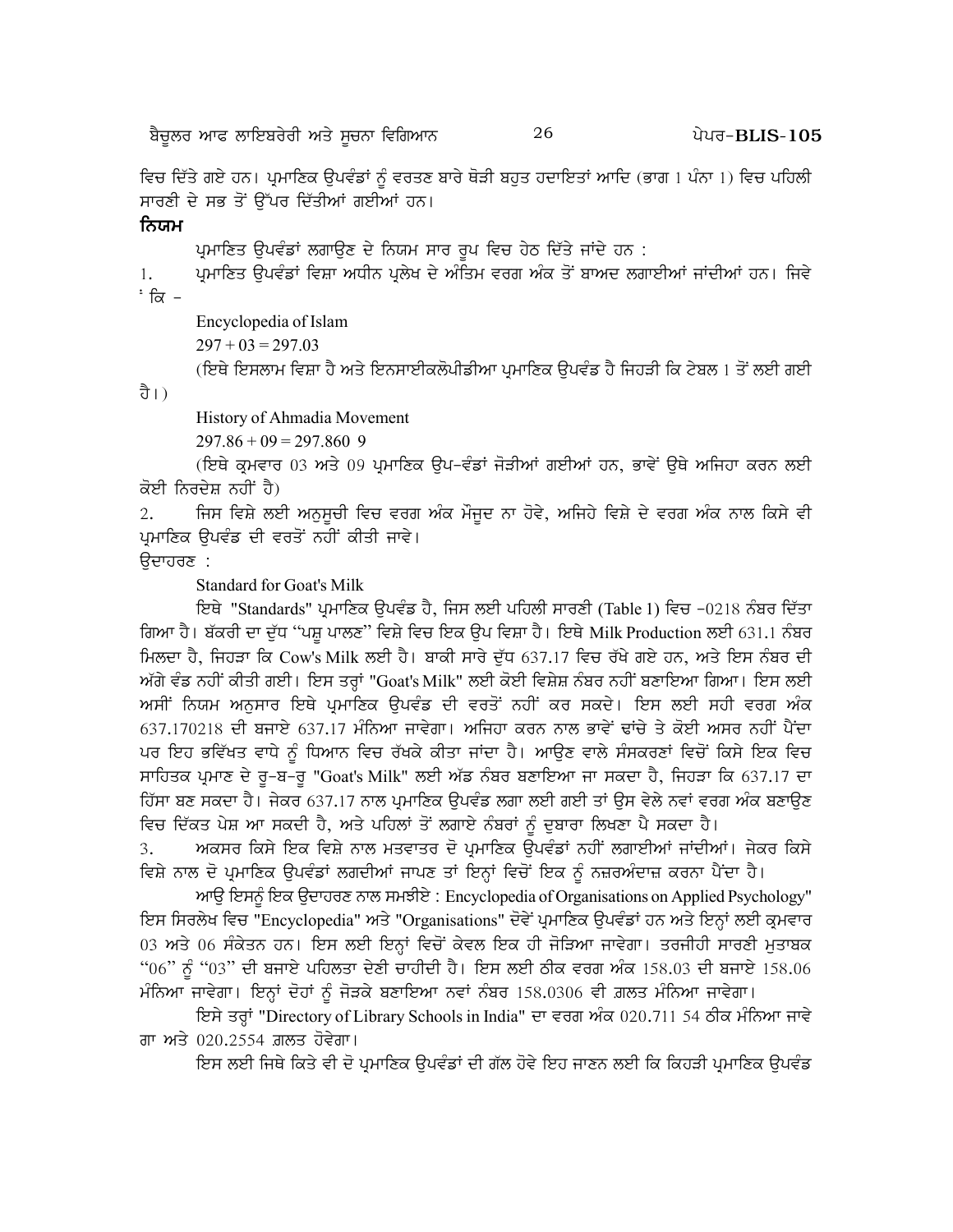27

ਵਰਤੀ ਜਾਵੇ, ਉਸ ਬਾਰੇ ਸਾਰਣੀ ਨੂੰ ਜ਼ਰੂਰ ਪੜ੍ਹ ਲਿਆ ਜਾਵੇ।

ਜੇਕਰ ਫੇਰ ਵੀ ਕਿਸੇ ਵਿਸ਼ੇ ਨਾਲ ਦੋ ਪ੍ਰਮਾਣਿਕ ਉਪਵੰਡਾਂ ਲਗਦੀਆਂ ਜਾਪਦੀਆਂ ਹੋਣ, ਅਜਿਹੇ ਵਿਸ਼ੇ ਦੀ ਅਨਸਚੀ ਵਿਚ ਨਿਰਦੇਸ਼ ਦਿੱਤੇ ਗਏ ਹਨ। ਉਦਾਹਰਣ ਵਜੋਂ Philosophy and Theory of Nursing: 610.7301 ਹੈ। ਇਸ ਵਿਚ "073 Nursing" ਅਤੇ "01 Philosophy" ਦੋਵੇਂ ਪ੍ਰਮਾਣਿਕ ਉਪਵੰਡਾਂ ਹਨ। ਦੋ ਪ੍ਰਮਾਣਿਕ ਉਪਵੰਡਾਂ ਲਗਾਉਣ ਦੇ ਮਾਮਲੇ ਘੱਟ ਹੀ ਹਨ। ਪਰ 01 ਤੋਂ 09 ਤੱਕ ਦੀ ਕੋਈ ਵੀ ਉਪਵੰਡ "04" ਉਪਵੰਡ ਤੋਂ ਬਾਅਦ ਲਗਾਈ ਜਾ ਸਕਦੀ ਹੈ। ਕਾਰਣ ਸਪਸ਼ਟ ਹੈ, 04 ਨੂੰ ਅਸਲ ਵਿਚ ਪ੍ਰਮਾਣਿਕ ਉਪਵੰਡ ਨਹੀਂ ਮੰਨਿਆ ਜਾਂਦਾ।

# ਅਨਿਯਮਿਤਤਾਵਾਂ

#### $1.$ ਅਰਥ ਵਿਚ ਵਾਧਾ

ਜਦੋਂ ਕੋਈ ਪ੍ਰਮਾਣਿਕ ੳਪਵੰਡ ਕਿਸੇ ਵਿਸ਼ੇ ਵਿਚ ਵਰਤਣ ਸਮੇਂ ਕਿਸੇ ਲੋਕਲ ਨਾਮ ਨਾਲ ਜਾਣੀ ਜਾਵੇ, ਤਾਂ ੳਸ ਮੱਖ ਵਰਗ ਵਿਚ ਅਜਿਹੀਆਂ ਪ੍ਰਮਾਣਿਕ ਉਪਵੰਡਾਂ ਨੂੰ ਵਰਤਣਾ ਪੈਂਦਾ ਹੈ। ਅਜਿਹੀਆਂ ਸਾਰੀਆਂ ਸੁਰਤਾਂ ਵਿਚ ਸੰਕੇਤਨ ਟੇਬਲ 1 ਨਾਲ ਮੇਲ ਖਾਂਦੀ ਹੈ, ਪਰ ਨਾਵਾਂ ਵਿਚ ਥੋੜ੍ਹੀ ਬਹੁਤ ਬਦਲ ਕੀਤੀ ਹੁੰਦੀ ਹੈ। ਇਸ ਦੀ ਢੁਕਵੀਂ ਉਦਾਹਰਣ "610 Medicine" ਵਿਚ ਮਿਲਦੀ ਹੈ। ਟੇਬਲ 1 ਵਿਚ 073 ਵਿਦਿਆਰਥੀਆਂ, ਸਿਖਿਆਰਥੀਆਂ, ਅਪਰੈਂਟਿਸਾਂ, ਨੌਸਿਖਿਆਂ ਆਦਿ ਲਈ ਨਿਸ਼ਚਿਤ ਕੀਤੀ ਹੋਈ ਹੈ, ਪਰ ਜਦੋਂ ਇਹ 610 ਨਾਲ ਜੋੜਕੇ 610.73 ਬਣਾਈ ਜਾਂਦੀ ਹੈ, ਤਾਂ ਇਸਦਾ ਅਰਥ ਨਰਸਿੰਗ ਅਤੇ ਮੈਡੀਕਲ ਪੋਫੈਸ਼ਨ ਦੀ ਹੋਰ ਕਾਰਵਾਈਆਂ ਬਣ ਜਾਂਦਾ ਹੈ। ਇਸੇ ਤਰਾਂ ਪਮਾਣਿਕ ਉਪਵੰਡ 013 ਦਾ ਅਰਥ 331 Labour Economics ਵਿਚ "Freedom, dignity and value of labour" ਬਣ ਜਾਂਦਾ ਹੈ।

ਇਸੇ ਤਰ੍ਹਾਂ ਮੁੱਖ ਵਰਗ "700 Fine Arts" ਵਿਚ ਪ੍ਰਮਾਣਿਕ ਉਪਵੰਡ 01 Philosophy and Theory ਦਾ ਵਧਿਆ ਹੋਇਆ ਅਰਥ ਮਿਲਦਾ ਹੈ।

| 701    | Philosophy and theory of   |
|--------|----------------------------|
|        | Fine and Decorative Arts.  |
| 701.1  | Appreciative Arts          |
| 701.17 | Aesthetics                 |
| 701.18 | Criticism and appreciation |
|        |                            |

ਪ੍ਰਮਾਣਿਕ ਉਪਵੰਡ 01 ਦਾ ਅਜਿਹਾ ਵਧਿਆ ਹੋਇਆ ਰੂਪ ਹੋਰ ਕਿਤੇ ਨਹੀਂ ਮਿਲਦਾ। ਇਸੇ ਤਰ੍ਹਾਂ ਪ੍ਰਮਾਣਿਕ ਉਪਵੰਡ "08 Anthologies" ਦਾ ਵਧਿਆ ਹੋਇਆ ਅਰਥ "Rhetoric and Collections of literature (Irrespective of language) ਦਿੱਤਾ ਗਿਆ ਹੈ, ਜਿਸਨੂੰ ਲੋੜ ਅਨੁਸਾਰ ਹੋਰ ਅੱਗੇ ਵਧਾਇਆ ਗਿਆ ਹੈ :

| 808    | Rhetoric and collection                                                         |
|--------|---------------------------------------------------------------------------------|
| 808.02 | Authorship and editorial techniques                                             |
| 808.25 | Writing for publication                                                         |
|        | ਵਰਗਕਾਰਾਂ ਨੂੰ ਆਪਣੇ ਵੱਲੋਂ ਅਰਥ ਵਧਾ ਕੇ ਪੇਸ਼ ਕਰਨ ਦੀ ਕਿਰਿਆ ਤੋਂ ਪਰਹੇਜ਼ ਕਰਨਾ ਚਾਹੀਦਾ ਹੈ। |

#### ਅਨਿਯਮਿਤ ਸਥਾਨ

ਅਰਥਾਂ ਵਿਚ ਵਾਧੇ ਤੋਂ ਹੋਰ ਅੱਗੇ ਜਾਂਦੇ ਹੋਏ ਕੁੱਝ ਪ੍ਰਮਾਣਿਕ ਉਪਵੰਡਾਂ ਨੂੰ ਵਿਸ਼ੇ ਦੀ ਉਪਵੰਡਾਂ ਦੇ ਰੂਪ ਵਿਚ ਪੇਸ਼ ਕੀਤਾ ਗਿਆ ਹੈ, ਅਤੇ ਉਨ੍ਹਾਂ ਨੂੰ ਪੰਗਤੀ ਵਿਚ ਥਾਂ ਦਿੱਤੀ ਗਈ ਹੈ। ਇਹ ਅਜਿਹੀਆਂ ਸੁਰਤਾਂ ਵਿਚ ਵਾਪਰਦਾ ਹੈ ਜਦੋਂ ਕੋਈ ਸੰਯੁਕਤ ਵਿਸ਼ਾ ਸਾਹਿਤ ਪ੍ਰਮਾਣ ਦੀ ਕਸੌਟੀ ਤੇ ਖਰਾ ਉਤਰਦਾ ਹੈ। ਅਜਿਹਾ ਅਕਸਰ ਵਿਸ਼ੇ ਦੀ ਇਤਿਹਾਸਕ ਅਤੇ ਭੁਗੋਲਿਕ ਓਪਚਾਰ ਕਰਕੇ ਕੀਤਾ ਜਾਂਦਾ ਹੈ :

- 331.2 Wages (Labour economics)
- 331.29 Historical and geographical treatment of wages, instead of

331.209

ਅਜਿਹੀਆਂ ਸੁਰਤਾਂ ਵਿਚ ਵਿਪਰੀਤ ਵਰਗੀਕਰਣ ਨੰਬਰਾਂ ਤੋਂ ਬਚਣ ਲਈ ਜਿਹੜੇ ਵਰਗ ਨੰਬਰ ਬਦਲ ਦਿੱਤੇ ਜਾਂਦੇ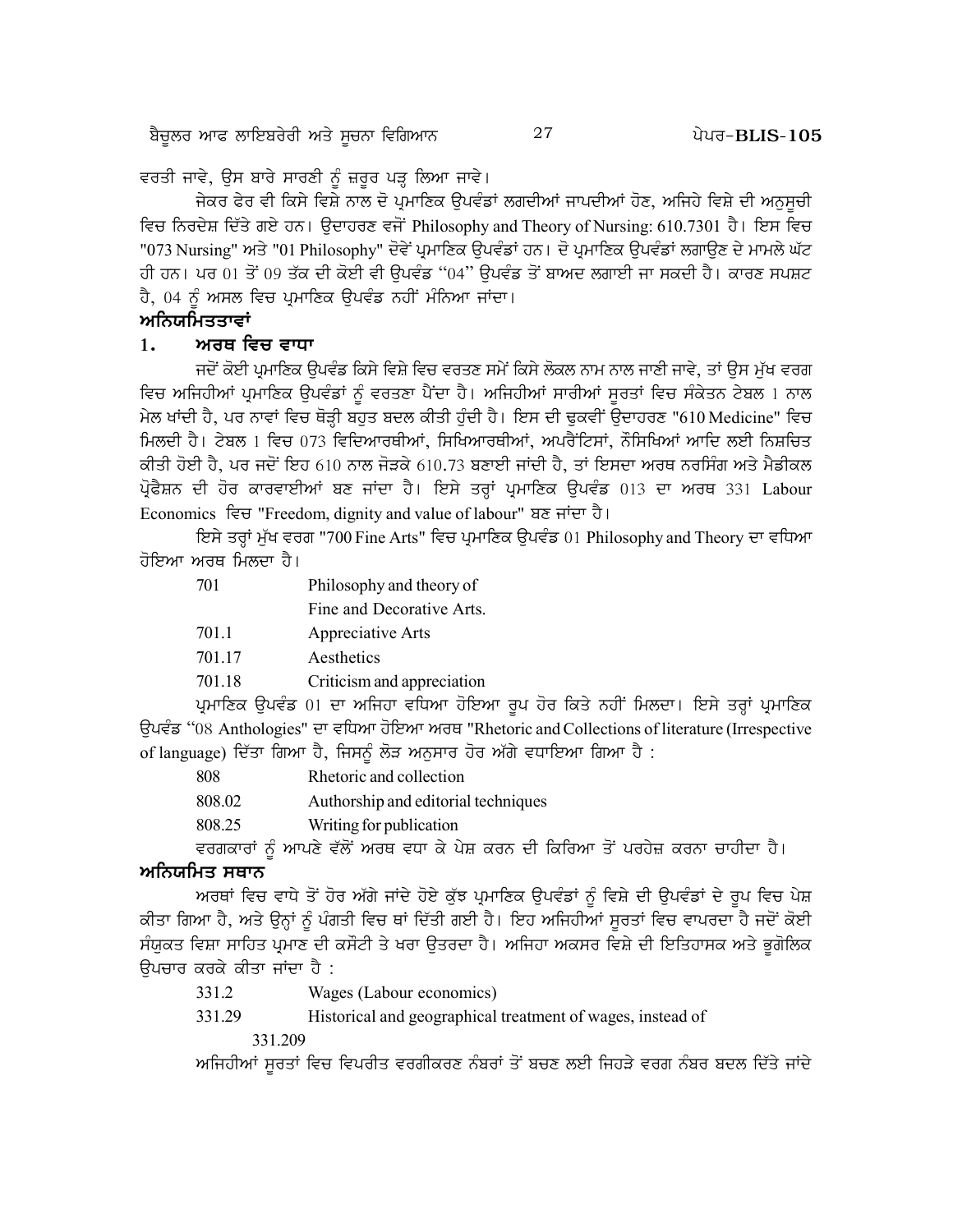ਹਨ ਉਨ੍ਹਾਂ ਨੂੰ ਵੱਡੀਆਂ ਬ੍ਰੈਕਟਾਂ [] ਵਿਚ ਰੱਖਿਆ ਜਾਂਦਾ ਹੈ। ਉਦਾਹਰਣ ਵਜੋਂ [331.209] ਨੰਬਰ ਵਰਗਾਕਾਰ ਬ੍ਰੈਕਟਾਂ ਵਿਚ ਹੋਣ ਕਰਕੇ ਵਰਤਿਆ ਨਾ ਜਾਣ ਦਾ ਸੂਚਕ ਹੈ, ਅਤੇ ਇਥੇ ਨਾਲ ਹੀ ਹਦਾਇਤ ਹੈ ਕਿ 331.29 ਵਰਗ ਅੰਕ ਵੱਲ ਵਧੋ। ਇਸੇ ਪ੍ਰਕਾਰ 534.9 Table Reviews, exercises in Sound Physics, ਜਿਹੜਾ ਕਿ ਪਹਿਲਾਂ [534.076] ਵਿਚ ਸੀ। ਇਸੇ ਤਰ੍ਹਾਂ 535.9 is reviews and exercises in optics, ਜਿਹੜਾ ਕਿ ਪਹਿਲਾਂ [535.076] ਸੀ।

ਇਸੇ ਪ੍ਰਕਾਰ 720.9 Historical and Geographical Treatment of Architecture ਹੈ। ਪਰ ਵਿਸ਼ੇਸ਼ ਕਾਲਾਂ ਦੀ Architecture 720.901 - .905 ਤੋਂ ਬਦਲ ਕੇ 722-724 ਵਿਚ ਤਬਦੀਲ ਕਰ ਦਿੱਤੀ ਗਈ ਹੈ। ਇਸ ਕਰਕੇ 720.901-.905 ਨੰਬਰ ਅੱਗੇ ਹਦਾਇਤ "Do not use class in 722-724" ਮਿਲਦੀ ਹੈ। ਇਸ ਲਈ ਮੱਧਕਾਲੀ ਆਰਕੀਟੈਕਚਰ [720.902] ਦੀ ਥਾਂ 722 ਵਿਚ ਬਦਲਿਆ ਗਿਆ ਹੈ।

**Twentieth Century Architecture** 

724.91 instead of 720.904

Similarly, Historical and geographical treatment of art metal work in gold.

739.227 instead of 739.2209

Consequently:

Goldsmithy around and before 1000 BC

739.227 013 instead of 739.2209013

ਇਕ ਹੋਰ ਮਨਮੋਹਕ ਥਿੜਕਣ 663.3 Pottery-Ceramic Technology ਵਿਸ਼ੇ ਵਿਚ ਮਿਲਦੀ ਹੈ। ਇਥੇ ਪ੍ਰਮਾਣਿਕ ਉਪਵੰਡਾਂ 666.301-.309 ਲਗਾਉਣ ਦੀ ਬਜਾਏ 666.31-.39 ਤੇ ਲਗਾਉਣ ਬਾਰੇ ਨਿਰਦੇਸ਼ ਦਿੱਤਾ ਗਿਆ ਹੈ। ਇਸ ਲਈ "Journal of Pottery" ਦਾ ਵਰਗ ਅੰਕ 666.35 ਹੋਵੇਗਾ ਅਤੇ "Study of Pottery" ਲਈ ਵਰਗ ਅੰਕ 666.37 ਬਣੇਗਾ। ਇਹੀ ਨਹੀਂ, ਇਸ ਅਪਵਾਦ ਦਾ ਇਕ ਹੋਰ ਅਪਵਾਦ ਵੀ ਮਿਲਦਾ ਹੈ, ਜਿਵੇਂ ਕਿ "techniques, procedures, apparatus, equipment, material" ਲਈ ਦੂਜੀ ਪ੍ਰਮਾਣਿਕ ਉਪਵੰਡ ਵਰਤ ਕੇ 666.4 ਵਿਚ ਰੱਖ ਦਿੱਤਾ ਗਿਆ ਹੈ, ਜਦੋਂ ਕਿ ਇਸਨੂੰ 666.28 ਵਿਚ ਰੱਖਣਾ ਚਾਹੀਦਾ ਸੀ।

ਇਸੇ ਤਰ੍ਹਾਂ ਕਾਲ-ਕ੍ਰਮ ਟੇਬਲ ਦੀ ਵਰਤੋਂ ਵਿਚ ਵੀ ਅਨਿਯਮਿਤਤਾ ਵਰਤੀ ਗਈ ਹੈ। ਆਮ ਹਾਲਤਾਂ ਵਿਚ ਕਾਲ-ਕ੍ਰਮ ਸਾਰਣੀ "09" ਪ੍ਰਮਾਣਿਕ ਉਪਵੰਡ ਤੋਂ ਲਈ ਜਾਂਦੀ ਹੈ, ਜਿਥੇ ਕਿ ਇਸਨੂੰ 0901 - 0905 ਤੱਕ ਉਪ ਵਿਭਾਜਿਤ ਕੀਤਾ ਹੋਇਆ ਹੈ। ਪਰ 800 ਅਤੇ 900 ਮੱਖ ਵਰਗਾਂ ਵਿਚ "09" ਤੋਂ ਕਾਲਕੁਮ ਲੈਣ ਦੀ ਬਜਾਏ ਇਨ੍ਹਾਂ ਲਈ ਵਿਸ਼ੇਸ਼ "ਪੀਰੀਅਡ ਟੇਬਲ" ਬਣਾਏ ਗਏ ਹਨ ਅਤੇ "09" ਵਾਲੀ ਕਾਲਕ੍ਰਮ ਸਾਰਣੀ ਵਰਤਣ ਤੋਂ ਰੋਕਿਆ ਗਿਆ ਹੈ।

ਕਾਲ-ਕ੍ਰਮ ਦੀਆਂ ਕੁੱਝ ਉਦਾਹਰਣਾਂ :

20th Century English Poetry

821.91 instead of 821.0904

Elizabethan English Drama

822.3 instead of 822.09032

History of India in 1970's

954.05 instead of 954.09047 of even 954.047

England under Elizabeth I

942.055 instead of 942.09031 or 942.031

History of 18th Century Germany

943.05 instead of 943.09033

One more interesting irregularity occurs in 340. The usual place for ss here is given as 340.02.09. For example,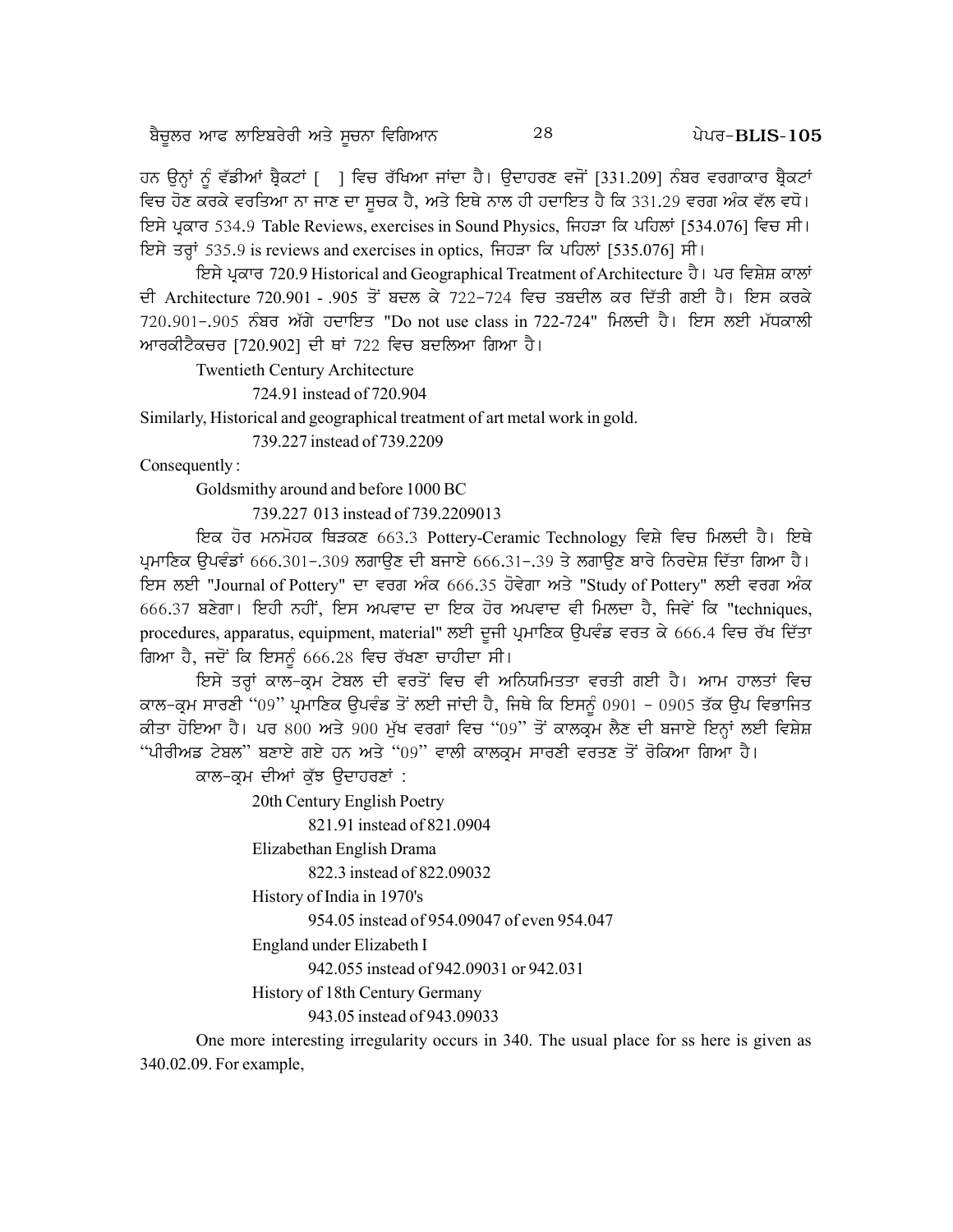p?u{bo nkc bkfJpo/oh ns/ ;{uBk ftfrnkB g /go^ 29 **BLIS-105**

Dictionary of Law 340.03 Study and teaching of law 340.07 ਪਰੰਤੂ "Philosophy and Theory of Law" 340.1 ਵਿਚ ਰੱਖਿਆ ਹੈ ਅਤੇ ਇਸਦੇ ਅਰਥ ਵਿਚ ਵਾਧਾ ਕੀਤਾ ਗਿਆ ਹੈ। 340.112 Law and ethics (Ethics for lawyers falls in 170 ethics) 340.115 Law and society ਪ੍ਰਮਾਣਿਕ ਉਪਵੰਡਾਂ ਦੀ ਅਨਿਯਮਿਤ ਵਰਤੋਂ ਨੂੰ ਅੱਗੇ ਵਿਚਾਰਨ ਤੇ ਹੋਰ ਬਹੁਤ ਸਾਰੇ ਮਾਮਲੇ ਲੱਭਦੇ ਹਨ, ਜਿਥੇ ਭੁਗੋਲਿਕ ਪਹਿਲੂ ਨੂੰ ਵਰਗ ਅੰਕ ਦੇ ਢਾਂਚੇ ਵਿਚ ਹੀ ਸ਼ਾਮਲ ਕਰ ਦਿੱਤਾ ਹੈ। ਅਜਿਹੇ ਮਾਮਲਿਆਂ ਵਿਚ ਭੁਗੋਲਿਕ ਪਹਿਲੂ ਨੂੰ "09" ਪ੍ਰਮਾਣਿਕ ਉਪਵੰਡ ਵਰਤ ਕੇ ਨਹੀਂ ਲਗਾਇਆ ਗਿਆ।

ਉਦਾਹਰਣਾਂ :

General Statistics of Europe

314 instead of 310.094

General Statistics of France

314.4 instead of 310.0944

General Statistics of India

315.4 instead of 310.0954

ਵਧੇਰੀ ਹਾਲਤਾਂ ਵਿਚ "ਇਤਿਹਾਸਕ ਅਤੇ ਭੁਗੋਲਿਕ ਜੁਗਤ" ਲਗਾਉਣ ਲਈ ਦੋ ਥਾਵਾਂ ਨਿਸ਼ਚਿਤ ਕੀਤੀਆਂ ਹੁੰਦੀਆਂ ਹਨ। ਪਰ ਦੋਹਾਂ ਦੇ ਅਰਥਾਂ ਵਿਚ ਅੰਤਰ ਜ਼ਰੂਰ ਹੁੰਦਾ ਹੈ। ਸਾਨੂੰ ਇਸ ਅੰਤਰ ਨੂੰ ਸਮਝਣ ਦਾ ਯਤਨ ਕਰਨਾ ਚਾਹੀਦਾ ਹੈ - ਇਕ ਅਕਾਦਮਿਕ ਪਹਿਲੂ ਲਈ ਹੁੰਦਾ ਹੈ ਅਤੇ ਦੂਜਾ ਅਭਿਆਸਾਤਮਕ ਹਾਲਤਾਂ ਲਈ। ਹੇਠਾਂ 320 Political Science ਦੀ ਚੰਗੀ ਉਦਾਹਰਣ ਦਿੱਤੀ ਗਈ ਹੈ :

320.09 Historical and Geographical treatment of political science.

 $m\overrightarrow{3}$  320.9 Political situations and conditions.

The correct class number for Political conditions in India will be 320.954

ਇਸੇ ਪ੍ਰਕਾਰ

591.09 Historical and geographical treatment of Zoology.

But 591.9 Geographical treatment of animals (Fauna)

Animals of India and Pakistan

591.954 instead of 591.0954

ਇਸੇ ਤਰ੍ਹਾਂ,

| 592 |  | Invertebrate Zoology |  |
|-----|--|----------------------|--|
|     |  |                      |  |

592.009 Historical and geographical treatment of the study of invertebrates.

592.09 Geographical treatment of invertebrates Zoology.

592.0954 Invertebrates (found in India)

020.9 History of Library Science

027.01-.09 Geographical treatment of libraries.

History of Library in India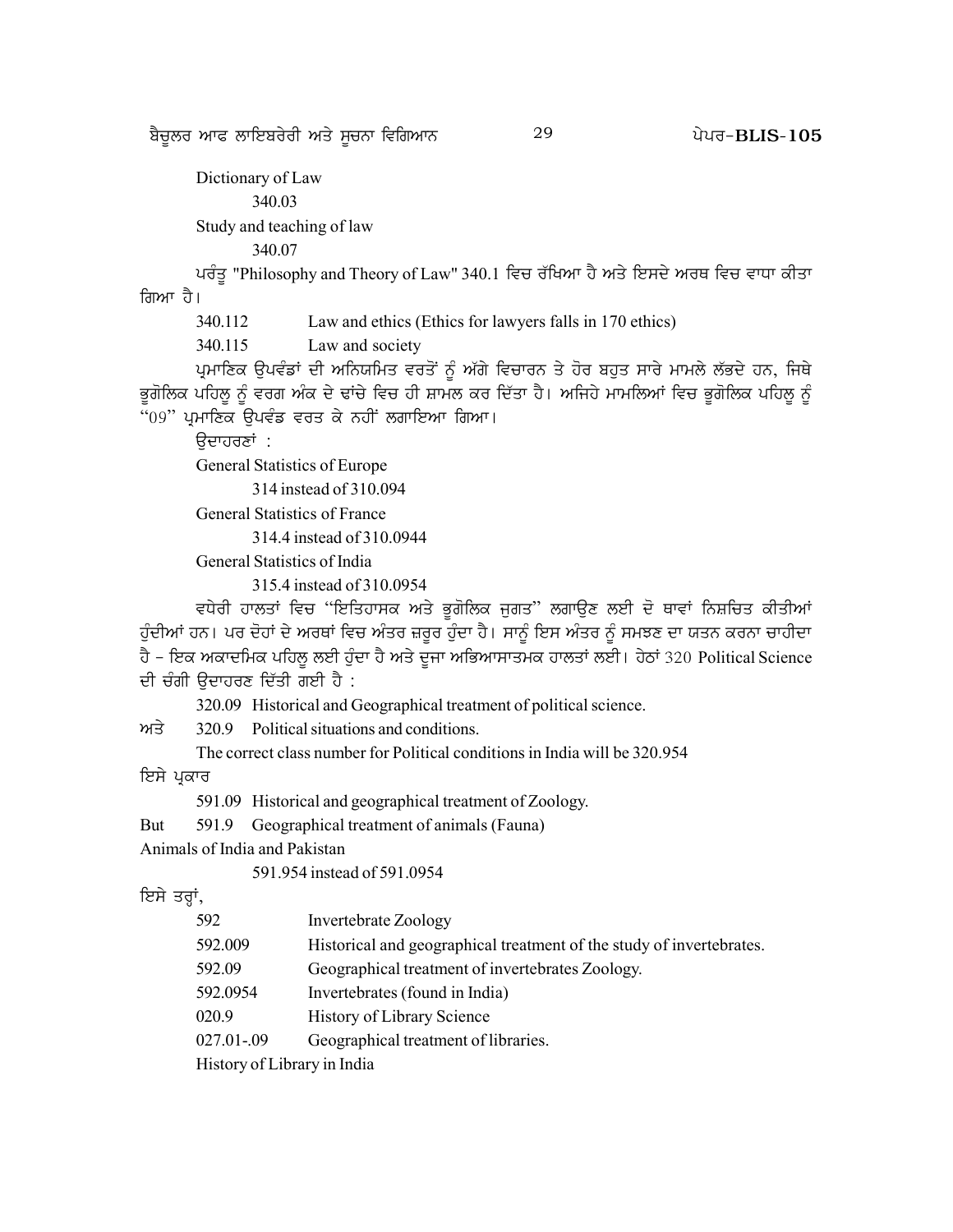p?u{bo nkc bkfJpo/oh ns/ ;{uBk ftfrnkB 30 g/go^**BLIS-105**

027.054 instead of 020.0954

In case of 027, General Libraries, an unusual separation of historical and ਭੂਗੋਲਿਕ ਜੁਗਤ ਵਰਤੀ ਗਈ ਹੈ $\colon$ 

027.009 Historical treatment of libraries.

027.009 045 Libraries of the World in 1960's

but 027.054 045 Libraries in India in 1960's

ਇਸੇ ਪ੍ਰਕਾਰ ਜੇਕਰ ਆਕਾਰ ਜਾਂ ਨਜ਼ਰੀਆ ਵਰਗ ਅੰਕ ਵਿਚ ਹੀ ਸਮਾਇਆ ਹੋਵੇ ਤਾਂ ਪ੍ਰਮਾਣਿਕ ਉਪਵੰਡ ਦੀ ਵਰਤੋਂ ਨਹੀਂ ਹੰਦੀ :

Dictionary of English Language

423 instead of 420.3 or 423.03

History of India

954 instead of 954.009

(Which may mean history of historiography in India not in India necessarily)

Similarly, under 340 Law, use of ss 026 law is redundant, though the use of the latter is itself optional in the 19th edition :

Banking and Insurance Law

346.08 instead of 346.08026

ਅਜਿਹੀਆਂ ਉਦਾਹਰਣਾਂ ਦਾ ਡੀ ਡੀ ਸੀ ਵਿਚ ਘਾਟਾ ਨਹੀਂ।

#### **f;coK dhnK p[MkosK (Enigma of Zeroes)**

ਪ੍ਰਮਾਣਿਕ ਉਪਵੰਡਾਂ (ਟੇਬਲ 1) ਦੀਆਂ ਸਾਰੀਆਂ ਉਪਵੰਡਾਂ ਸਿਫਰ (0) ਨਾਲ ਆਰੰਭ ਹੁੰਦੀਆਂ ਹਨ, ਜਿਹੜੀ ਕਿ ਖਾਸ ਕਰਕੇ ਪਹਿਲੂ ਨਿਰਦੇਸ਼ਕ ਦੇ ਤੌਰ ਤੇ ਵਰਤੀ ਗਈ ਹੈ। ਇਹ ਵਰਗ ਨੰਬਰ ਨੂੰ ਪ੍ਰਮਾਣਿਕ ਉਪਵੰਡਾਂ ਤੋਂ ਨਿਖੇੜਨ ਲਈ ਵਰਤੀ ਗਈ ਹੈ। ਪ੍ਰਮਾਣਿਕ ਉਪਵੰਡਾਂ ਲਗਾਉਣ ਦਾ ਨਿਯਮ ਆਰੰਭ ਵਿਚ ਭਾਵੇਂ ਸੌਖਾ ਲਗਦਾ ਹੋਵੇ, ਪਰ ਹੁਣ ਡੀ ਡੀ ਸੀ ਦੇ ਵਿਆਪਕ ਢਾਂਚੇ ਕਾਰਨ ਕਾਫੀ ਗੰਝਲਦਾਰ ਹੋ ਗਿਆ ਹੈ। ਕਈ ਵਾਰ ਸਿਫਰ ਦੀ ਵਰਤੋਂ ਨਹੀਂ ਕੀਤੀ ਜਾਂਦੀ ਅਤੇ ਕਈ ਵਾਰ ਇਕ, ਦੋ ਜਾਂ ਇਥੋਂ ਤੱਕ ਕਿ ਤਿੰਨ ਸਿਫਰਾਂ ਵੀ ਵਰਤ ਲਈਆਂ ਜਾਂਦੀਆਂ ਹਨ। ਪ੍ਰਮਾਣਿਕ ੳਪਵੰਡਾਂ ਦੀ ਵਰਤੋਂ ਲਈ ਇਕ ਸਿਫਰ (0) ਦੇ ਨਿਯਮ ਦੀ ਉਲੰਘਣਾ ਇਸ ਕਦਰ ਵਧ ਗਈ ਹੈ, ਕਿ ਹੁਣ ਨਿਯਮ ਵਿਚ ਹੀ ਨੁਕਸ ਨਜ਼ਰ ਆਉਣ ਲਗ ਪਏ ਹਨ। ਅਜਿਹਾ ਨਵੇਂ ਵਿਸ਼ਿਆਂ ਨੂੰ ਡੀ ਡੀ ਸੀ ਦੇ ਸਥਾਪਤ ਢਾਂਚੇ ਵਿਚ ਸੰਮਿਲਿਤ ਕਰਨ ਵੇਲੇ ਵਾਪਰ ਰਿਹਾ ਹੈ। ਵਿਸ਼ਿਆਂ ਦੇ ਢਾਂਚੇ ਵਿਚ ਅਜਿਹਾ ਕੁਢੱਬਾਪਣ ਬਿਨਾਂ ਸੋਚੇ ਸਮਝੇ ਨਵੇਂ ਵਿਸ਼ਿਆਂ ਨੂੰ ਪਿਉਂਦ ਕਰਨ ਵੇਲੇ ਵਾਪਰ ਰਿਹਾ ਹੈ। ਇਸ ਲਈ ਕੁੱਝ ਵਿਸ਼ਿਆਂ ਨੇ ਪ੍ਰਮਾਣਿਕ ਉਪਵੰਡਾਂ ਦੇ ਬੰਸ-ਕ੍ਰਮ ਸਥਾਨ ਨੂੰ ਹੜੱਪਣ ਲਈ ਕੁੱਝ ਵਿਸ਼ਿਆਂ ਨੂੰ ਪਹਿਲਾਂ ਹੀ ਸਥਾਪਤ ਕਰ ਦਿੱਤਾ ਹੈ। ਉਦਾਹਰਣ ਵਜੋਂ 344.05 - Journal of Social Law ਦਾ ਵਰਗ ਅੰਕ "Police Services, Public Safety, public morals and customs" ਨੂੰ ਵਿਅਕਤ ਕਰਦਾ ਹੈ। ਇਸੇ ਪ੍ਰਕਾਰ "616.07 Study and Teaching of diseases" ਲਈ ਨਹੀਂ ਵਰਤਿਆ ਜਾਂਦਾ, ਸਗੋਂ Medical Biology ਲਈ ਵਰਤਿਆ ਜਾ ਰਿਹਾ ਹੈ। ਇਸੇ ਤਰ੍ਹਾਂ "535.014 Ultraviolet Light" ਲਈ ਵਰਤਿਆ ਜਾ ਰਿਹਾ ਹੈ ਜਦੋਂ ਕਿ ਨਿਯਮਾਂ ਅਨੁਸਾਰ ਇਸਨੂੰ "Terminology of optical Physics" ਹੋਣਾ ਚਾਹੀਦਾ ਸੀ। ਕਿਉਂਕਿ ਬਹੁਤੀਆਂ ਹਾਲਤਾਂ ਵਿਚ "ਪ੍ਰਮਾਣਿਕ ਉਪਵੰਡਾਂ" ਦੀ ਥਾਂ ਵਿਸ਼ਾ ਉਪਵੰਡਾਂ ਨੇ ਲੈ ਲਈ ਹੈ, ਇਸ ਲਈ ਪ੍ਰਮਾਣਿਕ ਉਪਵੰਡਾਂ ਨੂੰ ਉਲ-ਜਲੂਲ ਢੰਗਾਂ ਨਾਲ ਵਰਤਿਆ ਜਾ ਰਿਹਾ ਹੈ, ਤਾਂ ਜੋ ਉਨ੍ਹਾਂ ਨੂੰ ਵਿਸ਼ਾ ਉਪਵੰਡਾਂ ਤੋਂ ਨਿਖੇੜਿਆ ਜਾ ਸਕੇ। ਇਸ ਲਈ ਪ੍ਰਮਾਣਿਕ ਉਪਵੰਡਾਂ ਲਈ ਕੋਈ ਪੱਕਾ ਫਾਰਮੂਲਾ ਨਹੀਂ ਰਿਹਾ ਹੈ। ਅਜਿਹੀਆਂ ਅਨਿਯਮਿਤਤਾਵਾਂ ਕਾਰਨ ਡੀ ਡੀ ਸੀ ਦੀ ਯਾਦ ਸਹਾਇਕ ਕੀਮਤ ਅਤੇ ਕਿਰਦਾਰ ਨੂੰ ਕਾਫੀ ਢਾਅ ਲੱਗਿਆ ਹੈ, ਅਤੇ ਪ੍ਰਣਾਲੀ ਦੀ ਕੁਸ਼ਲਤਾ ਤੇ ਵੀ ਮਾੜਾ ਅਸਰ ਪਿਆ ਹੈ।

Dictionary of Human Diseases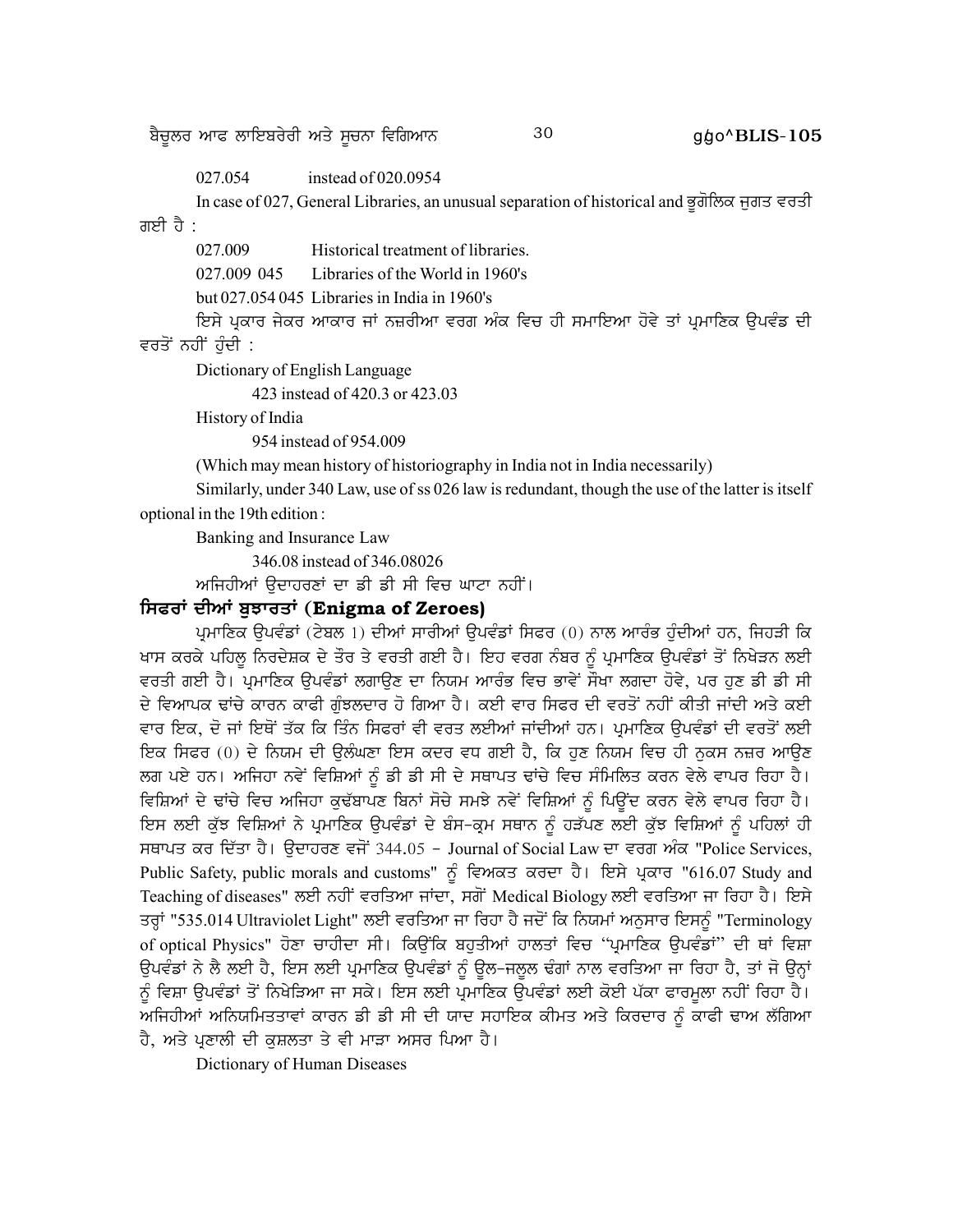616.003 Philosophy and theory of Constitutional Law 342.001 Journal of Constitutional Law 342.005 350 ਲੋਕ ਪ੍ਰਸ਼ਾਸਨ ਦੇ ਮਾਮਲੇ ਵਿਚ ਪ੍ਰਮਾਣਿਕ ਉਪਵੰਡਾਂ ਲਾਉਣ ਲਈ ਤਿੰਨ ਸਿਫਰਾਂ (000) ਜੋੜੀਆਂ ਜਾਂਦੀਆਂ ਹਨ, ਕਿਉਂਕਿ ਇਥੇ ਉਪਵੰਡਾਂ ਇਕ ਸਿਫਰ (0) ਅਤੇ ਦੋ ਸਿਫਰਾਂ (00) ਨਾਲ ਆਰੰਭ ਹੁੰਦੀਆਂ ਹਨ। Study and Teaching of the Subject of Central Government.

351.000 7 Journal of Central Government 351.000 5 Journal of Local Government 352,000 5 Journal of US Government 353.000 5

ਪ੍ਰਮਾਣਿਕ ਉਪਵੰਡਾਂ ਜੋੜਨ ਦੇ ਨਿਯਮ (Rules for Adding Stanard Subdivisions)

ਉਪਰ ਵਰਣਿਤ ਪ੍ਰਮਾਣਿਕ ਉਪਵੰਡਾਂ ਨੂੰ ਲਗਾਉਣ ਲਈ ਬਣਾਏ ਗਏ ਨਿਯਮਾਂ ਅਨੁਸਾਰ ਇਹ ਕਿਸੇ ਵੀ ਵਿਸ਼ੇ ਨਾਲ ਜੋੜੇ ਜਾ ਸਕਦੇ ਹਨ। ਜੇਕਰ ਅੰਤਿਮ ਵਰਗ ਅੰਕ ਮੁੱਖ ਵਰਗ ਹੈ ਜਾਂ ਉਸਦੀ ਉਪਵੰਡ ਹੈ, ਅਤੇ ਉਸ ਮੁੱਖ ਵਰਗ ਦੇ ਅੰਤ ਵਿਚ ਦੋ ਜਾਂ ਇਕ ਸਿਫਰ (0) ਆਉਂਦੀ ਹੋਵੇ ਤਾਂ ਖਾਲੀ ਥਾਂ ਭਰਨ ਲਈ ਵਰਤੀਆਂ ਗਈਆਂ ਸਿਫਰਾਂ ਨੰ ਹਟਾ ਦਿੱਤਾ ਜਾਂਦਾ ਹੈ, ਅਤੇ ਉਨ੍ਹਾਂ ਦੀ ਥਾਂ ਪ੍ਰਮਾਣਿਕ ਉਪਵੰਡਾਂ ਲਗਾ ਲਈਆਂ ਜਾਂਦੀਆਂ ਹਨ ਅਤੇ ਲੋੜ ਅਨੁਸਾਰ ਤਿੰਨ ਪਦਾਂ ਤੋਂ ਬਾਅਦ ਡਾਟ (.) ਚਿੰਨ੍ਹ ਲਗਾਇਆ ਜਾਂਦਾ ਹੈ।

ਉਦਾਹਰਣ ਵਜੋਂ ਸਿਰਲੇਖ "Encyclopedia of Sciences" ਲਿਆ ਜਾ ਸਕਦਾ ਹੈ। ਇਸ ਵਿਚ 500 Science ਦਾ ਵਰਗ ਅੰਕ ਹੈ, ਅਤੇ Encyclopedia ਲਈ ਪ੍ਰਮਾਣਿਕ ਉਪਵੰਡ 03 ਹੈ। ਕਿਉਂਕਿ 500 ਵਿਚ 2 ਵਾਧੂ ਸਿਫਰਾਂ (00) ਹਨ, ਇਸ ਲਈ ਇਨ੍ਹਾਂ ਨੂੰ ਹਟਾਇਆ ਜਾਵੇਗਾ। ਉਪਰੋਕਤ ਦੀ ਲਗਾਤਾਰਤਾ ਵਿਚ ਵਰਗ ਅੰਕ 500+03=503 ਹੈ। ਇਸੇ ਪ੍ਰਕਾਰ,

Journal of Philosophy

 $100 + 05 = 105$ 

In 510, Mathematics, we have only one redundant zero, so, it is to be removed while adding any standard subdivision :

History of Mathematics

 $510 + 09 = 510.9$ 

Philosophy of Mathematics

 $510 + 01 = 510.1$ 

ਇਥੇ ਵਿਦਿਆਰਥੀਆਂ ਨੂੰ ਯਾਦ ਕਰਾਇਆ ਜਾਂਦਾ ਹੈ, ਕਿ ਇਨ੍ਹਾਂ ਵਰਗ ਅੰਕਾਂ ਵਿਚੋਂ ਜਿਹੜੀਆਂ ਸਿਫਰ/ਸਿਫਰਾਂ ਹਟਾਈਆਂ ਜਾਂਦੀਆਂ ਹਨ, ਉਹ ਪ੍ਰਮਾਣਿਕ ਉਪਵਰਗਾਂ ਦੀਆਂ ਨਹੀਂ ਹਨ, ਸਗੋਂ ਵਿਸ਼ਾ ਅੰਕ ਵਿਚ ਵਰਗ ਅੰਕ ਦੇ ਸੱਜੇ ਪਾਸੇ ਲੱਗੀਆਂ ਵਾਧੁ ਸਿਫਰ ਜਾਂ ਸਿਫਰਾਂ ਹਨ।

ਪਰ ਇਥੇ ਵੀ ਅਪਵਾਦ ਜਨਮ ਲੈ ਚੁੱਕਿਆ ਹੈ, ਕਿਉਂਕਿ ਉਨ੍ਹਾਂ ਸੁਰਤਾਂ ਵਿਚ ਜਿੱਥੇ ਵਿਸ਼ੇ ਦੀਆਂ ਉਪਵੰਡਾਂ ਪ੍ਰਮਾਣਿਕ ਉਪਵੰਡਾਂ ਦੀ ਥਾਂ ਗ੍ਰਹਿਣ ਕਰ ਚੁੱਕੀਆਂ ਹਨ, ਉਥੇ ਇਨ੍ਹਾਂ ਸਿਫਰਾਂ ਨੂੰ ਹਟਾਉਣਾ ਵਰਜਿਤ ਹੋ ਜਾਂਦਾ ਹੈ।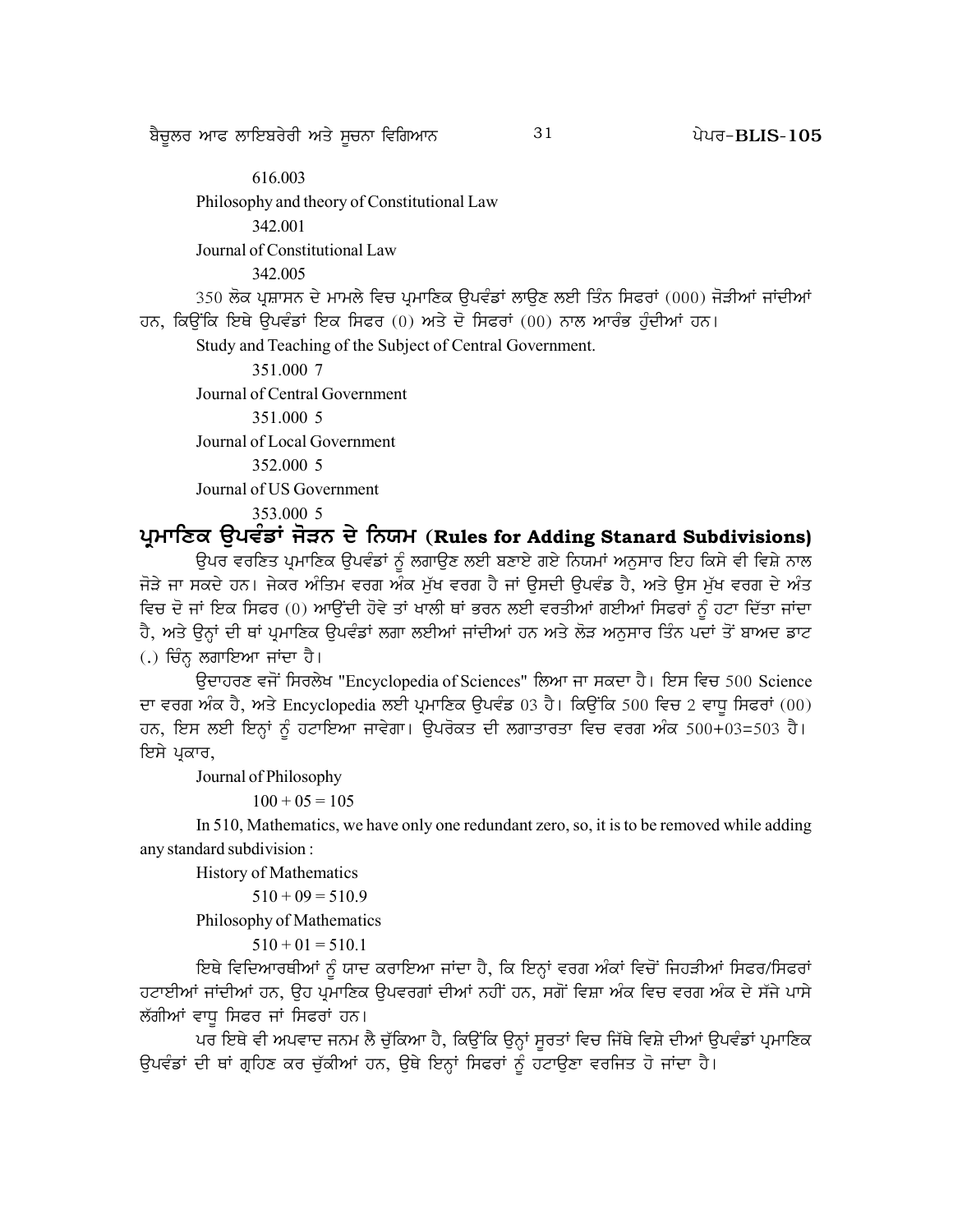p?u{bo nkc bkfJpo/oh ns/ ;{uBk ftfrnkB g /go^ 32 **BLIS-105**

ਉਦਾਹਰਣ ਲਈ :

Dictionary of Social Sciences ਦਾ ਵਰਗ ਅੰਕ :

303 ਨਾ ਹੋ ਕੇ 300.3 ਹੋਵੇਗਾ।

ਇਥੇ ਸਿਰਫ ਇਕ ਸਿਫਰ ਹਟਾਈ ਗਈ ਹੈ, ਜਦੋਂ ਕਿ 300 ਵਿਚ ਦੋ ਫਜ਼ੂਲ ਸਿਫਰਾਂ ਕਾਇਮ ਹਨ। ਅਜਿਹਾ ਇਸ ਲਈ ਕਰਨਾ ਪਿਆ, ਕਿਉਂਕਿ 303 ਨੂੰ ਹੁਣ "Social Processes" ਵਰਗ ਅੰਕ ਦਿੱਤਾ ਗਿਆ ਹੈ। ਇਸੇ ਤਰ੍ਹਾਂ 532.005 ਹੁਣ Journal of Fluid Mechanics ਹੈ, ਜਦੋਂ ਕਿ ਪਹਿਲਾਂ 532.05 ਹੁੰਦਾ ਸੀ। ਕਿਉਂਕਿ ਹੁਣ "532.05 Dynamics" ਨੂੰ ਦਿੱਤਾ ਗਿਆ ਹੈ। 532 ਵਰਗ ਅੰਕ ਹੇਠ 532.001 - 532.009 ਪ੍ਰਮਾਣਿਕ ਉਪਵੰਡਾਂ ਲਈ ਵਰਤਣ ਦੀ ਹਦਾਇਤ ਲਿਖੀ ਹੋਈ ਹੈ। ਅਜਿਹੀਆਂ ਹਦਾਇਤਾਂ ਪਿੱਛੇ ਬੰਮ-ਸ਼ਕਤੀ ਨਹੀਂ, ਅਰਥਾਤ 532 ਦੀਆਂ ਉਪਵੰਡਾਂ ਨਾਲ ਪੁਮਾਣਿਕ ਵਰਗ ਇਕ ਸਿਫਰ ਨਾਲ ਹੀ ਲਗਣਗੇ।

ਉਦਾਹਰਣਾਂ :

Journal of Dynamics 532.0505 instead of 532.05005 Research in Statistics 532.02072 instead of 532.020072 ਇਥੇ ਪ੍ਰਮਾਣਿਕ ਉਪਵਰਗਾਂ ਦੀਆਂ ਕਿਸਮਾਂ ਅਤੇ ਕਾਰਜ-ਖੇਤਰ ਬਿਆਨਣ ਲਈ ਕੁੱਝ ਹੋਰ ਪ੍ਰਮਾਣਿਕ ਉਪਵੰਡਾਂ ਦੀਆਂ ੳਦਾਹਰਣਾਂ ਦਿੱਤੀਆਂ ਜਾ ਰਹੀਆਂ ਹਨ : Tools for Descriptive Cataloguing 025.32028 Library and Information Science as a profession 020.23 Acronyms in Library and Information Science 020.148 Indian History through Pictures 954.002 22 History of Mughal India through Pictures 954.025 022 2 A VCR on the DDC 025.431 020 8 A VCR on the history of the DDC 025.431 09 History of the DDC up to the end of 19th Century 025.431 090 34 Exercises in the DDC 025.431 076 ਬਹੁਤ ਸਾਰੀਆਂ ਪ੍ਰਮਾਣਿਕ ਉਪਵੰਡਾਂ ਨੂੰ ਟੇਬਲ 2 ਤੋਂ 7 ਜਾਂ ਫੇਰ ਅਨੁਸੂਚੀਆਂ ਵਿਚੋਂ ਨੰਬਰ ਲੈ ਕੇ ਅੱਗੇ ਵਧਾਇਆ ਜਾ ਸਕਦਾ ਹੈ। Optical principles of coordinate and Post-coordinate indexing  $025.484 + 015$  (T1) + 35 (from the class number 535 optics) = 025.484 015 35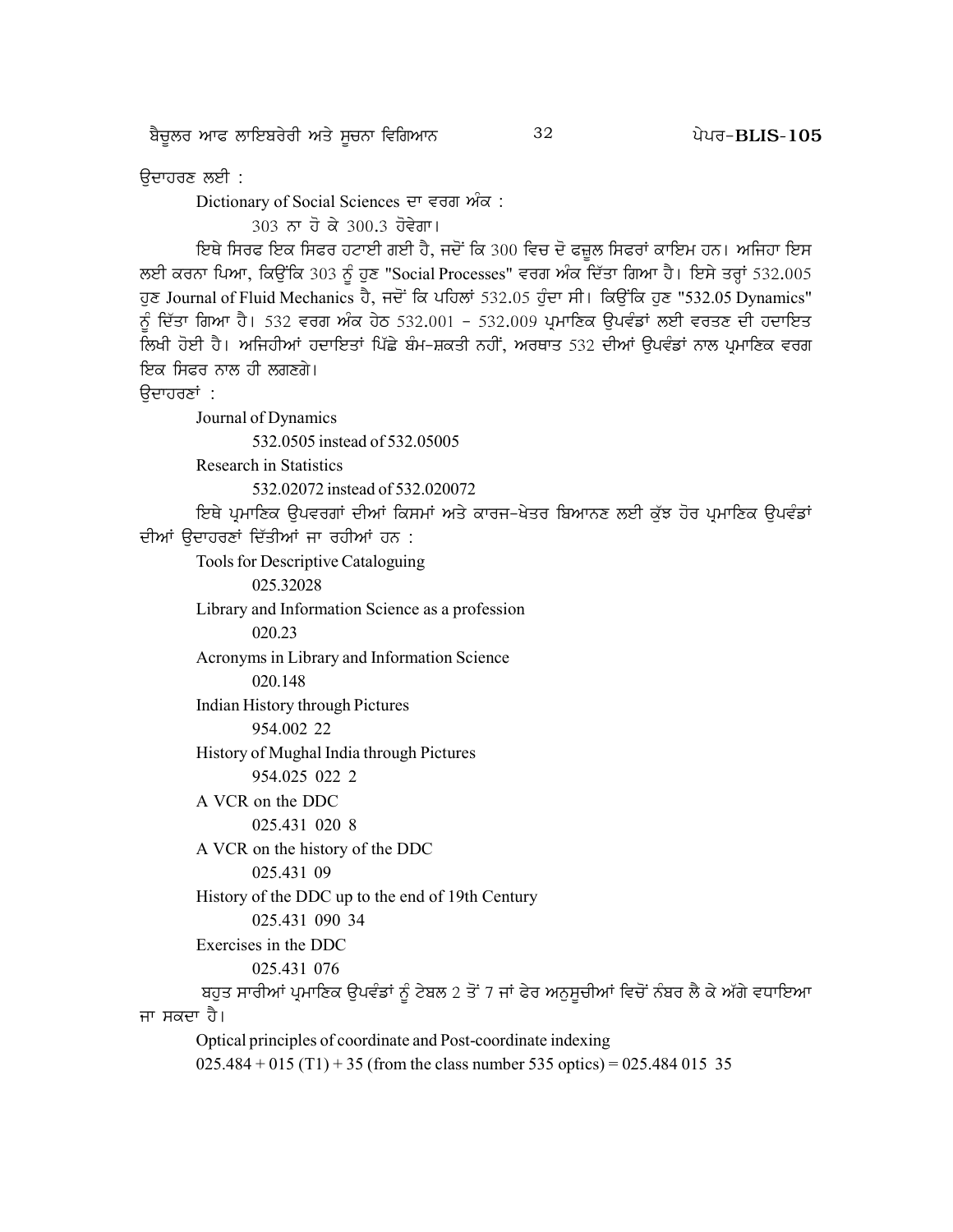ਇਥੇ 015 Scientific Principle ਪਮਾਣਿਕ ਓਪਵੰਡ ਹੈ ਜਿਸ ਨਾਲ 510-690 ਵਾਂਗ ਵੰਡ ਕੇ optics ਲਈ 535 ਅੰਕ ਜੋੜਿਆ ਗਿਆ ਹੈ।

Indian Library Association

 $020.622 + 54$  (Table 2) = 020.622 54

Class Number for a National Library Organisation is 020.622 to which area notation from Table 2 is to be added as per instructions.

Universities imparting Library Science education in Maharashtra State.

 $020.711 + 54792 = 020.711$  547 92

Under 07 Study & Research - 0711 is a ss standing for College and Universities which is further divisible by area.

Research in Library Classification in Canada

```
025.42 + 072 + 0 + 71 = 025.420 720 71
```
Life of Melvil Dewey by Wayne A Wiegand

020.924

```
Dictionary of Philosophy
```

```
100 + 03 = 103
```
Dictionary of Philosophy in French

103.41

Here 03 has been extended by Table 6 where number for French language is 41.

History of Philosophy in India

 $100 + 09 + 54 = 109.54$ 

(It is not the history of Indian Philosophy). Here the ss 09 has been extended by the Area Table.

Reader Advisory Services to Doctors

 $025.54 + 088 + 61 = 025.540$  886 1

ਇਥੇ ਵਿਸ਼ਾ ਡਾਕਟਰਾਂ ਲਈ ਹੈ। (non-racial, non-ethnic, regardless of national groups of people). ਪ੍ਰਮਾਣਿਕ ਉਪਵੰਡ 088 ਨੂੰ ਟੇਬਲ 7 ਦੀ ਮਦਦ ਨਾਲ ਅੱਗੇ ਵਧਾਇਆ ਗਿਆ ਹੈ, ਜਿੱਥੇ ਡਾਕਟਰਾਂ ਲਈ ਨੰਬਰ 61 ਹੈ।

Reading interests of Doctors.

 $028.9 + 088 + 61 = 028.908$  861

but

Reading Interest of Children

028.55

ਇਥੇ ਪ੍ਰਮਾਣਿਕ ਉਪਵੰਡ 088 ਅਤੇ ਇਸਨੂੰ ਟੇਬਲ 7 ਨਾਲ ਵਧਾਉਣ ਦੀ ਲੋੜ ਨਹੀਂ, ਕਿਉਂਕਿ ਵਿਸ਼ਾ ਨੰਬਰ ਦਾ ਅਰਥ ਹੀ ਬੱਚੇ ਹੈ।

Reading Habits of Doctors (National Group)

 $028.9 + 088 + 61 = 028.908$  861

Reading Habits of Indians (National Group)

 $028.9 + 089 + 91411 = 028.908$  991 411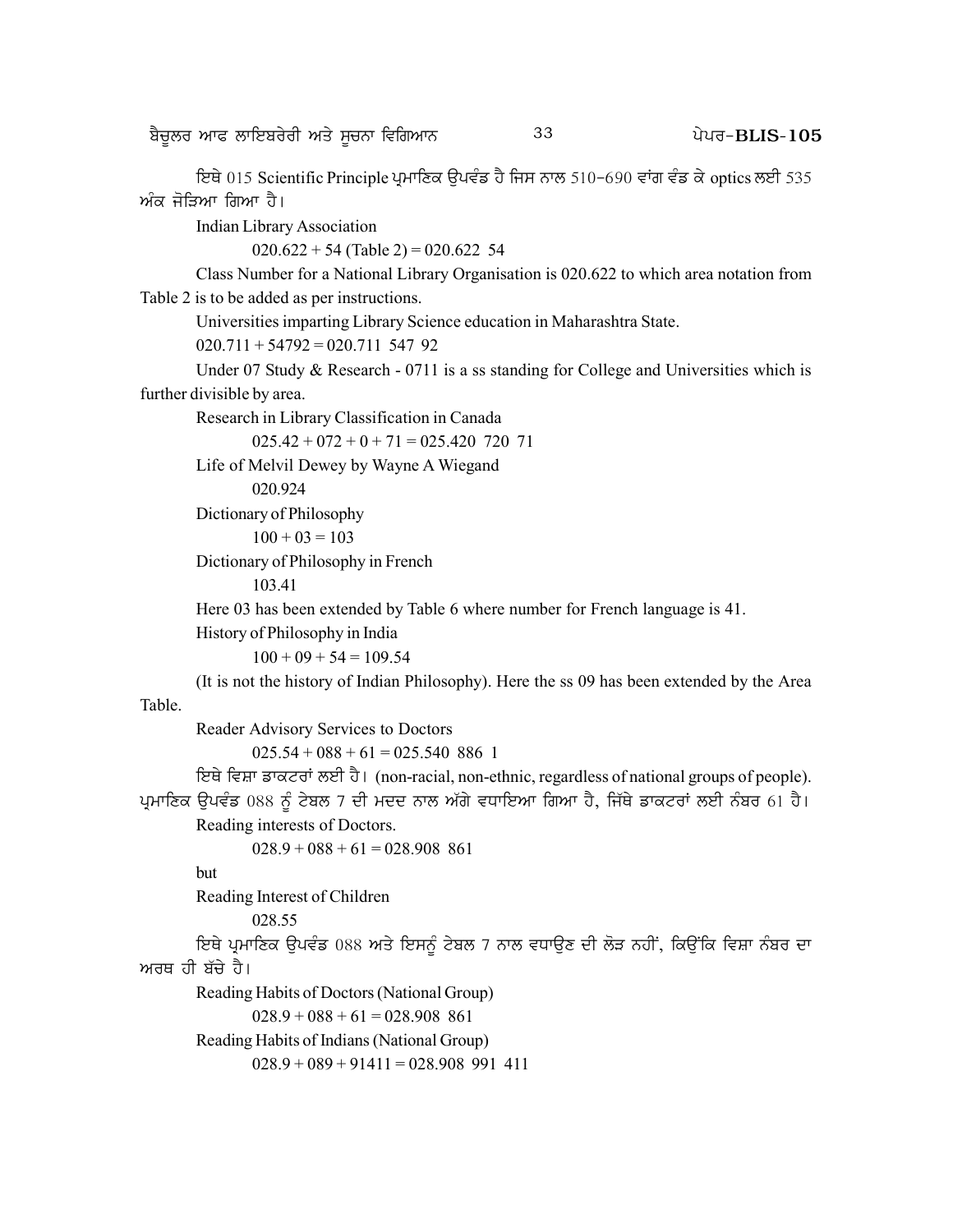<u>ਬੈਚੁ</u>ਲਰ ਆਫ ਲਾਇਬਰੇਰੀ ਅਤੇ ਸੁਚਨਾ ਵਿਗਿਆਨ  $34$   $34$   $24$   $24$   $24$   $24$   $25$ 

089 ਪ੍ਰਮਾਣਿਕ ਉਪਵੰਡ ਵਿਸ਼ੇ ਨੂੰ ਰਾਸ਼ਟਰੀ ਗਰੁੱਪਾਂ ਵਿਚਕਾਰ ਵਿਚਾਰਨ ਲਈ ਹੈ, ਜਿਸਨੂੰ ਟੇਬਲ 5 ਦੀ ਸਹਾਇਤਾ ਨਾਲ ਅੱਗੇ ਵਧਾਇਆ ਜਾਂਦਾ ਹੈ, ਜਿੱਥੇ 'Indians' ਲਈ ਨੰਬਰ 91411 ਹੈ। 088 ਅਤੇ 089 ਦੀ ਵਰਤੋਂ ਵਿਚ ਅੰਤਰ ਨੂੰ ਸਮਝ ਲੈਣਾ ਚਾਹੀਦਾ ਹੈ। ਇਸੇ ਤਰ੍ਹਾਂ 024 ਦੀ ਵਿਸ਼ੇਸ਼ ਕਿਸਮ ਦੇ ਵਰਤਣ ਵਾਲਿਆਂ ਲਈ ਵਰਤੋਂ ਕੀਤੀ ਜਾਂਦੀ ਹੈ।

Dewey Decimal Classification for Indian Practitioners

 $= 025.4310240391411$ 

Science for School Children

502.405 44

Child Psychology for Parents

155.402 404 31

Mathematical Statistics for Librarians

519.502 409 2

Arithmetic for Managers

513.024 658

Political Conditions of the world in the Century

320.905

Political conditions of India in the Century

 $= 320.95405$ 

# **ਸਵੈ–ਨਿਰੀਖਣ ਅਭਿਆਸ 2**

ਡੀ ਡੀ ਸੀ 19 ਦੀ ਮਦਦ ਨਾਲ ਹੇਠ ਲਿਖੇ ਸਿਰਲੇਖਾਂ ਦਾ ਵਰਗੀਕਰਣ ਕਰੋ :

- 1. Marxian economics in 1950s
- 2. Serial publication on Vocational Education.
- 3. Research on life sciences in India.
- 4. Theory and philosophy of statistics
- 5. Foreign trade between India and Australia

# <u>ਹੋਰ ਪੜ੍ਹ</u>ਨ ਲਈ :

- $1$ . ਸਤੀਜਾ, ਐਮ ਪੀ : ਡਿਉਵੀ ਦਸ਼ਮਲਵ ਵਰਗੀਕਰਣ : ਅਮਲੀ ਜਾਣ-ਪਛਾਣ, ਪਟਿਆਲਾ, ਮਦਾਨ ਬੁਕ ਹਾਉਸ, 2011
- 2. Dewey Decimal Classification. Vol I.Table I : Standard Subdivisions Ed.19.1979.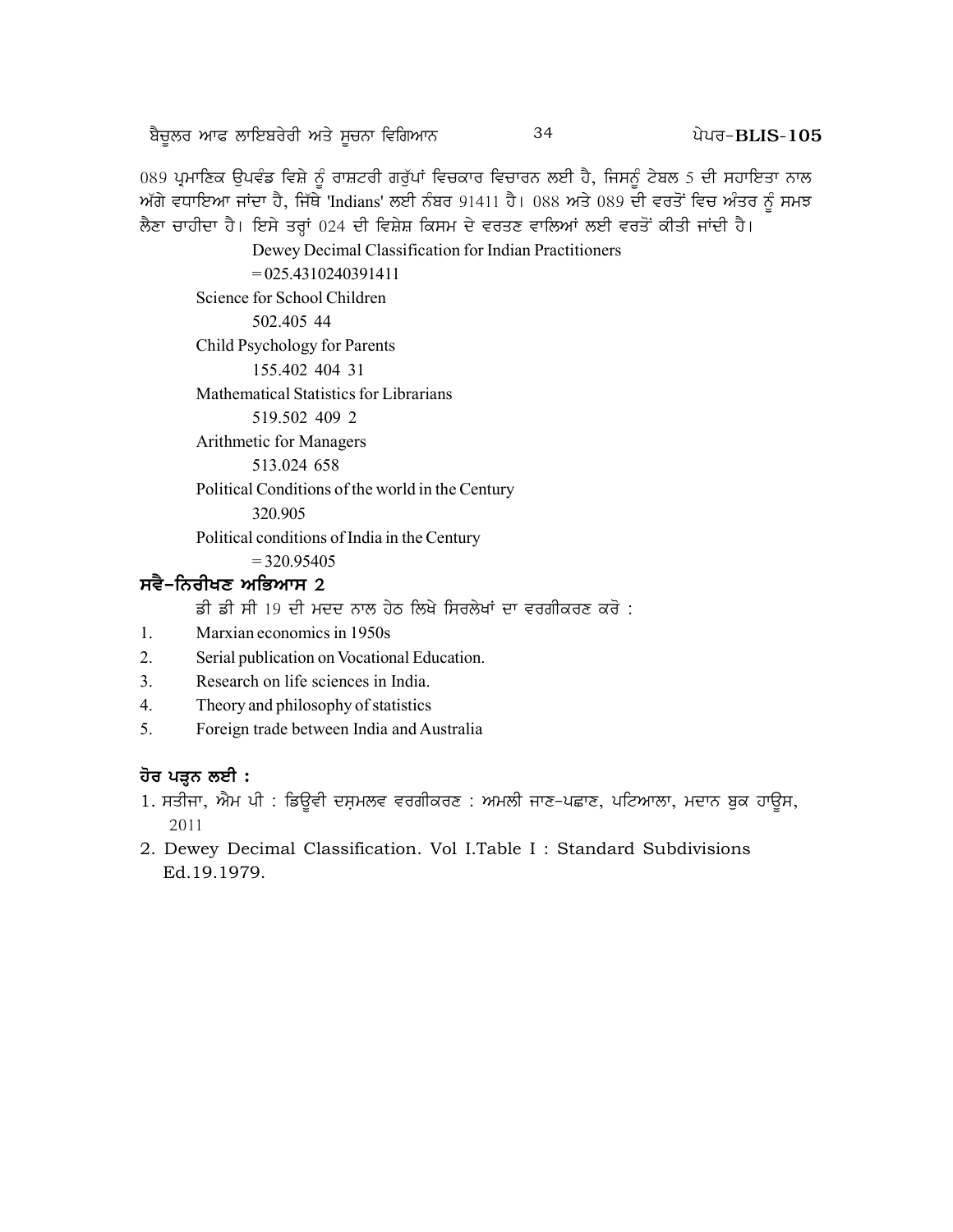ਪੇਪਰ-BLIS-105 ਬੈਚੂਲਰ ਆਫ ਲਾਇਬਰੇਰੀ ਅਤੇ ਸੂਚਨਾ ਵਿਗਿਆਨ ਨਾਲੇਜ ਆਰਗੇਨਾਈਜੇਸ਼ਨ ਐਂਡ ਇਨਫਰਮੇਸ਼ਨ ਪੋਸੈਸਿੰਗ: ਕਲਾਸੀਫਿਕੇਸ਼ਨ ਪ੍ਰੈਕਟਿਸ - ਸੀ.ਸੀ ਐਂਡ ਡੀ.ਡੀ.ਸੀ

| ਪਾਠ ਨੰ. 2.5 | ਲੇਖਕ : ਡਾ. ਐਮ.ਪੀ.ਸਤੀਜਾ   |
|-------------|--------------------------|
|             | ਅਨੁਵਾਦਕ : ਡਾ. ਜਸਮੇਰ ਸਿੰਘ |

#### ਖੇਤਰ: ਟੇਬਲ 2 ਦੀ ਵਰਤੋਂ (Use of Table 2: Area)

ਜਦੋਂ ਵੀ ਵਿਸ਼ੇ ਦਾ ਭੂਗੋਲਿਕ ਖੇਤਰ ਦੇ ਸੰਦਰਭ ਵਿਚ ਅਧਿਐਨ ਕੀਤਾ ਜਾਂਦਾ ਹੈ, ਤਾਂ ਅਨੁਸੂਚੀ ਵਿਚੋ਼ ਪ੍ਰਾਪਤ ਕੀਤੇ ਅੰਤਿਮ ਵਰਗ ਦੇ ਅੰਤ ਵਿਚ ਟੇਬਲ 2 ਵਿਚੋਂ ਖੇਤਰ ਦੇ ਅੰਕ ਦੀ ਵਰਤੋਂ ਕੀਤੀ ਜਾਂਦੀ ਹੈ। ਸਮਾਜ ਵਿਗਿਆਨਾਂ ਅਤੇ ਮਾਨਵਿਕੀ ਵਿਸ਼ਿਆਂ ਵਿਚ ਥਾਂ ਪਹਿਲੂ ਦੀ ਵਰਤੋਂ ਅਕਸਰ ਕੀਤੀ ਜਾਂਦੀ ਹੈ। ਇਨ੍ਹਾਂ ਵਿਸ਼ਿਆਂ ਵਿਚ ਖੇਤਰ ਲਗਭਗ ਵਿਸ਼ੇ ਦਾ ਹਿੱਸਾ ਹੀ ਹੰਦਾ ਹੈ। ਕੱਝ ਹੋਰ ਵਿਸ਼ਿਆਂ ਵਿਚ ਵੀ ਕਦੇ-ਕਦੇ ਖੇਤਰ ਦੀ ਵਰਤੋਂ ਕਰਨੀ ਪੈ ਸਕਦੀ ਹੈ। ਜਿਥੇ ਅਨਸਚੀ ਵਿਚ ਖੇਤਰ ਅੰਕ ਜੋੜਨ ਦਾ ਪਾਵਧਾਨ ਨਹੀਂ ਕੀਤਾ ਹੰਦਾ, ਉਥੇ ਵੀ ਪਮਾਣਿਕ ਉਪਵੰਡ 09 ਦੀ ਮਦਦ ਨਾਲ ਖੇਤਰ ਅੰਕ ਲਗਾਇਆ ਜਾ ਸਕਦਾ ਹੈ।

ਆਗਜ਼ੀਲਰੀ ਟੇਬਲਾਂ ਵਿਚ ਟੇਬਲ 2 ਸਭ ਤੋਂ ਵੱਡਾ ਹੈ। ਡੀ ਡੀ ਸੀ ਦੇ ਭਾਗ 1 ਵਿਚ 14-386 ਪੰਨਿਆਂ ਤੱਕ ਪਸਰੇ ਟੇਬਲ 2 ਵਿਚ ਖੇਤਰਾਂ ਦੀ ਅਨਸਚੀ ਦਰਜ ਕੀਤੀ ਗਈ ਹੈ। ਖੇਤਰ ਅੰਕਾਂ ਦੀ ਗਿਣਤੀ ਆਰੰਭ ਕਰਨ ਤੋਂ ਪਹਿਲਾਂ ਪੰਨਾ 14 ਤੇ ਕੁੱਝ ਨਿਰਦੇਸ਼ ਦਿੱਤੇ ਗਏ ਹਨ। ਖੇਤਰ ਦੀ ਅਨੁਸੂਚੀ ਵਿਚ ਦੁਨੀਆਂ ਦੇ ਸਾਰੇ ਖੇਤਰਾਂ, ਕੁਦਰਤੀ ਭੂਗੋਲਿਕ ਵੰਡਾਂ, ਰਾਜਨੀਤਕ ਉਪਵੰਡਾਂ ਅਤੇ ਜਿੱਥੇ ਕਿਤੇ ਵੀ ਇਨਸਾਨੀ ਵਸੋਂ ਹੋਵੇ, ਹਰ ਪ੍ਰਕਾਰ ਦੇ ਖੇਤਰਾਂ ਨੰ ਸ਼ਾਮਿਲ ਕੀਤਾ ਗਿਆ ਹੈ। ਇਸ ਅਨੁਸੂਚੀ ਵਿਚ ਦੁਨੀਆਂ ਦੇ ਸਾਰੇ ਖੇਤਰੀ ਇਕੱਲਾਂ ਨੂੰ 1-9 ਤੱਕ ਦੀਆਂ ਉਪਵੰਡਾਂ ਵਿਚ ਸੀਮਤ ਕੀਤਾ ਗਿਆ ਹੈ। ਪਦ ਅੰਕ 1 ਵਿਚ ਦੁਨੀਆਂ ਦੇ ਦੂਰ ਦੂਰ ਖਿੱਲਰੇ ਖੇਤਰਾਂ ਨੂੰ ਤਰਤੀਬਵਾਰ ਅੰਕ ਦਿੱਤੇ ਗਏ ਹਨ। ਇਹ ਖੇਤਰ ਭੂ-ਭੌਤਿਕੀ (Geophysical) ਗੁਣ ਜਾਂ ਕੁੱਝ ਸਮਾਜਿਕ ਗੁਣਾਂ, ਜਿਵੇਂ ਕਿ ਸਮਤਲ ਖੇਤਰ, ਜੰਗਲਾਤ, ਮਾਰੁਥਲ, ਮਹਾਂਸਾਗਰ ਅਤੇ ਸਮਾਜਿਕ–ਆਰਥਿਕ ਖੇਤਰਾਂ ਨੰ ਬਿਆਨ ਕਰਦੇ ਹਨ। ਟੇਬਲ ਵਿਚ ਪਦ 2 ਖੇਤਰਾਂ, ਸਥਾਨਾਂ ਆਦਿ ਨੰ ਵਿਚਾਰਿਆਂ ਬਗੈਰ ਵਿਅਕਤੀਆਂ ਲਈ ਨਿਸ਼ਚਿਤ ਕੀਤਾ ਗਿਆ ਹੈ। ਪਦ 3 ਪ੍ਰਾਚੀਨ ਦੁਨੀਆਂ ਲਈ ਨਿਸ਼ਚਿਤ ਕੀਤਾ ਗਿਆ ਹੈ, ਅਤੇ 4 ਤੋਂ 9 ਦੀਆਂ ਸੰਕੇਤਨਾਂ ਆਧੁਨਿਕ ਸੰਸਾਰ ਦੇ ਵੱਖ ਵੱਖ ਮਹਾਂਦੀਪਾਂ, ਦੇਸ਼ਾਂ, ਪ੍ਰਦੇਸ਼ਾਂ, ਸ਼ਹਿਰਾਂ ਲਈ ਨਿਸ਼ਚਿਤ ਕੀਤੀਆਂ ਹੋਈਆਂ ਹਨ। ਯੂ.ਐਸ.ਏ. 73 ਦੀਆਂ ਭੂਗੋਲਿਕ ਉਪਵੰਡਾਂ ਬਾਕੀ ਦੇਸ਼ਾਂ ਨਾਲੋਂ ਵਧੇਰੇ ਵਿਆਪਕ ਹਨ। ਇਸਦੀਆਂ ਉਪਵੰਡਾਂ ਨੂੰ ਪਿੰਡਾਂ ਦੇ ਪੱਧਰ ਤੱਕ ਤਿਆਰ ਕੀਤਾ ਗਿਆ ਹੈ, ਜਦੋਂ ਕਿ ਦੂਜੇ ਦੇਸ਼ਾਂ ਲਈ ਕੇਵਲ ਪ੍ਰਦੇਸ਼ਾਂ ਤੱਕ ਹੀ ਸੀਮਤ ਕੀਤਾ ਗਿਆ ਹੈ।

#### ਨਿਰਦੇਸ਼ਾਂ ਅਨਸਾਰ ਖੇਤਰ ਟੇਬਲ 2 ਤੋਂ ਨੰਬਰ ਜੋੜਨਾ :  $1.$

ਟੇਬਲ 2 ਦੇ ਕਿਸੇ ਵੀ ਨੰਬਰ ਨੂੰ ਅਨਸਚੀ ਦੇ ਅੰਤਿਮ ਰਪ ਵਿਚ ਤਿਆਰ ਵਿਸ਼ੇ ਦੇ ਅੰਤ ਵਿਚ ਜੋੜਿਆ ਜਾਂਦਾ ਹੈ। ਕੁੱਝ ਵਰਗ ਸਿੱਧੇ ਹੀ ਕੁਗੋਲਿਕ ਗੁਣਾਂ ਤੇ ਆਧਾਰਤ ਹੁੰਦੇ ਹਨ, ਇਸ ਲਈ ਖੇਤਰ ਦਾ ਨੰਬਰ ਉਨ੍ਹਾਂ ਵਿਚ ਹੀ ਸਮਾਇਆ ਹੁੰਦਾ ਹੈ; ਜਿਵੇਂ ਕਿ -954 ਭਾਰਤ ਦਾ ਇਤਿਹਾਸ, 973 ਯੂ.ਐਸ.ਏ. ਦਾ ਇਤਿਹਾਸ ਆਦਿ। ਇਨ੍ਹਾਂ ਵਿਚ -54 ਅਤੇ -73 ਅੰਕ ਖੇਤਰ ਟੇਬਲ 2 ਤੋਂ ਲਏ ਗਏ ਹਨ। ਇਸੇ ਤਰ੍ਹਾਂ 314 ਯੂਰਪ ਦੇ ਸਟੈਟਿਸਟਿਕਸ, 315 ਏਸ਼ੀਆ ਦੇ ਆਮ ਸਟੈਟਿਸਟਿਕਸ ਲਈ ਵਰਗ ਅੰਕ ਹਨ, ਜਿਨ੍ਹਾਂ ਵਿਚ ਕੁਮਵਾਰ 4 ਅਤੇ 5 ਯੂਰਪ ਅਤੇ ਏਸ਼ੀਆ ਲਈ ਖੇਤਰੀ ਨੰਬਰ ਹਨ।

ਲੋੜੀਂਦੇ ਖੇਤਰ ਦਾ ਟੇਬਲ 2 ਵਿਚੋਂ ਨੰਬਰ ਲੱਭਣ ਸਮੇਂ ਕੋਈ ਦਿੱਕਤ ਪੇਸ਼ ਨਹੀਂ ਆਉਂਦੀ। ਜਦੋਂ ਵੀ ਕਿਸੇ ਵਰਗ ਅੰਕ ਨੂੰ ਭੂਗੋਲਿਕ ਖੇਤਰ ਨਾਲ ਅੱਗੇ ਵਧਾਉਣ ਦੀ ਲੋੜ ਹੋਵੇ ਤਾਂ ਕੋਈ ਖਾਸ ਦਿੱਕਤ ਪੇਸ਼ ਨਹੀਂ ਆਉਂਦੀ, ਕਿਉਂਕਿ ਅਨੁਸੁਚੀਆਂ ਵਿਚ ਇਸ ਲਈ ਜਰੂਰੀ ਨਿਰਦੇਸ਼ ਉਪਲਬਧ ਹਨ। ਸਾਰੀਆਂ ਅਨੁਸੂਚੀਆਂ ਵਿਚ ਵਿਸ਼ਿਆਂ ਦੀ ਪੰਗਤੀ ਵਿਚ "9" ਉਪਵੰਡ ਆਮ ਤੌਰ ਤੇ ਭੁਗੋਲਿਕ ਅਤੇ ਇਤਿਹਾਸਕ ਵਰਤੋਂ ਲਈ ਰੱਖੀ ਗਈ ਹੈ।

ਕੱਝ ਉਦਾਹਰਣਾਂ ਨੂੰ ਧਿਆਨ ਨਾਲ ਪੜ੍ਹੋ :

**Political Conditions** 

320.9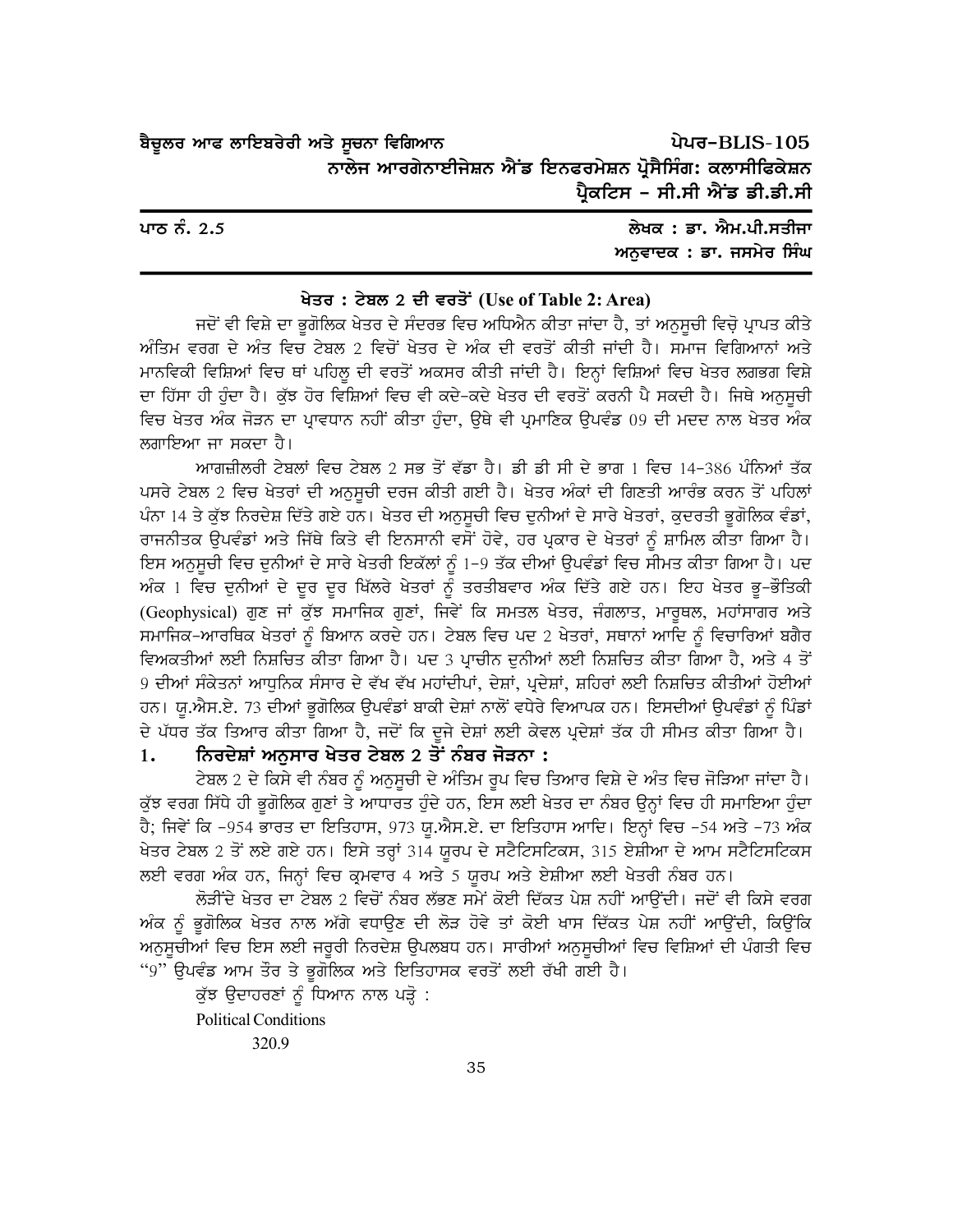p?u{bo nkc bkfJpo/oh ns/ ;{uBk ftfrnkB g /go^ 36 **BLIS-105**

(ਹਦਾਇਤਾਂ ਅਨਸਾਰ ਇਹ ਵਰਗ ਨੰਬਰ ਟੇਬਲ 2 ਦੇ 1-9 ਨੰਬਰਾਂ ਵਿਚੋਂ ਖੇਤਰ ਨੰਬਰ ਨਾਲ ਹੋਰ ਅੱਗੇ ਵੰਡਿਆ ਜਾ ਸਕਦਾ ਹੈ)

Political Conditions of India

 $320.9 + 54 (T2) = 320.954$ 

Political Conditions in Rajasthan

 $320.9 + 544 (T2) = 320.954$  4

Political Conditions in USA

320.973

Political conditions in Christian Countries

 $320.9 + 1761$  (T2) = 320.917 61

ਕਈ ਵਾਰ ਦਿੱਤੇ ਨਿਰਦੇਸ਼ਾਂ ਦੀ ਲੋਅ ਵਿਚ ਵਰਗ ਨੰਬਰ ਨੂੰ ਹੀ ਖੇਤਰਾਂ ਨਾਲ ਵੰਡਣਾ ਹੁੰਦਾ ਹੈ।

Constitution of Canada

 $342+71$  (T2) = 342.71

Japanese Diet

 $328+52$  (T2) = 328.52

Foreign Policy of Britain

 $327+41(T2) = 327.41$ 

ਉਪਰ ਵਾਲੀਆਂ ਉਦਾਹਰਣਾਂ ਵਿਚ 342, 328 ਅਤੇ 327 ਨੂੰ ਕ੍ਰਮਵਾਰ 71, 52 ਅਤੇ 41 ਖੇਤਰ ਨੰਬਰਾਂ ਨਾਲ ਵੰਡਿਆ ਗਿਆ ਹੈ।

# 2. ਪ੍ਰਮਾਣਿਕ ਉਪਵੰਡ 09 ਦੇ ਜ਼ਰੀਏ ਖੇਤਰ ਸੰਕੇਤਨ ਜੋੜਨ<u>ੀ</u>

ਜੇਕਰ ਖੇਤਰ ਦਾ ਨੰਬਰ ਜੋੜਨ ਲਈ ਕੋਈ ਹਦਾਇਤ ਨਾ ਦਿੱਤੀ ਹੋਵੇ, ਪਰ ਪੁਲੇਖ ਦਾ ਵਿਸ਼ਾ ਖੇਤਰ ਨੰਬਰ ਜੋੜਨ ਦੀ ਮੰਗ ਕਰਦਾ ਹੋਵੇ, ਤਾਂ ਉਸ ਸੁਰਤ ਵਿਚ ਪ੍ਰਮਾਣਿਕ ਉਪਵੰਡ 09 ਲਗਾਉਣ ਤੋਂ ਬਾਅਦ ਟੇਬਲ 2 ਤੋਂ ਖੇਤਰ ਨੰਬਰ ਜੋੜਿਆ ਜਾਂਦਾ ਹੈ। ਇਥੇ 09 ਪਹਿਲ ਸੰਕੇਤਕ ਦਾ ਕੰਮ ਕਰਦਾ ਹੈ।

ਕੱਝ ਉਦਾਹਰਣਾਂ ਲੈਂਦੇ ਹਾਂ :

Child labour in India - an economic study

 $331+09$  (T1) + 54 (T2) = 331.310 954

Men Costumes in Punjab

 $391.1 + 09 (T1) + 54552 (T2) = 391.109 545 52$ 

Civil Rights in Communist Countries

 $323.4+09(T1) + 1717(T2) = 323.409$  171 7

Standard of Living in Rural Areas

 $339.47 + 09(T1) + 1734(T2) = 339.47091734$ 

ਇਸ ਪ੍ਰਕਾਰ ਕਿਸੇ ਵੀ ਵਰਗ ਨੰਬਰ ਨਾਲ ਖੇਤਰ ਨੰਬਰ ਜੋੜਨ ਲਈ ਉਪਰ ਬਿਆਨ ਕੀਤੀਆਂ ਦੋ ਵਿਧੀਆਂ ਵਿਚੋਂ fੲਕ ਦੀ ਵਰਤੋਂ ਕੀਤੀ ਜਾ ਸਕਦੀ ਹੈ - (ੳ) ਜੇਕਰ ਖੇਤਰ ਨੰਬਰ ਲਾੳਣ ਲਈ ਸੰਬੰਧਤ ਵਿਸ਼ੇ ਨੰਬਰ ਵਿਚ ਬਲਾਕ ਅਨਸਚੀ ਵਿਚ ਕੋਈ ਹਦਾਇਤ ਦਿੱਤੀ ਹੋਵੇ ਤਾਂ ਹਦਾਇਤ ਅਨੁਸਾਰ ਨੰਬਰ ਲਾਇਆ ਜਾਂਦਾ ਹੈ, ਅਤੇ (ਅ) ਜੇਕਰ ਕੋਈ ਹਦਾਇਤ ਨਹੀਂ ਦਿੱਤੀ ਗਈ ਤਾਂ "09" ਲਗਾਕੇ ਖੇਤਰ ਨੰਬਰ ਲਗਾਇਆ ਜਾਂਦਾ ਹੈ।

ਕਈ ਵਾਰੀ ਟੇਬਲ 2 ਤੋਂ ਲੈ ਕੇ ਖੇਤਰ ਨੰਬਰ "09" ਲਗਾਉਣ ਦੀ ਬਜਾਏ ਕੇਵਲ "0" ਲਗਾਉਣ ਤੋਂ ਬਾਅਦ ਜੋੜਿਆ ਜਾਂਦਾ ਹੈ। ਪਰ ਅਜਿਹਾ ਕਰਨ ਲਈ ਸੰਬੰਧਤ ਥਾਂ ਤੇ ਨਿਰਦੇਸ਼ ਜ਼ਰੂਰ ਦਿੱਤਾ ਹੁੰਦਾ ਹੈ: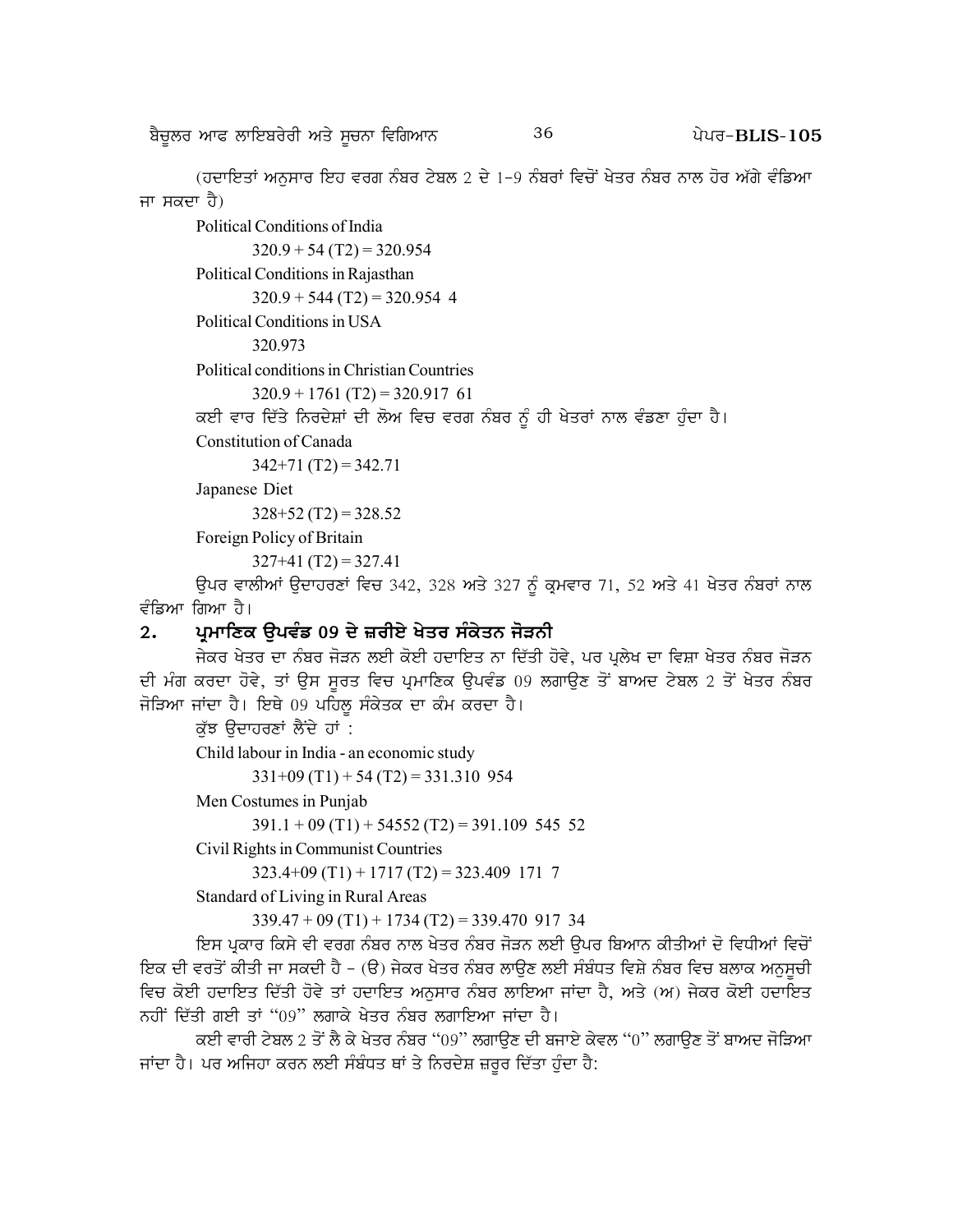ਬੈਚੂਲਰ ਆਫ ਲਾਇਬਰੇਰੀ ਅਤੇ ਸੂਚਨਾ ਵਿਗਿਆਨ

37

ੳਦਾਹਰਣ : 920.03-.09 Biographies by specific geographical areas. Biographies of persons living in India  $920+0+54(T2) = 920.054$ ਇਥੇ ਹਦਾਇਤ ਅਨੁਸਾਰ ਖੇਤਰ ਨੰਬਰ "54 India" ਆਧਾਰ ਵਿਸ਼ੇ 920.0 ਨਾਲ ਜੋੜਿਆ ਗਿਆ ਹੈ। Biographies of persons living in Rajasthan 920+0+544 (T2) 920.054 4 General libraries in USA  $027 + 0 + 73$  (T2) = 027.073 General libraries in Pennsylvania  $027 + 0 + 748$  (T2) = 027.074 8 ਜੇਕਰ ਅਧਿਐਨ ਦਾ ਵਿਸ਼ਾ ਦੋ ਨਾਲ ਲਗਦੇ ਖੇਤਰਾਂ ਬਾਰੇ ਨਾ ਹੋਵੇ, ਤਾਂ ਅਸੀਂ ਦੋਹਾਂ ਖੇਤਰਾਂ ਦੇ ਖੇਤਰ ਨੰਬਰ ਨਹੀਂ ਜੋੜ ਸਕਦੇ, ਦੋਹਾਂ ਚੋਂ ਇਕ ਨੂੰ ਚੁਣਨਾ ਪਵੇਗਾ। Democracy in India and USA 321.809 54 ਜਾਂ 321.809 73 Education of Workers in UK and USA 376.973 ਜਾਂ 376.941 ਇਥੇ ਅਸੀਂ ਯੂ.ਡੀ.ਸੀ. ਵਰਗ ਦੋ ਖੇਤਰਾਂ ਨੂੰ ਨਹੀਂ ਜੋੜ ਸਕਦੇ। ਪਰ ਜੇਕਰ ਦੋ ਖੇਤਰਾਂ ਵਿਚ ਕੋਈ ਸੰਬੰਧ ਹੋਵੇ , ਤਾਂ ਅਜਿਹੀ ਸੂਰਤ ਵਿਚ ਅਨੁਸੂਚੀ ਦੀ ਸੰਬੰਧਤ ਥਾਂ ਤੇ ਦੋਹਾਂ ਖੇਤਰਾਂ ਨੂੰ ਜੋੜਨ ਦੀ ਵਿਧੀ ਲਿਖੀ ਹੁੰਦੀ ਹੈ। Foreign Relations between India and USA  $327+54$  [T2]  $+0+73$  [T2] = 327.54073 ਇਥੇ ਹਦਾਇਤਾਂ ਅਨੁਸਾਰ ਵਰਗ ਅੰਕ 327 ਨੂੰ ਪਹਿਲਾਂ ਇਕ ਖੇਤਰ ਨਾਲ ਵੰਡਣਾ ਹੈ, ਉਸਤੋਂ ਬਾਅਦ '0' ਲਗਾਣੀ ਹੈ, ਅਤੇ ਸਿਫਰ ਲਗਾਉਣ ਤੋਂ ਬਾਅਦ ਦੂਜਾ ਖੇਤਰ ਜੋੜੀਦਾ ਹੈ। ਉਦਾਹਰਣਾਂ ਵੱਲ ਧਿਆਨ ਦੇਵੋ : India's Foreign Policy towards Non-aligned Countries  $327+54(T2) + 0 + 1716(T2) = 327.540$  171 6 Trade agreements between India and USA  $382.9+54(T2)+O+73(T2)=382.954$  073 Migration from India to USA  $304.8 + 54(T2) + 0 + 73(T2) = 304.854$  073 Migration from Asia to developed Countries of the World  $304.8+5(T2) + 0 + 172$  2 [T2] = 304.850 172 2 ਕਈ ਵਾਰੀ ਭੂਗੋਲਿਕ ਪਹਿਲੂ ਵਿਸ਼ੇ ਦਾ ਅੰਗ ਹੀ ਬਣ ਗਿਆ ਜਾਪਦਾ ਹੈ, ਅਰਥਾਤ ਇਹ ਵਰਗ ਅੰਕ ਵਿਚ ਵਿਸ਼ਾ ਉਪਵੰਡ ਹੀ ਲਗਦਾ ਹੈ : ਉਦਾਹਰਣ : History of India 954 General Statistics of Asia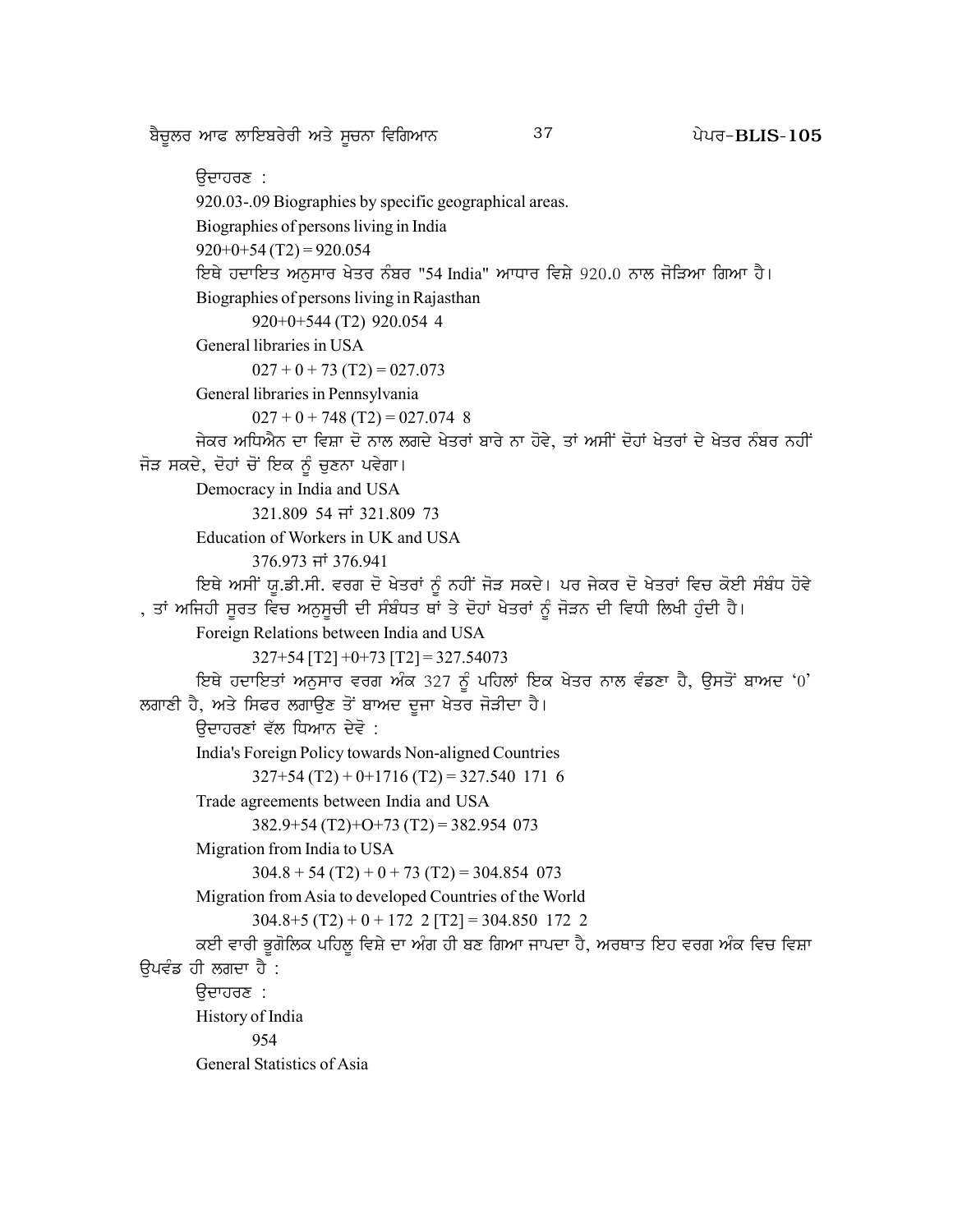315 ਅਜਿਹੀ ਹਾਲਤਾਂ ਵਿਚ ਵਰਗ ਅੰਕਾਂ ਵਿਚ ਅਧੀਨ ਖੇਤਰਾਂ ਨੂੰ ਜੋੜਨ ਲਈ ਵਿਸ਼ੇ ਵਿਚ ਲੁਪਤ ਖੇਤਰ ਨਾਲ ਟੇ ਬਲ 2 ਵਿਚੋਂ ਸੰਬੰਧਤ ਖੇਤਰ ਨਾਲ ਉਸੇ ਦਾ ਅਧੀਨ ਖੇਤਰ ਜੋੜਿਆ ਜਾਂਦਾ ਹੈ। History of Rajasthan 954.4 General Statistics of India 315.4 General Statistics of Rajasthan 315.44 ਖੇਤਰ ਸੰਕੇਤਨ ਦੁਆਰਾ ਵਧਾਏ ਵਰਗ ਨੰਬਰਾਂ ਨਾਲ ਕਾਲ–ਕ੍ਰਮ ਉਪਵੰਡਾਂ ਵੀ ਲਗਾਈਆਂ ਜਾ ਸਕਦੀਆਂ ਹਨ। ਅਜਿਹੀਆਂ ਸੁਰਤਾਂ ਵਿਚ ਸਾਰੇ ਪ੍ਰਮਾਣਿਕ ਉਪਵੰਡ '09' ਦੀ ਉਪਵੰਡਾਂ 0901-0905 ਵਿਚੋਂ ਲੋੜੀਂਦਾ ਅੰਕ ਜੋੜਨਾ ਹੁੰਦਾ ਹੈ, ਜਾਂ ਵਿਸ਼ੇਸ਼ ਕਾਲ-ਕ੍ਰਮ ਉਪਵੰਡਾਂ ਵਿਚੋਂ ਜੇਕਰ ਦਿੱਤੀਆਂ ਹੋਣ, ਨੰਬਰ ਲਗਾਇਆ ਜਾਂਦਾ ਹੈ। History of Mughal India 954.025 History of Rajasthan under the Mughals  $954.4 + 025$  (As under  $954$ ) =  $954.402$  5 Historical and geographical treatment of Sciences 509 History of Science in India 509.54 History of Science in British India 509.540 3 ਇਥੇ ਕਾਲ-ਕ੍ਰਮ ਉਪਵੰਡ 03 ਭਾਰਤ ਦੇ ਇਤਿਹਾਸ ਦੀ ਅਨੁਸੂਚੀ ਵਿਚੋਂ ਲਿਆ ਗਿਆ ਹੈ। General Statistics of Asia in 19th Century 315.034 ਇਥੇ 034 ਨੰਬਰ 19ਵੀਂ ਸਦੀ ਲਈ ਹੈ, ਅਤੇ ਇਸਨੂੰ ਪ੍ਰਮਾਣਿਕ ਉਪਵੰਡਾਂ (ਟੇਬਲ 1) ਵਿਚੋਂ ਲਿਆ ਗਿਆ ਹੈ। Political conditions in India in 1980s  $320.9+54(T2) + 048$  (from 09048 T1) = 320.954 048 Political conditions in Rajasthan in 1980s  $320.9 + 544$  [T2] + 048 (from 09048 [T1] = 320.954 404 8 ਕਈ ਵਾਰੀ ਖੇਤਰ ਨੂੰ ਵਿਸ਼ੇਸ਼ ਵਿਸ਼ਾ ਉਪਵੰਡਾਂ 340 Law ਅਤੇ 350 Public Administration ਦੁਆਰਾ ਵਧਾਇਆ ਜਾ ਸਕਦਾ ਹੈ। Miscellaneous Public Law 343 Income Tax Law 343.052 Indian law of Income Tax  $343 + 54 (T2) + 052$  (from  $343.052$ ) = 343.540 52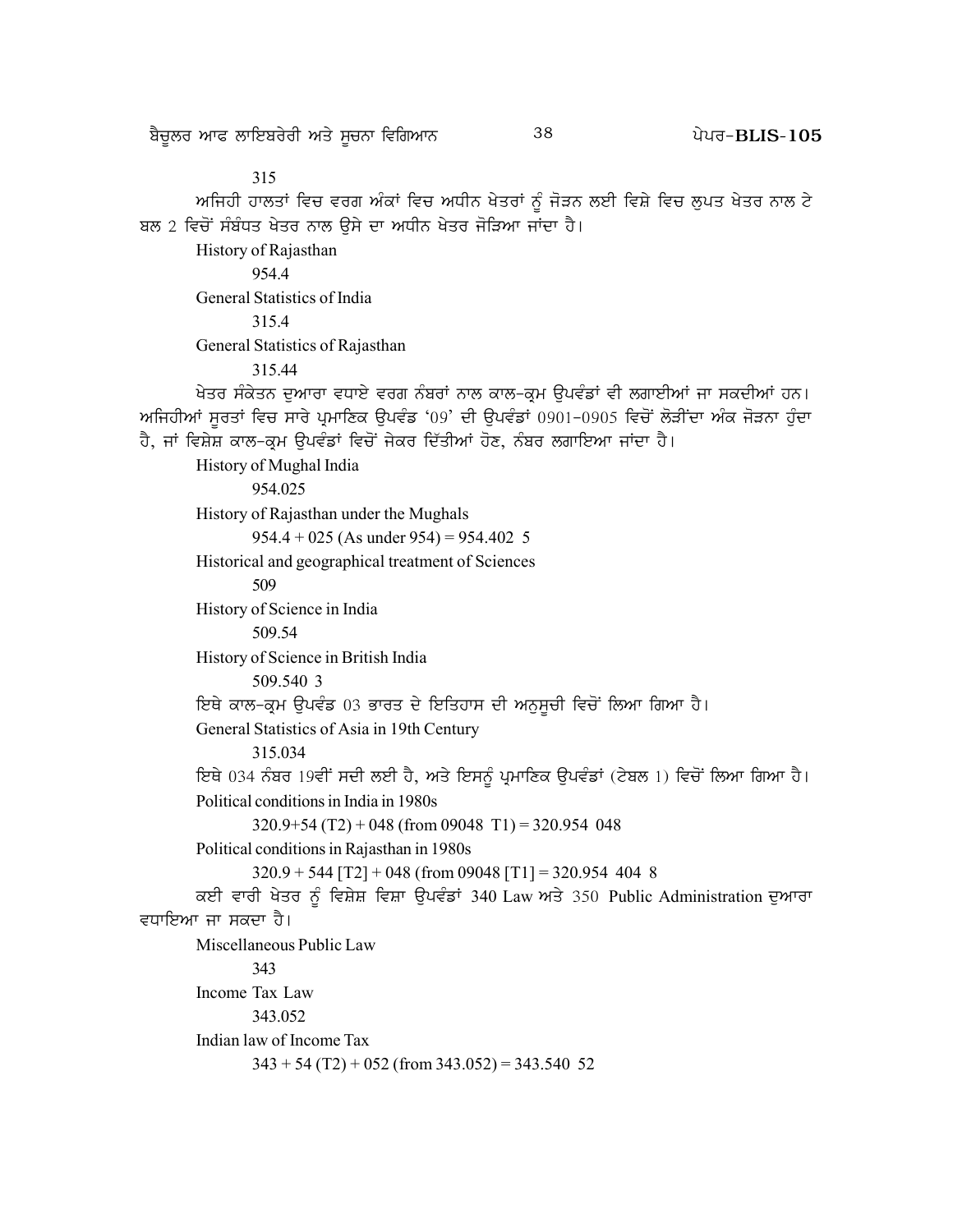p?u{bo nkc bkfJpo/oh ns/ ;{uBk ftfrnkB g /go^ 39 **BLIS-105**

ਇਥੇ 343 ਨੂੰ ਪਹਿਲਾਂ "54 India" ਨਾਲ ਵੰਡਿਆ ਗਿਆ ਹੈ, ਅਤੇ ਇੰਝ ਬਣੇ ਨੰਬਰ ਨੂੰ ਅੱਗੇ ਵਿਸ਼ਾ ਉਪਵੰਡ  $052$  ਲਗਾਈ ਹੈ।

```
Law of Public Health
               344.04
       Indian Law of Public Health
               344 + 54 (T2) + 04 (from 344.04) = 344.540 4
       US Law of Public Health
               344 + 73 (T2) + 04 (from 344.04) = 344.730 4
       Prime Minister (in Cabinet form of Government)
               350.003 13
       Central Government of various Countries (Other than US)
               354
       Central Government of India
               354 + 54 (T2) = 354.54ਇਥੇ ਟੇਬਲ 2 ਤੋਂ 54 India ਨੂੰ ਹਦਾਇਤ ਅਨੁਸਾਰ 354 ਵਿਸ਼ੇ ਨਾਲ ਜੋੜਿਆ ਗਿਆ ਹੈ। ਇਹ ਹੋਰ ਅੱਗੇ 350
ਵਾਂਗ ਵਧਾਇਆ ਜਾ ਸਕਦਾ ਹੈ।
       ਉਦਾਹਰਣ :
       Prime Minister of India
               354 + 54 (T2) + 0313 (From 350.00313) = 354.540 313Queen of Britain
               354 + 41 (T2) + 0312 (From 351.00312) = 354.410 312
       ਡੀ ਡੀ ਸੀ ਦੇ 17ਵੇਂ ਸੰਸਕਰਣ ਤੋਂ ਬਾਅਦ ਦੇ ਸੰਸਕਰਣਾਂ ਵਿਚ ਬਹੁਤ ਸਾਰੇ ਦੇਸ਼ਾਂ ਦੀਆਂ ਉਪਵੰਡਾਂ ਵਿਆਪਕ
ਕੀਤੀਆਂ ਗਈਆਂ ਹਨ। ਧਰਤੀ ਦੀ ਆਬਾਦੀ ਦੇ ਝੁੰਡਾਂ, ਭੌਤਿਕ ਭੁਗੋਲਿਕ ਅਤੇ ਸੋਸ਼ੀਓ-ਇਕਨਾਮਿਕ ਖੇਤਰ ਲਈ ਪਦ '1'
ਦੀਆਂ ਉਪਵੰਡਾਂ ਦੇ ਰੂਪ ਵਿਚ ਉਪਬੰਧ ਕੀਤਾ ਗਿਆ ਹੈ।
        Standards of Living in Villages
               339.47 + 09 (T1) + 1734 (T2) = 339.470 917 34Atmospheric pressure in Forests
               551.54 + 09(T1) + 152(T2) = 551.540915 2
       ਇਥੇ 152 ਜੰਗਲਾਤ ਅੰਕ ਨੂੰ ਖੇਤਰ ਟੇਬਲ 2 ਵਿਚੋਂ ਲੈ ਕੇ 09 ਪ੍ਰਮਾਣਿਕ ਉਪਵੰਡ ਜ਼ਰੀਏ ਲਗਾਇਆ ਗਿਆ
ਹੈ ।
       ਹਦਾਇਤਾਂ ਅਨੁਸਾਰ '1' ਖੇਤਰ ਦੀ ਹਰ ਇਕ ਉਪਵੰਡ 3-9 ਤੱਕ ਕਿਸੇ ਨਾਲ ਵੀ ਜੁੜਨ ਦੀ ਸਮਰੱਥਾ ਰੱਖਦੀ
ਹੈ। ਟੇਬਲ 2 ਦੇ ਇਸ ਗਣ ਨੇ ਪੁਣਾਲੀ ਦੀ ਗਣਵੱਤਾ ਵਧਾਈ ਹੈ।
        Standard of Living in Indian Villages
               339.47 + 09(T1) + 1734(T2) + O + 54(T2)= 339.470 917 340 54
        Atmospheric Pressure in Indian Forests
               551.54 + 09(T1) + 9152(T2) + O + 54(T2)= 551.540 915 205 4
```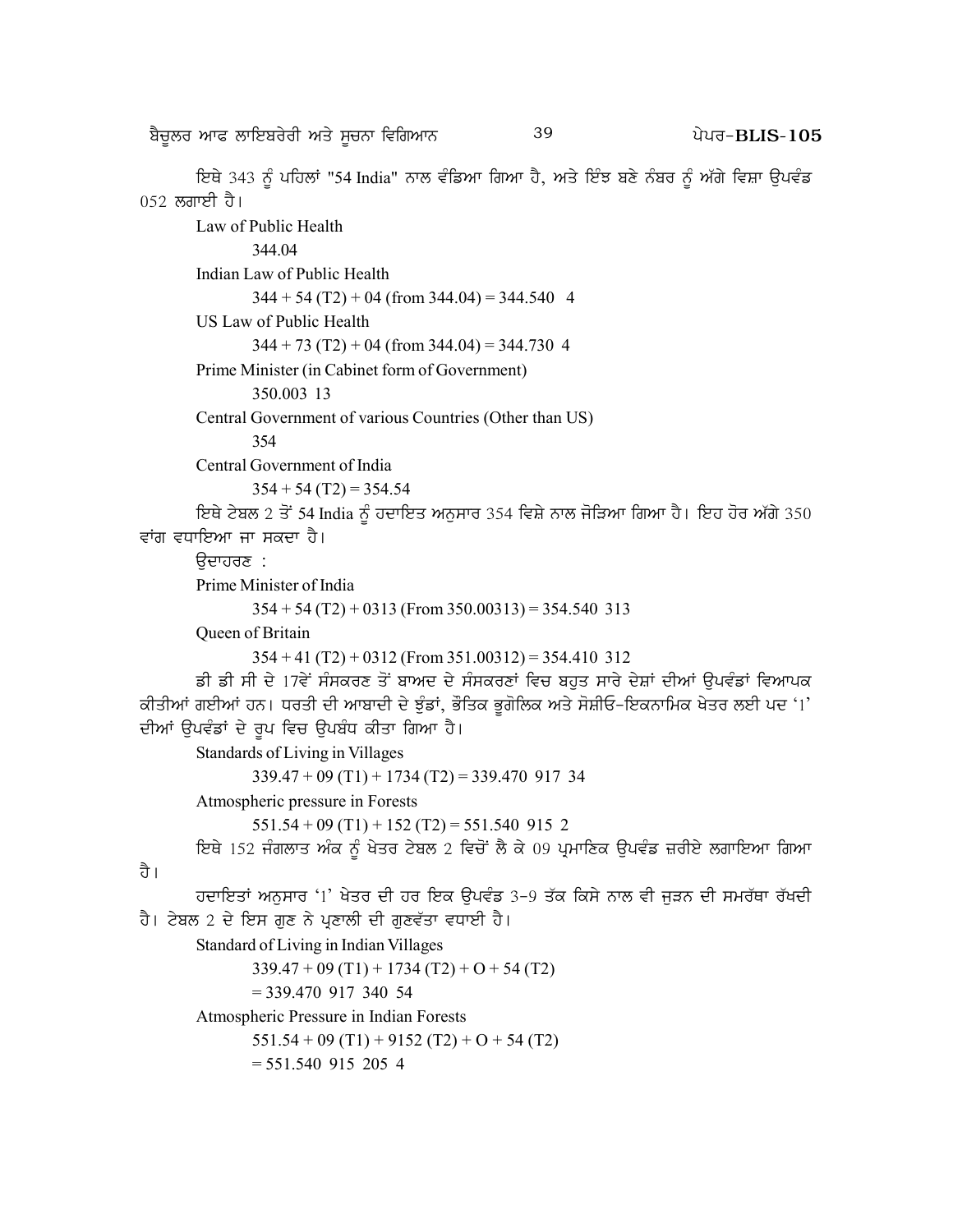p?u{bo nkc bkfJpo/oh ns/ ;{uBk ftfrnkB g /go^ 40 **BLIS-105**

Political Conditions in Communist Countries

 $320.9 + 1717 (T2) = 320.917 17$ 

Political Conditions in Communist Countries in Asia

 $320.9 + 1717(T2) + 0 + 5 + (T2) = 320.917$  170 5

Political Conditions in Christian Countries of Africa

 $320.9 + 1761$  (T2) + 0 + 6 (T2) = 320.917 610 6

Commercial policy in British Colonies

 $381.3 + 09(T1) + 1712(T2) + 0 + 41(T2)$ 

```
= 381.309 171 204 1
```
fੲਥੇ 1 ਖੇਤਰ ਅੰਕ ਦੀਆਂ ਸਾਰੀਆਂ ਉਪਵੰਡਾਂ ਨੂੰ 3-9 ਤੋਂ ਖੇਤਰ ਅੰਕ ਲੈ ਕੇ ਅਤੇ ਉਸਤੋਂ ਪਹਿਲਾਂ 0 ਨੂੰ ਪਹਿਲੂ ਨਿਰਦੇਸ਼ਕ ਵਜੋਂ ਵਰਤ ਕੇ ਵਧਾਇਆ ਗਿਆ ਹੈ।

ਟੇਬਲ 2 ਦੀਆਂ ਕੁੱਝ ਉਪਵੰਡਾਂ ਨੂੰ ਡੀ ਡੀ ਸੀ 19 ਦੇ ਦੂਜੇ ਟੇਬਲਾਂ ਤੋਂ ਅੰਕ ਲੈ ਕੇ ਵਧਾਇਆ ਜਾ ਸਕਦਾ ਹੈ। ਉਦਾਹਰਣ ਵਜੋਂ - 174 ਖੇਤਰਾਂ ਨੂੰ ਵਿਸ਼ੇਸ਼ ਨਸਲੀ, ਜਾਤੀਗਤ, ਰਾਸ਼ਟਰੀ ਗਰੁੱਪਾਂ ਨਾਲ ਵਧਾਇਆ ਗਿਆ ਹੈ, ਜਿਹੜੇ ਕਿ ਟੇਬਲ 5 ਤੋਂ ਲਏ ਜਾਣੇ ਹਨ।

Places where Punjabi people predominate

 $174 (T2) + 9142 (T5) = -1749142$ 

Library buildings in the regions where Punjabi predominates

 $022.33 + 1749142 = 022.331749142$ 

Similarly, division - 175 Regions where specific languages predominate.

Book Selection in English Speaking Countries

 $025.21 + 09 + 175 (T2) + 21 (T6)$ 

```
= 025.210\,917\,521
```
ਇਥੇ ਖੇਤਰੀ ਉਪਵੰਡ 175 (ਜਿਸਨੂੰ 09 ਦੇ ਜ਼ਰੀਏ ਜੋੜਿਆ ਗਿਆ ਹੈ, ਉਸ ਨੂੰ ਟੇਬਲ 6 ਵਿਚੋਂ ਅੰਗ੍ਰੇਜ਼ੀ ਭਾਸ਼ਾ  $21'$  ਅੰਕ ਨਾਲ ਹੋਰ ਅੱਗੇ ਵਧਾਇਆ ਗਿਆ ਹੈ।

Hospitality of Punjabi People

 $395.3 + 09(T1) + 175(T2) + 9142(T6)$ 

 $= 395.309$  175 914 2

ਇਸ ਉਦਾਹਰਣ ਵਿਚ ਖੇਤਰ ਅੰਕ 175 ਨੂੰ '09' ਦੇ ਜ਼ਰੀਏ ਜੋੜਿਆ ਗਿਆ ਹੈ, ਅਤੇ ਇਸਨੂੰ ਹੋਰ ਅੱਗੇ ਟੇਬਲ 6 ਵਿਚੋਂ ਪੰਜਾਬੀ ਭਾਸ਼ਾ ਲਈ 9142 ਅੰਕ ਲੈ ਕੇ ਵਧਾਇਆ ਗਿਆ ਹੈ।

ਉਪਰੋਕਤ ਅਨੁਸਾਰ ਹੀ ਖੇਤਰ ਅੰਕ '176' ਨੂੰ ਟੇਬਲ 7 ਵਿਚੋਂ '29 ਧਰਮ' ਅੰਕ ਲੈ ਕੇ ਵਧਾਇਆ ਗਿਆ ਹੈ। Book Selection in Muslim Countries

 $025.21 + 09 (T1) + 176 (T2) + 71 (From 2971 of T6)$ 

-025.210917671

<u>ਇਥੇ 176 ਖੇਤਰ ਅੰਕ ਨਾਲ ਟੇਬਲ 7 ਵਿਚੋਂ 2971 ਇਸਲਾਮ ਅੰਕ ਵਿਚ 29 ਤੋਂ ਅਗਲੇ ਅੰਕ ਜੋੜ ਕੇ ਵਧਾਇਆ</u> ਗਿਆ ਹੈ।

**ਸਾਰਾਂਸ਼ :**– ਟੇਬਲ 2 ਦੇ ਖੇਤਰ ਅੰਕ – (ੳ) ਅਨੁਸੁਚੀਆਂ ਵਿਚ ਮਿਲਦੀਆਂ ਹਦਾਇਤਾਂ ਅਨੁਸਾਰ ਜੋੜੇ ਜਾ ਸਕਦੇ ਹਨ; ਜਾਂ (ਅ) ਜੇਕਰ ਕੋਈ ਹਦਾਇਤ ਨਾ ਹੋਵੇ ਤਾਂ ਟੇਬਲ 1 ਵਿਚ ਪ੍ਰਮਾਣਿਕ ਉਪਵੰਡ '09' ਲਗਾਕੇ ਜੋੜੇ ਜਾ ਸਕਦੇ ਹਨ। ਕਾਨੂੰਨ, ਇਤਿਹਾਸ, ਸਟੈਟਿਸਟਿਕਸ ਅਤੇ ਕੱਝ ਹੋਰ ਥਾਵਾਂ ਤੇ ਸਿਫਰ (0) ਲਗਾਕੇ ਵੀ ਜੋੜਨ ਦੇ ਨਿਰਦੇਸ਼ ਮਿਲਦੇ ਹਨ।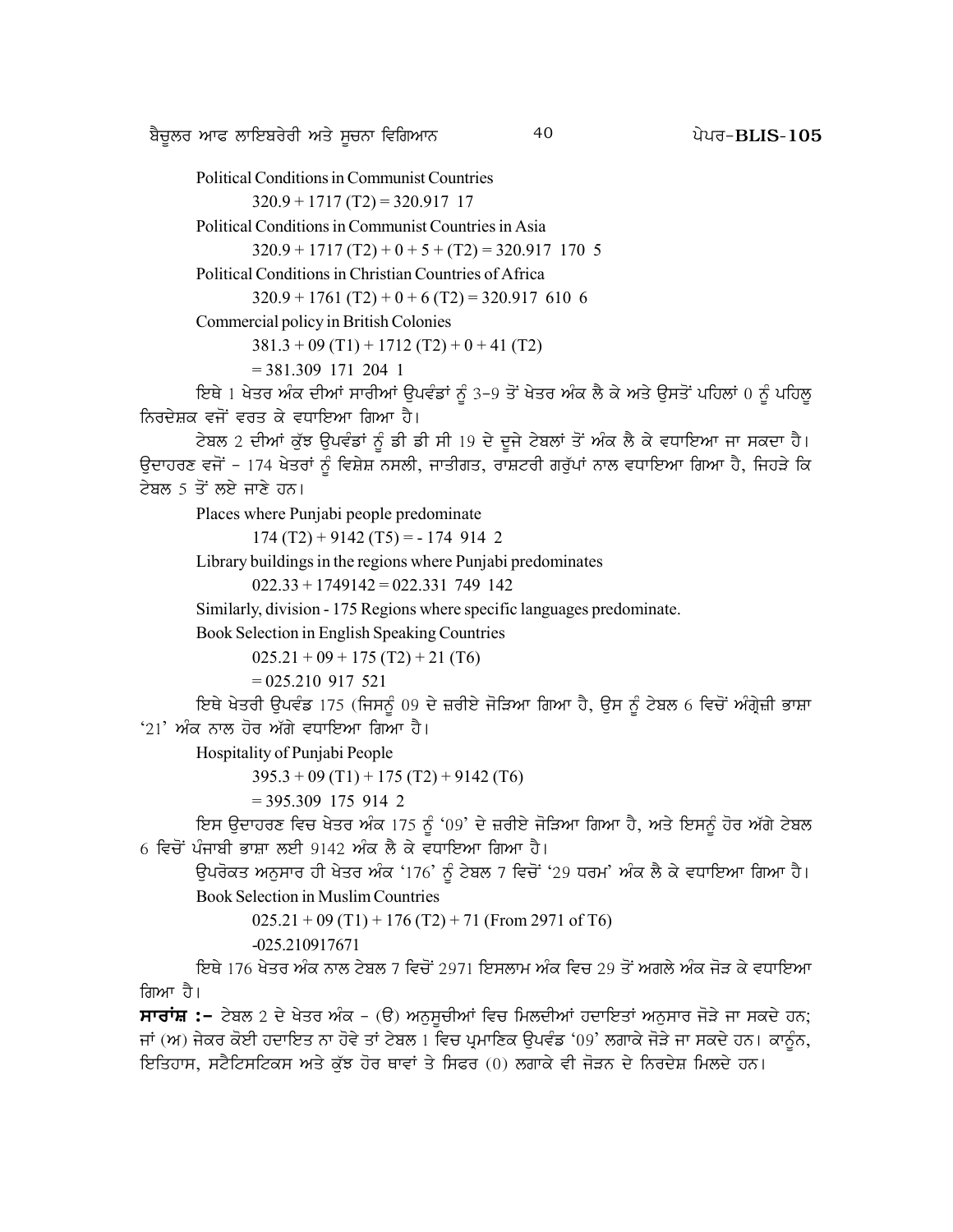<u>ਬੈਚੁ</u>ਲਰ ਆਫ ਲਾਇਬਰੇਰੀ ਅਤੇ ਸੁਚਨਾ ਵਿਗਿਆਨ  $41$   $41$  ਪੇਪਰ–BLIS-105

# **ਸਵੈ-ਨਿਰੀਖਣ ਅਭਿਆਸ-**3

ਡੀ ਡੀ ਸੀ 19 ਦੀ ਮਦਦ ਨਾਲ ਹੇਠ ਲਿਖੇ ਸਿਰਲੇਖਾਂ ਦਾ ਵਰਗੀਕਰਣ ਕਰੋ :

- 1. Political condition in Rajasthan in 1980's.
- 2. Parliaments in non-aligned nations.
- 3. Women workers in India.
- 4. Banking in Maldives.
- 5. Restaurants of Goa

# **ਹੋਰ ਪੜ੍ਹਨ ਲਈ :**

- 1. ਸਤੀਜਾ, ਐਮ ਪੀ : ਡਿਊਵੀ ਦਸ਼ਮਲਵ ਵਰਗੀਕਰਣ : ਅਮਲੀ ਜਾਣ–ਪਛਾਣ, ਪਟਿਆਲਾ, ਮਦਾਨ ਬੁਕ ਹਾਊਸ, 2011
- 2. Dewey Decimal Classification. Vol I.Table -2 : Area. Ed 19.1979.
- 3. Sharma (CK) : Practical Handbook of Dewey Decimal Classification Allantic Pub. 2006. .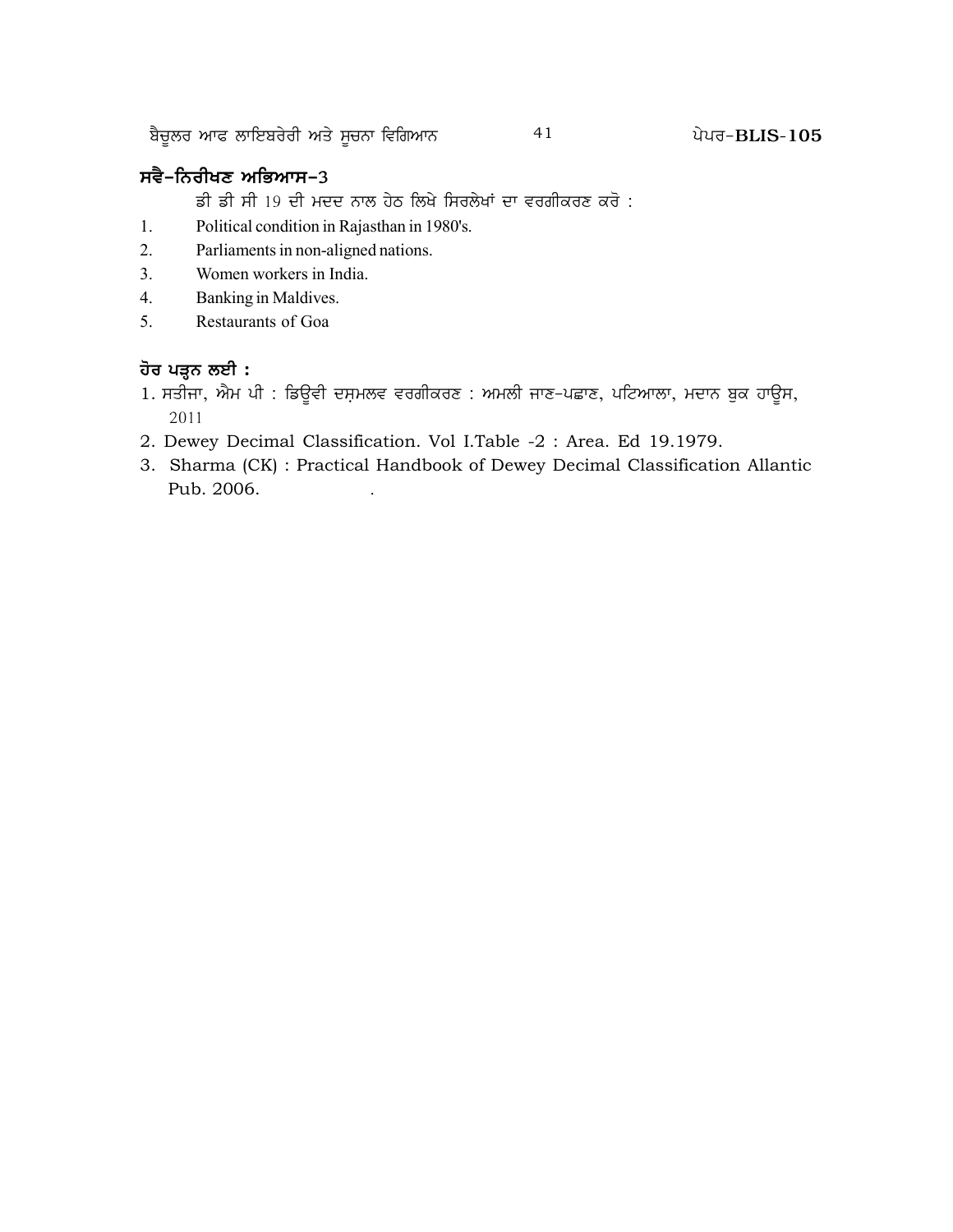| ਬੈਚੂਲਰ ਆਫ ਲਾਇਬਰੇਰੀ ਅਤੇ ਸੂਚਨਾ ਵਿਗਿਆਨ                       |                               | ਪੇਪਰ-BLIS-105 |
|-----------------------------------------------------------|-------------------------------|---------------|
| ਨਾਲੇਜ ਆਰਗੇਨਾਈਜੇਸ਼ਨ ਐਂਡ ਇਨਫਰਮੇਸ਼ਨ ਪ੍ਰੋਸੈਸਿੰਗ: ਕਲਾਸੀਫਿਕੇਸ਼ਨ |                               |               |
|                                                           | ਪ੍ਰੈਕਟਿਸ - ਸੀ.ਸੀ ਐਂਡ ਡੀ.ਡੀ.ਸੀ |               |

| ਪਾਠ ਨੰ. 2.6 | ਲੇਖਕ : ਡਾ. ਐਮ.ਪੀ.ਸਤੀਜਾ  |
|-------------|-------------------------|
|             | ਅਨਵਾਦਕ : ਡਾ. ਜਸਮੇਰ ਸਿੰਘ |

#### ਟੇਬਲ 3 ਦੀ ਵਰਤੋਂ : ਸਾਹਿਤ ਰੂਪਾਂ ਦੀਆਂ ਨਿੱਜੀ ਉਪਵੰਡਾਂ (Use of Table : 3)

ਜਿਵੇਂ ਕਿ ਨਾਂ ਤੋਂ ਹੀ ਸਪਸ਼ਟ ਹੈ, ਡੀ ਡੀ ਸੀ 19 ਦਾ ਟੇਬਲ-3 800 ਸਾਹਿਤ ਮੱਖ ਵਰਗ ਲਈ ਤਿਆਰ ਕੀਤਾ ਗਿਆ ਹੈ। ਡੀ ਡੀ ਸੀ 19 ਵਿਚ ਟੇਬਲ-3 ਨੂੰ 3 ਅਤੇ 3A ਵਿਚ ਵੰਡਿਆ ਗਿਆ ਹੈ। 3A ਦੀ ਵਰਤੋਂ ਕੇਵਲ 3 ਵਿਚ ਦਿੱਤੇ ਨਿਰਦੇਸ਼ਾਂ ਅਨੁਸਾਰ ਹੀ ਕਰਨੀ ਹੈ, ਜਦੋਂ ਕਿ ਟੇਬਲ 3 ਦੀ ਵਰਤੋਂ ਡੀ ਡੀ ਸੀ ਭਾਗ 2 ਦੀ 800 ਅਨੁਸੂਚੀ ਵਿਚ ਦਿੱਤੀ ਹਦਾਇਤਾਂ ਅਨੁਸਾਰ ਕੀਤੀ ਜਾਂਦੀ ਹੈ। ਇਥੇ ਇਹ ਸਪਸ਼ਟ ਕੀਤਾ ਜਾ ਸਕਦਾ ਹੈ, ਕਿ ਟੇਬਲ 3 ਅਤੇ 3A ਵਿਚ ਕੋਈ ਖਾਸ ਨਵੀਂ ਗੱਲ ਨਹੀਂ ਪਰ ਇਸਨੂੰ ਮੱਖ ਵਰਗ, ਖਾਸ ਕਰਕੇ 808 ਅਤੇ 809 ਤੋਂ ਅੱਡ ਰੱਖਣ ਲਈ ਹੀ ਅਜਿਹਾ ਕੀਤਾ ਗਿਆ ਜਾਪਦਾ ਹੈ। 808 ਅਤੇ 809 ਵਰਗ ਅੰਕਾਂ ਲਈ ਟੇਬਲ 3A ਦੀ ਸਿੱਧੀ ਵਰਤੋਂ ਬਾਰੇ ਹਦਾਇਤਾਂ ਹਨ। ਪਹਿਲਾਂ ਜਿਹੜਾ ਕੰਮ "Divide Like" ਨਿਰਦੇਸ਼ ਨਾਲ ਕੀਤਾ ਜਾਂਦਾ ਸੀ, ਹੁਣ ਇਸਨੂੰ "add to ......" ਦੀ ਸਰਲ ਵਿਧੀ ਨਾਲ ਕੀਤਾ ਜਾ ਸਕਦਾ ਹੈ। ਇਨ੍ਹਾਂ ਦੋ ਟੇਬਲਾਂ ਦੀ ਵਰਤੋਂ ਨੇ ਵਰਗ ਅੰਕਾਂ ਵਿਚ ਹੋਰ ਪਹਿਲਆਂ ਤੋਂ ਅੰਕ ਜੋੜਨੇ ਸੌਖੇ ਕਰ ਦਿੱਤੇ ਹਨ।

ਟੇਬਲ 3 ਵਿਚ ਟੇਬਲ 1 ਵਾਂਗ ਹੀ 01-07 ਪਮਾਣਿਕ ਉਪਵੰਡਾਂ ਲਈ ਨਿਸ਼ਚਿਤ ਕੀਤੇ ਗਏ ਹਨ। ਪਮਾਣਿਕ ਉਪਵੰਡ 08 ਡੀ ਡੀ ਸੀ 18 ਵਾਂਗ ਹੀ ਸੰਗ੍ਰਹਿਤ ਪਸਤਕ ਲਈ ਹੈ। ਇਸ ਲਈ 08 ਮੱਖ ਵਰਗ ਲਈ ਪ੍ਰਮਾਣਿਕ ਉਪਵੰਡ ਵਜੋਂ ਪਛਾਣਿਆ ਜਾਣ ਲੱਗ ਪਿਆ ਹੈ। ਪ੍ਰਮਾਣਿਕ ਉਪਵੰਡ "08" ਨੂੰ ਟੇਬਲ 3A ਤੋਂ ਅੰਕ ਜੋੜਕੇ ਵਧਾਇਆ ਜਾ ਸਕਦਾ ਹੈ। ਪ੍ਰਮਾਣਿਕ ਉਪਵੰਡ 09 ਇਤਿਹਾਸ, ਵੇਰਵਾ, ਆਲੋਚਨਾ ਸਾਹਿਤ ਦੇ ਸਾਰੇ ਵਰਗ ਅੰਕਾਂ ਨਾਲ ਸਮਾਨ ਰੂਪ ਵਿਚ ਲਾਗੂ ਕੀਤੀ ਜਾ ਸਕਦੀ ਹੈ। "09" ਨਾਲ ਪੀਰੀਅਡ ਟੇਬਲ ਜਾਂ 3A ਟੇਬਲ ਵਿਚੋਂ ਸਾਹਿਤਕ ਨਜ਼ਰੀਆ ਅੰਕਾਂ ਨਾਲ ਵਧਾਇਆ ਜਾ ਸਕਦਾ ਹੈ. ਪਰ ਇਕੋ ਸਮੇਂ ਦੋਹਾਂ ਦੀ ਵਰਤੋਂ ਨਹੀਂ ਕੀਤੀ ਜਾ ਸਕਦੀ. ਖਾਸ ਕਰਕੇ ਉਦੋਂ ਜਦੋਂ ਸਾਹਿਤ ਦੀ ਕਿਸਮ ਨਾ ਦਿੱਤੀ ਹੋਵੇ। ਇਕ ਗੱਲ ਦਾ ਧਿਆਨ ਰੱਖਿਆ ਜਾਵੇ, ਕਿ 800 ਸਾਹਿਤ ਦੇ ਵਰਗ ਅੰਕਾਂ ਲਈ ਸਮਾਂ ਟੇਬਲ 1 ਵਿਚੋਂ ਨਹੀਂ ਲੈਣਾ, ਸਗੋਂ ਸਾਹਿਤ ਦੀਆਂ ਅਨਸਚੀਆਂ ਵਿਚ ਹਰ ਇਕ ਭਾਸ਼ਾ ਲਈ ਵੱਖਰੇ ਵੱਖਰੇ ਕਾਲ ਜਾਂ ਸਮੇਂ ਦੇ ਨੰਬਰਾਂ ਦਾ ਪ੍ਰਾਵਧਾਨ ਮਿਲਦਾ ਹੈ। ਟੇਬਲ 1 ਦੇ '08' ਅਤੇ '09' ਨੂੰ ਟੇਬਲ 3 ਵਿਚ ਥੋੜ੍ਹਾ ਬਹੁਤ ਬਦਲਿਆ ਗਿਆ ਹੈ। 800 ਸਾਹਿਤ ਨੂੰ ਹੇਠ ਲਿਖੇ ਅਨੁਸਾਰ ਅੱਡ-ਅੱਡ ਰੂਪਾਂ ਵਿਚ ਵੰਡਿਆ ਗਿਆ ਹੈ :

- ਕਵਿਤਾ  $-1$
- $-2$ ਨਾਟਕ
- $-3$ ਗਲਪ
- ਲੇਖ  $-4$
- $-5$ ਭਾਸ਼ਣ
- ਪੱਤਰ  $-6$
- ਓਪਹਾਸ ਅਤੇ ਮਜਾਕ  $-7$
- $-8$ ਫੁਟਕਲ

ਹਰ ਇਕ ਫਾਰਮ ਉਪਵੰਡ (Form Division) ਨੂੰ ਅੱਗੇ ਬਹੁਤ ਸਾਰੀਆਂ ਕਿਸਮਾਂ ਵਿਚ ਵੰਡਿਆ ਗਿਆ ਹੈ। ਇਨ੍ਹਾਂ ਨੂੰ ਅੱਗੇ ਵੰਡਣ ਵੇਲੇ ਸਿਫਰ (0) ਲਗਾਕੇ ਉਪਵੰਡ ਦਾ ਅੰਕ ਲਗਾਇਆ ਜਾਂਦਾ ਹੈ। ਫਾਰਮ ਵੰਡਾਂ ਅਤੇ ਉਪਵੰਡਾਂ ਨਾਲ ਦੋ ਸਿਫਰਾਂ (00) ਲਗਾ ਕੇ ਪ੍ਰਮਾਣਿਕ ਉਪਵੰਡਾਂ ਲਗਾਉਣ ਦਾ ਉਪਰਾਲਾ ਵੀ ਕੀਤਾ ਗਿਆ ਹੈ। ਉਦਾਹਰਣ ਲਈ ''-3 ਗਲਪ'' ਦੀਆਂ ਉਪਵੰਡਾਂ ਵਿਚਾਰਦੇ ਹਾਂ :

- $-3001 3009$ Standard subdivisions of Fiction
- $-301 308$ Fiction of Specific Scope and Kinds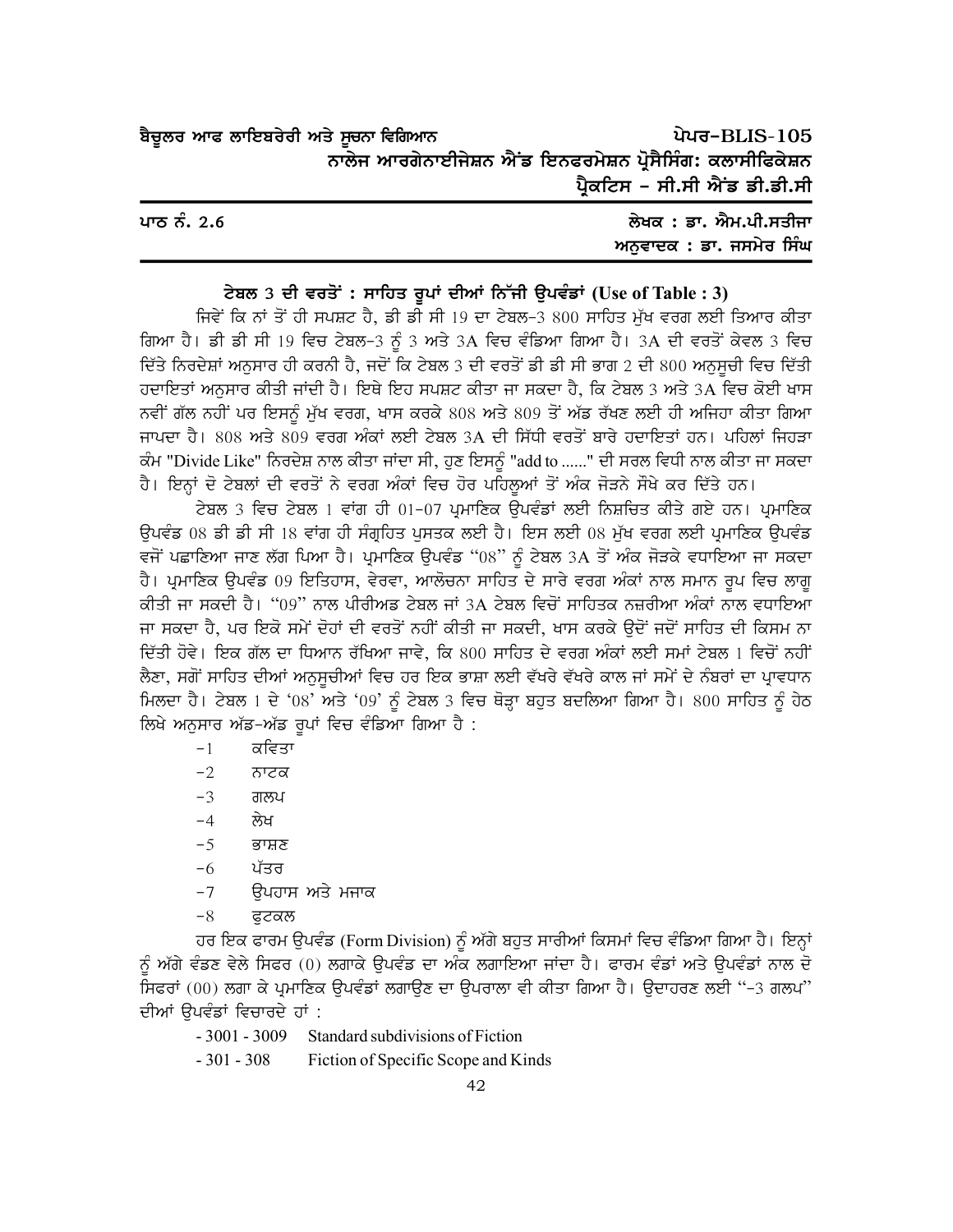ਬੈਚੂਲਰ ਆਫ ਲਾਇਬਰੇਰੀ ਅਤੇ ਸੂਚਨਾ ਵਿਗਿਆਨ

- $-301$ Short stories
- $-306$ Cartoon fiction
- $-308$ Specific type of fiction
- $-3081$ Historical and period
- $-3083$ Sociological, psychological, realistic
- $-3084$ Occupational
- $-3085$ Love and romance
- $-3087$ Adventure

ਇਸੇ ਗਲਪ ਦੀਆਂ ਉਪਵੰਡਾਂ ਨੂੰ ਗਲਪ ਦੀਆਂ ਕਿਸਮਾਂ ਮੰਨਿਆ ਗਿਆ ਹੈ, ਜਦੋਂ ਕਿ ਹੋਰ ਅੱਗੇ ਉਪਵੰਡਾਂ ਨੂੰ ਭੇ ਦ (Variety) ਆਖਿਆ ਜਾਂਦਾ ਹੈ; ਜਿਵੇਂ ਕਿ 3081-3087 ਨੂੰ ਗਲਪ ਦੀ ਕਿਸਮਾਂ ਦੀ ਪ੍ਰਕਾਰਾਂ ਆਖਿਆ ਜਾ ਸਕਦਾ ਹੈ।

31-39 ਵਿਸ਼ੇਸ਼ ਕਾਲਾਂਤਰਾਂ ਦੀ ਗਲਪ ਗਰਦਾਨਿਆ ਗਿਆ ਹੈ। 31 ਤੋਂ 38 ਤੱਕ ਹਰ ਇਕ ਭਾਸ਼ਾ ਦੇ ਸਾਹਿਤ ਨੂੰ ਉਸ ਭਾਸ਼ਾ ਦੇ ਵਿਸ਼ੇਸ਼ ਕਾਲਾਂਤਰ (Period) ਲਈ ਵਰਤਿਆ ਜਾਂਦਾ ਹੈ। ਉਦਾਹਰਣ ਵਜੋਂ ਅੰਗ੍ਰੇਜ਼ੀ ਸਾਹਿਤ ਗਲਪ ਲਈਏ

- 31 Fiction of Early English Period
- 32 Fiction of Pre-Elizabethan Period
- 33 Fiction of Elizabethan Period
- $34$ Fiction of Post-Elizabethan Period
- 35 Fiction of Queen Anne Period
- 36 Fiction of Later 18th Century
- 37 Fiction of early 19th Century
- 38 Fiction of Victorian Period
- 39 Fiction of 20th Century

ਇਸੇ ਪੁਕਾਰ, ਹਿੰਦੀ ਗਲਪ ਲਈ ਕਾਲਾਂਤਰ ਇਸ ਪ੍ਰਕਾਰ ਹੈ :

- 31 Hindi Fiction upto 1345
- 32 Hindi Fiction from 1345-1645
- 33 Hindi Fiction from 1645-1845
- $34$ Hindi Fiction from 1845-1895
- 35 Hindi Fiction from 1845-1920
- $36$ Hindi Fiction from 1920-1940
- 37 Hindi Fiction after 1940

ਕਾਲਾਂਤਰ ਉਪਵੰਡ ਤੋਂ ਬਾਅਦ ਅਸੀਂ ਮੁੱਖ ਵਰਗ 800 ਲਈ ਟੇਬਲ 3 ਵਿਚ ਬਣਾਈਆਂ ਗਈਆਂ ਵਿਸ਼ੇਸ਼ ਪ੍ਰਮਾਣਿਕ ਉਪਵੰਡਾਂ ਲਗਾ ਸਕਦੇ ਹਾਂ।

ਇਸ ਪ੍ਰਕਾਰ ਅਸੀਂ ਵੇਖਦੇ ਹਾਂ ਕਿ ਮੁੱਖ ਵਰਗ 800 ਦੇ ਬਹੁਤ ਸਾਰੇ ਪਹਿਲੂ – ਜਿਵੇਂ ਕਿ ਭਾਸ਼ਾ, ਫਾਰਮ, ਕਾਲ, ਪ੍ਰਮਾਣਿਕ ਉਪਵੰਡਾਂ, ਅਤੇ ਅੱਗੇ ਹੋਰ ਵਧਾਉਣ ਲਈ ਨਜ਼ਰੀਏ ਆਦਿ ਹਨ। ਬਹੁਤ ਸਾਰੇ ਜਟਿਲ ਪਹਿਲੂਆਂ ਕਰਕੇ, ਉਨ੍ਹਾਂ ਨੂੰ ਤਰਤੀਬਣ ਵਿਚ ਔਖਿਆਈ ਪੇਸ਼ ਆਉਂਦੀ ਹੈ। ਭਾਸ਼ਾ, ਫਾਰਮ ਅਤੇ ਕਾਲ ਕੇਂਦਰੀ ਪਹਿਲੂ ਹਨ, ਜਿਨ੍ਹਾਂ ਨੂੰ ਘਟਦੇ ਕ੍ਰਮ ਵਿਚ ਰੱਖਿਆ ਗਿਆ ਹੈ। ਅਸੀਂ ਅੱਡ-ਅੱਡ ਕੇਸਾਂ ਨੂੰ ਇਕ-ਇਕ ਕਰਕੇ ਵਿਚਾਰਾਂਗੇ।

ਜਦੋਂ ਭਾਸ਼ਾ ਪਹਿਲੂ ਨੂੰ ਵਿਚਾਰੇ ਬਗੈਰ ਸਾਹਿਤ ਦਾ ਵਿਆਪਕ ਅਧਿਐਨ ਕੀਤਾ ਜਾਂਦਾ ਹੈ, ਤਾਂ ਅਜਿਹੇ ਅਧਿਐਨ ਵਜੋਂ 1. ਉਪਜੇ ਜਨਰਲ ਉਪ ਵਿਸ਼ੇ ਜਾਂ ਭਾਗ 801 ਤੋਂ 809 ਨੰਬਰਾਂ ਵਿਚ ਰੱਖੇ ਜਾਂਦੇ ਹਨ। ਜੇਕਰ ਬਰੀਕੀ ਨਾਲ ਵਿਚਾਰਿਆ ਜਾਵੇ ਤਾਂ ਟੇ

43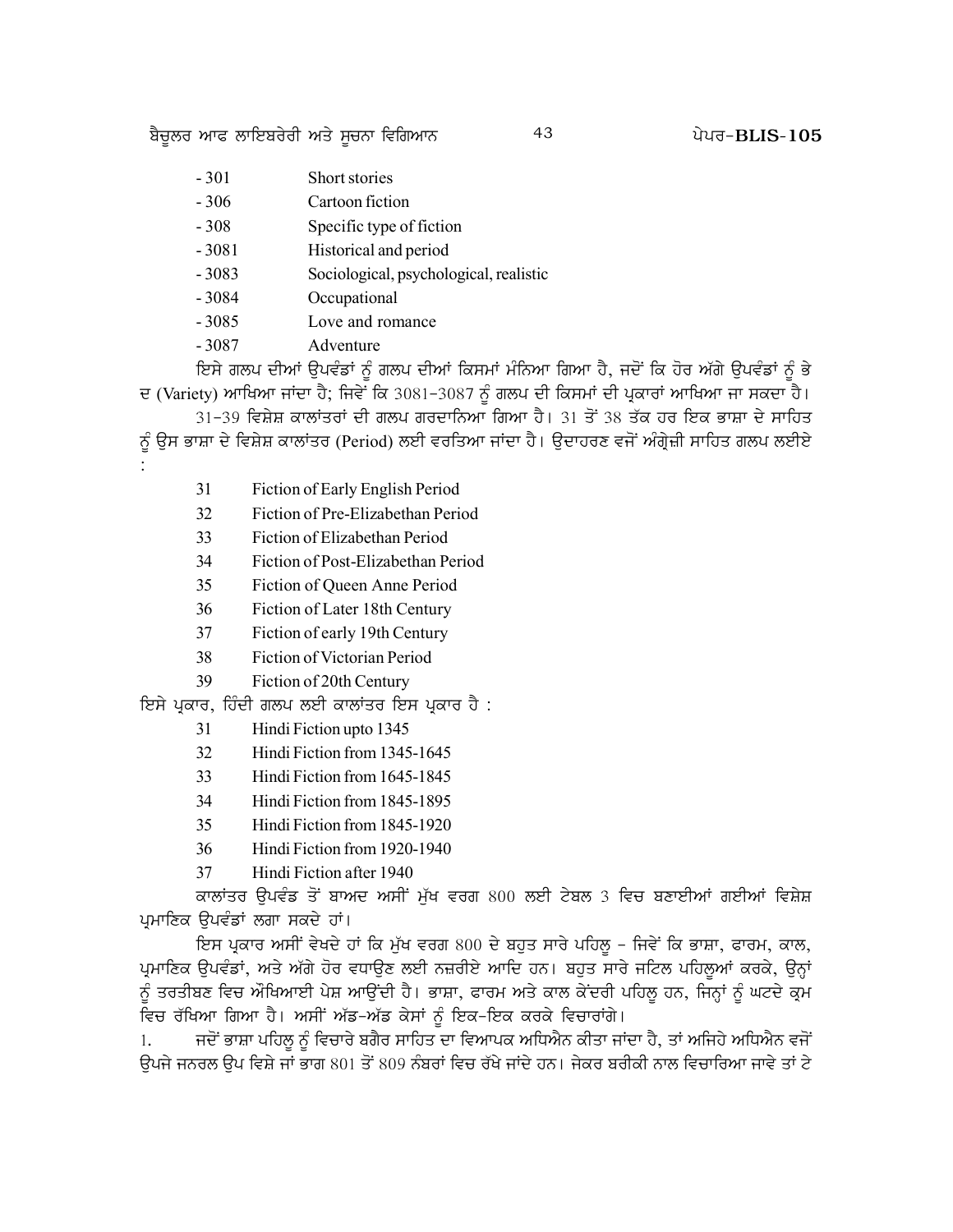ਬਲ 1 ਦੀਆਂ ਪ੍ਰਮਾਣਿਕ ਉਪਵੰਡਾਂ ਦੇ ਸੋਧੇ ਹੋਏ ਰੂਪ ਨਜ਼ਰ ਆਉਂਦੇ ਹਨ।

ਮੱਖ ਵਰਗ :

- 801 Philosophy and theory
- 802 Miscellany about literature
- 803 Dictionaries, encyclopaedias, etc.
- 805 Serial publications
- 806 Organisations
- 807 Study and teaching
- Rhetoric and collection 808
- 809 History, description, critical appraisal of more than one literature.

801 ਅਤੇ 808 ਦੀਆਂ ਕੁੱਝ ਉਪਵੰਡਾਂ ਨੂੰ ਅਨੁਸੂਚੀ ਵਿਚ ਗਿਣਤੀ ਕੀਤਾ ਗਿਆ ਹੈ। ਇਥੇ ਕੁੱਝ ਸੰਸ਼ਲੇਸ਼ਣ ਵੀ ਸੰਭਵ ਹੈ। ਪਰ ਫੇਰ ਵੀ 808.8 ਵਿਚ ਦਿੱਤਾ ਕ੍ਰਮ "Collection from more than one literature" ਦਾ ਵਰਣਨ ਕੀਤਾ ਜਾਂਦਾ ਹੈ। ਉੱਧਰਣ ਫਾਰਮੁਲਾ :

ਆਧਾਰ ਅੰਕ  $808.8$  + ਫਾਰਮ + ਕਾਲ (ਟੇਬਲ 1 ਤੋਂ)

20ਵੀਂ ਸਦੀ ਸਾਹਿਤ ਵਿਚੋਂ ਸੰਗਹਿ (ਬਿਨਾਂ ਕਿਸੇ ਕਿਸਮ ਦੇ)

808.8001-808.8005 ਵਿਸ਼ੇਸ਼ ਕਾਲਾਂਤਰ ਤੋਂ ਸੰਗਹਿ

ਇਥੇ ਦਿੱਤੀਆਂ ਹਦਾਇਤਾਂ ਅਨਸਾਰ 808.800 ਆਧਾਰ ਅੰਕ ਨਾਲ ਟੇਬਲ 1 ਦੇ 0901-0905 ਨੰਬਰਾਂ ਵਿਚੋਂ 090 ਤੋਂ ਬਾਅਦ ਆਉਣ ਵਾਲਾ ਨੰਬਰ ਜੋੜਨਾ ਹੈ। ਉਥੇ 20ਵੀਂ ਸਦੀ ਲਈ ਨੰਬਰ 0904 ਹੈ। ਇਸ ਲਈ 090 ਤੋਂ ਬਾਅਦ ਪਦ "4" ਹੈ। ਇਸ ਲਈ ਪਰਾ ਵਰਗ ਨੰਬਰ

 $808.800 + 4 = 808.8004$  ਬਣਿਆ।

ਇਸੇ ਪ੍ਰਕਾਰ ਕੁੱਝ ਹੋਰ ਉਦਾਹਰਣਾਂ ਵੇਖੋ :

Collection of 16th Century Literature

 $808.800 + 31$  (from 09031 Table I) = 808.800 31

Selections from literature of 1990's

 $808.800 + 49$  (from 09049 Table I) = 808.800 49

A Collection of Poetry

808.81

Collections from Poetry of 1990s

```
808.80 + 0 + 49 = 808.800 49
```
808.81 ਕਵਿਤਾ ਵਿਚੋਂ ਸੰਗ੍ਰਹਿਆਂ ਲਈ ਹੈ। ਇਸ ਨੰਬਰ ਨਾਲ ਤਾਰਾ '\*' ਚਿੰਨ੍ਹ ਲੱਗਿਆ ਹੈ। 808.81-808.88 ਵਿਚ ਦਿੱਤੀ ਹਦਾਇਤ ਅਨੁਸਾਰ ਅਸੀਂ 808.81 ਨਾਲ ਉਥੇ ਬਿਆਨ ਕੀਤੇ ਅਨੁਸਾਰ 'ਕਾਲਾਂਤਰ' ਸੰਕੇਤਨ ਜੋੜ ਦਿੱਤੀ ਹੈ। ਇਥੇ ਫੇਰ ਸਮਾਂ ਜਨਰਲ ਕਾਲ ਸਾਰਣੀ (ਟੇਬਲ 1) ਪ੍ਰਮਾਣਿਕ ਉਪਵੰਡਾਂ ਤੋਂ ਲਿਆ ਹੈ। ਨਿਯਮ ਅਨੁਸਾਰ ਜਦੋਂ ਕੋਈ ਭਾਸ਼ਾ ਨਾ ਦਿੱਤੀ ਹੋਵੇ, ਤਾਂ "ਕਾਲ" ਟੇਬਲ 1 ਵਿਚੋਂ ਲੈਣਾ ਹੈ।

ਇਹ ਨੋਟ ਕਰ ਲਿਆ ਜਾਵੇ, ਕਿ ਕਾਲਾਂਤਰ ਵੰਡ ਵਿਸ਼ੇਸ਼ ਕਿਸਮ ਦੀਆਂ ਸਾਹਿਤਕ ਵੰਡਾਂ ਨਾਲ ਨਹੀਂ ਲਗਦਾ, ਜਿਹੜੀਆਂ ਕਿ ਕੁੱਝ ਵਿਸ਼ੇਸ਼ ਕਿਸਮ ਦੇ ਗੁਣ ਬਿਆਨ ਕਰਦੀਆਂ ਹੋਣ।

Collection of Epic Poetry of 20th Century

 $808.81 + 3 = 808.813$ (ਕੋਈ ਕਾਲ ਨਹੀਂ ਜੋਤਿਆ ਗਿਆ)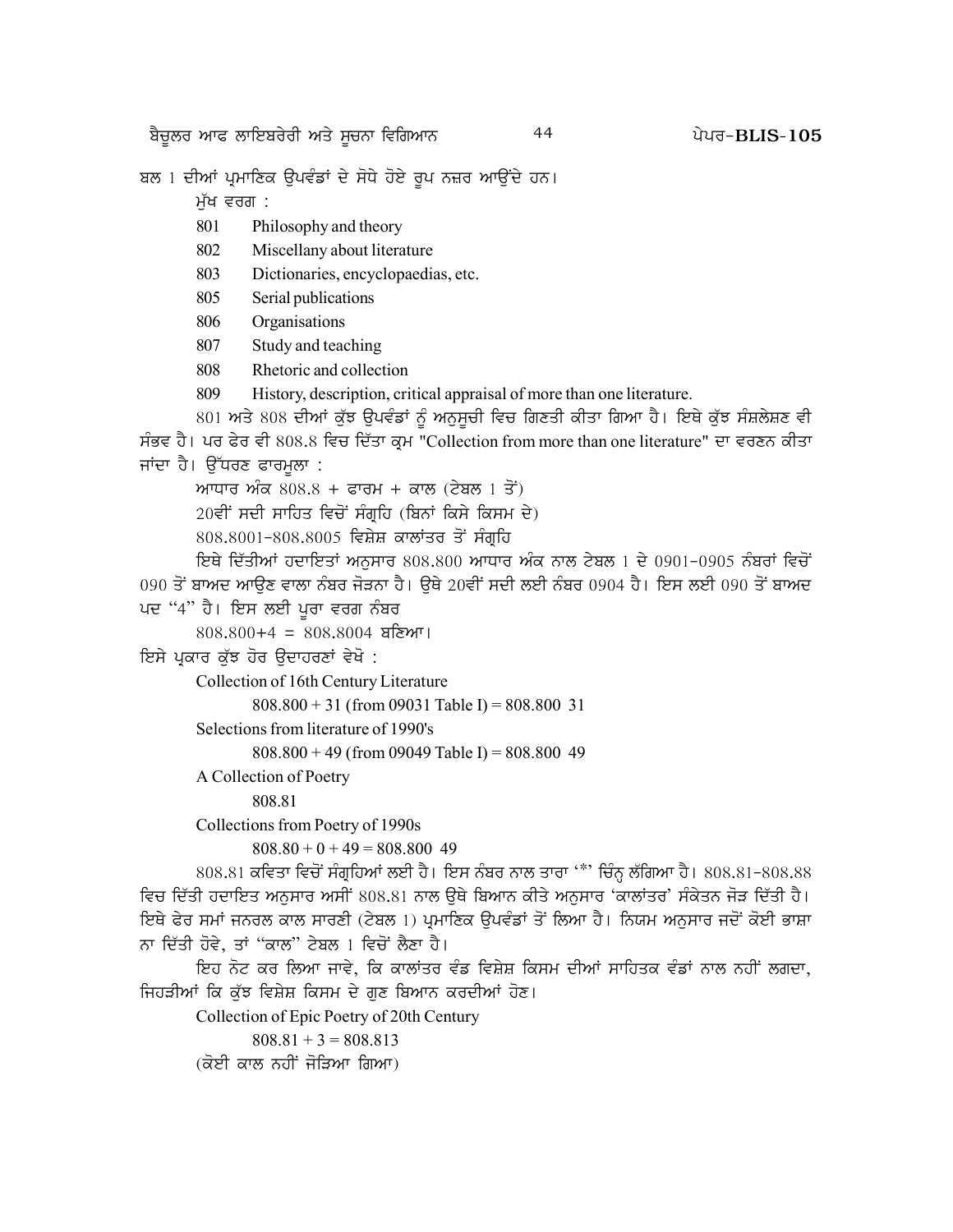ਬੈਚੂਲਰ ਆਫ ਲਾਇਬਰੇਰੀ ਅਤੇ ਸੂਚਨਾ ਵਿਗਿਆਨ

45

ਇਸੇ ਪਕਾਰ,

Collection of 20th Century Drama on Social Themes

 $808.829 + 355 (T3A) = 808.829 355$ 

808.829 ਹੇਠ ਦਿੱਤੀ ਹਦਾਇਤਾਂ ਅਨਸਾਰ ਇਥੇ 355 ਸੰਕੇਤਨ ਟੇਬਲ 3A ਵਿਚੋਂ ਜੋੜੀ ਗਈ ਹੈ। 20ਵੀਂ ਸਦੀ ਲਈ ਕੋਈ ਕਾਲਾਂਤਰ ਵੰਡ ਨਹੀਂ ਜੋੜੀ ਜਾ ਸਕਦੀ, ਕਿਉਂਕਿ ਇਥੇ ਅਜਿਹਾ ਕਰਨ ਲਈ ਕੋਈ ਹਦਾਇਤ ਨਹੀਂ ਦਿੱਤੀ ਗਈ।

#### ਜਦੋਂ ਭਾਸ਼ਾ ਹਾਜਰ ਹੋਵੇ  $\Pi$

ਵਿਸ਼ੇਸ਼ ਭਾਸ਼ਾਵਾਂ ਦੇ ਸਾਹਿਤ 810-890 ਵਿਚ ਰੱਖੇ ਗਏ ਹਨ, ਅਤੇ ਭਾਸ਼ਾ ਉੱਧਰਣ ਕ੍ਰਮ ਵਿਚ ਪਹਿਲੇ ਪਹਿਲੂ ਵਜੋਂ ਆਉਂਦੀ ਹੈ। ਕਿਸੇ ਭਾਸ਼ਾ ਦੇ ਸਾਹਿਤ ਲਈ ਸਹਿ-ਵਿਸਤ੍ਰਿਤ ਵਰਗ ਨੰਬਰ ਬਣਾਉਣ ਦੀ ਵਿਧੀ ਡੀ ਡੀ ਸੀ 19 ਦੇ ਭਾਗ 2 ਦੇ ਪੰਨੇ 1398-1400 ਤੇ ਵਿਸਤਾਰ ਸਹਿਤ ਸਮਝਾਈ ਗਈ ਹੈ। ਇਸਨੂੰ ਸਰਲ ਢੰਗ ਨਾਲ ਹੇਠ ਲਿਖੇ ਅਨੁਸਾਰ ਬਿਆਨ ਕੀਤਾ ਜਾ ਸਕਦਾ ਹੈ।

ਮੁੱਖ ਵਰਗ ਦਾ ਪਦ 8 ਅਤੇ ਭਾਸ਼ਾ ਦਾ ਨੰਬਰ ਮਿਲਕੇ ਸੰਯੁਕਤ ਪਹਿਲੂ ਬਣਾਉਂਦੇ ਹਨ, ਜਿਸਨੂੰ ਆਧਾਰ ਮੰਨਿਆ ਜਾਂਦਾ ਹੈ। ਇਸ ਤਰ੍ਹਾਂ ਬਣੇ ਆਧਾਰ ਦੇ ਨਾਲ ਬਾਕੀ ਸਾਰੇ ਪਹਿਲ ਤਰਤੀਬਵਾਰ ਜੋੜੇ ਜਾਂਦੇ ਹਨ। ਲਗਭਗ ਸਾਰੀਆਂ ਭਾਸ਼ਾਵਾਂ ਲਈ ਆਧਾਰ ਨੰਬਰ ਗਿਣਤੀ ਕੀਤੇ ਗਏ ਹਨ ਅਤੇ ਵਿਸ਼ੇਸ਼ ਤੌਰ ਤੇ ਦਰਸਾਏ ਗਏ ਹਨ। ਕਿਸੇ ਛੋਟੀ ਜਾਂ ਲਪਤ ਭਾਸ਼ਾ ਲਈ ਆਧਾਰ ਨੰਬਰ ਟੇਬਲ 6 ਭਾਸ਼ਾਵਾਂ ਵਿਚੋਂ ਲੈ ਕੇ ਬਣਾਇਆ ਜਾ ਸਕਦਾ ਹੈ।

#### ਉਦਾਹਰਣ ਵਜੋਂ :

- 891.99 Literature in other Indo-European languages
- 891.991 Albanian
- 891.892 Armenian
- 891.993-.998 Others

ਇਥੇ ਹਦਾਇਤ ਹੈ : 891.99 ਨਾਲ ਭਾਸ਼ਾ ਸੰਕੇਤਨ ਟੇਬਲ 6 ਦੀ 91993-91998 ਵਿਚੋਂ 9199 ਤੋਂ ਬਾਅਦ ਆਉਣ ਵਾਲਾ ਨੰਬਰ ਜੋੜੋ, ਜਿਵੇਂ ਕਿ Hittide 891.998 ਬਣਦੀ ਹੈ। ਇਸੇ ਪ੍ਰਕਾਰ Tocharian language ਦੇ ਸਾਹਿਤ ਲਈ ਵਰਗ ਅੰਕ 891.994 ਬਣਦਾ ਹੈ। ਪਰ ਇਹ ਆਧਾਰ ਨੰਬਰ ਨਹੀਂ ਸਗੋਂ ਅੰਤਿਮ ਨੰਬਰ ਹੈ। ਕਿਉਂਕਿ ਅਜਿਹੇ ਨੰਬਰ ਨਾਲ ਹੋਰ ਕੋਈ ਪਹਿਲ ਨਹੀਂ ਲਗਦਾ।

ਅਨਸਚੀ ਵਿਚ ਮਿਲਦੇ ਆਧਾਰ ਨੰਬਰ ਨਾਲ, ਅਸੀਂ ਹੇਠ ਲਿਖੇ ਕੁਮ ਵਿਚ ਪਹਿਲ ਜੋੜਦੇ ਹਾਂ :

ਆਧਾਰ ਨੰਬਰ + ਕਿਸਮ + ਕਾਲ + ਪੁਮਾਣਿਕ ਉਪਵੰਡ 08 ਜਾਂ 09 (ਵਿਸ਼ਾ/ਨਜ਼ਰੀਆ ਟੇਬਲ 3A ਤੋਂ) ਇਹ ਸਪਸ਼ਟ ਹੈ ਕਿ ਕਿਸੇ ਵੀ ਸਾਹਿਤਕ ਕਿਰਤ ਵਿਚ ਸਾਰੇ ਪਹਿਲੂ ਨਹੀਂ ਹੁੰਦੇ। ਕਿਸਮ ਪਹਿਲੂ ਟੇਬਲ 3 ਤੋਂ ਲੈਂਦਾ ਹੈ। ਮੁੱਖ ਵਰਗ 800 ਵਿਚ ਟੇਬਲ 3 ਦੀ ਵਰਤੋਂ ਬਾਰੇ ਆਮ ਹਦਾਇਤਾਂ ਦਿੱਤੀਆਂ ਗਈਆਂ ਹਨ, ਅਤੇ ਵਰਗ ਨੰਬਰ ਬਣਾਉਣ ਲਈ ਇਹ ਟੇਬਲ ਅਕਸਰ ਵਰਤਿਆ ਜਾਂਦਾ ਹੈ। ਜਿੱਥੇ ਵੀ ਟੇਬਲ 3 ਦੀ ਵਰਤੋਂ ਕੀਤੀ ਜਾਂਦੀ ਹੈ, ਅਜਿਹੇ ਆਧਾਰ ਨੰਬਰਾਂ ਨੰ ਤਾਰਾ ਚਿੰਨੂ <sup>'</sup>\*' ਲੱਗਿਆ ਹੁੰਦਾ ਹੈ। ਇਥੋਂ ਤੱਕ ਕਿ ਮਹਾਨ ਸਾਹਿਤਾਂ ਲਈ ਵੀ ਬਣੇ ਬਣਾਏ ਵਰਗ ਨੰਬਰ ਜਿਨ੍ਹਾਂ ਵਿਚ ਸਾਹਿਤਕ ਕਿਸਮਾਂ ਵੀ ਲਿਖੀਆਂ ਹੰਦੀਆਂ ਹਨ, ਮਿਲਦੇ ਹਨ : ੳਦਾਹਰਣ ਵਜੋਂ

- 821 **English Poetry**
- 822 English Drama
- 827 **English Satire and Humour**
- 861 Spanish Poetry
- 862 Spanish Drama
- 863 **Spanish Fiction**
- 864 Spanish Essays
- 865 Spanish Speeches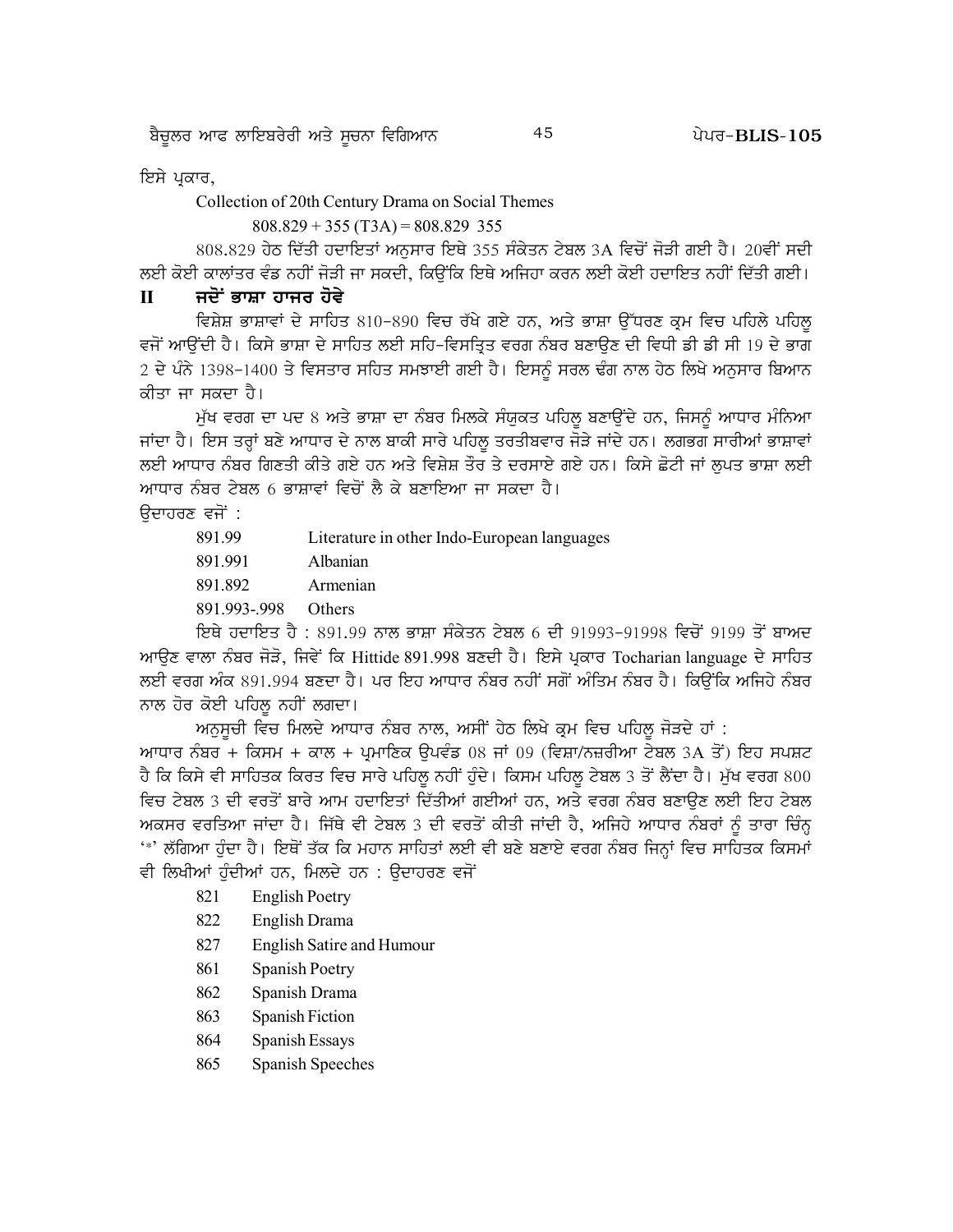866 Spanish Letters

867 Spanish Satire and Humour

868 Spanish miscellaneous writings

ਭੀ ਡੀ ਸੀ 19 ਦੇ ਭਾਗ 1 ਦੇ ਪੰਨੇ 387-388 ਤੇ ਟੇਬਲ 3 ਦੇ ਆਰੰਭ ਵਿਚ ਹੀ ਵਰਗ ਨੰਬਰ ਬਣਾਉਣ ਦੇ ਢੰਗ ਦਿੱਤੇ ਗਏ ਹਨ। ਇਨ੍ਹਾਂ ਹਦਾਇਤਾਂ ਨਾਲ ਪਹਿਲੂ ਢਾਂਚਾ ਸਪਸ਼ਟ ਹੋ ਜਾਂਦਾ ਹੈ। ਇਕੱਲੇ ਲੇਖਕਾਂ ਦੀਆਂ ਕਿਰਤਾਂ ਲਈ ਪ੍ਰਮਾਣਿਕ ਉਪਵੰਡਾਂ ਅਤੇ ਉਨ੍ਹਾਂ ਵਿਚ ਟੇਬਲ 3A ਨਾਲ ਵਾਧਾ ਨਹੀਂ ਕੀਤਾ ਜਾ ਸਕਦਾ। ਇਸ ਲਈ ਇਕ ਲੇਖਕ ਦੀ, ਜਾਂ ਲੇਖਕ ਬਾਰੇ ਪੁਸਤਕ ਨੂੰ ਇਕੋ ਜਿਹਾ ਨੰਬਰ ਲਗਦਾ ਹੈ।

A critical study of John Keats' Poetry

(ਉਹ 19ਵੀਂ ਸਦੀ ਦੇ ਅਰੰਭਕ ਕਾਲ ਦਾ ਅੰਗੇਜ਼ੀ ਕਵੀ ਸੀ)

82 (Base) + 1 (Form: Poetry) + 7 (Period from pp. 1403-4)

 $= 82 + 1 + 7 = 821.7$ 

(ਇਥੇ ਅਸੀਂ ਆਲੋਚਨਾ ਲਈ ਪਮਾਣਿਕ ੳਪਵੰਡ ਨਹੀਂ ਜੋੜ ਸਕਦੇ)

ਇਸੇ ਪ੍ਰਕਾਰ, "a study of plot construction in the novels of Thomas Hardy" ਦਾ ਵਰਗ ਅੰਕ ਇੰਝ ਸ਼ਣਦਾ ਹੈ $\cdot$ 

82 (Base) + 3 (Form, Fiction from Table  $3$ ) + 8

 $= 82 + 3 + 8 = 823.8$ 

ਇਥੇ ਆਲੋਚਨਾਤਮਕ ਤੱਤ "Plot Construction" ਨੂੰ ਛੱਡਣਾ ਪਵੇਗਾ। ਹਾਰਡੀ ਦੁਆਰਾ ਰਚਿਤ ਗਲਪ ਜਾਂ ਹਾਰਡੀ ਬਾਰੇ ਰਚੀ ਗਈ ਗਲਪ ਦੋਹਾਂ ਕਿਸਮ ਦੇ ਕੰਮਾਂ ਲਈ ਇਕੋ ਕਿਸਮ ਦਾ ਵਰਗ ਨੰਬਰ 823.8 ਲੱਗੇਗਾ, ਅਤੇ ਬਹੁਤ ਸਾਰੇ ਵਿਕਟੋਰੀਅਨ ਨਾਵਲਕਾਰ, ਜਿਵੇਂ ਕਿ ਹਾਰਡੀ, ਜਾਰਜ ਇਲੀਅਟ, ਠਾਕਰੇ, ਡਿਕਿੰਸ, ਅਤੇ ਸ੍ਰੀਮਤੀ ਗਾਸਕੇਨ ਨੂੰ ਕੇ ਵਲ ਪੁਸਤਕ ਨੰਬਰਾਂ ਦੁਆਰਾ ਹੀ ਅੱਡ ਕੀਤਾ ਜਾ ਸਕਦਾ ਹੈ। ਪਰ ਇਕ ਲੇਖਕ ਦੇ ਕੰਮ ਜਾਂ ਲੇਖਕ ਬਾਰੇ ਕੰਮਾਂ ਨੂੰ ਵਿਲੀਅਮ ਸੈਕਸਪੀਅਰ 822.33 ਵਾਂਗ ਅੱਗੇ ਵੰਡਿਆ ਜਾ ਸਕਦਾ ਹੈ। ਪਰ ਇਹ ਇਸ ਪਾਠ ਦੀਆਂ ਹੱਦਾਂ ਤੋਂ ਪਰੇ ਦੀ ਗੱਲ ਹੈ।

# III ਜੇਕਰ ਸਾਹਿਤ ਦੀ ਕਿਸਮ ਨਾ ਦਿੱਤੀ ਹੋਵੇ ਤਾਂ ਉੱਧਰਣ ਫਾਰਮੂਲਾ ਹੇਠ ਲਿਖੀ ਸ਼ਕਲ ਅਖ਼ਤਿਆਰ ਕਰ <mark>ਲੈਂਦਾ ਹੈ</mark> :

Base Number + 080 + Table 3A (No period)

Base Number + 0900 + Period for that Specific literature + Table 3A for viewpoint or theme

Collection of Hindi literature on love theme.

 $891.43 + 080 + 354$  (T3A) = 891.430 803 54

Collection of Hindi Literature on Tragedy

 $891.43 + 080 + 16$  (T3A) = 891.430 801 6

Critical Study of Characters in English Literature

 $82 + 09 + 27$  (T3A) = 820.927

History of 20th Century English Literature

 $82+0900+91=820.90091$ 

ਪਹਿਲੂ ਫਾਰਮੁਲੇ ਵਿਚ ਤੀਜਾ ਪਹਿਲੂ 'ਕਾਲ' ਹੈ ਜਿਸ ਵਿਚ ਲੇਖਕ ਸਿਰਜਣਾਤਮਕ ਜੀਵਨ ਜੀਵਿਆ ਹੈ। ਇਥੇ ਇਹ ਨੋਟ ਕੀਤਾ ਜਾਵੇ ਕਿ ਇਕ ਵਿਸ਼ੇਸ਼ ਭਾਸ਼ਾ ਦੇ ਸਾਹਿਤ ਦੇ ਮਾਮਲੇ ਵਿਚ 'ਕਾਲ' ਟੇਬਲ 1 ਦੀ ਪ੍ਰਮਾਣਿਕ ਉਪਵੰਡ ਵਿਚੋਂ ਨਹੀਂ ਲੈਣਾ ਹੈ। ਹਰ ਇਕ ਭਾਸ਼ਾ ਦੇ ਸਾਹਿਤ ਲਈ ਉਨ੍ਹਾਂ ਦੀਆਂ ਅਨੁਸੂਚੀਆਂ ਵਿਚ ਹੀ ਵਿਸ਼ੇਸ਼ ਕਾਲ ਵੰਡਾਂ ਦਿੱਤੀਆਂ ਗਈਆਂ ਹਨ, ਜਿਨ੍ਹਾਂ ਵਿਚੋਂ ਉਨ੍ਹਾਂ ਸਾਹਿਤਾਂ ਦੇ ਜਨਮ ਅਤੇ ਵਿਕਾਸ ਦੇ ਸਮੇਂ ਲਿਸਟ ਕੀਤੇ ਗਏ ਹਨ।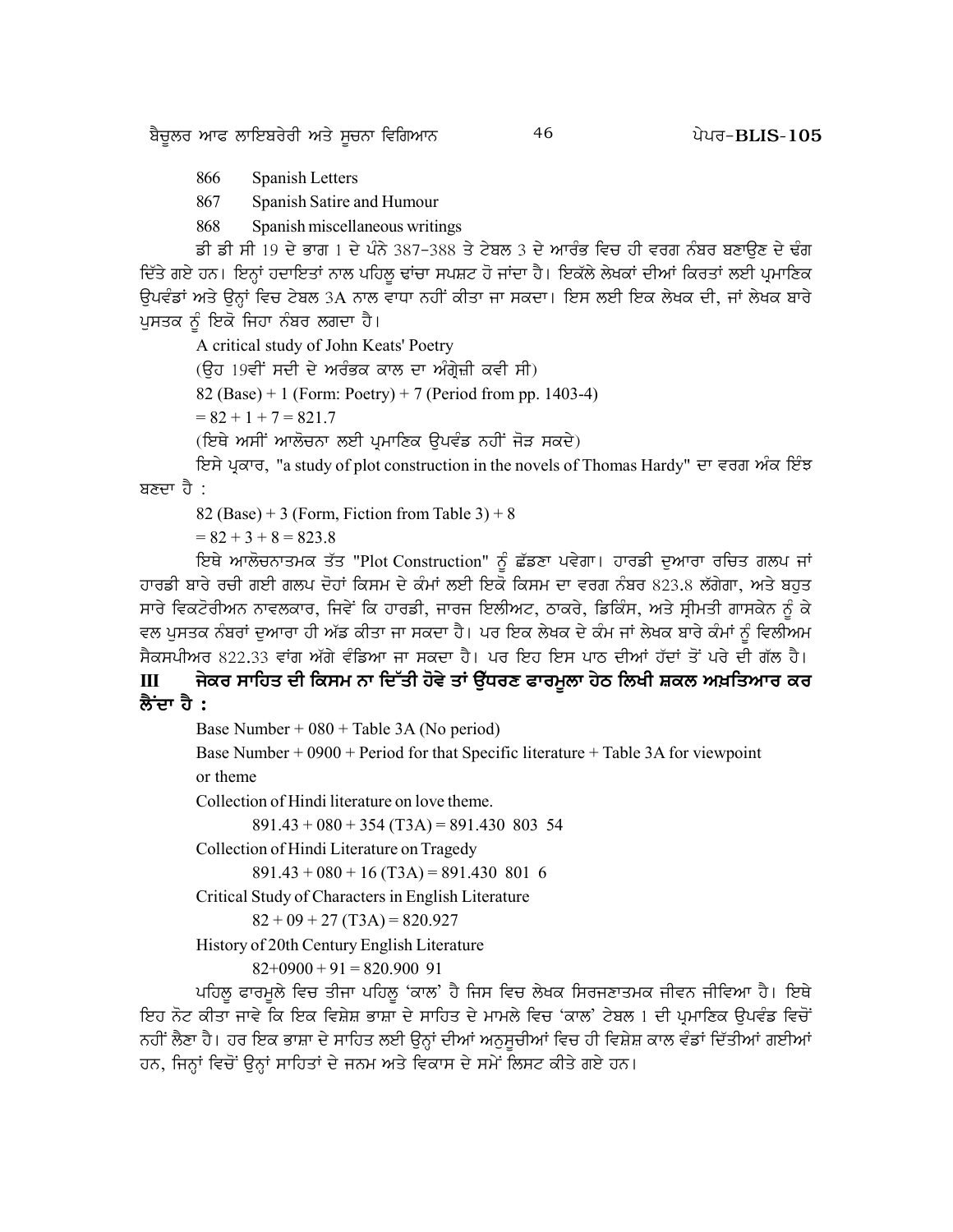<u>ਬੈਚੁਲਰ ਆਫ ਲਾਇਬਰੇਰੀ ਅਤੇ ਸੂਚਨਾ ਵਿਗਿਆਨ ਵਿੱਖ ਵਿੱਚ ਵਿੱਚ ਵਿੱਚ ਵਿੱਚ ਵਿੱਚ ਸਿੰਘਰ-BLIS-105</u>

ਉਦਾਹਰਣ ਲਈ : ਅਮਰੀਕਨ ਸਾਹਿਤ 810 ਲਈ ਕਾਲ ਟੇਬਲ ਹੇਠ ਲਿਖੇ ਅਨੁਸਾਰ ਦਿੱਤਾ ਗਿਆ ਹੈ :

- 1 Colonial period 1607-1776
- 2 Post Revolutionary period 1776-1830
- 3 Middle 19th century 1830-1861
- 4 Later 19th century 1861-1900
- 5 Twentieth century
- 52 Early, 1900-1945
- 54 Later, 1945-.

ਕਾਲਾਂਤਰ ਟੇਬਲਾਂ ਬਾਰੇ ਇਕ ਗੱਲ ਨੋਟ ਕਰਨ ਵਾਲੀ ਹੈ. ਜੇਕਰ ਇਕ ਭਾਸ਼ਾ ਬਾਰੇ ਇਕ ਤੋਂ ਵੱਧ ਦੇਸ਼ਾਂ ਵਿਚ ਸਾਹਿਤ ਰਚਨਾ ਹੋਈ ਹੋਵੇ, ਤਾਂ ਹਰ ਇਕ ਵੱਡੇ ਦੇਸ਼ ਲਈ ਅੱਡ 'ਕਾਲ' ਟੇਬਲ ਦਿੱਤਾ ਜਾਂਦਾ ਹੈ। ੳਦਾਹਰਣ ਵਜੋਂ ਫ੍ਰੈਂਚ ਸਾਹਿਤ ਲਈ ਏਸ਼ੀਅਨ ਅਤੇ ਅਫਰੀਕਨ ਦੇਸ਼ਾਂ, ਬੈਲਜੀਅਮ, ਕੈਨੇਡਾ ਅਤੇ ਫਰਾਂਸ ਲਈ ਅੱਡ ਅੱਡ ਕਾਲਾਂਤਰ ਟੇਬਲ ਦਿੱਤੇ ਗਏ ਹਨ। ਇਹ ਸਮਝ ਆ ਜਾਣਾ ਚਾਹੀਦਾ ਹੈ, ਕਿ ਕਿੳਂਕਿ ਹਰ ਇਕ ਦੇਸ਼ ਵਿਚ ਸਾਹਿਤ ਦਾ ਜਨਮ ਅਤੇ ਵਿਕਾਸ ਅੱਡ*-*ਅੱਡ ਸਮੇ ਵਿਚ ਹੋ ਸਕਦਾ ਹੈ. ਇਸ ਲਈ ਉਸ ਅਨਸਾਰ ਹੀ 'ਕਾਲ' ਅੰਕ ਬਣਾਏ ਜਾਂਦੇ ਹਨ।

ਉਦਾਹਰਣ ਵਜੋਂ - ਫੈਂਚ ਭਾਸ਼ਾ ਦਾ ਪੀਰੀਅਡ ਟੇਬਲ ਹੇਠ ਲਿਖੇ ਅਨਸਾਰ ਹੈ :

ਏਸ਼ੀਅਨ ਅਤੇ ਅਫਰੀਕਨ ਦੇਸ਼ਾਂ ਲਈ

- 1 To 1960
- 2 Later 20th Century, 1960

ਬੈਲਜੀਅਮ ਲਈ

- 1 Early Period to 1830
- 2 19th Century, 1830-1900
- 3 20th Century
- 32 Early, 1900-1945
- 34 Later, 1945-

ਕੈਨੇਡਾ ਲਈ

- 3 Colonial period to 1867
- 4 Later 19th Century, 1867-1900
- 5 20th Century
- 52 Early, 1900-1945
- 54 Later, 1945

ਫਰਾਂਸ ਲਈ

- 1 Early period to 1400
- 2 15th century, 1400-1500
- 3 16th century, 1500-1600
- 4 Classical period, 1600-1715
- 5 18th century, 1715-1789
- 6 Revolution and Empire, 1789-1815
- 7 Constitutional monarchy, 1815-1848
- 8 Later 19th century, 1848-1900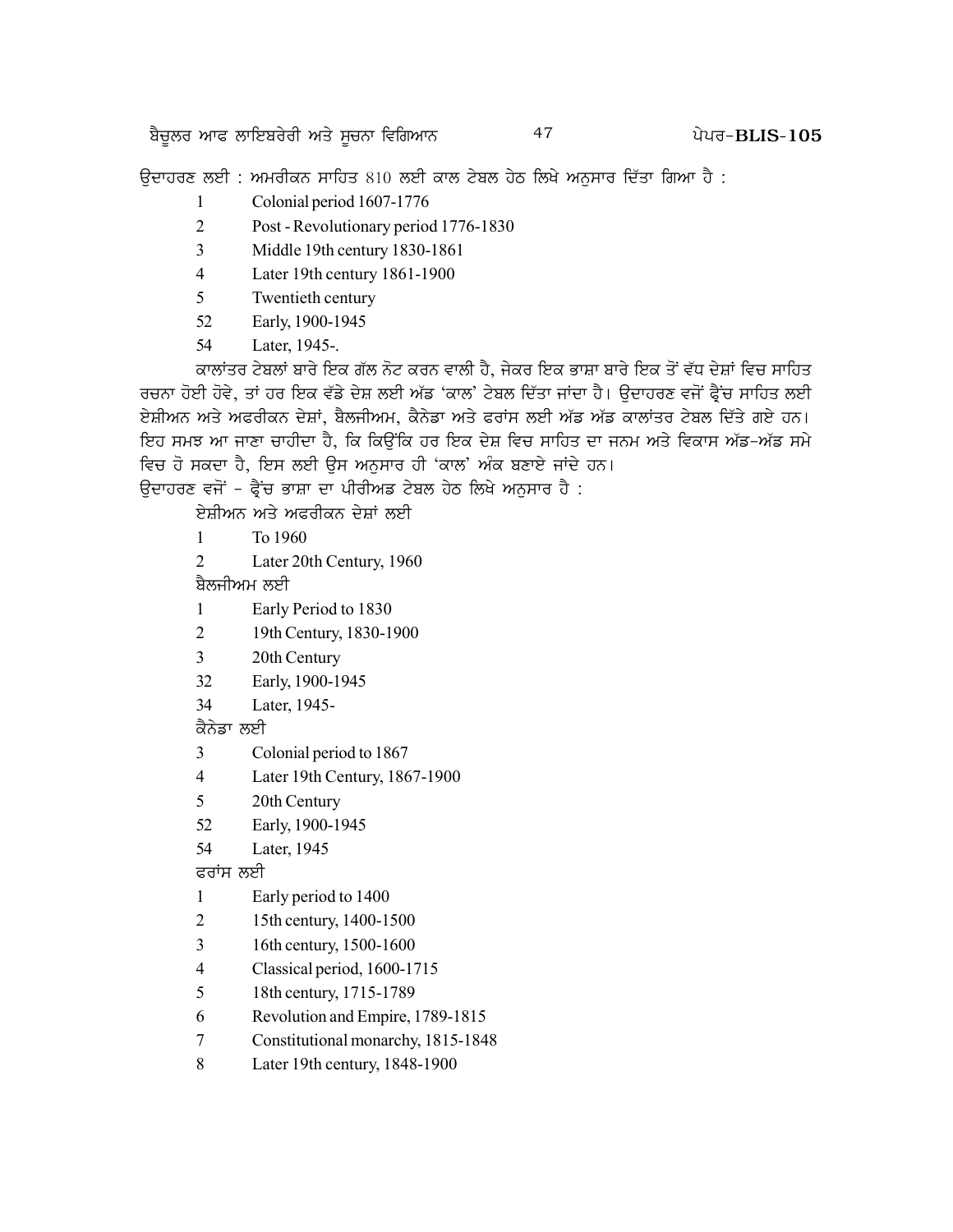ਬੈਚੂਲਰ ਆਫ ਲਾਇਬਰੇਰੀ ਅਤੇ ਸੂਚਨਾ ਵਿਗਿਆਨ

48

- 9  $1900 -$
- 91 20th century
- 912 Early, 1900-1945
- 914 Later, 1945

ਕਾਲ ਵੰਡਾਂ ਜੋੜਨ ਤੋਂ ਬਾਅਦ, ਪ੍ਰਮਾਣਿਕ ਉਪਵੰਡ ਇਕ ਸਿਫਰ (0) ਨਾਲ ਜੋੜੀ ਜਾਂਦੀ ਹੈ। ਕਦਮ ਦਰ ਕਦਮ ਅਗਵਾਈ ਲਈ ਵਿਆਪਕ ਹਦਾਇਤਾਂ ਦਿੱਤੀਆਂ ਗਈਆਂ ਹਨ। ਕਾਲਾਂਤਰ ਉਪਵੰਡ ਨੂੰ ਪ੍ਰਮਾਣਿਕ ਉਪਵੰਡਾਂ 1001 ਤੋਂ 1009 ਦੀ ਮਦਦ ਨਾਲ ਅੱਗੇ ਹੋਰ ਵਧਾਇਆ ਜਾ ਸਕਦਾ ਹੈ। ਇਥੇ ਨਿਯਮ ਅਨੁਸਾਰ ਪ੍ਰਮਾਣਿਕ ਉਪਵੰਡ ਸਿਰਫ ਇਕ ਸਿਫਰ (0) ਨਾਲ ਵਧਾਈ ਜਾ ਸਕਦੀ ਹੈ। ਜੇਕਰ ਲੋੜ ਹੋਵੇ ਇਨ੍ਹਾਂ ਪ੍ਰਮਾਣਿਕ ਉਪਵੰਡਾਂ ਨੂੰ ਵਿਸ਼ੇਸ਼ ਤੌਰ ਤੇ 08 ਅਤੇ 09 ਨੰ 'ਨਜ਼ਰੀਆ' ਟੇਬਲ 3A ਨਾਲ ਹੋਰ ਅੱਗੇ ਵਧਾਇਆ ਜਾ ਸਕਦਾ ਹੈ।

ਉਦਾਹਰਣ ਵਜੋਂ :

Collection of Victorian Poetry. (It means is English Poetry of late nineteenth century).

| Base (English Language Literature)             | 82 |
|------------------------------------------------|----|
| Poetry (Form, Table 3)                         |    |
| Victorian Period (pp. 1403-4 of Vol. 2)        | x  |
| Collection (as Instructed under 11-19 Table 3) | 08 |

From Table 3. We have added to the period division the number following 10 in 1001 - 1009, and Collection is 1008.

ਇਸ ਤਰ੍ਹਾਂ ਪੂਰਾ ਵਰਗ ਨੰਬਰ

 $82 + 1 + 8 + 08 = 821.808$  ਹੈ।

ਇਸੇ ਪ੍ਰਕਾਰ :

Critical appraisal of Victorian fiction

 $82 + 3 + 8 + 09 = 823.809$ 

Social themes in Victorian Fiction

823.809 ਵਿਕਟੋਰੀਅਨ ਗਲਪ ਲਈ ਹੈ। ਕਿਉਂਕਿ 08 ਅਤੇ 09 ਨੂੰ ਟੇਬਲ 3A ਨਾਲ ਅੱਗੇ ਵਧਾਇਆ ਜਾ ਸਕਦਾ ਹੈ, ਇਸ ਲਈ ਅਸੀਂ ਅੱਗੇ ਟੇਬਲ 3A ਵਿਚੋਂ ਸਮਾਜਕ ਮੁੱਦਿਆਂ ਬਾਰੇ 355 ਜੋੜ ਸਕਦੇ ਹਾਂ। ਇਸ ਤਰ੍ਹਾਂ ਪੂਰਾ ਵਰਗ ਨੰਬਰ :

 $823.809 + 355 = 823.809$  355

#### ਫੇਰ

Critical study of plots in Post-War American novels :

```
81 (Base) + 3 (Form) + 54 (Period) + 09 (Critical appreciation, Table 3)
+24 (Plot, Table 3A)
```
 $= 81 + 3 + 54 + 09 + 24 = 813.540$  924

Some graded examples will help to clarify:

American Literature

810

Dictionary of American Literature

```
81 + 03 = 810.3
```
(Note, Base for American Literature is 81)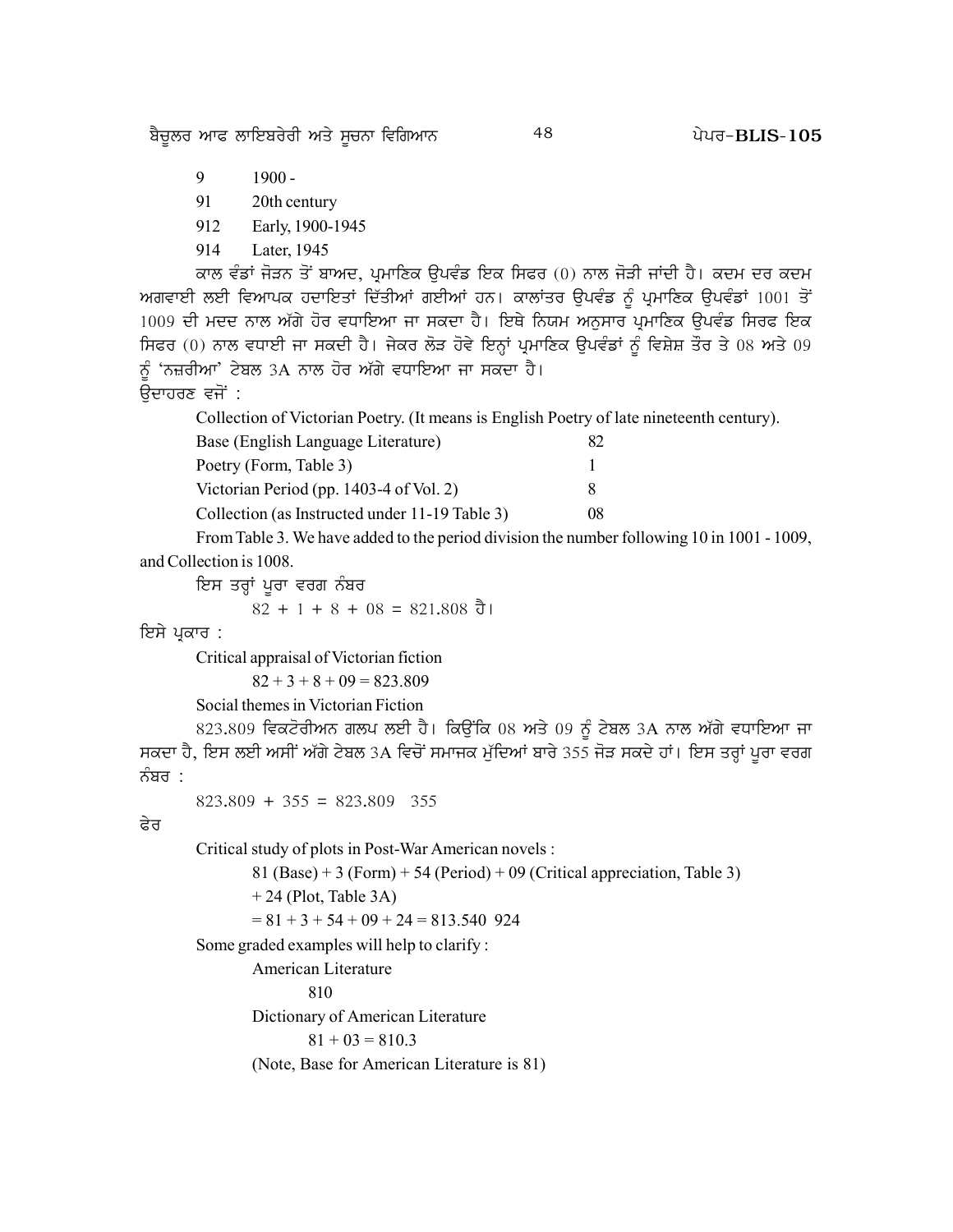```
International Conference on American Literature
                       81 + 0601 (T1) = 810.601
               History of the American Literature of the Colonial Period
               81 + 0900 + 1 = 810,900 1
       (ਇਥੇ 1401 ਅੰਕ ਤੇ ਅਮਰੀਕਨ ਸਾਹਿਤ ਲਈ ਦਿੱਤੇ ਕਾਲ ਟੇਬਲ ਵਿਚੋਂ "1" ਅੰਕ ਜੋੜਿਆ ਗਿਆ ਹੈ।)
       History of 20h Century American Literature
               81 + 0900 + 5 (p. 1401, vol.2) = 810.900 5
       History of American Literature for Children
               81 + 09 + Notation for Children in Table 3A
               = 81 + 09 + 9282 = 810.992 82
       History of Realism in American Literature
               81 + 09 + 12 (T3A, Realism) = 81 + 09 + 12 = 810.912American Poetry
               81 + 1 = 811Dictionary of American Poetry
               81 + 1003 (T3) = 811.003
       All India Conference of American Poetry
               81 + 10060 (T3 & T1) + 54 (T2) = 811.006 054
       History of American Poetry
               81 + 1009 (T3) = 811.009
       American Epic Poetry
               81 + 103 (T3) = 811.03
       Dictionary of American Epic Poetry
               81 + 103 (T3) + 03 (T1) = 811.030 3
       All India Conference on American Epic Poetry
               81 + 103 (T3) + 06054 (T1, T2) = 811.030 605 4
       History of American Epic Poetry
               81 + 103 + 09 = 811.030 9
       History of Realism in American Epic Poetry
       ਭਾਵੇਂ ਇਸ ਵਿਸ਼ੇ ਵਿਚ 20ਵੀਂ ਸਦੀ ਸਪਸ਼ਟ ਹੁੰਦੀ ਹੈ, ਪਰ ਕਵਿਤਾ ਦੀ ਕਿਸਮ ਬਾਰੇ ਦਿੱਤੇ ਪ੍ਰਾਵਧਾਨ ਕਾਰਨ,
ਅਸੀਂ ਇਸਨੂੰ ਨਹੀਂ ਜੋੜ ਸਕਦੇ। ਇਸ ਲਈ ਸਾਨੂੰ ਸਮਾਂ ਛੱਡਣਾ ਪਵੇਗਾ, ਅਤੇ ਇਸਨੂੰ ਅਮਰੀਕਨ ਐਪਿਕ (epic) ਕਵਿਤਾ
```
 $\angle$ ਮੰਨਣਾ ਪਵੇਗਾ = 81+103+09=811.030 9

```
ਭਾਸ਼ਾ ਅਤੇ ਕਿਸਮ ਰਹਿਤ ਸਾਹਿਤਕ ਕਿਰਤਾਂ
\mathbf{I}20ਵੀਂ ਸਦੀ ਦਾ ਸਾਹਿਤ ਸੰਗੁਹਿ
       808.8
                               ਇਕ ਸਾਹਿਤ ਤੋਂ ਵੱਧ ਸਾਹਿਤਾਂ ਦਾ ਸੰਗ੍ਰਹਿ
                              ਵਿਸ਼ੇਸ਼ ਕਾਲਾਂਤਰ ਦੇ ਸੰਗ੍ਰਹਿ
       808.8001-8005
```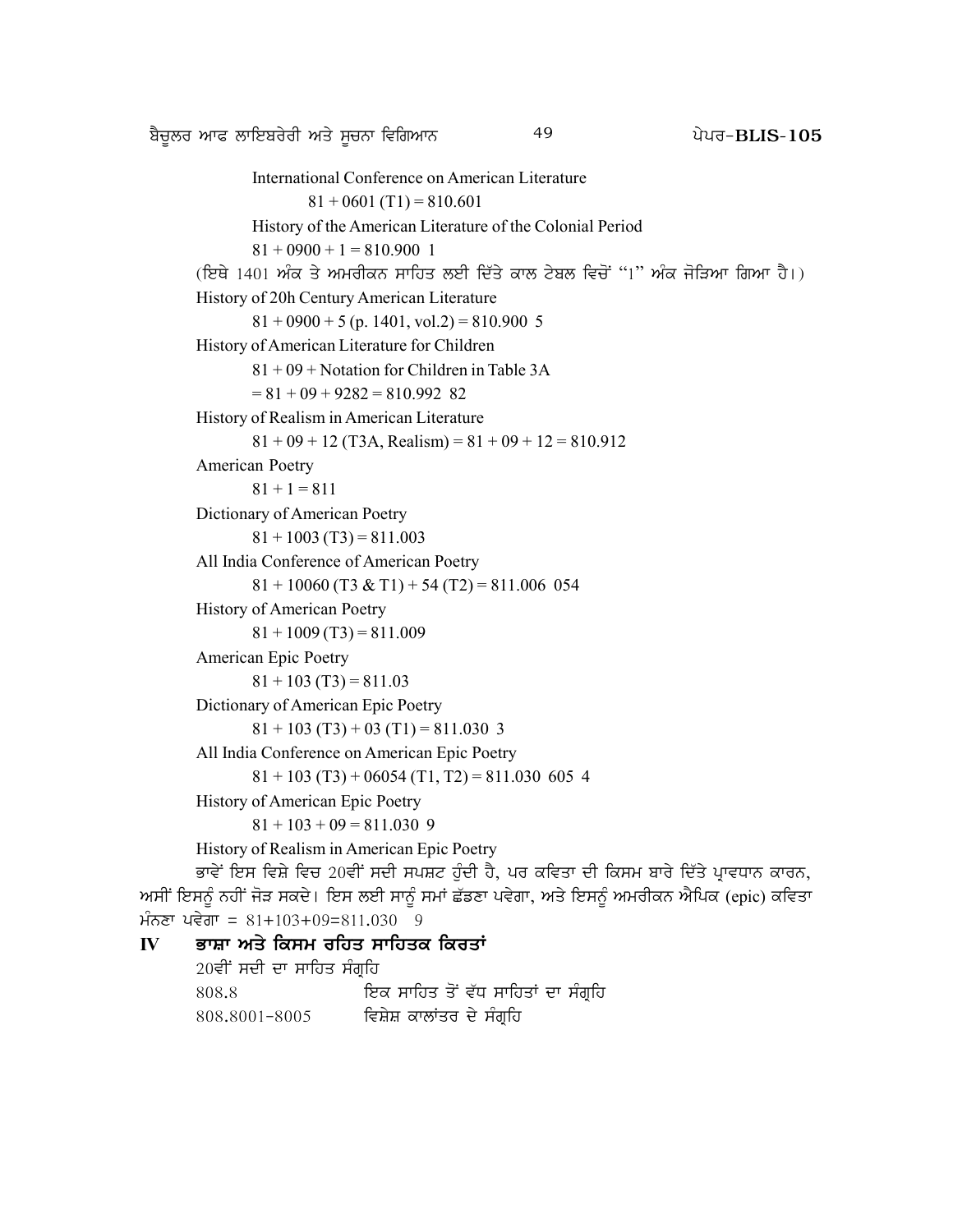ਦਿੱਤੀਆਂ ਹਦਾਇਤਾਂ ਅਨਸਾਰ ਆਧਾਰ ਨੰਬਰ 808.800 ਦੇ ਨਾਲ ਟੇਬਲ 1 ਦੇ 0901-0905 ਵਿਚੋਂ 090 ਤੋਂ ਬਾਅਦ ਦੇ ਨੰਬਰ ਜੋੜਨੇ ਹਨ। ਇਸ ਅਨਸਾਰ ਵਰਗ ਅੰਕ = 808,800 4 ਬਣਿਆ।

ਪਾਠਕਾਂ ਨੰ ਦਬਾਰਾ ਯਾਦ ਕਰਾਇਆ ਜਾਂਦਾ ਹੈ ਕਿ ਕਾਲਾਂਤਰ ਜਨਰਲ ਪੀਰੀਅਡ ਟੇਬਲ 1 "ਸਮਾਜਿਕ ਮੁੱਦਿਆਂ ਬਾਰੇ ਸਾਹਿਤ ਸੰਗੁਹਿ" ਵਿਚੋਂ ਲਿਆ ਗਿਆ ਹੈ :

808.801-.803 Collections displaying specific features.

ਇਥੇ ਟੇਬਲ 3A ਦੀ ਸੰਕੇਤਨ 1-3 ਵਿਚੋਂ ਆਧਾਰ ਨੰਬਰ 808.80 ਨਾਲ ਜੋੜਨਾ ਹੈ। ਟੇਬਲ 3A ਵਿਚ ਸਮਾਜਿਕ ਮੱਦਿਆਂ ਲਈ ਸੰਕੇਤਨ 355 ਹੈ। ਇਸ ਲਈ ਲੋੜੀਂਦਾ ਵਰਗ ਨੰਬਰ :

 $808.80 + 355 = 808.803$  55

```
Collection of Epic Poetry
```
(No language and period)

808.81 Collection of Poetry

808.812-.818 Collection of Specific kind of Poetry.

ਹਦਾਇਤਾਂ ਅਨਸਾਰ ਟੇਬਲ 3 ਵੱਖ ਵੱਖ ਸਾਹਿਤਾਂ ਦੀਆਂ ਉਪਵੰਡਾਂ 102-108 ਵਿਚੋਂ ਨੰਬਰ 10 ਤੋਂ ਅਗਲਾ ਨੰਬਰ ਆਧਾਰ ਅੰਕ 808.81 ਨਾਲ ਜੋੜਨਾ ਹੈ। ਐਪਿਕ ਕਵਿਤਾ ਦੀ ਸੰਕੇਤਨ 103 ਹੈ। ਇਸ ਲਈ ਹਦਾਇਤਾਂ ਅਨਸਾਰ ਅਸੀਂ '3' ਅੰਕ ਆਧਾਰ ਅੰਕ 808.81 ਨਾਲ ਜੋੜਾਂਗੇ।

 $808.81 + 3 = 808.813$ 

Critical Appraisal of the Romanticism in the 19th Century English Poetry.

 $821 + 7 + 09 + 145 = 821.709$  145

Portrayals of Children in Victorian English Fiction (Period is later 19th Century: the Victorian Period)

```
823.7 + 09 + 352 + 054 (Table 7) = 823.709 352 054
```
Account of London in English Drama of Queen Anne Period

```
822 + 5 (period) + 09 + 32 (Place) from Table 3A
```
 $= 822.50932 + 421$  (London)

Specific Place from Area Table  $2 = 822.50932 + 421$ 

(Table 2) =  $822.509$  324 21

Depiction of India in Victorian Fiction

 $82 + 3 + 8 + 09 + 32 + 54$  (Table 2) = 823.809 325 4

Collection of English Literature written by Negroes

 $82 + 08 + 0 + 8 +$  (From Table 3A) + 036 (Table 5)  $= 820.808$  036

20th century French Literature - A critical appraisal

 $84 + 0900 + 91$  (For 20th Century) = 840.900 91

Romanticism in English Poetry

 $82 + 1009$  (Table 3) + 145 (Table 3A) = 821.009 145 Plot in 17th Century Spanish Novel

 $86 + 3 + 3$  (Period) + 09 + 24 (Table 3A) = 863.309 24 Description of Women in 20th Century English Novel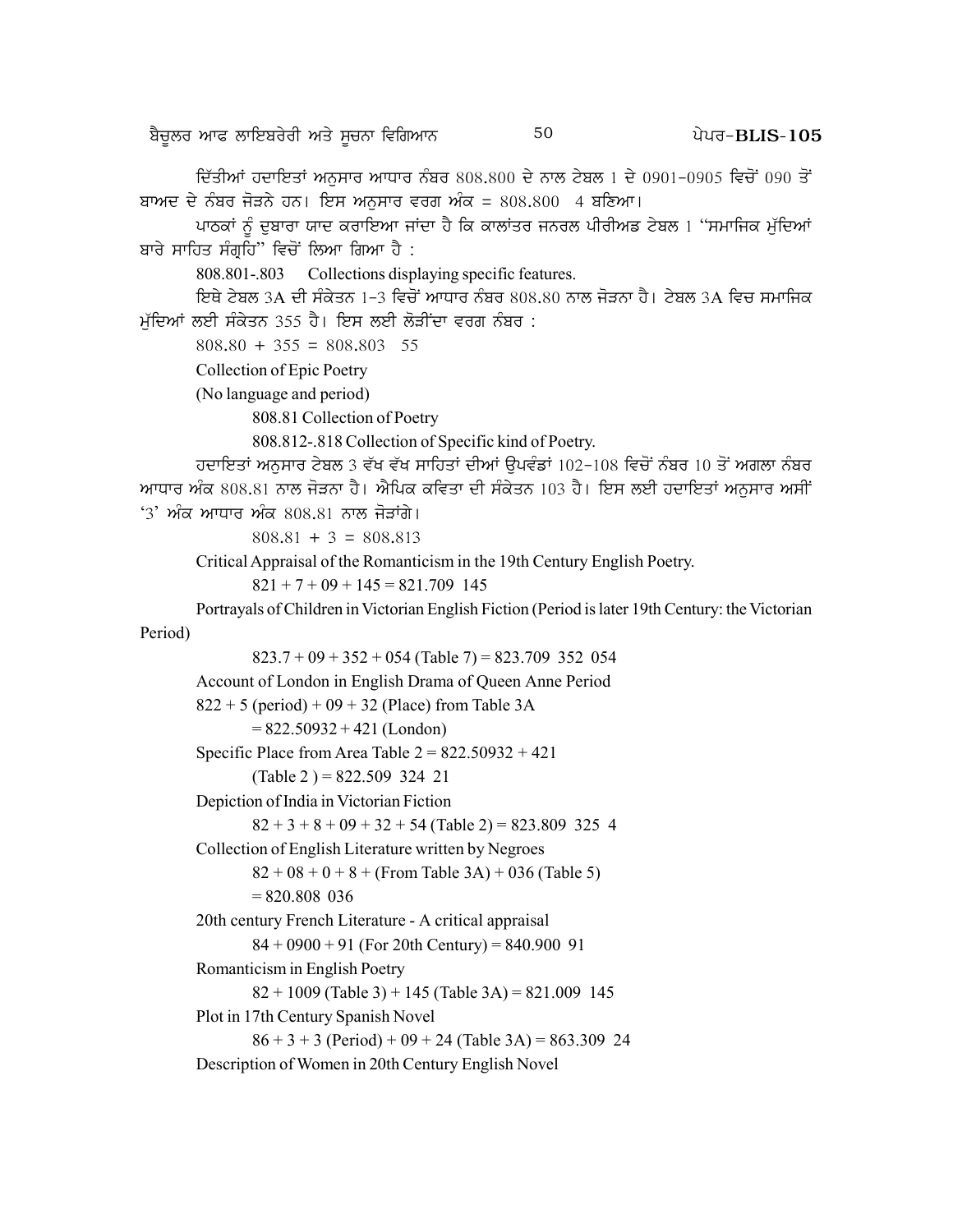p?u{bo nkc bkfJpo/oh ns/ ;{uBk ftfrnkB g /go^ 51 **BLIS-105**  $82 + 3 + 91 + 09 + 352$  (Table 3A) + 042 (Table 7)  $= 823.910$  935 204 2 Collection of German Language Literature written by Englishmen  $83 + 08 + 0 + 8$  (Table 3A) + 21 (Table 5) = 830.808 21 Collection of German Language Literature by Jews  $83 + 08 + 0 + 8 + 924$  (Table 5) = 830.808 924 Collection of German Language literature by Afro-Asian writers  $83 + 08 + 0 + 9$  (Table 3A) + 17165 (From Table 2)  $= 830.809$  171 65 Depiction of Indian religions in English Literature  $82 + 09 + 4$  (Table 3A) + 294 (From the schedules 001-999) = 820.942 94 A critical study of plot in Hindi Novels of Early 20th Century  $891.433 + 09 + 24 (T3A) = 891.433 092 4$ Contributions to Hindi Literature by Bengalis - A critical study (no form, no period) 891.43 + 09 (ss from Table 3) + 8 (Literature for and by various specific racial ethnic, national groups from table 3A) (ਹਦਾਇਤਾਂ ਅਨੁਸਾਰ 8 ਨੂੰ ਟੇਬਲ 5 ਅਨੁਸਾਰ ਅੱਗੇ ਵੰਡਿਆ ਗਿਆ ਹੈ, ਜਿੱਥੇ ਕਿ ਬੰਗਾਲੀ ਲੋਕਾਂ ਲਈ ਸੰਕੇਤਨ 9144 ਹੈ) Hence the complete number is  $891.43098 + 9144$  (Table 5) = 891.430 989 144 Contribution to Hindi Literature by Bengalis after 1940 891.430 900 7 Contribution of Bengalis to Hindi Poetry (No Period)  $891.43 + 1009 + 8$  from Table  $3A = 891.431009 + 8 + 9144$  $(Table 5) = 891.431 009 891 44$ Contribution of Bengalis to Hindi Poetry of Post 1940 era  $1891.43 + 1$  (Form) + 7 (Period) + 09 (ss) + Table 3A + table 5  $= 891.43 + 1$  (Form) + 7 (period) + 09 (ss) + 8 (by various national, ethnic groups, Table 3A) + 9144 (For Bengalis from Table 5) = 891.431 709 891 44 Hindu Religion in British Fiction  $823.009 + 4$  (Table 3A) + 2945 (by 001-999)  $= 823.009$  429 45 Hindu Religion in 20th Century British Fiction  $823 + 9$  (Period) + 09 + 4 + 2945 = 823.909 429 45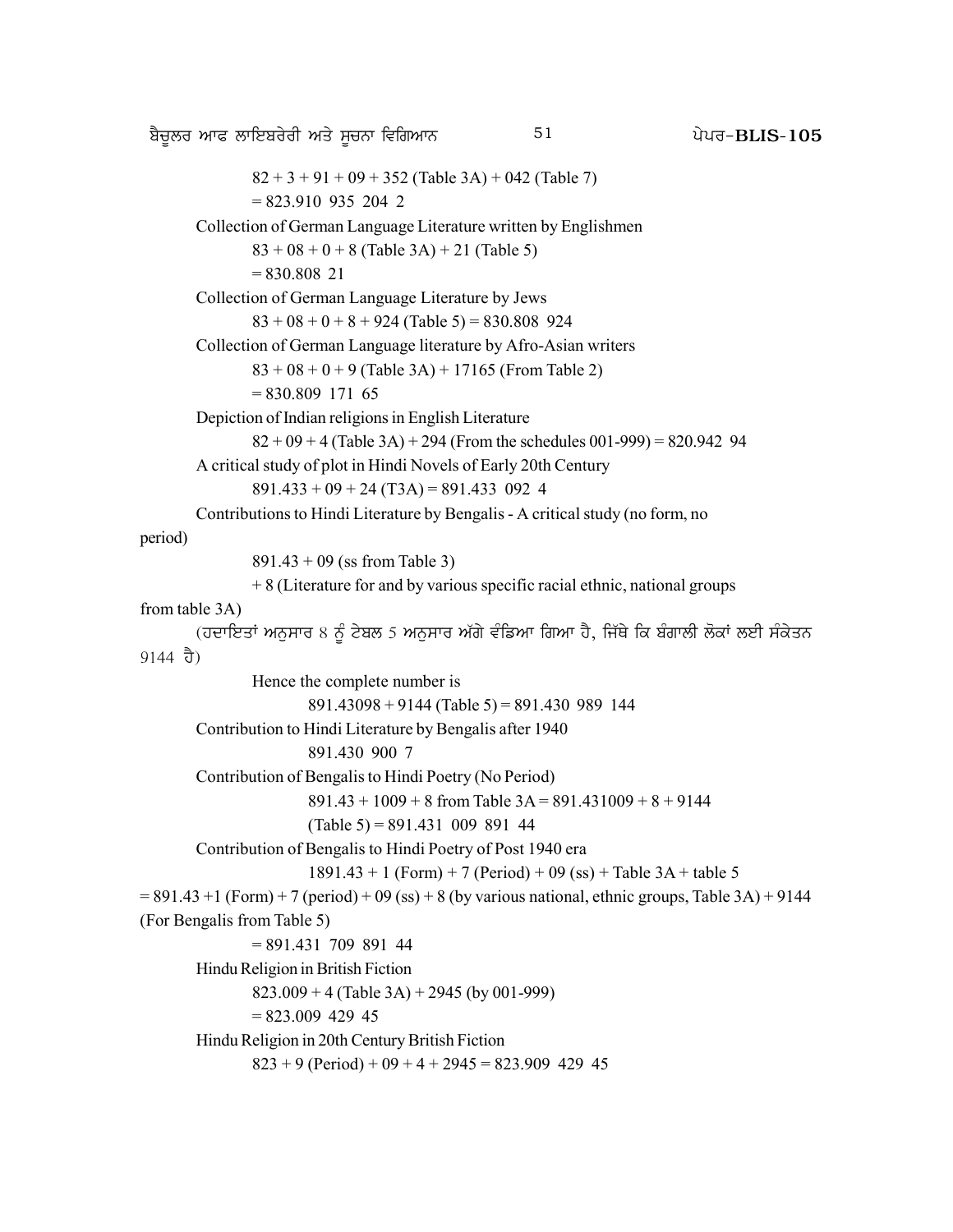p?u{bo nkc bkfJpo/oh ns/ ;{uBk ftfrnkB g /go^ 52 **BLIS-105**

Collection of Hindi Literature for Children 891.43 + 080 (Table 3) + 9282 (Table 3A) = 891.430 809 282 Collection of Hindi Poetry for Children  $891.43 + 10080$  (T3) + 9282 (T3A) = 891.431 008 092 82 Collection of Modern Hindi Poetry for Children  $891.43 + 1 + 7$  (Period) + 08 + (Table 3) + 9282 (T3A)  $= 891.431$  708 928 2 Critical study of Women Novelists of Victorian Period  $823 + 8$  (Period) + 09 + 9287 = 823.809 928 7 ਪਾਠਕਾਂ ਨੂੰ ਦੁਬਾਰਾ ਯਾਦ ਕਰਾ ਦੇਈਏ ਟੇਬਲ 3 ਜਾਂ 3A ਦੇ ਤੱਤ ਕੇਵਲ ਹਦਾਇਤ ਅਨੁਸਾਰ ਹੀ ਜੋੜੇ ਜਾਣ। ਜਿਥੇ ਟੇਬਲ 3 ਤੋਂ ਨੰਬਰ ਜੋੜਨਾ ਹੋਵੇ, ਉਹ ਨੰਬਰ ਤਾਰੇ '\*' ਨਾਲ ਮਾਰਕ ਕੀਤਾ ਹੰਦਾ ਹੈ। ਜਿਥੇ ਤਾਰਾ ਨਹੀਂ, ਉਹ ਨੰਬਰ ਅੱਗੇ ਨਹੀਂ ਵਧਾਇਆ ਜਾ ਸਕਦਾ। ਉਦਾਹਰਣ ਵਜੋਂ : Old Low Germanic Literature 839.1 If we have old Law Germanic Poetry even then the class number is 839.1 Anthology of Pali Literature 891.3 Anthology of Pali Poetry 891.3 (Here no other facet is admissible) ਆਓ ਕੁੱਝ ਹੋਰ ਉਦਾਹਰਣਾਂ ਲਈਏ : Stream of consciousness in 20th Century English Novel  $82 + 3 + 91 + 09 + 25 = 823.910$  925 Anthology of French poems composed by Indians (Here there is no period divisions) Base number for French Literature 84 Collection of Poetry 1008 ਹਦਾਇਤਾਂ ਅਨਸਾਰ ਨੰਬਰ ਟੇਬਲ 3A ਦੇ 93-99 ਵਿਚੋਂ ਲੈਣਾ ਹੈ। ਇਥੇ 9 ਆਧਾਰ ਹੈ ਜਿਸਨੂੰ ਅੱਗੇ ਟੇਬਲ  $2$  ਨਾਲ ਸੰਸਲੇਸ਼ਿਤ ਕੀਤਾ ਗਿਆ ਹੈ। ਇੰਝ ਭਾਰਤੀ ਲਈ ਅੰਕ ਹੈ :  $9 + 54 = 954$ Making 10080 as the base, we add to it the number for Indians :  $84 + 1008 + 0 + 954 = 841,008$  095 4 Collection of Hindi Lyrical Love Poetry  $891.43 + 103 + 08 + 354 = 891.431$  030 835 4 Critical appraisal of Punjabi Satirical Poetry written by the writers living in Canada  $891.42 + 107 (T3) + 09$  (as under - 1 -8 (T3)  $+ 9$  (from 93-99 T3A)  $+ 71$  (T2)  $= 891.421$  070 997 1 Collection of English Literature written by Children  $Base = 82$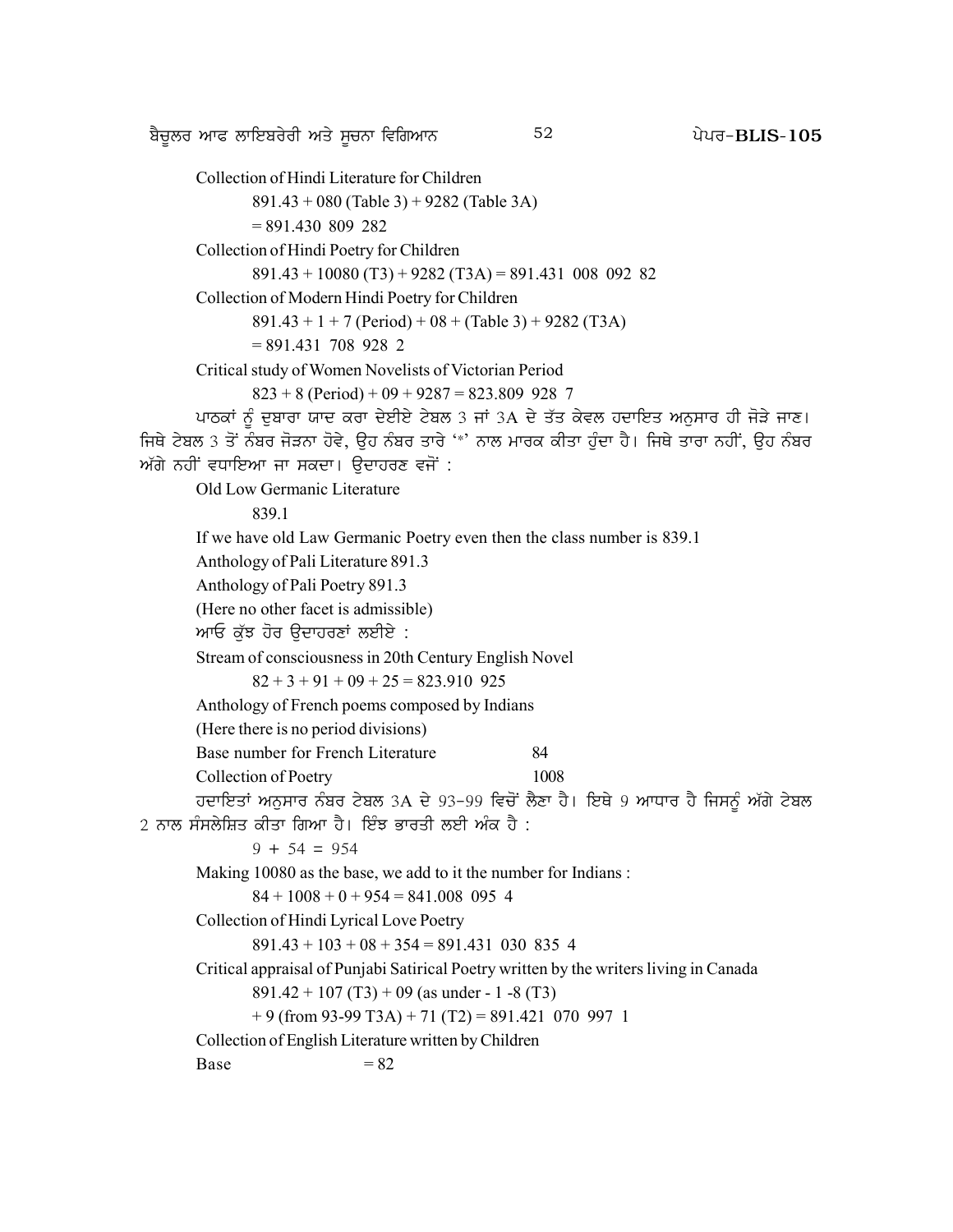p?u{bo nkc bkfJpo/oh ns/ ;{uBk ftfrnkB g /go^ 53 **BLIS-105**

|             | Collection<br>$= 08$ (Table 3)                                      |                                                                                           |
|-------------|---------------------------------------------------------------------|-------------------------------------------------------------------------------------------|
|             | ਇਥੇ ਸਾਨੂੰ ਟੇਬਲ 3A ਤੇ ਜਾਣ ਦੀ ਹਦਾਇਤ ਹੈ, ਜਿਥੇ 9282 ਬੱਚਿਆਂ ਦਾ ਸਾਹਿਤ ਹੈ। |                                                                                           |
|             | $82 + 08 + 9282 = 820.892$ 82                                       |                                                                                           |
|             | Critical Appraisal of Hindi short stories written by Punjabis       |                                                                                           |
|             | Base number for Hindi Fiction                                       | $= 891.43$                                                                                |
|             | Short Stories (T3)                                                  | $= 301$                                                                                   |
|             |                                                                     | Finding instructions, we go to instructions under - 1 - 8 specific Forms page 390         |
| (Vol.I)     |                                                                     |                                                                                           |
|             | Critical Appraisal                                                  | 09                                                                                        |
|             | Literature for and by various specific racial ethnic                |                                                                                           |
|             | national groups                                                     | 8                                                                                         |
|             |                                                                     | 8 is further to be extended by notations 03-99 from Table 5, where number for             |
| Punjabis is |                                                                     | 9142                                                                                      |
|             | Hence the complete number is                                        |                                                                                           |
|             | $891.43 + 301 + 09 + 8 + 9142 = 891.433$ 010 989 142                |                                                                                           |
|             |                                                                     | ਸਾਰਾਂਸ਼ : ਟੇਬਲ 3 ਕੇਵਲ ਮੁੱਖ ਵਰਗ 800 ਲਈ ਹੈ। ਇਸਦੇ ਟੇਬਲ 3 ਅਤੇ ਟੇਬਲ 3A ਦੋ ਭਾਗ ਹਨ। ਅਖੀਰਲਾ       |
|             |                                                                     | ਟੇਬਲ 3 ਦੇ ਨਿਰਦੇਸ਼ਾਂ ਨਾਲ ਵਰਤਿਆ ਜਾਂਦਾ ਹੈ। ਟੇਬਲ 3 ਵਿਚ ਕਵਿਤਾ, ਨਾਟਕ, ਗਲਪ ਆਦਿ ਸਾਹਿਤ ਦੀਆਂ ਕਿਸਮਾਂ |
|             | ਦੀਆਂ ਵੰਡਾਂ ਦਿੱਤੀਆਂ ਗਈਆਂ ਹਨ।                                         |                                                                                           |
|             | ਸਵੈ−ਨਿਰੀਖਣ ਅਭਿਆਸ−4                                                  |                                                                                           |
|             | ਡੀ ਡੀ ਸੀ 19 ਦੀ ਮਦਦ ਨਾਲ ਹੇਠ ਲਿਖੇ ਸਿਰਲੇਖਾਂ ਦਾ ਵਰਗੀਕਰਣ ਕਰੋ :           |                                                                                           |
| 1.          | International Conference on American Literature.                    |                                                                                           |
| 2.          | An anthology of Bengali literature.                                 |                                                                                           |
| 3.          | Social themes in comedies.                                          |                                                                                           |

- 4. Research in Hindi Poetry.
- 5. Tagore's Poetry : Critical appraisal

# **<u>ਹੋਰ ਪੜ੍ਹਨ ਲਈ</u> :**

- 1. ਸਤੀਜਾ, ਐਮ ਪੀ : ਡਿਊਵੀ ਦਸ਼ਮਲਵ ਵਰਗੀਕਰਣ : ਅਮਲੀ ਜਾਣ-ਪਛਾਣ, ਪਟਿਆਲਾ, ਮਦਾਨ ਬੁਕ ਹਾਊਸ, 2011
- 2. Dewey Decimal Classification. Vol I.Table -3, Subdivision of Individual Literature. Ed 19.1979.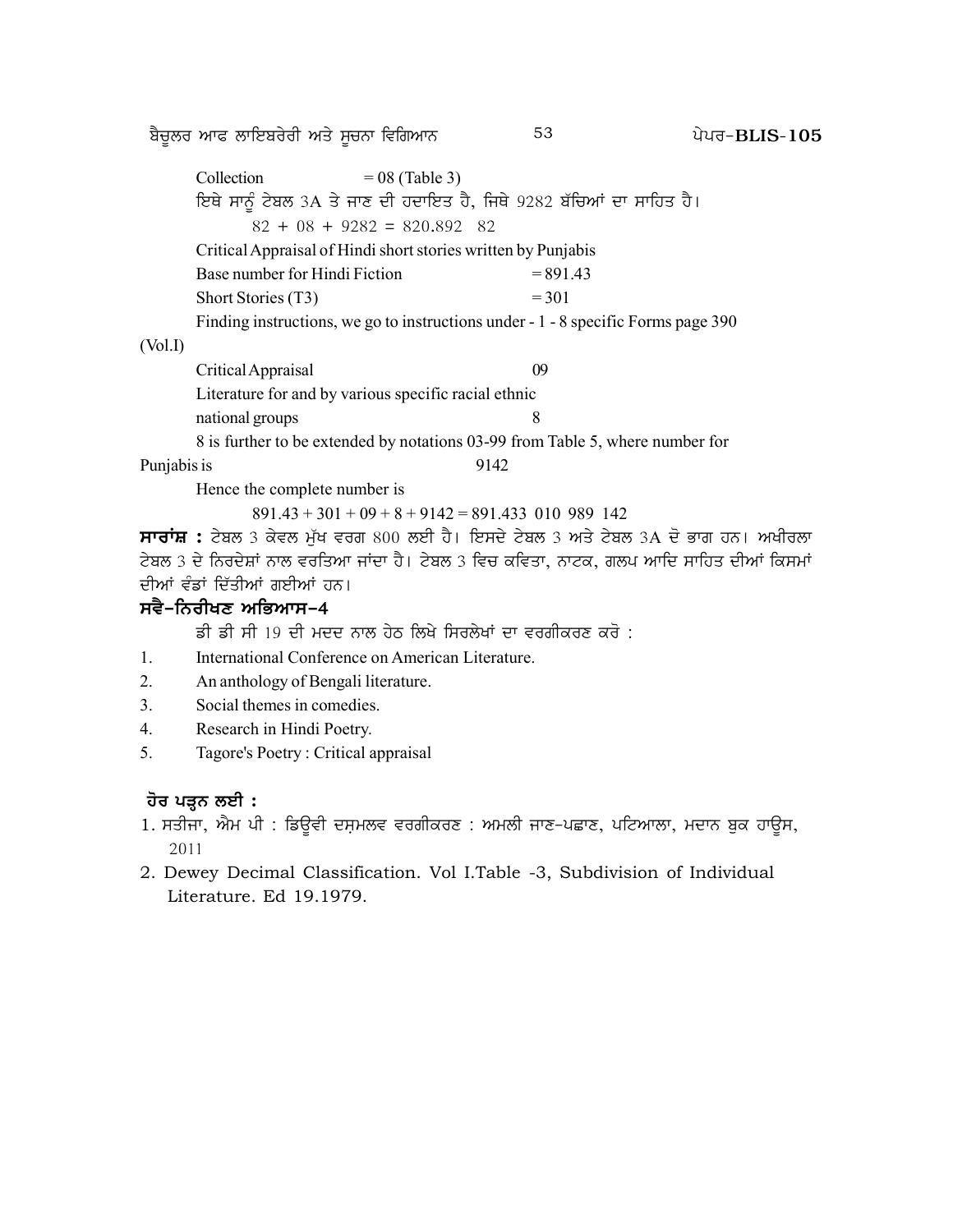| ਬੈਚੂਲਰ ਆਫ ਲਾਇਬਰੇਰੀ ਅਤੇ ਸੂਚਨਾ ਵਿਗਿਆਨ                       |  | ਪੇਪਰ-BLIS-105                 |
|-----------------------------------------------------------|--|-------------------------------|
| ਨਾਲੇਜ ਆਰਗੇਨਾਈਜੇਸ਼ਨ ਐਂਡ ਇਨਫਰਮੇਸ਼ਨ ਪ੍ਰੋਸੈਸਿੰਗ: ਕਲਾਸੀਫਿਕੇਸ਼ਨ |  |                               |
|                                                           |  | ਪ੍ਰੈਕਟਿਸ - ਸੀ.ਸੀ ਐਂਡ ਡੀ.ਡੀ.ਸੀ |

| ਪਾਠ ਨੰ. 2.7 | ਲੇਖਕ : ਡਾ. ਐਮ.ਪੀ.ਸਤੀਜਾ  |
|-------------|-------------------------|
|             | ਅਨਵਾਦਕ : ਡਾ. ਜਸਮੇਰ ਸਿੰਘ |

# ਟੇਬਲ 4 ਅਤੇ 6 ਦੀ ਵਰਤੋਂ : 400 ਭਾਸ਼ਾ ਅਨੁਸੂਚੀ ਦੀਆਂ ਅੱਡ ਅੱਡ ਭਾਸ਼ਾਵਾਂ ਦੀਆਂ ਉਪਵੰਡਾਂ (Use of Table 4 & 6)

ਭਾਸ਼ਾ-ਵਿਗਿਆਨ 400 ਲਈ ਵਰਤਿਆ ਜਾਂਦਾ ਟੇਬਲ 4 ਬਹੁਤ ਹੀ ਸਰਲ ਹੈ। ਇਸਨੂੰ ਟੇਬਲ 6 ਭਾਸ਼ਾਵਾਂ ਨਾਲ ਅੱਗੇ ਵਧਾਇਆ ਜਾ ਸਕਦਾ ਹੈ। ਟੇਬਲ 4 ਵਿਚ ਭਾਸ਼ਾ ਵਿਗਿਆਨ ਦੀਆਂ ਸਮੱਸਿਆਵਾਂ ਵਿਚਾਰੀਆਂ ਗਈਆਂ ਹਨ, ਜਿਹੜੀਆਂ ਕਿ ਰੰਗਾਨਾਥਨ ਦੀ ਕੋਲਨ ਵਰਗੀਕਰਣ ਦੀ ਉਰਜਾ ਸ਼੍ਰੇਣੀ ਵਾਂਗ ਹਨ।

ਮੁੱਖ ਵਰਗ ਦਾ ਪਦ 4 ਅਤੇ ਮੁੱਖ ਵਰਗ ਵਿਚੋਂ ਕਿਸੇ ਭਾਸ਼ਾ ਨੰਬਰ ਨੂੰ ਜੋੜਕੇ ਆਧਾਰ ਬਣਦਾ ਹੈ, ਸਾਰੀਆਂ ਵੱਡੀਆਂ ਭਾਸ਼ਾਵਾਂ ਦੇ ਆਧਾਰ ਨੰਬਰ ਲਿਸਟ ਕੀਤੇ ਹੋਏ ਹਨ। ਆਧਾਰ ਨੰਬਰ ਨੂੰ ਅੱਗੇ ਟੇਬਲ 4 ਅਤੇ ਜੇਕਰ ਲੋੜ ਹੋਵੇ, ਹੋਰ ਅੱਗੇ ਟੇਬਲ 6 ਨਾਲ ਵਧਾਇਆ ਜਾ ਸਕਦਾ ਹੈ।

ਉਪਰੋਕਤ ਵਿਆਖਿਆ ਉਪਰੰਤ ਹੇਠ ਲਿਖਿਆ ਫਾਰਮੁਲਾ ਬਣਦਾ ਹੈ :

ਆਧਾਰ ਨੰਬਰ + ਟੇਬਲ 4 + ਟੇਬਲ 6

ਜਿੱਥੇ ਵੀ ਟੇਬਲ 4 ਜਾਂ ਟੇਬਲ 6 ਵਰਤਿਆ ਜਾਂਦਾ ਹੈ, ਉੱਥੇ ਵਰਤਣ ਲਈ ਲੋੜੀਂਦੀਆਂ ਹਦਾਇਤਾਂ ਦਿੱਤੀਆਂ ਹੁੰਦੀਆਂ ਹਨ।

Grammar of English Language

| Base number for English               | $= 42$  |
|---------------------------------------|---------|
| Grammar (Table 4)                     | $= 5$   |
|                                       | $= 425$ |
| A study of words of Sanskrit Language |         |
| Base number for Sanskrit              | 491.2   |
| (Words Table 4)                       | 81      |
|                                       | 491.28  |
|                                       |         |

Hindi Primer (reader) for English speaking people

491.438 642 1

#### ਦੋ–ਭਾਸ਼ਾਈ ਸ਼ਬਦਕੋਸ਼

ਡੀ ਡੀ ਸੀ 19 ਵਿਚ ਦੋ-ਭਾਸ਼ਾਈ ਸ਼ਬਦਕੋਸ਼ਾਂ ਲਈ ਢਕਵੇਂ ਨੰਬਰ ਬਣਾਉਣ ਦਾ ਪ੍ਰਾਵਧਾਨ ਹੈ। ਇਥੇ ਜਿਸ ਭਾਸ਼ਾ ਦੇ ਸ਼ਬਦ ਦਿੱਤੇ ਜਾਂਦੇ ਹਨ, ਉਹ ਆਧਾਰ ਮੰਨੀ ਜਾਂਦੀ ਹੈ। ਆਧਾਰ ਨੰਬਰ ਅੱਗੇ ਟੇਬਲ 4 ਵਿਚੋਂ ਅੰਕ 3 ਸ਼ਬਦਕੋਸ਼ ਜੋੜਿਆ ਜਾਂਦਾ ਹੈ, ਅਤੇ ਇੰਝ ਬਣੇ ਨੰਬਰ ਦੇ ਅੱਗੇ ਟੇਬਲ 6 ਵਿਚੋਂ ਉਸ ਭਾਸ਼ਾ ਦਾ ਨੰਬਰ ਲਗਾਇਆ ਜਾਂਦਾ ਹੈ, ਜਿਸ ਵਿਚ ਸ਼ਬਦਾਂ ਦੇ ਅਰਥ ਦਿੱਤੇ ਹੁੰਦੇ ਹਨ।

ਇਸ ਲਈ ਫਾਰਮੂਲਾ ਬਣਦਾ ਹੈ :

ਆਧਾਰ ਨੰਬਰ + 3 (ਟੇਬਲ 4) + ਟੇਬਲ 6

ਉਦਾਹਰਣ ਲਈ "ਸੰਸਕ੍ਰਿਤ-ਜਰਮਨ ਡਿਕਸ਼ਟਰੀ" ਲਵੋ। ਇਥੇ ਸੰਸਕ੍ਰਿਤ ਭਾਸ਼ਾ ਆਧਾਰ ਨੰਬਰ ਹੈ, ਕਿਉਂਕਿ ਸ਼ਬਦ ਸੰਸਕ੍ਰਿਤ ਵਿਚ ਦਿੱਤੇ ਗਏ ਹਨ :

 $491.2 + 3 +$  Number for German from Table 6

 $= 491.2 + 3 + 31 = 491.233$  1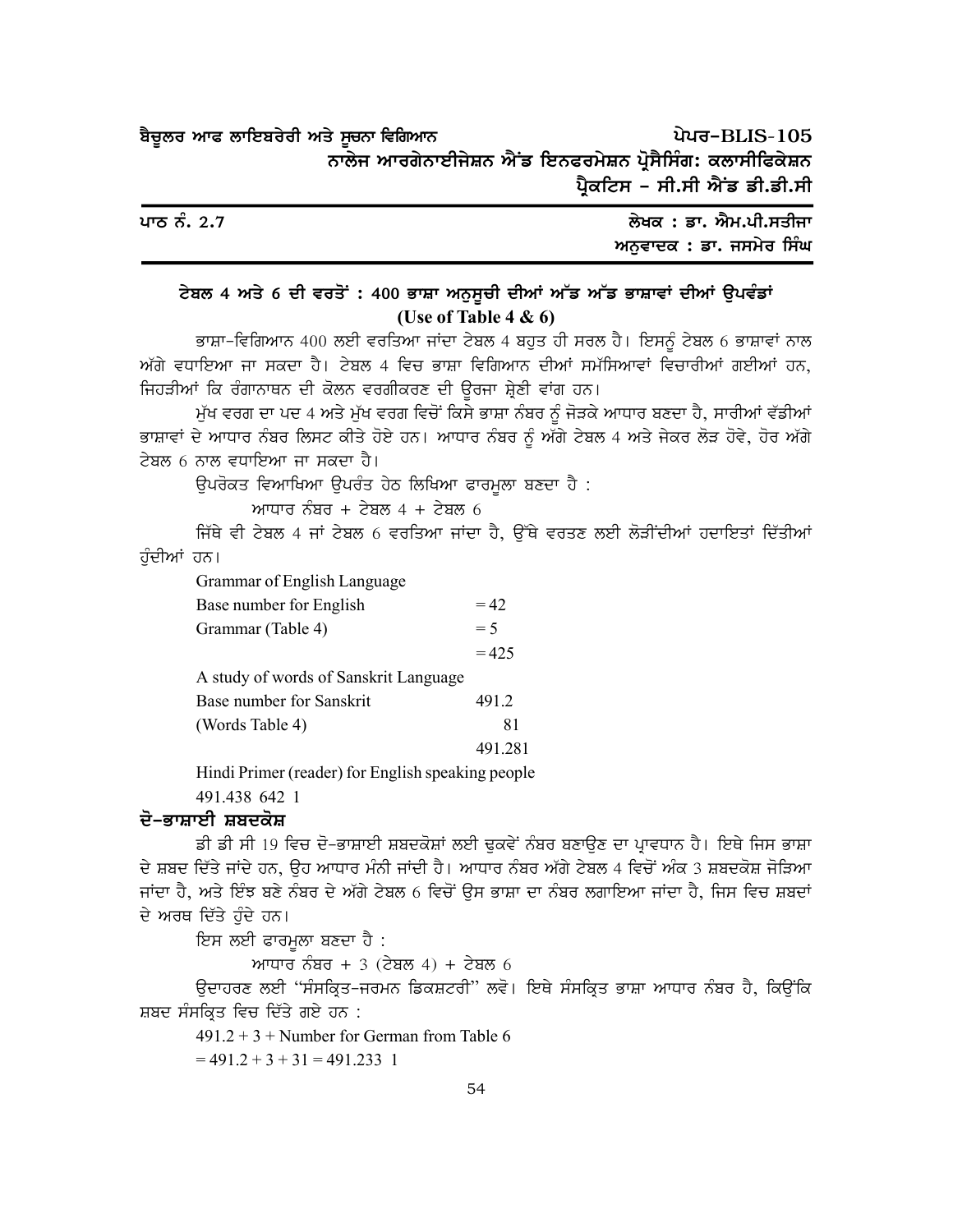ਇਸੇ ਤਰ੍ਹਾਂ ਜਰਮਨ-ਸੰਸਕ੍ਰਿਤ ਸ਼ਬਦਕੋਸ਼ ਹੋਵੇਗਾ :

 $43 + 3 + 912 = 433.912$ 

(ਇਥੇ 43 ਜਰਮਨ-ਭਾਸ਼ਾ ਆਧਾਰ ਪਹਿਲੂ ਹੈ ਅਤੇ 912 ਟੇਬਲ 6 ਵਿਚੋਂ ਸੰਸਕ੍ਰਿਤ ਭਾਸ਼ਾ ਹੈ)

## ਇਸੇ ਪੁਕਾਰ :

Russian - Punjabi Dictionary

 $491.7 + 3 + 9142 = 491.739$  142

English - French Dictionary

 $42 + 3 + 41 = 423.41$ 

ਟੇਬਲ 4 ਬਹੁਤ ਸਾਰੀਆਂ ਦੂਜੀਆਂ ਸ਼੍ਰੇਣੀਆਂ ਵਿਚ ਟੇਬਲ 6 ਨਾਲ ਵਧਾਇਆ ਜਾਂਦਾ ਹੈ।

English words in Hindi Language

ਇਹ ਹਿੰਦੀ ਭਾਸ਼ਾ ਦਾ ਅਧਿਐਨ ਹੈ, ਇਸ ਲਈ ਹਿੰਦੀ ਆਧਾਰ ਨੰਬਰ ਬਣਾਉਂਦੀ ਹੈ। ਵਿਦੇਸ਼ੀ ਸ਼ਬਦਾਂ ਲਈ ਟੇ ਬਲ 4 ਵਿਚ -24 ਹੈ ਜਿਹੜਾ ਕਿ ਟੇਬਲ 6 ਨਾਲ ਅੱਗੇ ਵਧਾਇਆ ਜਾ ਸਕਦਾ ਹੈ।

55

 $491.43 + 24$  = Number for English from Table 6

 $= 491.43 + 24 + 21 = 491.432$  421

ਇਸੇ ਤਰ੍ਹਾਂ

French Phrases in English language

 $= 42 + 24 + 41 = 422.441$ 

English primer for Hindi Speaking readers.

 $42 + 864 + 9143 = 428.649$  143

ਇਕ ਗੱਲ ਹੋਰ ਨੋਟ ਕੀਤੀ ਜਾਵੇ, ਮੁੱਖ ਵਿਸ਼ਾ "400 ਭਾਸ਼ਾਵਾਂ" ਦੀ ਅਨੁਸੂਚੀ ਵਿਚ ਸਾਰੀਆਂ ਗਿਆਤ ਭਾਸ਼ਾਵਾਂ ਦੇ ਨੰਬਰ ਨਹੀਂ ਮਿਲਦੇ, ਪਰ ਅਜਿਹੀਆਂ ਸਾਰੀਆਂ ਭਾਸ਼ਾਵਾਂ ਦੇ ਆਧਾਰ ਨੰਬਰ ਟੇਬਲ 6 ਦੀ ਵਰਤੋਂ ਨਾਲ ਪ੍ਰਾਪਤ ਕੀਤੇ ਜਾ ਸਕਦੇ ਹਨ। ਅਜਿਹੇ ਮਾਮਲਿਆਂ ਵਿਚ ਟੇਬਲ 6 ਦੀ ਵਰਤੋਂ ਦੀ ਹਦਾਇਤ ਕੀਤੀ ਗਈ ਹੈ। ੳਦਾਹਰਣ ਵਜੋਂ : ਟੋਚਰੀਅਨ ਭਾਸ਼ਾ। ਇਹ ਭਾਸ਼ਾ ਬਾਲਟਿਕ ਭਾਸ਼ਾ ਪਰਿਵਾਰ ਵਿਚੋਂ ਹੈ ਅਤੇ ਇਸਦਾ ਵਰਗ ਨੰਬਰ ਨਹੀਂ ਦਿੱਤਾ ਗਿਆ। 491.9 ਬਾਲਟਿਕ ਅਤੇ ਹੋਰ ਭਾਸ਼ਾਵਾਂ ਲਈ ਹੈ। ਕੁਝ ਭਾਸ਼ਾਵਾਂ ਦੀ ਗਿਣਤੀ ਕੀਤੀ ਗਈ ਹੈ। 491.993 - .998 ਦੂਜੀਆਂ ਭਾਸ਼ਾਵਾਂ ਹਨ। ਹਦਾਇਤਾਂ ਅਨੁਸਾਰ ਦੂਜੀਆਂ ਭਾਸ਼ਾਵਾਂ ਦੇ ਵਰਗ ਅੰਕ ਪ੍ਰਾਪਤ ਕਰਨ ਲਈ 491.99 ਤੋਂ ਬਾਅਦ ਟੇਬਲ 6 ਵਿਚੋਂ 91993 - 91998 ਵਿਚੋਂ 9199 ਤੋਂ ਅੱਗੇ ਵਾਲਾ ਨੰਬਰ ਜੋੜਨਾ ਹੈ। ਟੋਚਰੀਅਨ ਭਾਸ਼ਾ ਦਾ ਟੇਬਲ 6 ਵਿਚ 91994 ਨੰਬਰ ਹੈ।

ਇਸ ਤਰ੍ਹਾਂ ਟੋਚਰੀਅਨ ਭਾਸ਼ਾ ਦਾ ਨੰਬਰ :

 $491.99 + 4 = 491.994$  ਬਣਦਾ ਹੈ।

ਇਸੇ ਪ੍ਰਕਾਰ ਯੂਨਾਨੀ ਭਾਸ਼ਾਵਾਂ ਹੈਮਿਟਿਕ ਅਤੇ ਚਾਦ (Chad) ਭਾਸ਼ਾਵਾਂ ਦੇ ਕੁਲ ਵਿਚੋਂ ਹਨ, ਜਿਨ੍ਹਾਂ ਲਈ 493 ਨੰਬਰ ਰੱਖਿਆ ਗਿਆ ਹੈ। 493 ਤੇ ਦਿੱਤੀ ਹਦਾਇਤ ਅਨੁਸਾਰ ਯੂਨਾਨੀ ਭਾਸ਼ਾ ਦਾ ਨੰਬਰ :

 $491.99 + 4 = 491.994$  ਬਣਦਾ ਹੈ।

ਇਸੇ ਤਰ੍ਹਾਂ ਯੁਨਾਨੀ ਭਾਸ਼ਾਵਾਂ (ਆਲਟਿਕ ਭਾਸ਼ਾ ਪਰਿਵਾਰ) ਲਈ ਆਧਾਰ ਨੰਬਰ 494 ਹੈ। ਇਸ ਲਈ ਵਰਗ ਨੰਬਰ  $494+2 = 494.2$  ਬਣਦਾ ਹੈ।

ਮੱਖ ਵਰਗ  $400$  ਦੇ ਕੱਝ ਹੋਰ ਵਰਗ ਨੰਬਰ :

**English Dialects** 

427.9 Indian English 427.954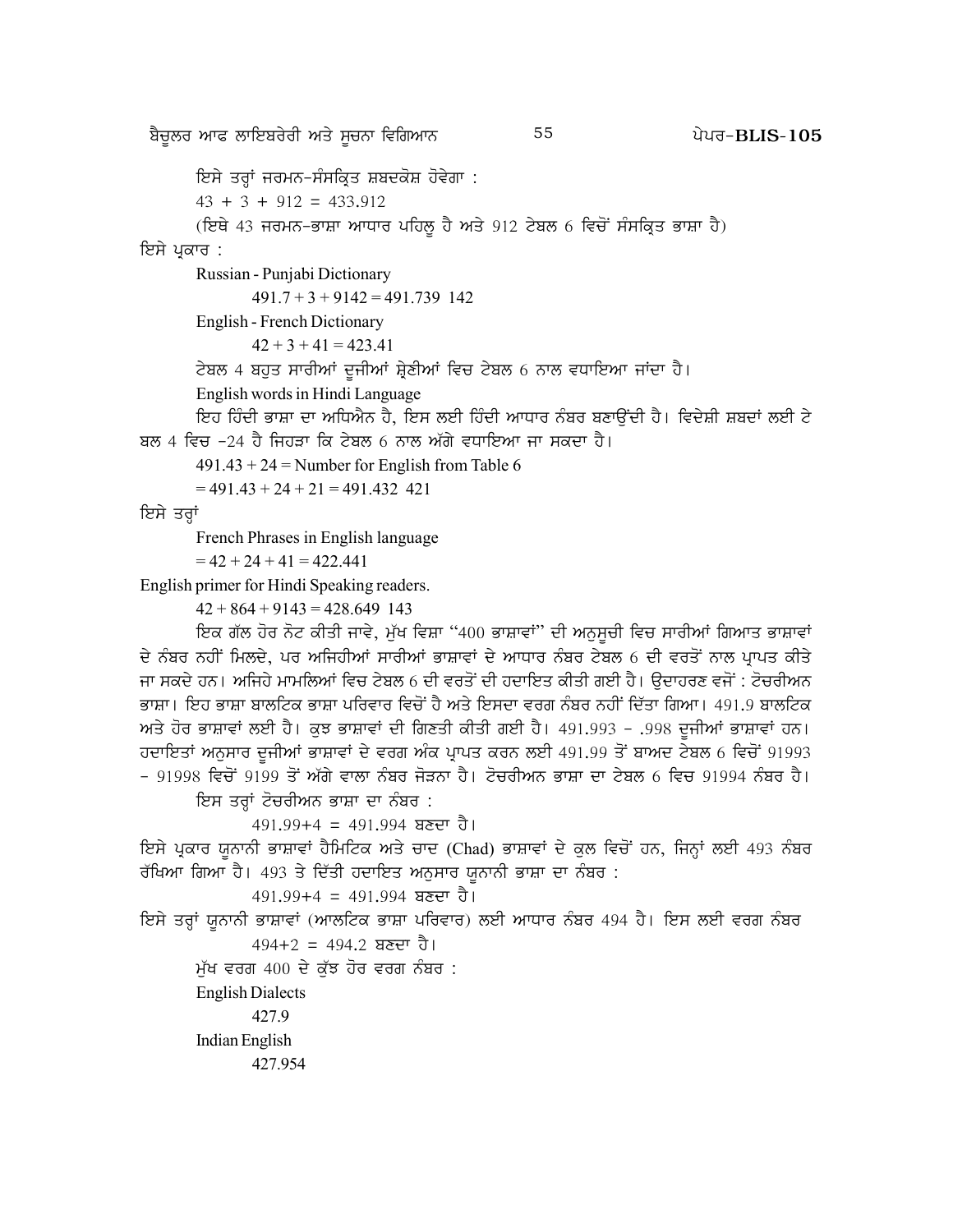p?u{bo nkc bkfJpo/oh ns/ ;{uBk ftfrnkB g /go^ 56 **BLIS-105**

Pakistani English

427.954.9

(Here 427.9 has been subdivided by area table) English Slang

427.09

# ਸਵੈ-ਨਿਰੀਖਣ ਅਭਿਆਸ-**5**

ਡੀ ਡੀ ਸੀ 19 ਦੀ ਮਦਦ ਨਾਲ ਹੇਠ ਲਿਖੇ ਸਿਰਲੇਖਾਂ ਦਾ ਵਰਗੀਕਰਣ ਕਰੋ :

- 1. Dictionary of French Homonyms.
- 2. Tamil speaking people in Asia.
- 3. Collection of essays in Hindi.
- 4. Greek Rates Dictionary.
- 5. Education of Women in Urdu speaking areas of the world.

# **<u>ਹੋਰ ਪੜ੍</u>ਨ ਲਈ :**

1. ਸਤੀਜਾ, ਐਮ ਪੀ : ਡਿਊਵੀ ਦਸ਼ਮਲਵ ਵਰਗੀਕਰਣ : ਅਮਲੀ ਜਾਣ-ਪਛਾਣ, ਪਟਿਆਲਾ, ਮਦਾਨ ਬੁਕ ਹਾਊਸ, 2011

2. Dewey Decimal Classification. Vol I.Table -4, Subdivision of individual Language and Table-6: Language. Ed 19.1979.

3. Sharma (CK) : Practical Handbook of Dewey Decimal Classification Allantic Pub. 2006.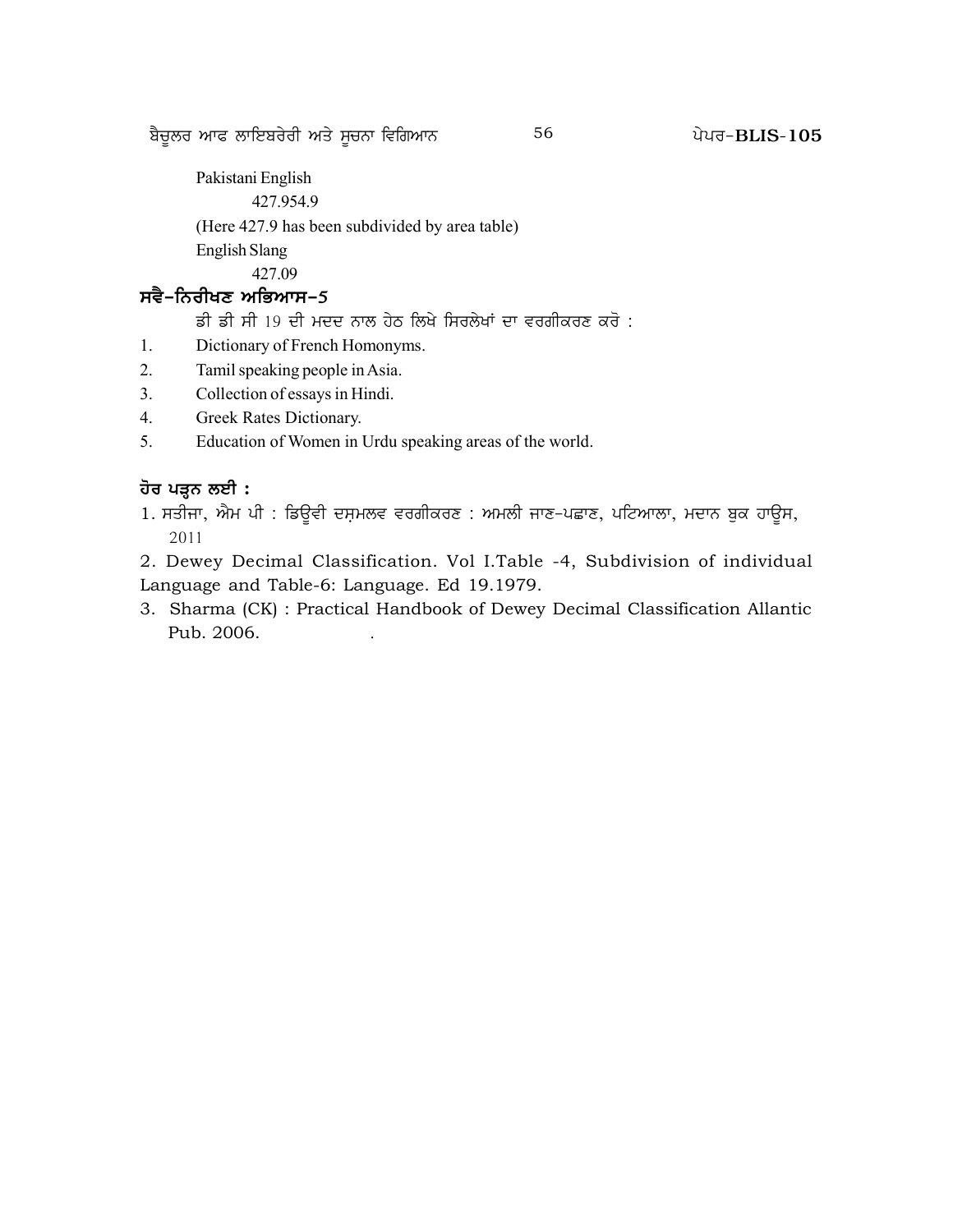| ਬੈਚੂਲਰ ਆਫ ਲਾਇਬਰੇਰੀ ਅਤੇ ਸੂਚਨਾ ਵਿਗਿਆਨ                       | ਪੇਪਰ-BLIS-105                 |  |
|-----------------------------------------------------------|-------------------------------|--|
| ਨਾਲੇਜ ਆਰਗੇਨਾਈਜੇਸ਼ਨ ਐਂਡ ਇਨਫਰਮੇਸ਼ਨ ਪ੍ਰੋਸੈਸਿੰਗ: ਕਲਾਸੀਫਿਕੇਸ਼ਨ |                               |  |
|                                                           | ਪ੍ਰੈਕਟਿਸ - ਸੀ.ਸੀ ਐਂਡ ਡੀ.ਡੀ.ਸੀ |  |

| ਪਾਠ ਨੰ. 2.8 | ਲੇਖਕ : ਡਾ. ਐਮ.ਪੀ.ਸਤੀਜਾ  |  |
|-------------|-------------------------|--|
|             | ਅਨਵਾਦਕ : ਡਾ. ਜਸਮੇਰ ਸਿੰਘ |  |

#### ਟੇਬਲ 5 ਦੀ ਵਰਤੋਂ: ਜਾਤੀਗਤ, ਨਸਲੀ ਅਤੇ ਰਾਸ਼ਟਰੀ ਗਰੱਪ (Use of Table-5)

ਡੀ ਡੀ ਸੀ 19 ਦੇ ਟੇਬਲ 5 ਵਿਚ ਜਾਤੀ, ਨਸਲ ਅਤੇ ਰਾਸ਼ਟਰੀ ਗਰੱਪਾਂ ਤੇ ਆਧਾਰਤ ਲੋਕਾਂ ਬਾਰੇ ਜਾਣਕਾਰੀ ਦਿੱਤੀ ਗਈ ਹੈ। ਡੀ ਡੀ ਸੀ ਦੇ 18ਵੇਂ ਸੰਸਕਰਣ ਵਿਚ ਇਸ ਟੇਬਲ ਦੀ ਵਰਤੋਂ ਹਦਾਇਤਾਂ ਅਨੁਸਾਰ ਬਹੁਤ ਘੱਟ ਥਾਵਾਂ ਤੇ ਕੀਤੀ ਗਈ ਸੀ, ਪਰ ਡੀ ਡੀ ਸੀ ਵਿਚ ਟੇਬਲ 1 ਵਿਚੋਂ -089 ਪਮਾਣਿਕ ਉਪਵੰਡ ਦੇ ਜ਼ਰੀਏ ਇਸਦੀ ਵਰਤੋਂ ਆਮ ਕਰ ਦਿੱਤੀ ਗਈ ਹੈ। ਇਸਤੋਂ ਭਾਵ ਹੈ ਕਿ ਜੇਕਰ ਅਨਸਚੀ ਵਿਚ ਕੋਈ ਵੀ ਹਦਾਇਤ ਨਾ ਹੋਵੇ ਤਾਂ ਵੀ ਕਿਸੇ ਵੀ ਵਿਸ਼ੇ ਵਿਚ ਲੋੜ ਪੈਣ ਤੇ ਲੋਕਾਂ ਦੇ ਰਾਸ਼ਟਰੀ, ਜਾਤੀਗਤ ਅਤੇ ਨਸਲੀ ਗਰੱਪਾਂ ਨੰ ਪੁਗਟਾਇਆ ਜਾ ਸਕਦਾ ਹੈ। ਇਸਦੀ ਵਰਤੋਂ ਸਖਾਲੀ ਹੈ। ਅਨੁਸੂਚੀ ਵਿਚ ਜਿਥੇ ਕਿਤੇ ਵੀ ਟੇਬਲ 5 ਦੀ ਵਰਤੋਂ ਲਈ ਹਦਾਇਤਾਂ ਹੋਣ ਉਥੇ ਇਹ ਦਿੱਤੇ ਆਧਾਰ ਨੰਬਰ ਨਾਲ ਲਗਾਇਆ ਜਾ ਸਕਦਾ ਹੈ।

# ੳਦਾਹਰਣ ਲੈਂਦੇ ਹਾਂ :

# ਨੀਗਰੋ ਲੋਕਾਂ ਦਾ ਮਨੋਵਿਗਿਆਨ

ਵਿਸ਼ੇਸ਼ ਨਸਲੀ ਅਤੇ ਜਾਤੀਗਤ ਲੋਕਾਂ ਦੇ ਮਨੋਵਿਗਿਆਨ ਲਈ, ਸਾਡੇ ਕੋਲ ਵਰਗ ਨੰਬਰ : 155.84 ਹੈ। ਇਸ ਵਰਗ ਨੰਬਰ ਹੇਠ ਹਦਾਇਤ ਹੈ ਕਿ ਆਧਾਰ ਨੰਬਰ 155.84 ਨਾਲ ਟੇਬਲ 5 ਵਿਚੋਂ ਨੰਬਰ ਜੋੜੋ, ਨੀਗਰੋ ਲਈ ਨੰਬਰ -036 ਹੈ। ਇਸ ਲਈ ਪੁਰਾ ਵਰਗ ਨੰਬਰ ਹੈ :

 $155.84 + 036 = 155.840$  36

ਇਸੇ ਪੁਕਾਰ,

ਸਵੀਡਨ ਵਾਸੀਆਂ ਦਾ ਮਨੋਵਿਗਿਆਨ ਦਾ ਵਰਗ ਨੰਬਰ

```
155.84 + 397 = 155.843 97 \overline{d} l
```
ਘੱਟ ਜਾਣੇ ਜਾਂਦੇ ਧਰਮਾਂ ਲਈ ਟੇਬਲ 5 ਦੀ ਵਰਤੋਂ ਨਾਲ ਵਰਗ ਨੰਬਰ ਬਣਾਏ ਜਾ ਸਕਦੇ ਹਨ।

299 Other Religions

 $299.1 - 4$ of Indo-European, Semitic, North African, North and West Asians Dravidian

origin.

"Add Racial, Ethnic, National Groups Notation 91-94 from Table 5 to base number 29..." For example :

Mithraism (it is a religion of Iranians)  $29 + 915 = 299.15$ Druidism (It is religion of Iranians)

 $29 + 915 = 299.15$ 

ਇਸੇ ਪ੍ਰਕਾਰ, 299.68 ਨੂੰ ਟੇਬਲ 5 ਦੀ ਵਰਤੋਂ ਨਾਲ ਧਰਮਾਂ ਅਤੇ ਕਬੀਲਿਆਂ ਦੇ ਨੰਬਰਾਂ ਲਈ ਵੰਡਿਆ ਜਾ ਸਕਦਾ ਹੈ। 305.8 Social Structures of Racial, Ethnic and National Groups ਹੇਠ ਟੇਬਲ 5 ਦੀ ਵਰਤੋਂ ਬਾਰੇ ਲਿਖਿਆ ਗਿਆ ਹੈ :

A Social Study of Bengalis (ਬੰਗਾਲੀ ਇਕ ਭਾਸ਼ਾਈ ਨਸਲੀ ਗਰੱਪ ਹੈ)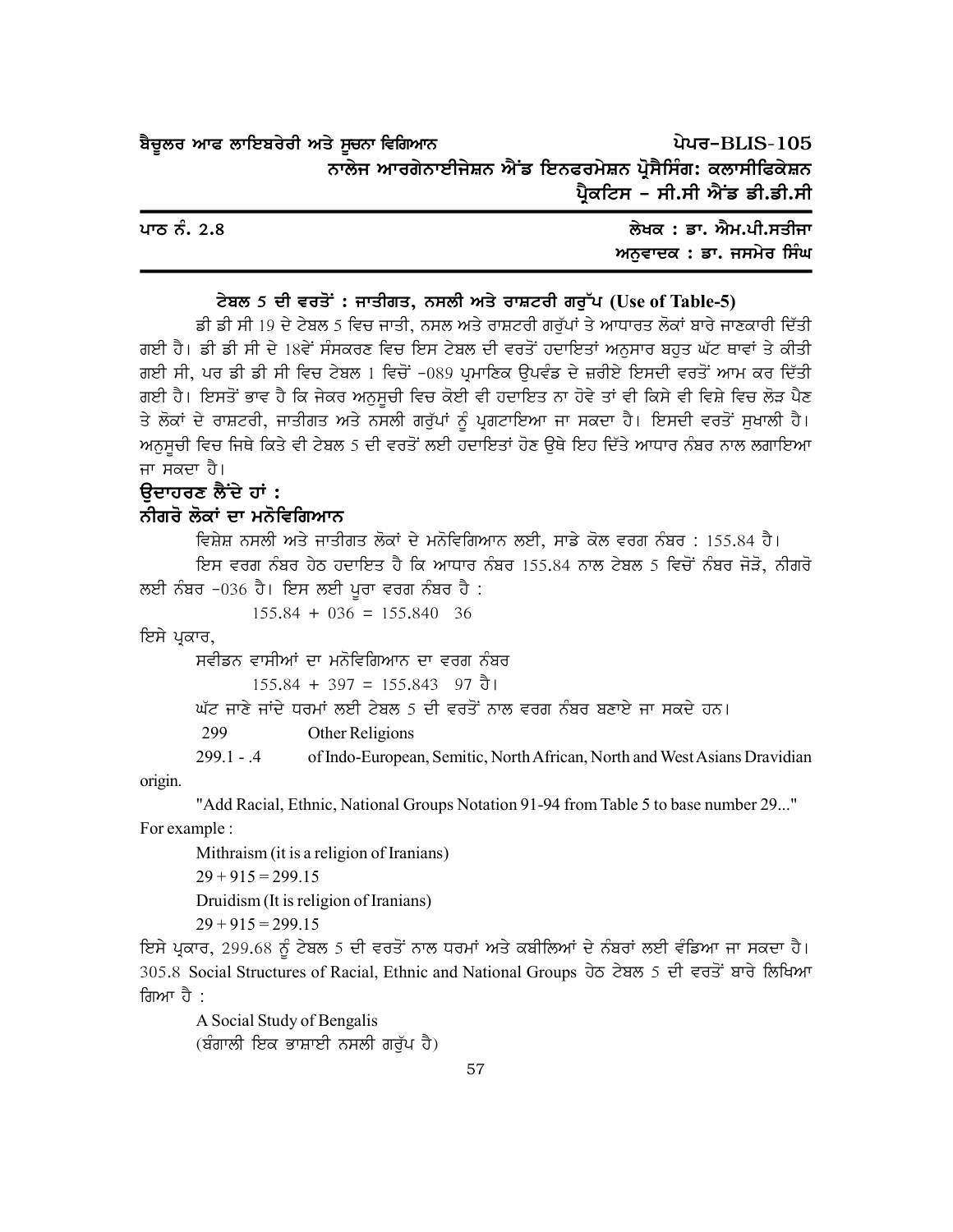$305.8$  ਆਧਾਰ ਨੰਬਰ ਨਾਲ ਬੰਗਾਲੀਆਂ ਦੀ ਸੰਕੇਤਨ ਟੇਬਲ 5 ਵਿਚੋਂ ਨਿਰਦੇਸ਼ ਅਨਸਾਰ ਜੋੜਨੀ ਹੈ : 305.8  $+9144 = 305,891$  44

Jewish Society

 $305.8 + 924 = 305.892$  4

641.592 Ethnic Cookery ਵਰਗ ਨੰਬਰ ਨਾਲ ਟੇਬਲ 5 ਦੀ ਵਰਤੋਂ ਲਿਖੀ ਗਈ ਹੈ। ਇਥੇ ਆਧਾਰ ਨੰਬਰ  $641.592$  ਨਾਲ ਟੇਬਲ 5 ਵਿਚੋਂ ਸੰਬੰਧਤ ਨਸਲੀ, ਜਾਤੀਗਤ ਜਾਂ ਰਾਸ਼ਟਰੀ ਗਰੁੱਪ ਦੀ ਪਾਠਸ਼ਾਲਾ ਬਾਰੇ ਨਿਰਦੇਸ਼ ਹਨ :

ਖਾਣਾ ਬਣਾਉਣ ਦਾ ਪੰਜਾਬੀ ਢੰਗ

 $641.592+914$  2 = 641.592 914 2

ਟੇਬਲ 5 ਦੀ ਵਰਤੋਂ 784.76 Songs of Ethnic and Cultural groups ਹੇਠ ਵੀ ਮਿਲਦੀ ਹੈ, ਜਿਹੜਾ ਕਿ 784.4 Folk Songs ਦਾ ਹਿੱਸਾ ਹੈ। ਵਰਗ ਨੰਬਰ 784.76 ਹੇਠ ਹਦਾਇਤ : "Add Racial, Ethnic, National Groups Notation 01-99 From Table 5 to Base Number 784.76" ਦਿੱਤੀ ਹੈ।

<u>ਇਕ ਗੱਲ ਨੋਟ ਕੀਤੀ ਜਾਵੇ ਕਿ ਅਮਰੀਕਾ ਅਤੇ ਕੈਨੇਡਾ ਦੇ ਨਸਲੀ ਅਤੇ ਸਭਿਆਚਾਰਕ ਸਮਹਾਂ ਲਈ ਪਹਿਲਾਂ</u> ਹੀ 784.75 ਤੇ ਗਿਣਤੀ ਕੀਤੀ ਹੋਈ ਹੈ। ਇਸ ਲਈ ਇਹ ਗਰੱਪ 784.76 ਵਿਚ ਨਹੀਂ ਆਉਂਦੇ।

Folk Songs of Punjabis

 $784.76 + 9142 = 784.769$  142

Folk Songs of Indian gypsies

784.76 + 91497 = 784.769 149 7

Folk Songs of Duthes

784.76+3931=784.763 931

Folk Songs of North Americans

784.75

```
Not 784.76+1=784.761
```
ਟੇਬਲ 5 ਦੇ ਕੱਝ ਨੰਬਰ ਅੱਗੇ ਟੇਬਲ 2 ਨਾਲ ਵੰਡੇ ਜਾ ਸਕਦੇ ਹਨ। ਉਦਾਹਰਣ ਲਈ ਟੇਬਲ 5 ਵਿਚ ਉਪਵੰਡ – 68 Spanish American ਨੂੰ ਅੱਗੇ ਸਪੇਨੀ ਅਮਰੀਕਨ ਰਾਸ਼ਟਰੀ ਗਰੱਪਾਂ ਵਿਚ ਟੇਬਲ 2 ਦੀ 7–8 ਸੰਕੇਤਨ ਆਧਾਰ-ਪਹਿਲੂ ਨਾਲ ਜੋੜਕੇ ਵਧਾਇਆ ਜਾ ਸਕਦਾ ਹੈ।

Columbian Peoples -  $68 + -861 = 68861$ 

Belivians

-68+-84=-6884

Therefore, the class number for "Folk Songs of Bolivians" is :

784.76 + -6884=784.766 884

<u>ਇਸੇ ਪਕਾਰ ਅਰਬੀ ਲੋਕਾਂ ਦਾ ਰਾਸ਼ਟਰੀ ਗਰੱਪ ਆਧਾਰ ਨੰਬਰ -927 ਨਾਲ ਟੇਬਲ 2 ਦੀਆਂ 5-6 ਸੰਕੇਤਨ</u> ਵਿਚੋਂ ਖੇਤਰ ਜੋਤਕੇ ਬਣਾਇਆ ਜਾ ਸਕਦਾ ਹੈ।

Libyans

-927+-612=927612

Therefore the class number for Libyan Society is:

305.8+-927612=305.892 761 2

ਕਈ ਵਾਰ ਟੇਬਲ 2 ਵਿਚੋਂ ਖੇਤਰ ਪਹਿਲੂ ਨਿਰਦੇਸ਼ ਸਿਫਰ (0) ਦੀ ਮਦਦ ਨਾਲ ਜੋੜਿਆ ਜਾਂਦਾ ਹੈ। ਜਿਵੇਂ ਕਿ -96073 US Blacks ਅਤੇ "US Blacks in Canada" ਲਈ ਸੰਕੇਤਨ ਉਪਰ ਵਾਲੇ ਨੰਬਰ ਨੂੰ ਆਧਾਰ ਮੰਨਕੇ ਅਤੇ ਸਿਫਰ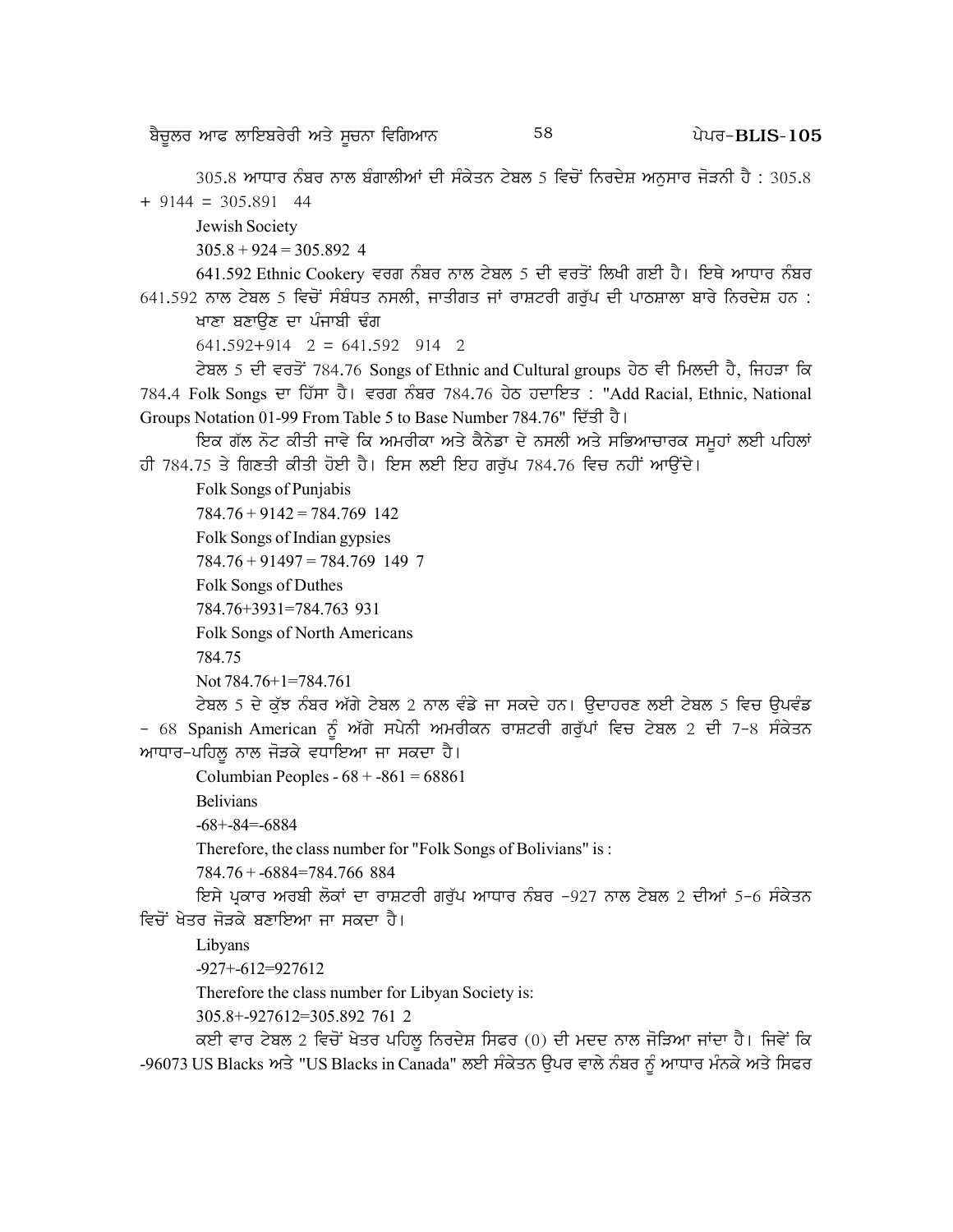p?u{bo nkc bkfJpo/oh ns/ ;{uBk ftfrnkB g /go^ 59 **BLIS-105**

ਲਗਾਕੇ ਕੈਨੇਡਾ ਦਾ ਨੰਬਰ ਜੋਤਕੇ ਬਣਾਇਆ ਜਾ ਸਕਦਾ ਹੈ : ਜਿਵੇਂ ਕਿ 96073071

ਭਾਵੇਂ ਹਦਾਇਤਾਂ ਸਪਸ਼ਟ ਨਹੀਂ, ਪਰ ਫੇਰ ਵੀ ਉਪਰਲੀ ਵਿਧੀ ਨੂੰ ਸਰਵ ਵਿਆਪੀ ਬਣਾਇਆ ਜਾ ਸਕਦਾ ਹੈ, ਜਿਵੇਂ ਕਿ $\cdot$ 

Indians in U.S. -91411073 Bengalis in England -9144+0+42=-9144042 Brazilians in U.S.A.  $-698+0+73=698073$ Nepalis in India -91495+0+54=-91495054

<u>ਉਪਰ ਬਿਆਨੀ ਸਰਵ ਵਿਆਪੀਕਰਣ ਦੀ ਗੱਲ 305.8 ਹੇਠਾਂ ਦਿੱਤੇ ਨੋਟ ਤੋਂ ਸਪਸ਼ਟ ਹੋ ਜਾਂਦੀ ਹੈ. ਜਿੱਥੇ ਨਸਲੀ.</u> ਜਾਤੀਗਤ ਜਾਂ ਰਾਸ਼ਟਰੀ ਗਰੁੱਪਾਂ ਦੇ ਲੋਕਾਂ ਦੇ ਅਧਿਐਨ ਦਾ ਉਪਰਾਲਾ ਕੀਤਾ ਗਿਆ ਹੈ। ਇਥੇ ਟੇਬਲ 5 ਦੀ ਵਰਤੋਂ ਸਿਫਰ  $(0)$  ਦੇ ਜ਼ਰੀਏ ਹੰਦੀ ਹੈ :

Social Study of Indians in the United States.

Indians here are a national group.

The basic class number is 305.8

As per instruction, to this base, number for Indians is added from Table 5.

Social Study of Indians

```
305.8+91411=305.891 411
```
For Indians in U.S.A. to the resultant class number, add 0 and then the area number for USA as taken from Table 2.

 $305.891411+0+73$  (Table 2) = 305.891 411 073

Similarly :

Social Study of Nepalis in India

305.8+91495054=305.891 495 054

Folk Songs of Libyans

784.76+927612=784.769 276 12

ਓਪਰ ਦਿੱਤੀਆਂ ਨਿਰਦੇਸ਼ਿਤ ਥਾਵਾਂ ਤੋਂ ਇਲਾਵਾ ਜਿੱਥੇ ਕਿਤੇ ਵੀ ਲੋੜ ਹੋਵੇ ਪਮਾਣਿਕ ਉਪਵੰਡ 089 (ਟੇਬਲ 1)

ਲਗਾਕੇ ਟੇਬਲ 5 ਦੀ ਵਰਤੋਂ ਕੀਤੀ ਜਾ ਸਕਦੀ ਹੈ।

Child Labour among Indians

331.31+089 (Table 1) + 91411 (Table 5)

=331.310 899 141 1

Indian Handicraftsmen in England

745.5+089+9141+0+42=745.508 991 411 042

Reading Habits of Indians

028.9+089+91411=028.908 991 411

Reading Habits of Indian in England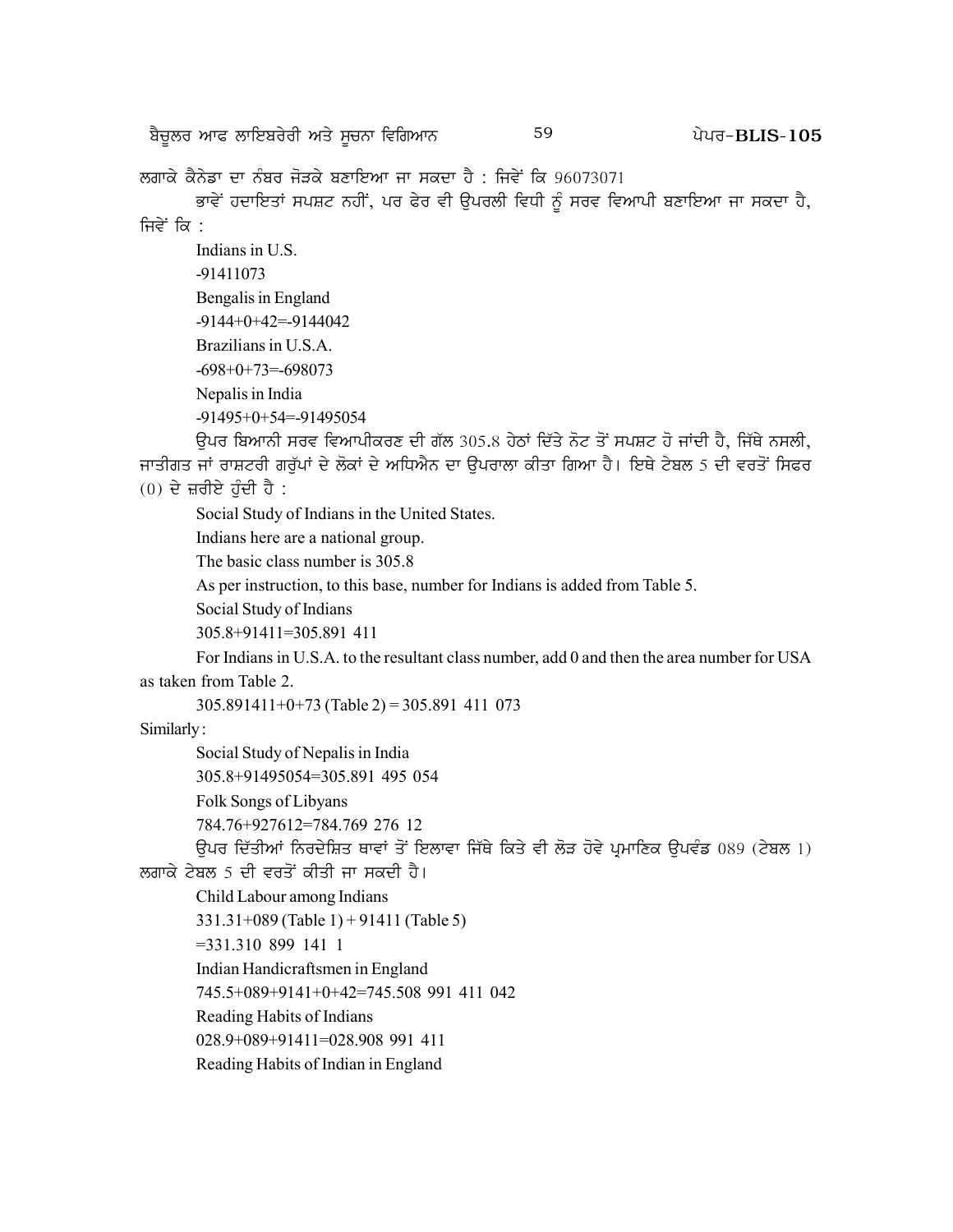p?u{bo nkc bkfJpo/oh ns/ ;{uBk ftfrnkB g /go^ 60 **BLIS-105**  $028.908991411 + 0 + 42 = 028.908991411$  042 World History of Jews 909.04+924 (From Table 5) = 909.049 24 ਇਸੇ ਪ੍ਰਕਾਰ : History of Punjabis in the World 909.04+9142=909.049 142 ਸੰਸਾਰ ਦਾ ਇਤਿਹਾਸ 909.1 -909.8 ਦੀਆਂ ਕਾਲਾਂਤਰ ਉਪਵੰਡਾਂ ਵੀ ਸਿਫਰ (0) ਲਗਾ ਕੇ ਜੋੜੀਆਂ ਜਾ ਸਕਦੀਆਂ ਹਨ। World History of Punjabis in the 19th Century 909.04+9142 (Table 5) +82=909.049 142 08 World History of Celtes in 20th Century. 909.04+916 (Table 5)+82=909.049 168 2 Collected biographies of Jews 920.0092+924 (Table 5)=920.009 292 4 Collected biographies of Punjabies 920.0092+9142 (Table 5) = 920.009 291 42 Collected biographies of Celts  $920.0092+916$  (Table 5) = 920.009 291 6 Education of Punjabis in Canada 371.97+9142 (Table 5)+0+71 (Table 2) =371.979 142 071 Education of Eskimos in U.S.A. 371.97+97 (Table 5)+073 = 371.979 707 3 Sinhalese migrant labour in New York States 331.63+9148 (Table 5) +0+747 (Table 2) =331.639 148 074 7 Migrant Labour of South Asian Origin in Canada 331.63+914 (Table 5) +0+71 (Table 2) =331.639 140 71 Jew Migrant Labour in U.S.A. 331.63+924 (Table 5) +0+73=331.639 240 73 Migrant Labour of Tanzanian Origin in North America  $331.63+96$  (Table 5) + 78 following 6 in Table 2, where Tanzania is  $678+0+7$  (Table 2) =331.639 678 07 Similarly : Migrant Labour of Nigerian Origin in Mexico  $331.63 + 96 + 69 + 0 + 72 = 336.639$  669 072

## ਸਵੈ–ਨਿਰੀਖਣ ਅਭਿਆਸ–6

ਡੀ ਡੀ ਸੀ 19 ਦੀ ਮਦਦ ਨਾਲ ਹੇਨ ਲਿਖੇ ਸਿਰਲੇਖਾਂ ਦਾ ਵਰਗੀਕਰਣ ਕਰੋ :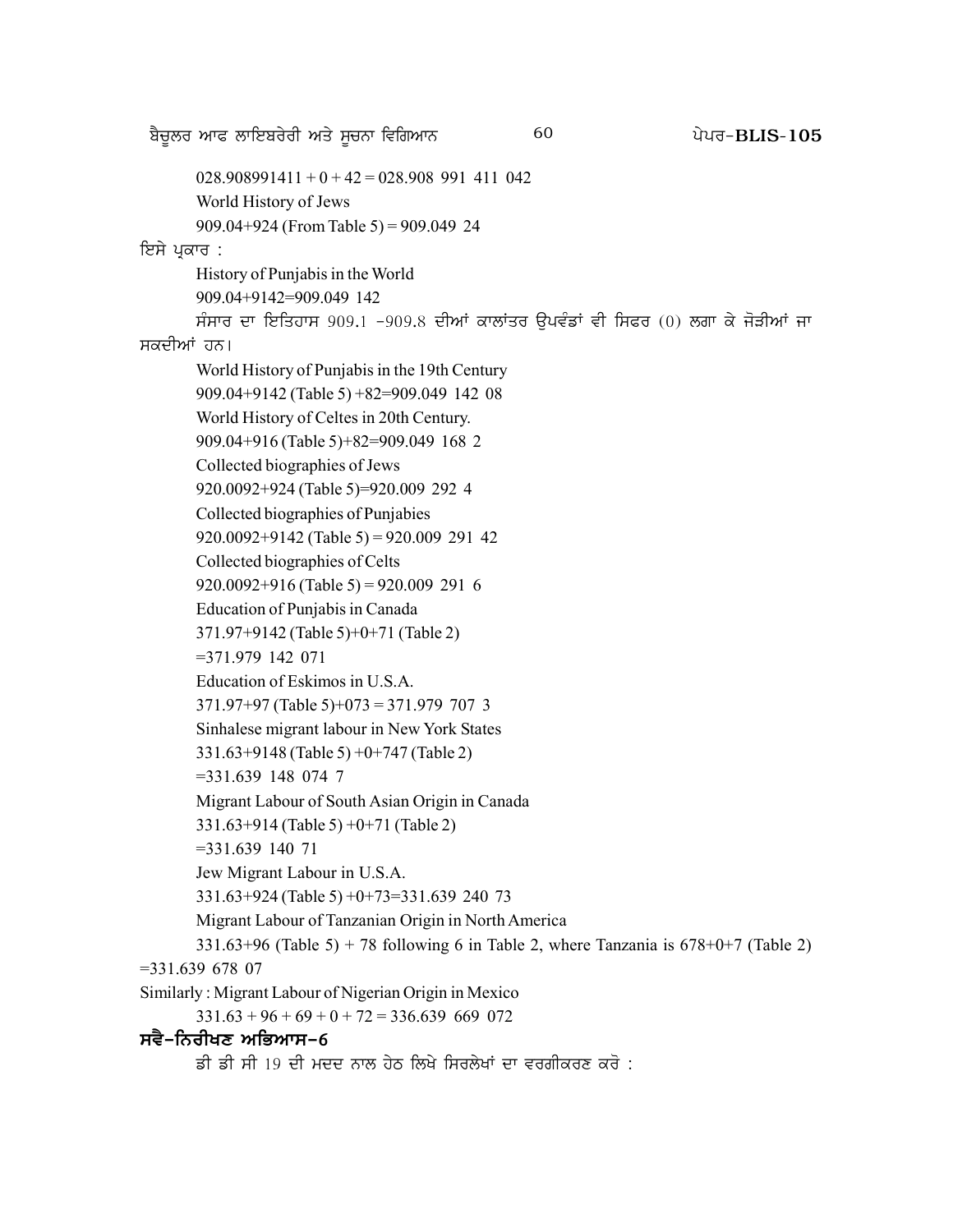<u>ਬੈਚੁ</u>ਲਰ ਆਫ ਲਾਇਬਰੇਰੀ ਅਤੇ ਸੂਚਨਾ ਵਿਗਿਆਨ  $105$  61  $200$  ਪੇਪਰ-BLIS-105

- 1. Collections of literature by Indians.
- 2. Social study of Indians
- 3. Panjabi folk songs
- 4. Psychology of Bengalis
- 5. Critical appraisal of Jewish literature

# <u>ਹੋਰ ਪੜ੍ਹ</u>ਨ ਲਈ :

- 1. ਸਤੀਜਾ, ਐਮ ਪੀ : ਡਿਉਵੀ ਦਸ਼ਮਲਵ ਵਰਗੀਕਰਣ : ਅਮਲੀ ਜਾਣ-ਪਛਾਣ, ਪਟਿਆਲਾ, ਮਦਾਨ ਬੁਕ ਹਾਉਸ, 2011
- 2. Dewey Decimal Classification. Vol I.Table -5 : Racial, Ethinic, National group Ed 19.1979.
- 3. Sharma (CK) : Practical Handbook of Dewey Decimal Classification Allantic Pub. 2006.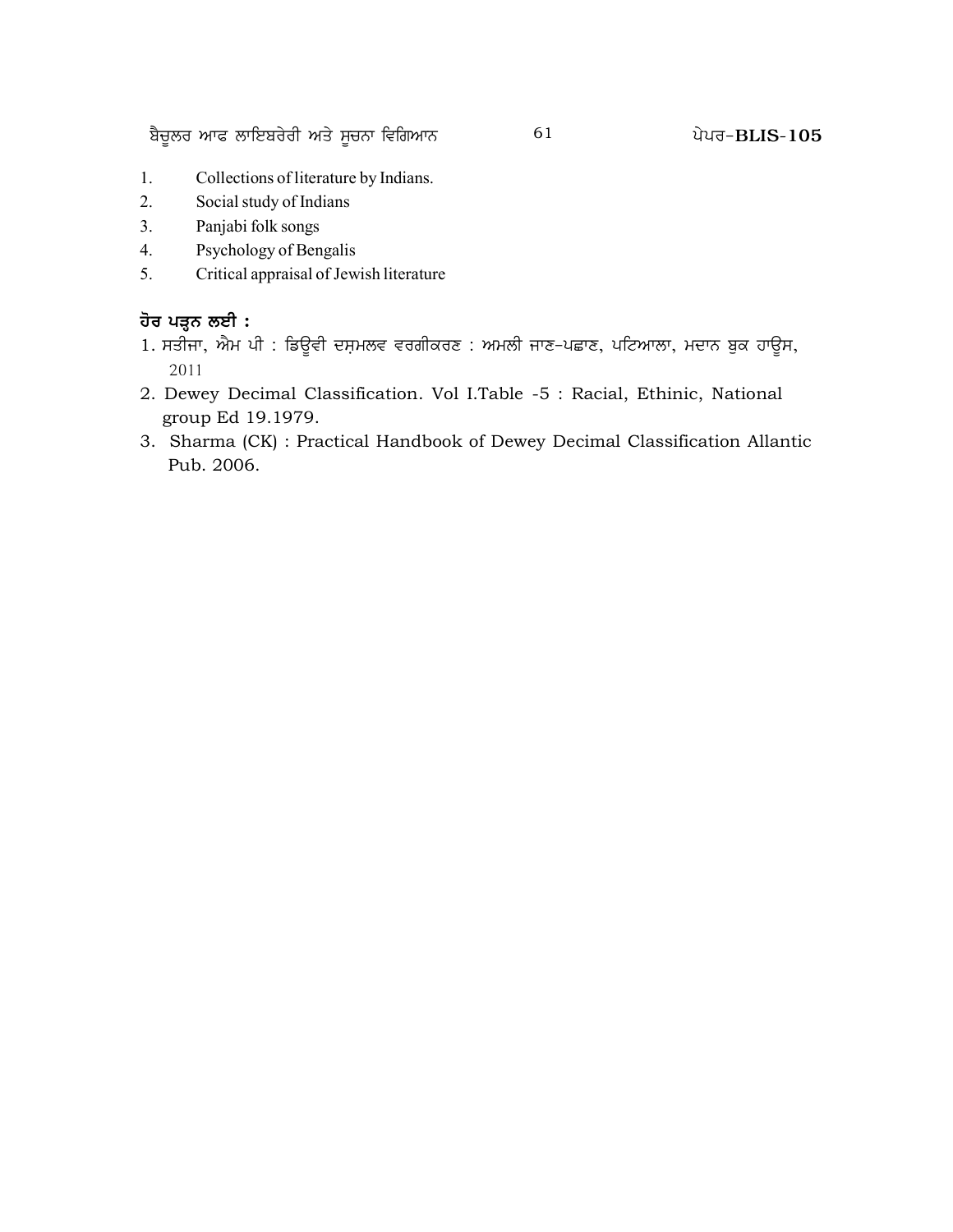ਪੇਪਰ–ਤੀਜਾ ਡੀ ਡੀ ਸੀ 19 ਵਰਗੀਕਰਣ (ਪ੍ਰੈਕਟਿਸ)

ਲੇਖਕ : ਡਾ. ਐਮ.ਪੀ.ਸਤੀਜਾ ਪਾਠ ਨੰ. 2.9 ਅਨੁਵਾਦਕ : ਡਾ. ਜਸਮੇਰ ਸਿੰਘ

#### ਟੇਬਲ 6 ਦੀ ਵਰਤੋਂ: ਭਾਸ਼ਾਵਾਂ (Use of Table-6)

ਡੀ ਡੀ ਸੀ 19 ਵਿਚ ਜਦੋਂ ਕਦੇ ਵੀ ਕੋਈ ਵਿਸ਼ਾ ਭਾਸ਼ਾ ਪਹਿਲੂ ਨਾਲ, ਅੱਗੇ ਵੰਡਿਆ ਜਾਣਾ ਹੁੰਦਾ ਹੈ, ਤਾਂ ਭਾਸ਼ਾ ਪਹਿਲ ਦੀ ਸੰਕੇਤਨ ਟੇਬਲ 6 ਵਿਚੋਂ ਲੈ ਕੇ ਸੰਬੰਧਤ ਆਧਾਰ ਵਿਸ਼ੇ ਨਾਲ ਜੋੜੀ ਜਾਂਦੀ ਹੈ। ਪਹਿਲਾਂ ਇਹ ਕੰਮ "420-490 ਵਾਂਗ ਵੰਡੋ ਜੁਗਤ" ਨਾਲ ਕੀਤਾ ਜਾਂਦਾ ਸੀ। ਅਨੁਸੂਚੀ ਵਿਚੋਂ ਕਿਸੇ ਵਿਸ਼ੇ ਵਿਸ਼ੇਸ਼ ਵਿਚ ਭਾਸ਼ਾਈ ਵਾਧੇ ਲਈ ਟੇਬਲ 6 ਦੀ ਵਰਤੋਂ ਕੇਵਲ ਅਤੇ ਕੇਵਲ ਨਿਰਦੇਸ਼ ਅਨਸਾਰ ਹੀ ਕਰਨੀ ਹੈ। ੳਦਾਹਰਣ ਵਜੋਂ ਸਰਵ-ਵਿਆਪੀ ਮਹਾਨਕੋਸ਼ਾਂ ਦੀ ਵੰਡ ਵੱਡੇ ਭਾਸ਼ਾਈ ਗਰੁੱਪਾਂ ਦੇ ਆਧਾਰ ਤੇ ਕੀਤੀ ਜਾਂਦੀ ਹੈ, ਜਿਸਨੂੰ ਕਿ ਅੱਗੇ ਅੱਡ ਅੱਡ ਭਾਸ਼ਾਵਾਂ ਲਈ ਟੇਬਲ 6 ਦੀ ਵਰਤੋਂ ਨਾਲ ਕੀਤਾ ਜਾ ਸਕਦਾ ਹੈ। ਉਦਾਹਰਣ ਵਜੋਂ :

036 ਸਪੈਨਿਸ਼ ਅਤੇ ਪਰਤਗਾਲੀ ਮਹਾਨਕੋਸ਼

ਹਦਾਇਤ ਅਨਸਾਰ ਇਸ ਭਾਸ਼ਾ ਗਰੱਪ ਵਿਚ ਕਿਸੇ ਵਿਸ਼ੇਸ਼ ਭਾਸ਼ਾ ਦੇ ਮਹਾਨਕੋਸ਼ ਲਈ ਟੇਬਲ 6 ਦੇ 61-69 ਵਿਚੋਂ ਸੰਬੰਧਤ ਨੰਬਰ ਨੂੰ ਟੇਬਲ 1 ਦੀ ਪ੍ਰਮਾਣਿਕ ਉਪਵੰਡ 03 ਲਗਾਉਣ ਤੋਂ ਬਾਅਦ ਲਗਾਕੇ ਤਿਆਰ ਕੀਤਾ ਜਾ ਸਕਦਾ ਹੈ।

Spanish Encyclopedia

 $03+61=036.1$ 

Papiamento Language Encyclopedia

 $03+61=036.8$ 

ਇਸੇ ਪ੍ਰਕਾਰ, 039 ਦੂਜੀਆਂ ਭਾਸ਼ਾਵਾਂ ਦੇ ਮਹਾਨਕੋਸ਼ ਜਿਹੜੇ 031-038 ਵਿਚ ਨਹੀਂ ਦਿੱਤੇ ਗਏ, ਉਨ੍ਹਾਂ ਲਈ ਹੈ। ਦੂਜੀਆਂ ਭਾਸ਼ਾਵਾਂ ਦੇ ਵਰਗ ਨੰਬਰ ਆਧਾਰ ਨੰਬਰ 039 ਨਾਲ ਟੇਬਲ 6 ਵਿਚੋਂ 2-9 ਵਿਚੋਂ ਸੰਬੰਧਤ ਭਾਸ਼ਾ ਦਾ ਨੰਬਰ ਜੋੜ ਕੇ ਬਣਾਏ ਜਾਂਦੇ ਹਨ।

Vishv Kosh (Encyclopedia in Hindi Language)

 $039+914$  3 = 039.914 3

General Encyclopedia in Japanese

039+956=039.956

ਇਸੇ ਪ੍ਰਕਾਰ ਬਾਈਬਲ ਦੀਆਂ ਬਹੁਤ ਸਾਰੀਆਂ ਅਨੁਵਾਦਾਂ ਵੀ ਟੇਬਲ 6 ਦੀ ਜੁਗਤ ਨਾਲ ਬਣਾਈਆਂ ਜਾਂਦੀਆਂ

ਹਨ।

220.5 Modern versions and translations of the Bible.

220.53-59 Bible in other languages. For different languages, we are asked to add the number for the corresponding language from Table 6 to the specified base 220.5

Bible in Hindi

220.5+9143=220.591 43

Bible in German

 $220.5 + 31 = 220.531$ 

ਭਾਵੇਂ ਟੇਬਲ ਦੀ ਵਰਤੋਂ ਬਹੁਤ ਸਾਰੀਆਂ ਅਨੁਸੂਚੀਆਂ ਵਿਚ ਕੀਤੀ ਗਈ ਹੈ, ਪਰ ਮੁੱਖ ਵਰਗ 400 ਅਤੇ 800 ਵਿਚ ਇਸਦੀ ਸਰਵ ਵਿਆਪੀ ਵਰਤੋਂ ਕੀਤੀ ਗਈ ਹੈ। ਟੇਬਲ 3 ਅਤੇ ਟੇਬਲ 4 ਦੀ ਵਰਤੋਂ ਬਾਰੇ ਵਿਚਾਰ ਕਰਨ ਵੇਲੇ ਟੇ ਬਲ 6 ਦੀ ਵਰਤੋਂ ਬਾਰੇ ਵੀ ਵਿਚਾਰ-ਵਟਾਂਦਰਾ ਕੀਤਾ ਜਾ ਚੱਕਿਆ ਹੈ।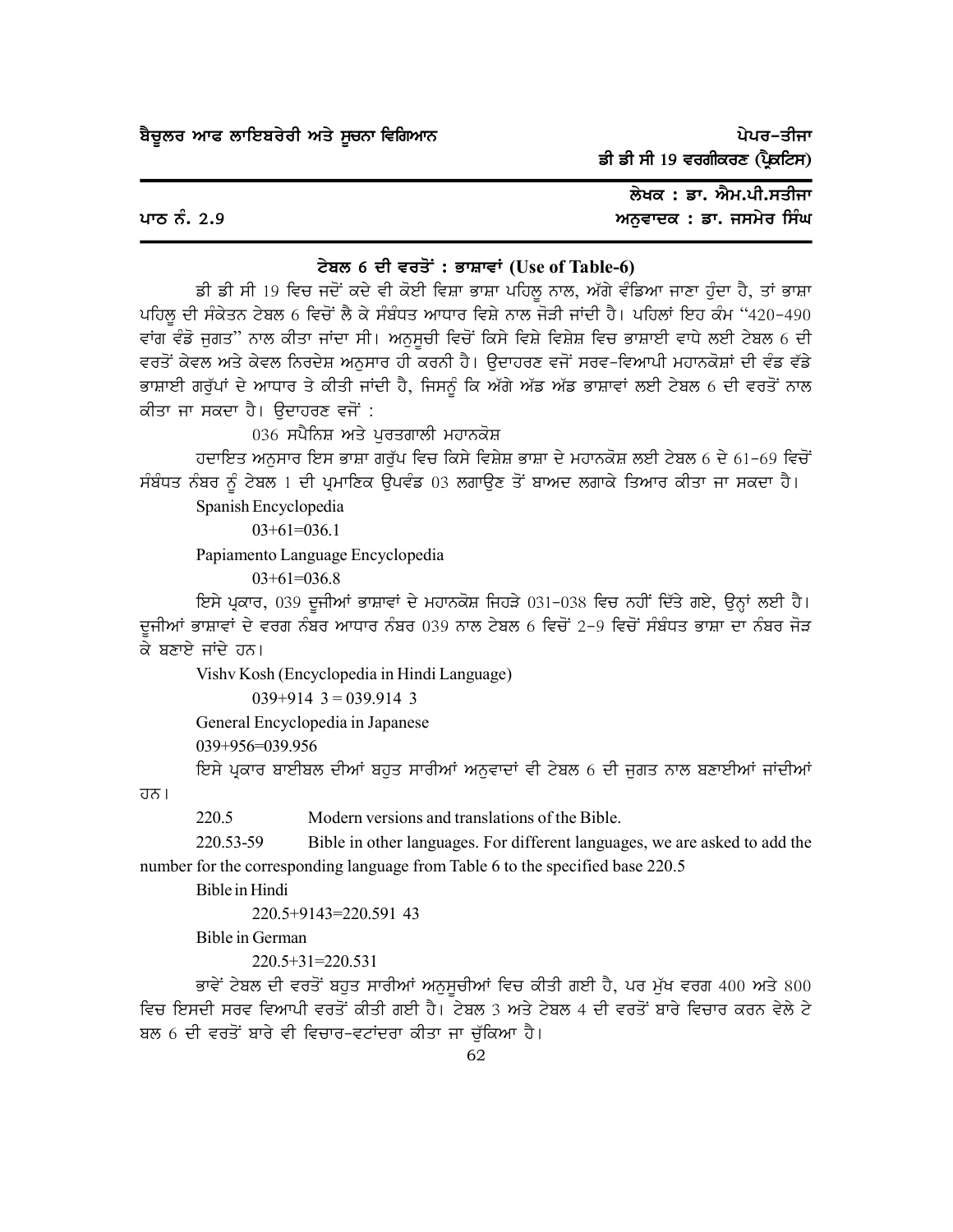ਬੈਚੂਲਰ ਆਫ ਲਾਇਬਰੇਰੀ ਅਤੇ ਸੂਚਨਾ ਵਿਗਿਆਨ

ਮੁੱਖ ਵਰਗ 400 ਵਿਚ ਕੁੱਝ ਘੱਟ ਜਾਣੀ ਜਾਂਦੀਆਂ ਭਾਸ਼ਾਵਾਂ ਨੂੰ ਛੱਡ ਕੇ ਸਾਰੀਆਂ ਵੱਡੀਆਂ ਭਾਸ਼ਾਵਾਂ ਦੇ ਨੰਬਰ ਗਿਣਤੀ ਕੀਤੇ ਗਏ ਹਨ। ਪਰ ਟੇਬਲ 6 ਵਿਚ ਸਾਰੀਆਂ ਵਿਦਿਤ ਭਾਸ਼ਾਵਾਂ ਦੇ ਨੰਬਰ ਗਿਣਤੀ ਕੀਤੇ ਗਏ ਹਨ। ਇਸ ਲਈ ਮੱਖ ਵਰਗ 400 ਵਿਚ ਗਿਣਤੀ ਪੱਖੋਂ ਰਹਿ ਗਈਆਂ ਸਾਰੀਆਂ ਭਾਸ਼ਾਵਾਂ ਦੇ ਨੰਬਰ ਹਦਾਇਤ ਅਨਸਾਰ ਟੇਬਲ 6 ਦੀ ਵਰਤੋਂ ਨਾਲ ਤਿਆਰ ਕੀਤੇ ਜਾ ਸਕਦੇ ਹਨ।

63

ੳਦਾਹਰਣ ਵਜੋਂ :

ਇਟਾਲਿਕ ਭਾਸ਼ਾਵਾਂ 470

479 ਦੂਜੀਆਂ ਇਟਾਲਿਕ ਭਾਸ਼ਾਵਾਂ

ਇਹ ਭਾਸ਼ਾਵਾਂ ਟੇਬਲ 6 ਵਿਚੋਂ 794-799 ਨੰਬਰਾਂ ਵਿਚੋਂ 79 ਤੋਂ ਬਾਅਦ ਆਉਣ ਵਾਲਾ ਨੰਬਰ ਦਿੱਤੇ ਆਧਾਰ ਨੰਬਰ 479 ਤੋਂ ਬਾਅਦ ਲਗਾ ਕੇ ਤਿਆਰ ਕੀਤਾ ਜਾ ਸਕਦਾ ਹੈ।

#### ਫਾਲਿਸਕਨ ਭਾਸ਼ਾ ਦਾ ਭਾਸ਼ਾਈ ਅਧਿਐਨ :

ਫਾਲਿਸਕਨ ਭਾਸ਼ਾ ਇਟਾਲਿਕ ਭਾਸ਼ਾਵਾਂ ਵਿਚੋਂ ਹੈ, ਜਿਹੜੀ ਕਿ 470-478 ਤੱਕ ਦੇ ਭਾਗਾਂ ਵਿਚ ਗਿਣਤੀ ਨਹੀਂ ਕੀਤੀ ਗਈ। ਇਸ ਲਈ ਇਹ ਸਭਾਵਕ ਹੀ 479 ਵਿਚ ਜਾਵੇਗਾ -79 ਅਤੇ ਇਸਦੀਆਂ ਉਪਵੰਡਾਂ ਲਈ ਟੇਬਲ 6 ਵਿਚੋਂ ਫਾਲਿਸਕਨ (Faliscan) ਭਾਸ਼ਾ ਦਾ 794 ਅੰਕ ਹੈ। ਉਪਰੋਕਤ ਹਦਾਇਤਾਂ ਦੀ ਲੋਅ ਵਿਚ ਫਾਲਿਸਕਨ ਭਾਸ਼ਾ ਦਾ ਵਰਗ ਨੰਬਰ : 479+4 = 479.4 ਬਣਦਾ ਹੈ।

(ਅਸੀਂ 479 ਨਾਲ 79 ਤੋਂ ਅਗਲਾ ਪਦ '4' ਜੋੜਿਆ ਹੈ)

ਅਜਿਹੀਆਂ ਹਦਾਇਤਾਂ 491.993-.998, 493, 494, 495.92-.95, 496, 497 ਅਤੇ 498 ਵਿਚ ਵੀ ਮਿਲਦੀਆਂ ਹਨ।

ਦੋ-ਭਾਸ਼ੀ ਸ਼ਬਦਕੋਸਾਂ ਲਈ ਟੇਬਲ 4 ਨਾਲ ਟੇਬਲ 6 ਦੀ ਵਰਤੋਂ ਬਾਰੇ ਪਹਿਲਾਂ ਹੀ ਵਿਸਤਾਰ ਸਹਿਤ ਸਮਝਾਇਆ ਗਿਆ ਹੈ।

ਇਸੇ ਤਰ੍ਹਾਂ 800 ਸਾਹਿਤ ਅਨੁਸੂਚੀ ਵਿਚ ਜਿਹੜੀਆਂ ਭਾਸ਼ਾਵਾਂ ਦੀ ਗਿਣਤੀ ਨਹੀਂ ਕੀਤੀ ਜਾ ਸਕੀ, ਉਨ੍ਹਾਂ ਨੂੰ ਟੇ ਬਲ 6 ਦੀ ਵਰਤੋਂ ਨਾਲ ਬਣਾਇਆ ਜਾ ਸਕਦਾ ਹੈ। ਇਸਦੀ ਵਰਤੋਂ 400 ਭਾਸ਼ਾ-ਵਿਗਿਆਨ ਵਾਂਗ ਹੀ ਹੈ। ਉਦਾਹਰਣ इनें: 893 Hamitic and Chad Literature

(ਇਥੇ ਵਿਸ਼ੇਸ਼ ਭਾਸ਼ਾ ਦਾ ਸਾਹਿਤ ਆਧਾਰ ਨੰਬਰ 893 ਨਾਲ ਟੇਬਲ 6 ਦੇ 931-937 ਵਿਚ 93 ਤੋਂ ਅਗਲਾ ਨੰਬਰ ਜੋੜ ਕੇ ਬਣਾਇਆ ਜਾਂਦਾ ਹੈ)

**Egyptian Literature** 

 $893+1=893.1$ 

(ਕਿਉਂਕਿ ਟੇਬਲ 6 ਵਿਚ 931 ਮਿਸ਼ਰ ਦੇਸ਼ ਦੀ ਭਾਸ਼ਾ ਹੈ ਅਤੇ "93" ਤੋਂ ਬਾਅਦ ਦਾ ਪਦ "1" ਹੈ।)

ਇਸੇ ਪ੍ਰਕਾਰ :

Somali Literature

 $893+5=893.5$ 

(Since notation for Somali language is 935 in Table 6)

Another inevitable use of the Table 6 is at 372.65

Foreign Language skill in Elementary Schools.

ਪ੍ਰਾਈਮਰੀ ਸਕੂਲਾਂ ਵਿਚ ਵਿਸ਼ੇਸ਼ ਵਿਦੇਸ਼ੀ ਭਾਸ਼ਾਵਾਂ ਪੜ੍ਹਾਉਣ ਲਈ ਆਧਾਰ ਵਿਸ਼ੇ 372.65 ਨਾਲ ਟੇਬਲ 6 ਵਿਚੋਂ ਢੁਕਵੀਂ ਸੰਕੇਤਨ ਜੋੜੀ ਜਾਂਦੀ ਹੈ।

Hindi as a second language in elementary schools

372.65+9143=372.659143

German as a foreign language in Elementary Schools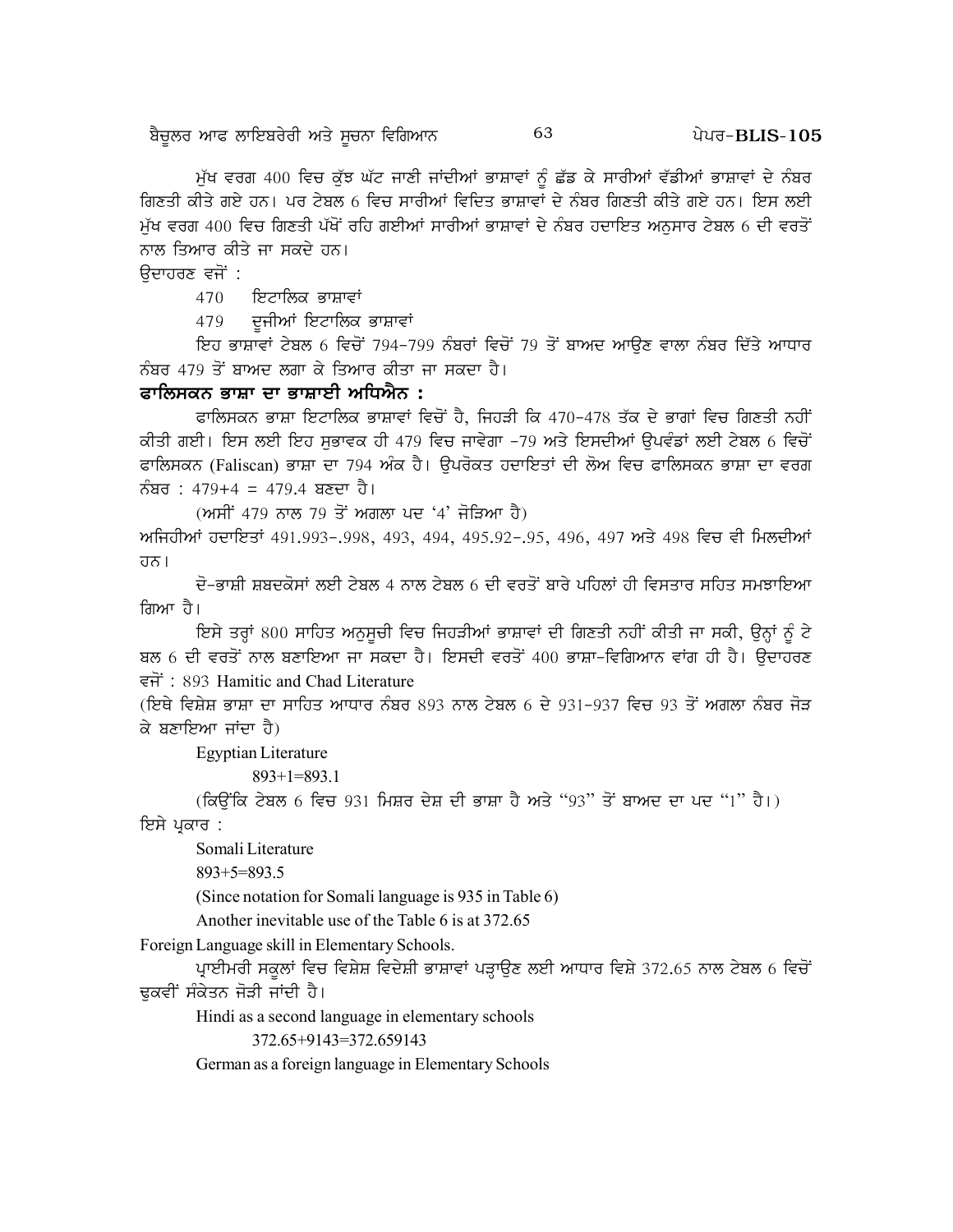#### 372.65+31=372.6531

Class numbers derived from 372.65 can further be synthesised by adding facets enumerated under 372.3-372.8

Curriculum in German as second language in elementary schools

372.6531+043=372.653 104 3

Teaching of German as second language in Elementary Schools

372.6531+044=372.653 104 4

#### ਕੁੱਝ ਹੋਰ ਉਦਾਹਰਣਾਂ :

A General Periodical in Hindi 059+9143=059.914 3 A General Periodical in Romanian Language 05+591=055.91 A General Periodical in Spanish 05+61=056.1 A French Language Encyclopedia 03+41=034.1 English Proverbs 389.9+21=398.921 Spanish Proverbs 398.9+61=398.961 Hindi Proverbs 398.9+9143=398.991 43 Sanskrit Calligraphy 745.6199+912=745.619 991 2 Calligraphy in Artificial Language 745.6199+9999=745.619 999 99

#### **ਹੋਰ ਪੜ੍ਹਨ ਲਈ :**

- 1. ਸਤੀਜਾ, ਐਮ ਪੀ : ਡਿਉਵੀ ਦਸ਼ਮਲਵ ਵਰਗੀਕਰਣ : ਅਮਲੀ ਜਾਣ-ਪਛਾਣ, ਪਟਿਆਲਾ, ਮਦਾਨ ਬੁਕ ਹਾਉਸ, 2011
- 2. Dewey Decimal Classification. Vol I.Table -6 : Language. Ed 19.1979.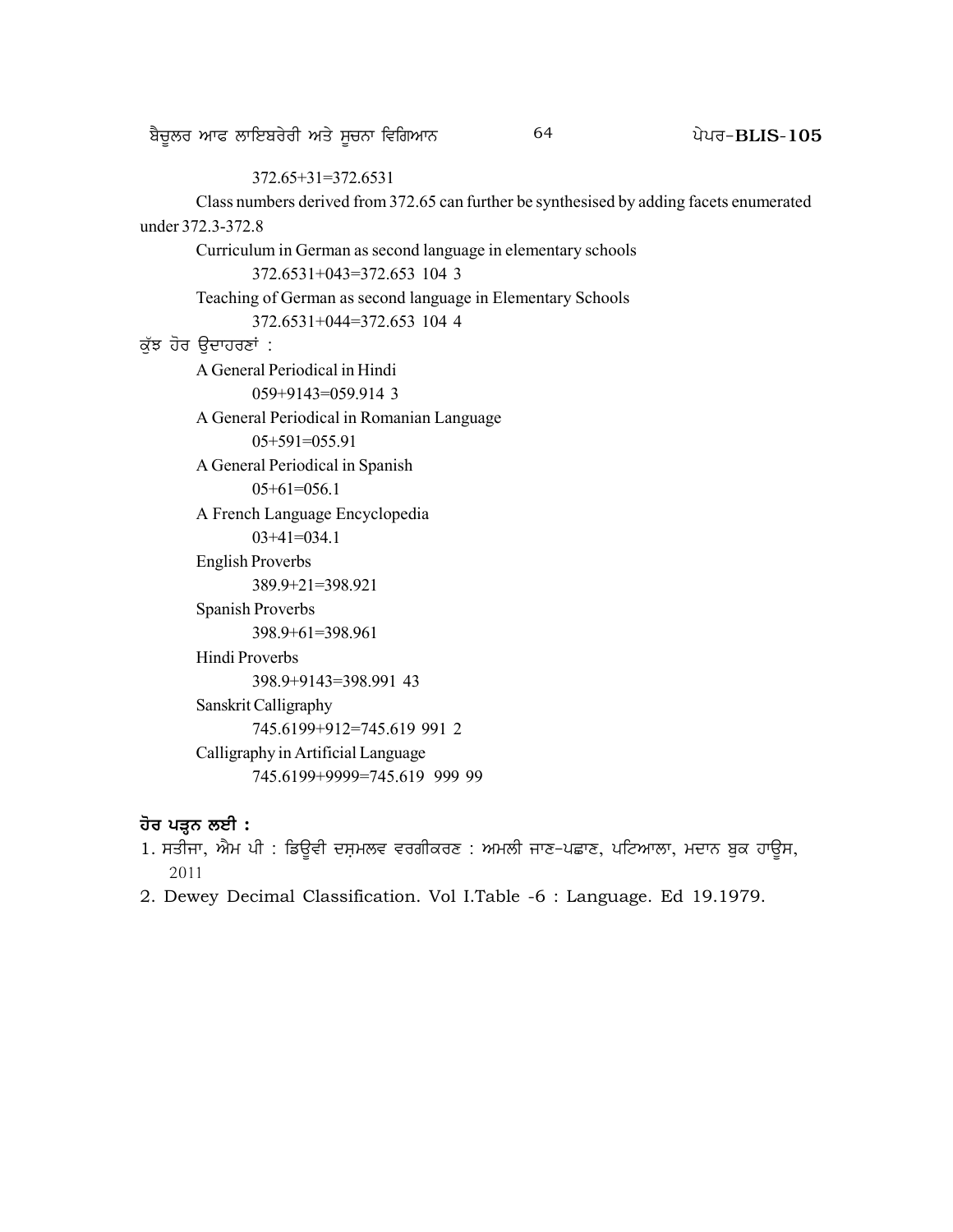ਪੇਪਰ-BLIS-105 ਬੈਚੂਲਰ ਆਫ ਲਾਇਬਰੇਰੀ ਅਤੇ ਸੂਚਨਾ ਵਿਗਿਆਨ ਨਾਲੇਜ ਆਰਗੇਨਾਈਜੇਸ਼ਨ ਐਂਡ ਇਨਫਰਮੇਸ਼ਨ ਪ੍ਰੋਸੈਸਿੰਗ: ਕਲਾਸੀਫਿਕੇਸ਼ਨ ਪ੍ਰੈਕਟਿਸ - ਸੀ.ਸੀ ਐਂਡ ਡੀ.ਡੀ.ਸੀ

|              | ਲੇਖਕ : ਡਾ. ਐਮ.ਪੀ.ਸਤੀਜਾ   |
|--------------|--------------------------|
| ਪਾਠ ਨੰ. 2.10 | ਅਨੁਵਾਦਕ : ਡਾ. ਜਸਮੇਰ ਸਿੰਘ |

#### ਟੇਬਲ 7 ਦੀ ਵਰਤੋਂ: ਵਿਅਕਤੀ (Use of Table - 7)

ਡੀ ਡੀ ਸੀ 19 ਦੇ ਟੇਬਲ 7 ਵਿਚ ਵਿਅਕਤੀਆਂ ਨੂੰ ਉਨ੍ਹਾਂ ਦੇ ਸਮਾਜਕ, ਮਨੋਵਿਗਿਆਨਕ ਜਾਂ ਕੁੱਝ ਹੋਰ ਨਿੱਜੀ ਗੁਣਾਂ ਜਿਵੇਂ ਉਮਰ, ਵਿਵਾਹਕ ਰੁਤਬਾ ਅਤੇ ਵਧੇਰੇ ਕਰਕੇ ਉਨ੍ਹਾਂ ਦੇ ਕਿੱਤੇ ਪੱਖੋਂ ਸੂਚੀ-ਬੱਧ ਕੀਤਾ ਗਿਆ ਹੈ। ਟੇਬਲ 7 ਦੀਆਂ 01-07 ਦੀਆਂ ਸੰਕੇਤਨਾਂ ਵਿਚ ਪਹਿਲੇ ਗਰੁੱਪ ਦੇ ਵਿਅਕਤੀਆਂ ਨੂੰ ਵਿਚਾਰਿਆ ਗਿਆ ਹੈ; ਜਦੋਂ ਕਿ ਵਿਸ਼ਾ ਮਾਹਰਾਂ ਨੂੰ ਯਾਦ ਸਹਾਇਕ ਜੁਗਤ ਦੁਆਰਾ ਅਨੁਸੂਚੀਆਂ ਵਿਚ ਹੀ ਟੇਬਲ ਦੇ 1-9 ਸੰਕੇਤਨਾਂ ਵਿਚ ਸ਼ਾਮਿਲ ਕੀਤਾ ਗਿਆ ਹੈ। ਜਿਵੇਂ ਕਿ :

- ਦਰਸ਼ਨ ਸ਼ਾਸਤਰ ਆਦਿ ਨਾਲ ਜੜੇ ਵਿਅਕਤੀ  $1.$
- $2^{1}$ ਧਰਮ ਨਾਲ ਜੜੇ ਵਿਅਕਤੀ
- ਸ਼ੁੱਧ ਵਿਗਿਆਨਾਂ ਨਾਲ ਜੁੜੇ ਵਿਅਕਤੀ 5.
	- –––––––––––––– ਅਤੇ ਹੋਰ ਅੱਗੇ।

ਡੀ ਡੀ ਸੀ 19 ਦੇ ਪਹਿਲੇ ਭਾਗ ਦੇ 432-452 ਪੰਨਿਆਂ ਵਾਲੇ ਟੇਬਲ 7 ਦੇ ਆਰੰਭ ਵਿਚ ਹੀ ਇਸ ਟੇਬਲ ਨੂੰ ਵਰਤਣ ਬਾਰੇ ਨਿਰਦੇਸ਼ ਦਿੱਤੇ ਗਏ ਹਨ, ਅਤੇ ਉਸਤੋਂ ਅੱਗੇ ਵਿਅਕਤੀਆਂ ਦੀਆਂ ਸੁਚੀਆਂ ਦਿੱਤੀਆਂ ਗਈਆਂ ਹਨ। ਇਸ ਟੇਬਲ ਦੀ ਵਰਤੋਂ ਮੁੱਖ ਅਨੁਸੂਚੀ ਵਿਚ ਦਿੱਤੀਆਂ ਗਈਆਂ ਹਦਾਇਤਾਂ ਅਨੁਸਾਰ ਕੀਤੀ ਜਾਂਦੀ ਹੈ, ਜਾਂ ਵੱਖ ਵੱਖ ਟੇਬਲਾਂ ਵਿਚ ਹਦਾਇਤਾਂ ਦਿੱਤੀਆਂ ਹੁੰਦੀਆਂ ਹਨ, ਜਾਂ ਇਸਨੂੰ ਪ੍ਰਮਾਣਿਕ ਉਪਵੰਡ -088 ਲਗਾਕੇ ਵਰਤਿਆ ਜਾ ਸਕਦਾ ਹੈ। ਇਸ ਟੇਬਲ ਦੀ ਵਰਤੋਂ ਉਦੋਂ ਕੀਤੀ ਜਾਂਦੀ ਹੈ, ਜਦੋਂ ਕਿਸੇ ਵਿਸ਼ੇ ਦਾ ਵਿਕਾਸ, ਅਭਿਆਸ ਜਾਂ ਵਿਸ਼ੇ ਦੀ ਸਥਿਤੀ ਨੂੰ ਵਿਅਕਤੀਆਂ ਦੇ ਵਿਸ਼ੇਸ਼ ਗਰੁੱਪ ਦੇ ਸੰਦਰਭ ਵਿਚ ਵਿਚਾਰਿਆ ਜਾਂਦਾ ਹੈ। ਡੀ ਡੀ ਸੀ 17 ਵਿਚ ਇਹ ਸਭ ਕੁੱਝ ਸੰਭਵ ਨਹੀਂ ਸੀ। ਪਰ ਕੁੱਝ ਹਾਲਤਾਂ ਵਿਚ 001-999 ਵਿਚੋਂ "Divide like -" ਦੀ ਵਰਤੋਂ ਕਰਕੇ ਪ੍ਰਬੰਧ ਕੀਤਾ ਜਾਂਦਾ ਸੀ। ਇਸ ਵੱਖਰੇ ਟੇਬਲ ਨੇ ਕੰਮ ਸੁਖਾਲਾ ਕਰ ਦਿੱਤਾ ਹੈ ਅਤੇ ਇਸਨੂੰ ਹੋਰ ਡੂੰਘਾਈ ਵਿਚ ਵਿਚਾਰਿਆ ਹੈ।

ਉਦਾਹਰਣ ਵਜੋਂ: "Social Stratification of Baptists" ਲਵੋ

ਇਹ ਸਮਾਜ ਵਿਗਿਆਨ 300 ਦੀ ਉਪਵੰਡ ਹੈ ਜਿਥੇ Social Stratification ਨੂੰ 305 ਨੰਬਰ ਦਿੱਤਾ ਗਿਆ ਹੈ, ਅਤੇ Social Stratification of various religious groups 305.6 ਨੰਬਰ ਤੇ ਰੱਖੀ ਹੈ। ਇਥੇ ਹਦਾਇਤਾਂ ਅਨੁਸਾਰ ਆਧਾਰ ਨੰਬਰ 305.6 ਅੱਗੇ ਟੇਬਲ 7 ਦੇ 21–29 ਨੰਬਰਾਂ ਵਿਚੋਂ '2' ਅੰਕ ਜੋੜਨਾ ਹੈ। Baptists ਲਈ ਟੇਬਲ 7 ਵਿਚ 261 ਸੰਕੇਤਨ ਹੈ। ਇਸ ਲਈ ਅਸੀਂ ਦਿੱਤੇ ਆਧਾਰ ਵਰਗ ਅੱਗੇ 61 ਨੰਬਰ ਲਗਾਵਾਂਗੇ :

 $305.6 + 61 = 305.661$  ਸਹੀ ਵਰਗ ਅੰਕ ਬਣ ਗਿਆ ਹੈ।

ਇਸ ਵਰਗ ਅੰਕ ਨੂੰ ਖੇਤਰ ਟੇਬਲ 2 ਦੁਆਰਾ ਸਿਫਰ (0) ਨਿਰਦੇਸ਼ਕ ਪਹਿਲੂ ਲਗਾਕੇ ਵਧਾਇਆ ਜਾਂਦਾ ਹੈ।

Social stratification of Baptists in India

305.661+0+54=305.661 054

Social stratification of Baptists in Europe

 $305.661+0+4=305.661$  04

390.4 ਤੇ ਵੀ ਟੇਬਲ 7 ਦੀ ਵਰਤੋਂ ਦੀ ਹਦਾਇਤ ਮਿਲਦੀ ਹੈ। ਇਹ ਵਿਸ਼ੇਸ਼ ਕਿੱਤਿਆਂ ਵਿਚ ਲੱਗੇ ਵਿਅਕਤੀਆਂ ਦੇ ਪਹਿਰਾਵੇ ਲਈ ਹੈ। ਇਸਨੂੰ ਟੇਬਲ 7 ਦੇ 09-99 ਨੰਬਰਾਂ ਨਾਲ ਅੱਗੇ ਉਪਵੰਡ ਕੀਤੀ ਜਾਂਦੀ ਹੈ। ਉਦਾਹਰਣ ਵਜੋਂ :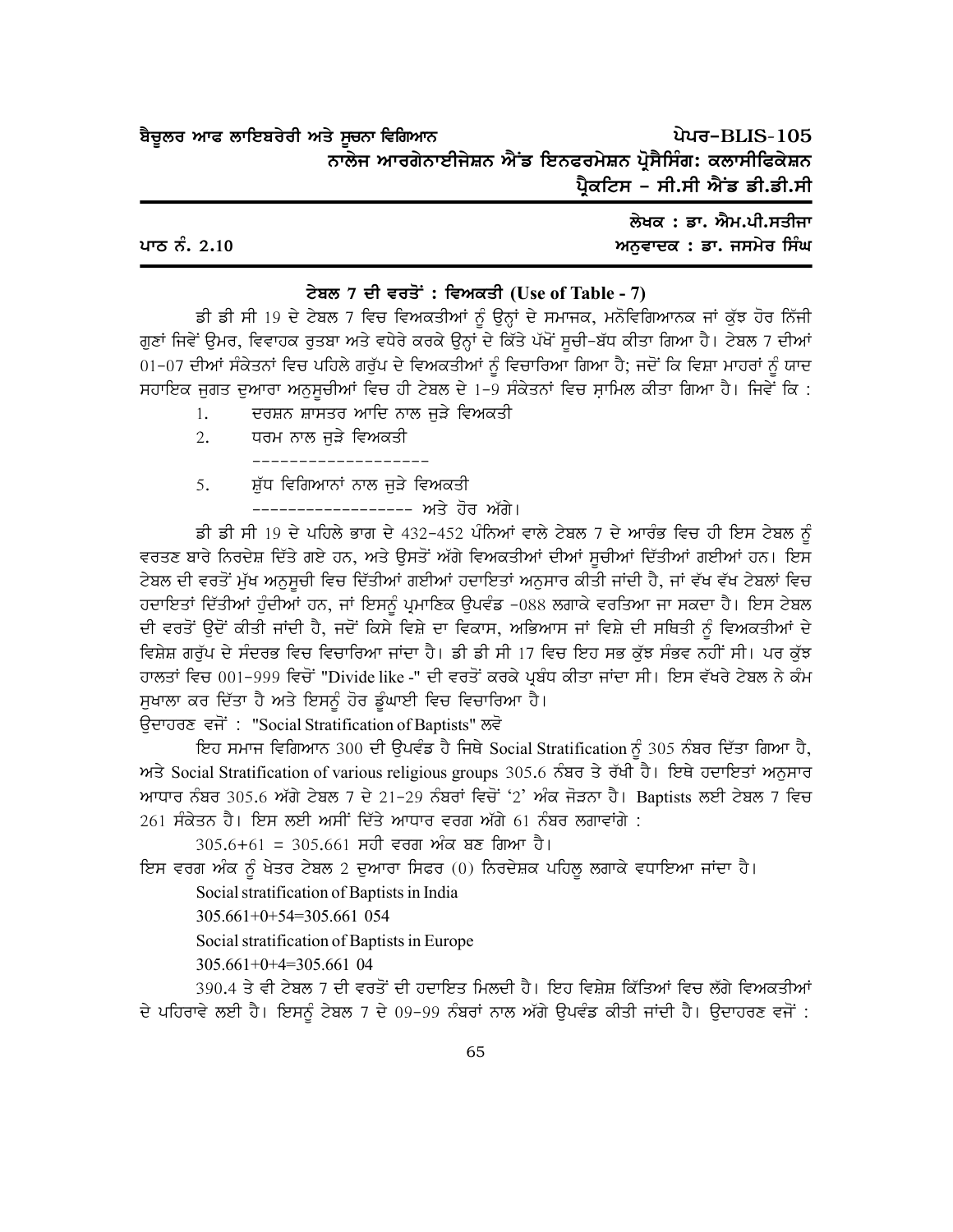Customs of Librarians  $390.4+092=390.409$  2 Customs of Historians 390.4+97=390.497

ਜਿਥੇ 092 ਅਤੇ 97 ਨੰਬਰ ਟੇਬਲ 7 ਵਿਚ ਕ੍ਰਮਵਾਰ ਲਾਇਬਰੇਰੀਆਂ ਅਤੇ ਇਤਿਹਾਸਕਾਰਾਂ ਲਈ ਹਨ।

ਇਸੇ ਪ੍ਰਕਾਰ 704 special topics of general applicability in Fine and decorative arts ਨੂੰ ਟੇਬਲ 7 ਦੇ 04-87 ਨੰਬਰਾਂ ਨਾਲ ਵਧਾਇਆ ਜਾ ਸਕਦਾ ਹੈ।

**Buddhists as Artists** 

704+2447=704.224 7

ਜਿਥੇ ਟੇਬਲ 7 ਵਿਚ 2447 ਬੁੱਧ ਧਰਮ ਦੀ ਸੰਕੇਤਨ ਹੈ

Art works by Scientists

 $704 + 5 = 704.5$ 

174 is Economic, Professional, Occupational Ethics.

Ethics of some of professions have been enumerated, e.g.

174.2 Ethics of Medical Profession

174.3 Ethics of Lawyers etc.

ਬਾਕੀ ਸਾਰੇ ਕਿੱਤਿਆਂ ਦੇ ਨੀਤੀ-ਸ਼ਾਸਤਰ 174.9 ਵਿਚ ਰੱਖੇ ਗਏ ਹਨ, ਅਤੇ ਬਾਕੀ ਸਾਰੇ ਕਿੱਤਿਆਂ ਦੇ ਨੀਤੀ-ਸ਼ਾਸਤਰ ਟੇਬਲ 7 ਵਿਚੋਂ ਸੰਕੇਤਨ 09-99 ਜੋੜਕੇ ਬਣਾਉਣ ਲਈ ਲਿਖਿਆ ਗਿਆ ਹੈ।

Ethics of Librarianship

174.9+092=174.909 2

ਇਥੇ 092 ਟੇਬਲ 7 ਵਿਚੋਂ ਲਿਆ ਗਿਆ ਹੈ, ਜਿਥੇ ਇਸਤੋਂ ਭਾਵ ਲਾਇਬਰੇਰੀ ਅਤੇ ਸੂਚਨਾ ਵਿਗਿਆਨ ਨਾਲ ਜੁੜੇ ਵਿਅਕਤੀ ਹੈ।

ਵੱਖ ਵੱਖ ਥਾਵਾਂ ਤੇ ਹਦਾਇਤਾਂ ਅਨੁਸਾਰ ਟੇਬਲ 7 ਦੀ ਵਰਤੋਂ ਤੋਂ ਇਲਾਵਾ, ਦੂਜੇ ਟੇਬਲਾਂ ਵਿਚ ਵੀ ਕਈ ਥਾਵਾਂ ਤੇ ਟੇਬਲ 7 ਦੀ ਵਰਤੋਂ ਬਾਰੇ ਲਿਖਿਆ ਹੰਦਾ ਹੈ। ਉਦਾਹਰਣ ਵਜੋਂ ਪ੍ਰਮਾਣਿਕ ਉਪਵੰਡਾਂ ਵਾਲੇ ਟੇਬਲ 1 ਵਿਚ "024 Works for Specific type of users" ਨੂੰ ਟੇਬਲ 7 ਵਿਚੋਂ "ਵਰਤਣ ਵਾਲਿਆਂ ਦੇ ਕੰਮ ਨਿਰਧਾਰਣ ਲਈ" ਨੰਬਰ ਲੈ ਕੇ ਜੋੜਿਆ ਜਾਂਦਾ ਹੈ।

ਉਦਾਹਰਣ :

''ਦਾਰਸ਼ਨਿਕਾਂ ਲਈ ਲਾਇਬਰੇਰੀ ਵਰਗੀਕਰਣ'' ਵਿਸ਼ਾ ਲੈਂਦੇ ਹਾਂ।

ਇਸ ਵਿਚ 025.42 ਵਰਗੀਕਰਣ ਲਈ ਵਰਗ ਅੰਕ ਹੈ। ਅਸੀਂ ਜਾਣਦੇ ਹਾਂ ਕਿ ਵਿਸ਼ੇਸ਼ ਕਿਸਮ ਦੇ ਵਰਤਣ ਵਾਲਿਆਂ ਲਈ ਪ੍ਰਮਾਣਿਕ ਉਪਵੰਡ 024 (ਟੇਬਲ 1) ਹੈ, ਜਿਹੜੀ ਕਿ "024" ਹੇਠ ਲਿਖੀ ਹਦਾਇਤ ਅਨੁਸਾਰ ਟੇਬਲ 7 ਦੁਆਰਾ ਅੱਗੇ ਵੰਡੀ ਜਾ ਸਕਦੀ ਹੈ। ਦਾਰਸ਼ਨਿਕਾਂ ਲਈ ਟੇਬਲ 7 ਵਿਚ '11' ਨੰਬਰ ਮਿਲਦਾ ਹੈ। ਇਸ ਤਰ੍ਹਾਂ ਪੂਰਾ ਵਰਗ ਅੰਕ: 025.42+024+11=025.420 241 1 ਬਣਦਾ ਹੈ।

ਇਸੇ ਤਰ੍ਹਾਂ "Mathematics For Engineers" ਵਿਸ਼ੇ ਵਿਚ Mathematics ਵਿਸ਼ੇਸ਼ ਕਿਸਮ ਦੇ ਵਰਤਣ ਵਾਲੇ ਭਾਵ ਇੰਜੀਨੀਅਰਾਂ ਲਈ ਲਿਖਿਆ ਗਿਆ ਹੈ। ਇਸ ਲਈ ਉਪਰੋਕਤ ਅਨੁਸਾਰ ਪੁਰਾ ਨੰਬਰ 510+24+62=510.246 2 ਬਣਿਆ। (ਇਥੇ 62 ਟੇਬਲ 7 ਵਿਚ ਇੰਜੀਨੀਅਰਾਂ ਲਈ ਹੈ)

ਅਜਿਹੇ ਮਾਮਲਿਆਂ ਵਿਚ ਇਕ ਵਿਸ਼ੇਸ਼ ਗਰੱਪ ਦਆਰਾ ਵਿਸ਼ਾ ਅਤੇ ਵਿਸ਼ੇਸ਼ ਵਿਅਕਤੀਆਂ ਦੇ ਗਰੱਪ ਲਈ ਵਿਸ਼ਾ, ਦੋ ਸੰਕਲਪਾਂ ਵਿਚ ਅੰਤਰ ਸਮਝ ਲੈਣਾ ਚਾਹੀਦਾ ਹੈ।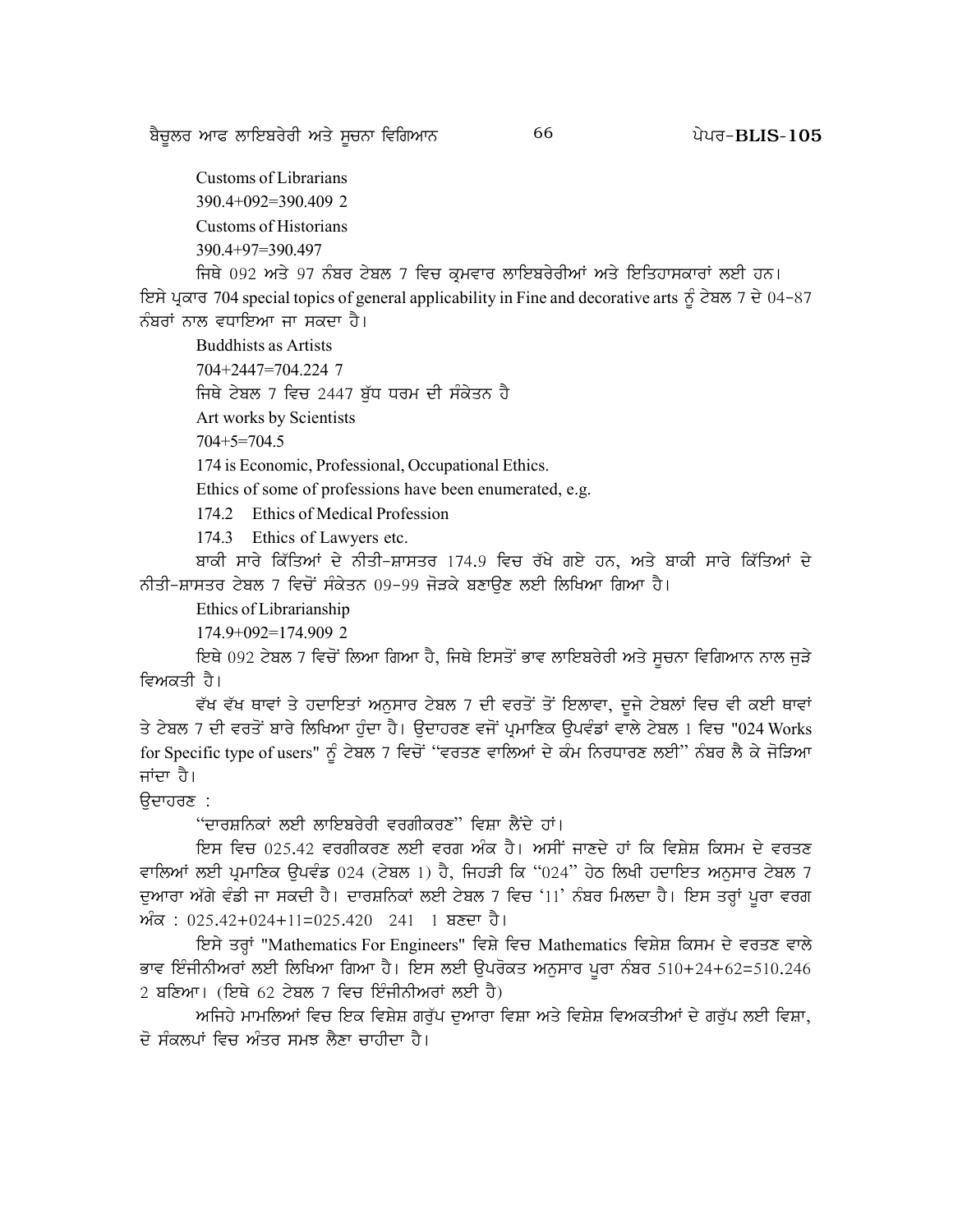ਖੇਤਰਾਂ ਦੇ ਟੇਬਲ 2 ਵਿਚ -176 ਅਜਿਹੇ ਖੇਤਰਾਂ ਲਈ ਹੈ, ਜਿਥੇ ਧਰਮ ਪ੍ਰਧਾਨ ਹੋਣ। ਇਥੇ -176 ਨੂੰ ਅੱਗੇ ਕੁੱਝ ਲਿਸਟ ਕੀਤੇ ਧਰਮਾਂ ਅਨੁਸਾਰ ਵੰਡਿਆ ਗਿਆ ਹੈ, ਜਦੋਂ ਕਿ ਬਾਕੀ ਸਾਰੇ ਬਿਨਾਂ ਲਿਸਟ ਕੀਤੇ ਧਰਮਾਂ ਨੂੰ 1762-1769 ਵਿਚ ਰੱਖਿਆ ਗਿਆ ਹੈ, ਅਤੇ -176 ਨੂੰ ਟੇਬਲ 7 ਵਿਚ 292-299 ਨੰਬਰਾਂ ਵਿਚੋਂ 29 ਤੋਂ ਬਾਅਦ ਦੇ ਨੰਬਰਾਂ ਨਾਲ ਵੰਡਣ ਲਈ ਹਦਾਇਤ ਦਿੱਤੀ ਗਈ ਹੈ।

ਉਦਾਹਰਣ ਵਜੋਂ ਦੁਨੀਆਂ ਭਰ ਦੇ ਇਸਲਾਮਿਕ ਖੇਤਰ ਲਏ ਜਾ ਸਕਦੇ ਹਨ। ਉੱਪਰ ਲਿਖੀਆਂ ਹਦਾਇਤਾਂ ਮਤਾਬਕ, ਅਸੀਂ ਟੇਬਲ 7 ਵਿਚ 292-299 ਵਿਚੋਂ 29 ਤੋਂ ਬਾਅਦ ਦਾ ਨੰਬਰ ਆਧਾਰ ਖੇਤਰ ਨੰਬਰ -176 ਨਾਲ ਜੋੜਾਂਗੇ । ਟੇਬਲ 7 ਵਿਚ ਇਸਲਾਮ ਦਾ ਨੰਬਰ 2971 ਹੈ। ਇਸ ਲਈ ਉਪਰਲੇ ਖੇਤਰ ਦੀ ਲੋੜੀਂਦੀ ਸੰਕੇਤਨ = 176+71=176.71 ਬਣ ਗਈ।

ਜੇਕਰ ਅਸੀਂ ਵਿਸ਼ਾ "ਇਸਲਾਮਿਕ ਦੇਸ਼ਾਂ ਵਿਚ ਲਾਇਬਰੇਰੀਆਂ" ਲੈਂਦੇ ਹਾਂ। ਇਸ ਨੰਬਰ ਨੂੰ ਅਸੀਂ ਹੇਠ ਲਿਖੇ ਅਨੁਸਾਰ ਕਦਮ ਪੁੱਟ ਕੇ ਤਿਆਰ ਕਰਦੇ ਹਾਂ :

ਜਨਰਲ ਲਾਇਬਰੇਰੀਆਂ =  $027$ 

ਭੂਗੋਲਿਕ ਜਗਤ ਲਈ ਸਾਨੂੰ 027.0 ਆਧਾਰ ਮੰਨਣਾ ਪਵੇਗਾ। ਇਸਤੋਂ ਅੱਗੇ ਖੇਤਰ ਲਗਾਉਣਾ ਹੈ। ਟੇਬਲ 2 ਵਿਚ ਇਸਲਾਮਿਕ ਖੇਤਰ ਲਈ ਨੰਬਰ 17671 ਹੈ। ਇਸ ਲਈ ਪੂਰਾ ਵਰਗ ਨੰਬਰ

 $027.0+17671=027.176$  71  $\frac{3}{9}$  1

ਇਕ ਹੋਰ ੳਦਾਹਰਣ ਲੈਂਦੇ ਹਾਂ :

Wages in Islamic Countries

 $331.29 + 17671 = 331.2917671$ 

ਇਸੇ ਤਰ੍ਹਾਂ Buddhist Countries of Asia ਦਾ ਨੰਬਰ

 $5+009+7643 = 500.976$  43

ਇਸ ਲਈ :

Libraries in Islamic Countries of Europe is :

```
027.0+40097671=027.040 097 671
```
Political Conditions in Buddhist Countries of Asia

320.9+50097643=320.950 097 643

ਟੇਬਲ 7 ਦੀ ਵਰਤੋਂ ਟੇਬਲ 3A ਦੇ ਜ਼ਰੀਏ ਵੀ ਕੀਤੀ ਜਾ ਸਕਦੀ ਹੈ, ਜਿਹੜਾ ਕਿ ਆਪ ਹੀ ਟੇਬਲ 3 ਤੇ ਆਧਾਰਤ ਹੈ। ਟੇਬਲ 3A ਵਿਚ 352 ਸਾਹਿਤ ਵਿਚ ਵਿਸ਼ੇਸ਼ ਕਿਸਮ ਦੇ ਵਿਅਕਤੀਆਂ ਲਈ ਵਰਤਿਆ ਜਾਂਦਾ ਹੈ। ਟੇਬਲ 3A ਵਿਚ 352 ਹੇਠ ਹਦਾਇਤ ਅਨੁਸਾਰ ਇਸਨੂੰ ਅੱਗੇ ਟੇਬਲ 7 ਦੀ ਹਦਾਇਤਾਂ 03-99 ਅਨੁਸਾਰ ਵੰਡਿਆ ਜਾ ਸਕਦਾ ਹੈ। ਉਦਾਹਰਣ ਵਜੋਂ :

Treatment of lawyers in literature

352+344=-352344

(Here 344 is lawyers in Table 7)

ਇਸੇ ਪੁਕਾਰ :

Treatment of Police officials in literature

352+3632=-3523632

Portrayals of Grandparents in literature

352+0432=-352.0432

To transform the above numbers in complete examples: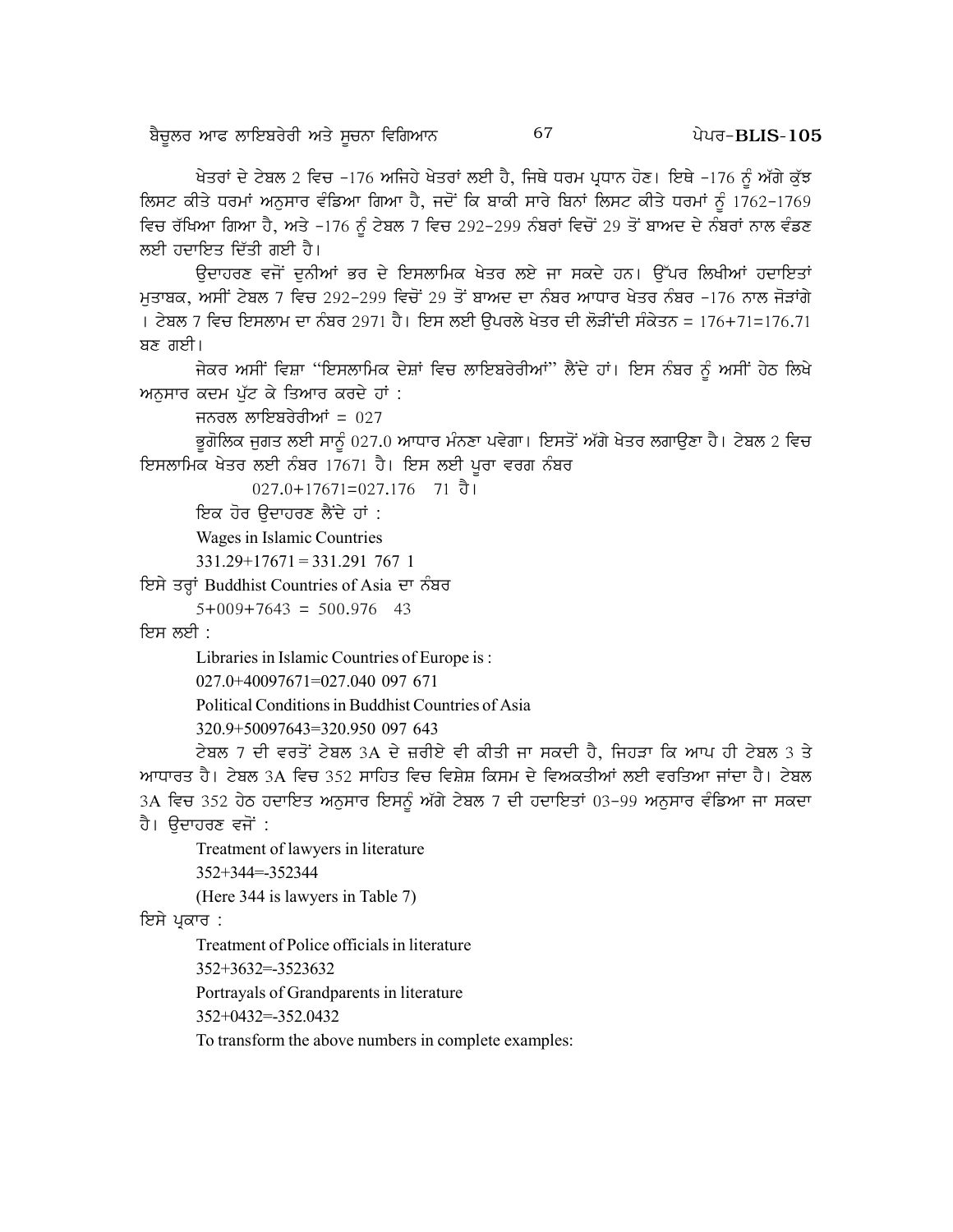p?u{bo nkc bkfJpo/oh ns/ ;{uBk ftfrnkB g /go^ 68 **BLIS-105**

Collection of English Poetry about Lawyers.

82+10080+Notation from table 3A

=82+10080+352344=821.008 035 234 4

Treatment of Police Officials in English Drama

82+200+80+352 363 2

=822.008 035 236 32

Portrayal of Grandparents in English literature

82+08+0+352 043 2

 $= 820.803$  520 432

# ਸਵੈ-ਨਿਰੀਖਣ ਅਭਿਆਸ*-*7

ਡੀ ਡੀ ਸੀ 19 ਦੀ ਮਦਦ ਨਾਲ ਹੇਠ ਲਿਖੇ ਸਿਰਲੇਖਾਂ ਦਾ ਵਰਗੀਕਰਣ ਕਰੋ :

- 1. Cooking by school children.
- 2. Paintings of flowers by Poets.
- 3. Treatment of lawyers in English drama
- 4. Books on gardening for women.
- 5. Art work by Buddhists.

# ਹੋਰ ਪੜ੍ਹਨ ਲਈ **:**

1. ਸਤੀਜਾ, ਐਮ ਪੀ : ਡਿਊਵੀ ਦਸ਼ਮਲਵ ਵਰਗੀਕਰਣ : ਅਮਲੀ ਜਾਣ-ਪਛਾਣ, ਪਟਿਆਲਾ, ਮਦਾਨ ਬੁਕ ਹਾਊਸ, 2011

2. Dewey Decimal Classification. Vol I.Table -7, Persons. Ed 19.1979.

# ਸਵੈ-ਨਿਰੀਖਣ ਅਭਿਆਸਾਂ ਦੇ **ਉੱਤ**ਰ

#### ਅਭਿਆਸ–<u>1</u> ਮਾਰਿਆਸ–5

| 1.      | 025.467 928 2    |         | 443.1<br>1.       |                |  |
|---------|------------------|---------|-------------------|----------------|--|
|         | 2. 338.137 3     |         | 2. 305.794 811 05 |                |  |
| 3.      | 020.5            | 3.      | 089.914 31        |                |  |
| 4.      | 025.463          | 4.      | 483.71            |                |  |
| 5.      | 633.56           | 5.      | 376.917 591 439   |                |  |
| ਅਭਿਆਸ−2 |                  | ਅਭਿਆਸ–6 |                   |                |  |
| 1.      | 335.409 045      | 1.      | 808.898 914 11    |                |  |
|         | 2. 370.113 05    |         | 2. 305.891 411    |                |  |
|         | 3. 570.720 54    |         | 3. 784.769 142    |                |  |
| 4.      | 310.1            |         | 4. 155.849 144    |                |  |
|         | 5. 382.095 409 4 | 5.      | 809.889 24        |                |  |
| ਅਭਿਆਸ−3 |                  | ਅਭਿਆਸ–7 |                   |                |  |
| 1.      | 320.954 404 8    |         | 1.                | 641.508 805 44 |  |
| 2.      | 328.091 716      | 2.      | 758.420 888 1     |                |  |
| 3.      | 331.409 54       | 3.      | 822.008 035 234 4 |                |  |
| 4.      | 332.1095 495     | 4.      | 635.024 042       |                |  |
| 5.      | 647.955 479 9    | 5.      | 704.244 7         |                |  |
|         |                  |         |                   |                |  |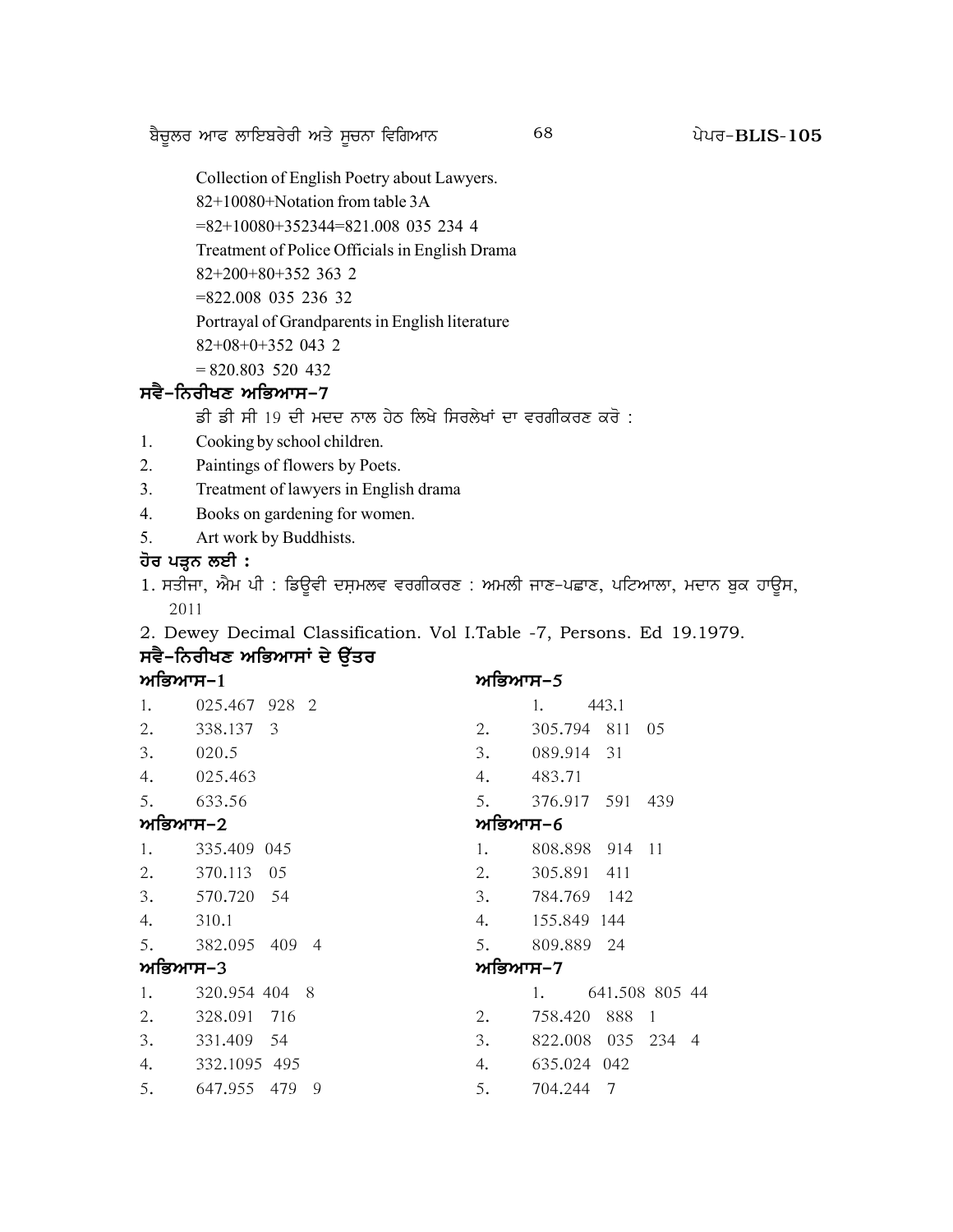p?u{bo nkc bkfJpo/oh ns/ ;{uBk ftfrnkB g /go^ 69 **BLIS-105**

#### ਅਭਿਆਸ–4

- 1. 810.601
- 2. 891.440 8
- 3. 792.230 909 355
- 4. 891.431 007 2
- 5. 891.441 5

#### **PRACTICE EXERCISES**

#### **Classify with the help of DDC (19)**

- 1. College Library Building
- 2. French Language Encylopaedio
- 3. Library Cooperation in India
- 4. Job apportunities in Agriculture
- 5. Ethics of Librariains
- 6. Attctude of Buddhism towards crime
- 7. Jain Religions Calendar
- 8. Teaching through Audio-visual in secondary schools.
- 9. Research on Criminal law in India
- 10. Economic condition of India.
- 11. Treatise between India and UK.
- 12. Comprehensive English-Hindi Dictionary.
- 13. Botanical Gardens in India.
- 14. Satellites of Planet Satuen
- 15. Radioactive Isolopes of Radium
- 16. Plastic surgery of face.
- 17. Cotton weaving
- 18. Intensive care for heart surgery.
- 19. Gucose in the Biochemistry of Insects.
- 20. Diagonisin of lung disease.
- 21. Nutritional diseases in children.
- 22. Folk dances in  $17<sup>th</sup>$  century.
- 23. Drawings of Penguin Birds.
- 24. Collections of Punjabi Drama.
- 25. Biography of Sanskrit Poets.